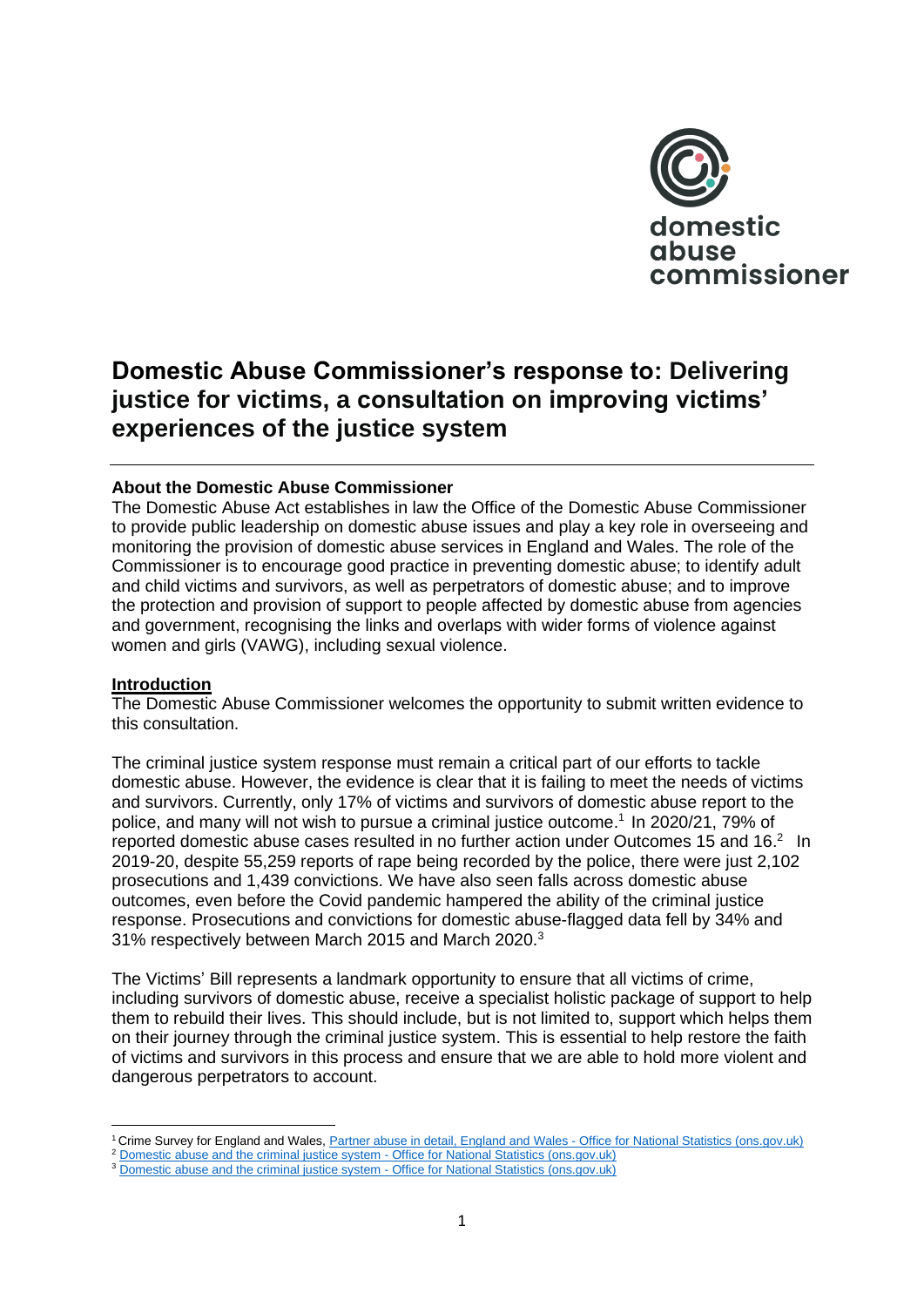The Domestic Abuse Act (2021) widens the powers at the disposal of our criminal justice agencies to hold perpetrators to account, as well as helping to ensure that survivors have access to safe accommodation at points of crisis. The Commissioner now urges the Government go further by utilising the Victims' Bill to help build the capacity, and better equip, our specialist community-based services for all victims of domestic abuse and wider forms of VAWG, to prevent these crimes from occurring in the first place and, where they do, support victims and survivors in a long-term holistic, tailored manner.

Whilst this consultation is focused fairly sharply on the needs of victims and survivors in relation to the criminal justice process, the Commissioner also wishes to draw attention to the importance of ensuring that victims of domestic abuse receive appropriate support within the family justice system as well. Allegations of domestic abuse are present in at least half of all such proceedings.<sup>4</sup> Yet the Ministry of Justice's Harm Panel report found serious structural issues in the way that domestic abuse allegations were handled including how the risk and potential harm to children was assessed. There is also significant evidence to show that survivors were re-traumatised by the court process.

## **Summary of recommendations**

- **Create a new duty within the forthcoming Victims' Bill on relevant public bodies to collaborate and commission community-based services**. This new duty would provide support to all victims and survivors, including children, no matter where they live and regardless of their status, through community-based services alongside accommodation-based services, including 'by-and-for' services. This would enable support for prevention, early intervention and crisis intervention, and provide programmes to challenge perpetrator behaviour and prevent abuse going forward. This duty would apply to all relevant public authorities in line with the current commissioning landscape, including PCCs, Local Authorities and NHS bodies, including for example, Integrated Care Boards.
- **Establish a single dedicated cross-government funding stream for specialist by and for services working with victims and survivors of domestic abuse.** The Commissioner specifically recommends that this dedicated pot be made available to specialist by and for organisations supporting victims and survivors with protected characteristics (including Black and minoritised, LGBT+ and Deaf and disabled survivors) as well as victims and survivors who have no recourse to public funds. The Commissioner has estimated that it would cost government £262,900,480 to deliver this fund over a three-year period
- **Ensure that every victim and survivor of domestic abuse going through the family court has access to a specialist family court IDVA or other specialist domestic abuse support worker. A** dedicated, specialist Family Court IDVA would understand the complexities of proceedings, understand how the courts work in their area, and have good understanding of how proceedings can escalate risk for survivors.
- **Establish a new Domestic Abuse Best Practice Lead in every family court, as an important way to both help bring about, and sustain, change, and improve consistency nationally.** Such a role would be a valuable additional resource for Designated Family Judges in helping to bring about the improvements needed to achieve the vision for the family justice system set out in the Harm Panel report, as

<sup>4</sup> Adrienne Barnett (2020), Domestic abuse and private law children cases, A literature review, 20; Cafcass and Women's Aid; CAFCASS, Women's Aid (2016), Allegations of domestic abuse in child contact cases.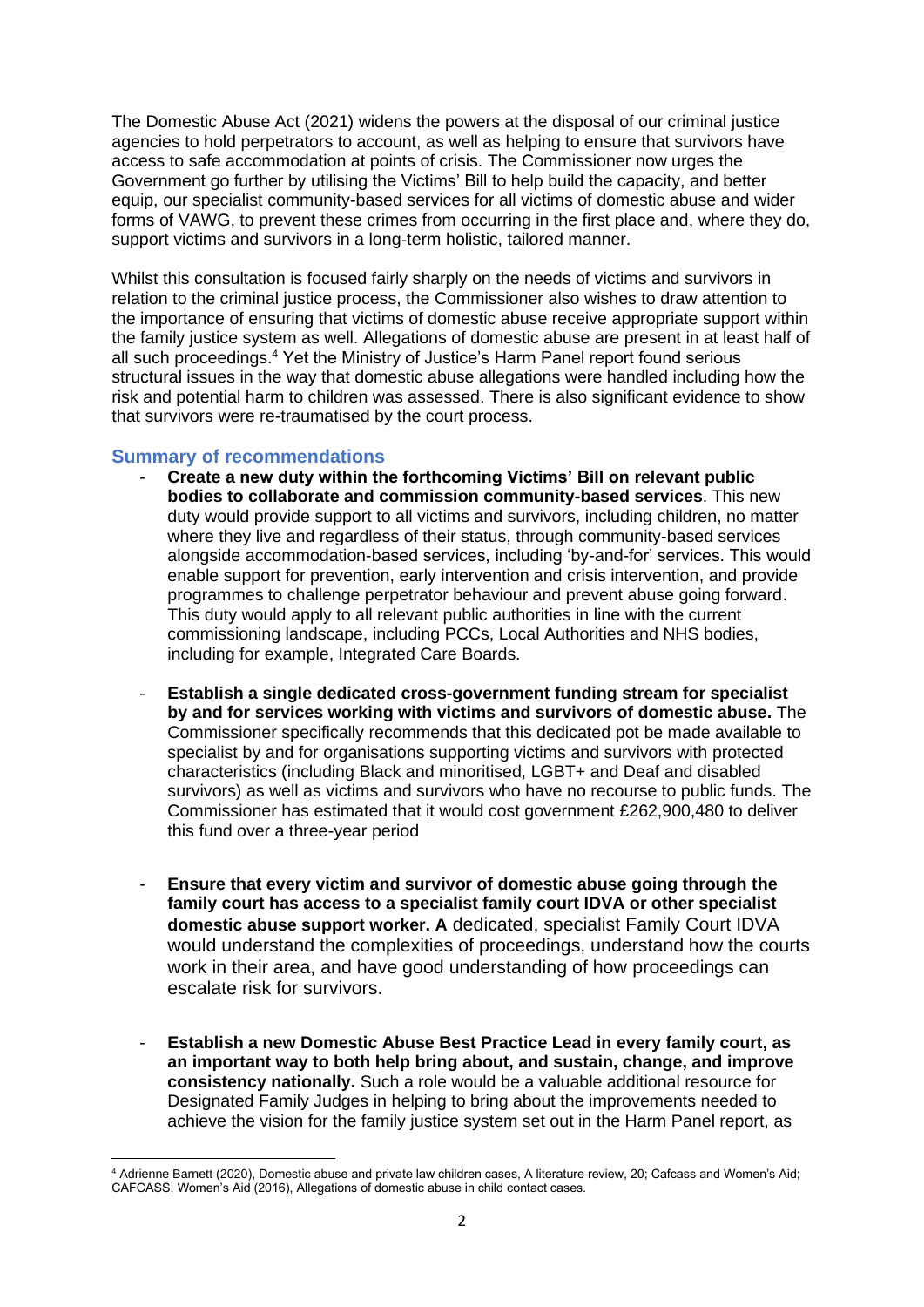well as implementing improvements relating to potential findings of the new monitoring mechanism that is being established within the office of the Domestic Abuse Commissioner and Victims' Commissioner.

# - **Chapter 1 – Meeting Victims' expectations**

# **Question 1: Do you agree that the key principles set out in the consultation are the right ones? If not, do you have any other suggestions?**

The Domestic Abuse Commissioner broadly supports the key principles set out in the consultation document. It is essential that all victims, including survivors of domestic abuse receive a good service from all parts of the criminal justice system.

**The criminal justice response remains a critical part of our efforts to tackle and end VAWG, through protecting victims and survivors and bringing perpetrators to justice.** While just 20% of victims and survivors of domestic abuse report to the police, and many will not wish to support a criminal justice outcome, it is still an important part of the picture. Work to improve criminal justice outcomes will also encourage more survivors to come forward as they build trust and faith in the criminal justice system.

**The importance of upholding the principles set out in the document are paramount to address the falling criminal justice outcomes across VAWG crimes, particularly in relation to rape and sexual violence.** Astonishingly, in the year ending September 2021, despite 63,136 report of rape being recorded by the police, there were just 2,234 prosecutions and 1,517 convictions. This amounts to the effective decriminalisation of rape, one of the most serious offences, and means that dangerous offenders continue to live with impunity for their crimes, at large in our communities. We have also seen falls across domestic abuse outcomes, even before the Covid pandemic hampered the ability of the criminal justice system to respond. Prosecutions and convictions for domestic abuse-flagged cases fell by 34% and 31% respectively between March 2015 and March 2020.<sup>5</sup>

**Whilst the Commissioner strongly supports the ambition of the work set out in this consultation document, we are concerned that the definition of support for victims is very closely linked to their engagement in the criminal justice system.** As outlined above the majority of victims and survivors of domestic abuse do not go down a criminal justice path and therefore, we must ensure that support services are not commissioned in a way which are purely linked to criminal proceedings. We set out our position on commissioning with regards to this issue in further detail in response to Chapters 3 and 4 of the consultation. In particular, it would be important for any statutory definition of 'victims' to incorporate victims who do not engage with the criminal justice system, as well as the close connections of victims, who have been affected by crime (such as the family members of victims of homicide). Therefore, we would recommend that the definition of a victim – which would cover both access to services as well as the Victims' Code – is set out as 'A victim is a person who has suffered harm as a result of conduct constituting an offence'.

**Specialist community-based services that help survivors to navigate the criminal justice system will be critical in improving the criminal justice response.** This is particularly the case for those victims and survivors who have been historically failed by the criminal justice system, or who face barriers in accessing justice. These services are needed

<sup>&</sup>lt;sup>5</sup> [Domestic abuse and the criminal justice system -](https://www.ons.gov.uk/peoplepopulationandcommunity/crimeandjustice/datasets/domesticabuseandthecriminaljusticesystemappendixtables) Office for National Statistics (ons.gov.uk)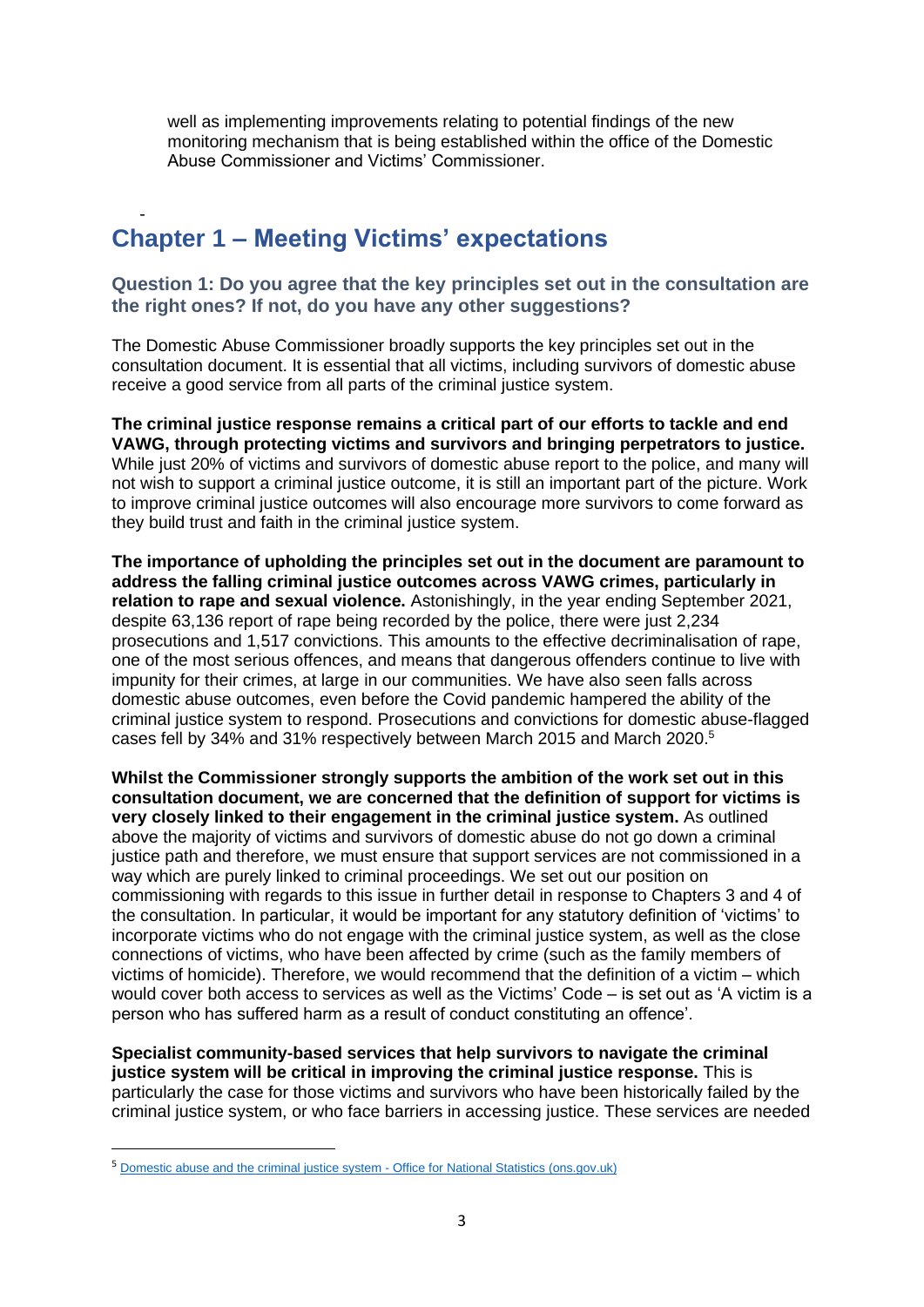to support victims and survivors as they engage with the criminal justice system and reduce the very high attrition rates. The Commissioner would be concerned about an over-reliance on specialist services to support victims and survivors through the court system without adequate provision and resourcing. Further detail on proposals to build the capacity of this sector are outlined in response to Chapters 3 and 4 of the consultation.

**Specialist Domestic Abuse Courts (SDACs) exemplify the driving ambition of the Victims Code, consistently demonstrating better outcomes for victims and survivors and yet their provision has been allowed to wane in recent years.** SDACs operate across many areas of England and Wales to provide survivors of domestic abuse with the support needed to help successfully access and navigate the court system and form effective links across agencies and with Community Safety Partnerships. They are specially adapted magistrates' courts hearings which seek to ensure that victims and survivors are able to provide their best evidence to achieve successful prosecutions. Key features of the courts include the provision of specialist IDVAs, criminal justice staff who are specially trained in the dynamics of domestic abuse and clustering of cases to better facilitate the provision of these specialist services. Yet despite the clear benefits to the system there are increasingly few SDACs, with the CPS instead focusing on the DA Best Practice Framework. While it is of course important to improve the court experience across all magistrates' courts, the Best Practice Framework does not go as far in supporting survivors as SDACs, nor will it result in similarly positive outcomes. Lessons should be learnt from the work funded through the Tampon Tax Fund to set up 'mentor courts' and map the provision of SDACs across England and Wales, being delivered by Standing Together Against Domestic Abuse.

**It is important to note the barriers to accessing justice for minoritised and marginalised groups, which must be addressed through the work on the Victims' Code and more broadly in the Victims' Bill.** Survivors who are Black and minoritized, Deaf, disabled, or LGBT+ face particular barriers to accessing justice, and have been historically poorly served by the criminal justice system. Much more is needed to build trust with the most marginalised groups in order to facilitate access to justice. Disabled victims and survivors face greater barriers to justice and harmful stereotypes and prejudice that affects their perceived credibility when giving evidence, despite disabled women being three times more likely to experience domestic abuse than non-disabled women. <sup>6</sup> The EHRC have also pointed out that the move to remote video-link court hearings could have disadvantaged disabled people.<sup>7</sup> In addition, vital support provided by translators and intermediaries to survivors of domestic abuse navigating the court system, which was already difficult to arrange pre-pandemic, has been operating a more limited service as a result of Covid-19.<sup>8</sup> This has particularly been the case for female translators, who due to the highly gendered nature of domestic abuse, are vital to help support survivors and ensure that their needs are sensitively met. There have been reports that there is often no one available to translate at short notice and so survivors have been told to come back on another day to report a crime or to arrange their own interpreter.<sup>9</sup>

<sup>6</sup> Manjoo, R. (2014) 'Report of the Special Rapporteur on violence against women, its causes and consequences' (A/HRC/26/38), and Crime Survey for England & Wale[s Domestic abuse victim characteristics, England and Wales -](https://www.ons.gov.uk/peoplepopulationandcommunity/crimeandjustice/articles/domesticabusevictimcharacteristicsenglandandwales/yearendingmarch2020#disability) Office for [National Statistics \(ons.gov.uk\)](https://www.ons.gov.uk/peoplepopulationandcommunity/crimeandjustice/articles/domesticabusevictimcharacteristicsenglandandwales/yearendingmarch2020#disability)

<sup>7</sup> Equality and Human Rights Commission (22 April 2020) Inclusive justice: a system designed for all - Interim evidence report: Video hearings and their impact on effective participation,

https://www.equalityhumanrights.com/sites/default/files/inclusive\_justice\_a\_system\_designed\_for\_all\_interim\_report\_0.pdf <sup>8</sup> End Violence Against Women, Imkaan, Centre for Women's Justice, Rights of Women and Rape Crisis England and Wales, *Access to Justice for Women & Girls during Covid-19 Pandemic, Report into impacts of pandemic on family and criminal courts*  for victims and survivors of Violence Against Women & Girls (VAWG) in England & Wales, (August 2020), [https://www.endviolenceagainstwomen.org.uk/wp-content/uploads/Access-to-Justice-for-Women-Girls-during-Covid-19-](https://www.endviolenceagainstwomen.org.uk/wp-content/uploads/Access-to-Justice-for-Women-Girls-during-Covid-19-Pandemic.pdf) [Pandemic.pdf](https://www.endviolenceagainstwomen.org.uk/wp-content/uploads/Access-to-Justice-for-Women-Girls-during-Covid-19-Pandemic.pdf)

 $^9$  End Violence Against Women, Imkaan, Centre for Women's Justice, Rights of Women and Rape Crisis England and Wales, *Access to Justice for Women & Girls during Covid-19 Pandemic, Report into impacts of pandemic on family and criminal courts*  for victims and survivors of Violence Against Women & Girls (VAWG) in England & Wales, (August 2020), [https://www.endviolenceagainstwomen.org.uk/wp-content/uploads/Access-to-Justice-for-Women-Girls-during-Covid-19-](https://www.endviolenceagainstwomen.org.uk/wp-content/uploads/Access-to-Justice-for-Women-Girls-during-Covid-19-Pandemic.pdf) [Pandemic.pdf](https://www.endviolenceagainstwomen.org.uk/wp-content/uploads/Access-to-Justice-for-Women-Girls-during-Covid-19-Pandemic.pdf)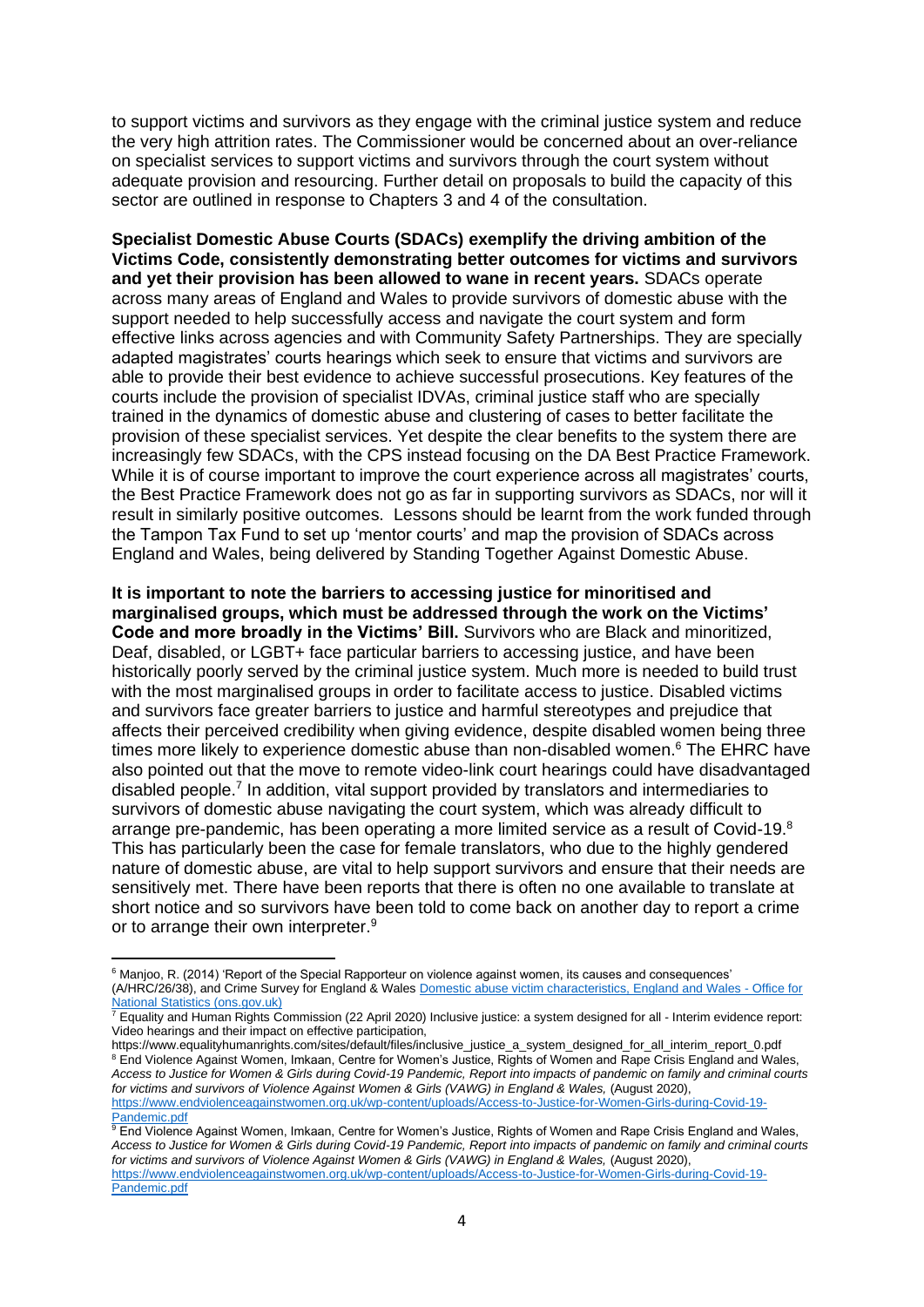**Women can also be disproportionately criminalised where they commit offences as part of their experience of VAWG, and in particular, domestic abuse.** We know from the Government's own female offenders strategy that 60% of women in prison have experienced domestic abuse, and this is likely to be an under-estimation.<sup>10</sup> For example, women are far more likely to commit crimes in order to support a partner's drug habit.. More support is needed within the criminal justice system for women who offend and to recognise the circumstances that led to their offending. **There should be a greater focus therefore in the Code and within the wider work on the Victims' Bill, linked to the female offender strategy, on how we can better guarantee the rights of female victims of domestic abuse who are criminalised.**

# **Recommendations**

- 1. **High quality training should be rolled out across the criminal justice system on VAWG and domestic abuse**, which should be monitored and overseen by the National Oversight Group on Domestic Abuse, chaired by the Home Secretary. Police officers and prosecutors should be given regularly updated training on factors contributing to victim attrition and how best to support victims throughout the criminal justice journey. **A culture change programme, including through revised recruitment processes, should be developed to ensure that individuals within the police and wider criminal justice system have a good understanding of domestic abuse** and recognise that responding is a part of their core business. Consideration should be given to the balance between the benefits of specialist police officers and the needs for all officers to understand, recognise and respond to VAWG.
- 2. **To help strengthen the rights of victims of domestic abuse, the Government must commit to the long-term funding of vital community-based services that support survivors to access and navigate the criminal justice system.** More detail on proposals for a new statutory duty within the Victims' Bill are set out in our response to Chapter 3 and 4 of the consultation. It is vital that the government provide long-term sustainable funding to specialist gender informed services, which support both male and female victims and survivors of domestic abuse.
- 3. **The CPS and HMCTS should revitalise the Specialist Domestic Abuse Courts model and should support roll out across England and Wales, incorporating learning into the pilot of integrated domestic abuse courts.** The Domestic Abuse Commissioner strongly recommends that specialist domestic abuse courts are reinstated as a matter of urgency.
- 4. **The Commissioner supports calls for the Ministry of Justice to carry out more in-depth research to better understand which victims of domestic abuse, and other forms of VAWG, face the greatest barriers to the criminal justice system and how to address these**. There should be a specific focus within this research on the experiences of Black and minoritised survivors, LGBT+ survivors and Deaf and disabled survivors, and those with No Recourse to Public Funds status. In addition to in-depth research with survivors, the Ministry of Justice must ensure that data disaggregated by protected characteristics is published by criminal justice partners on key outcomes, including charging and prosecutions
- 5. rates.

<sup>10</sup> <https://www.gov.uk/government/publications/female-offender-strategy>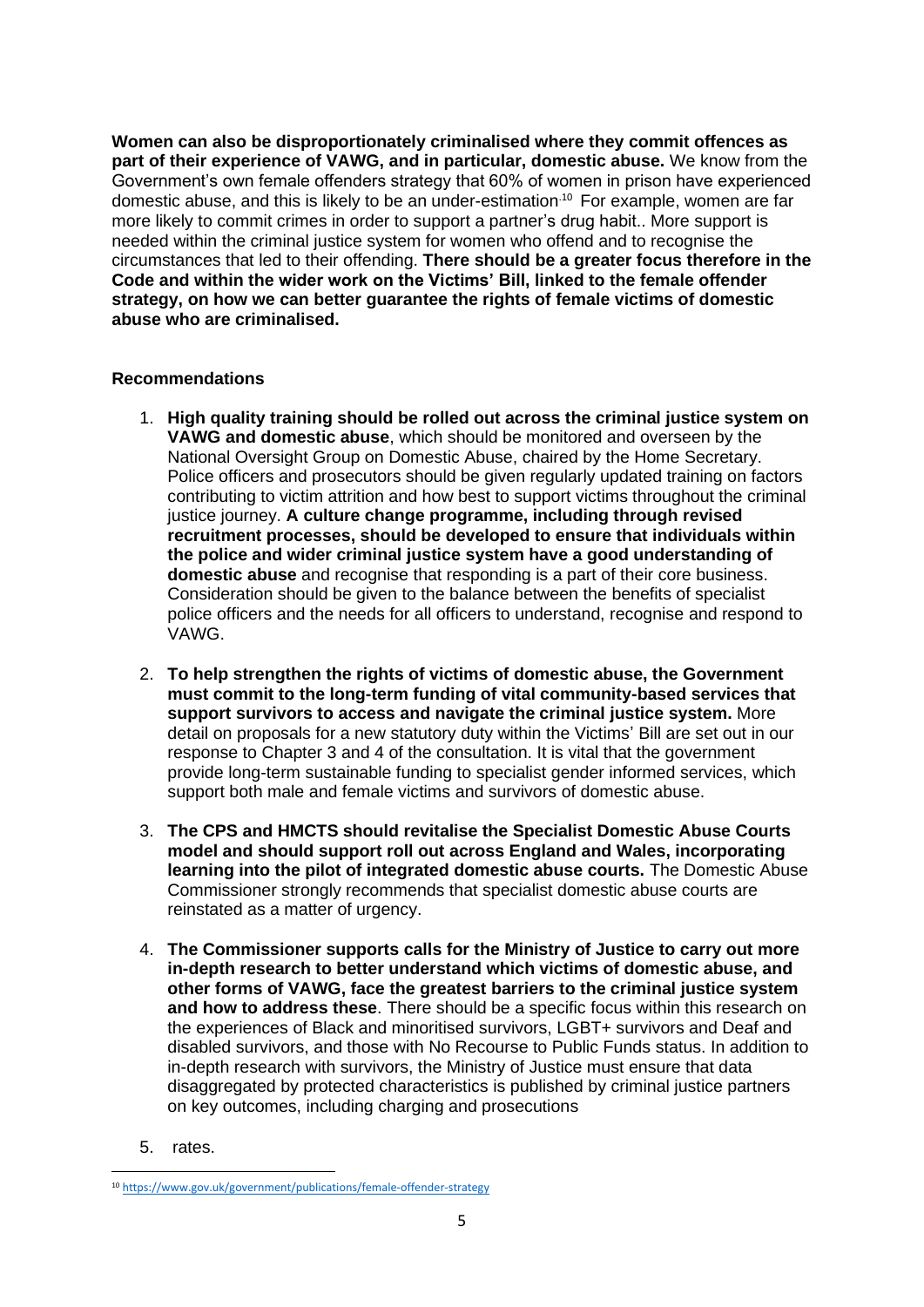6. **The Government should develop a programme of work to address the barriers to accessing the justice system for disabled people**, incorporating training for police, court staff, magistrates and judges, as well as considering the impact of remote video-links. Funding should also be allocated to ensure the better provision of quality-assured interpreters and communication support throughout the criminal justice system, from police through to court.

**Question 2: What more can government and agencies listed in the Code do to ensure that frontline professionals are aware of what is required of them under the Code? Question 3: What more can government and agencies listed in the Code do to ensure every victim is made aware of the Code and the service they should expect to receive under it?**

*To avoid repetition we have grouped our responses to questions 2 and 3* 

The consultation document sets out the intention to make the Code statutory with a legislative obligation for the listed agencies to comply with its provisions. **The Commissioner is concerned that very few victims and survivors of domestic abuse are aware of the Victims' Code**. In 2019/20, only 23% of the tens of thousands of victims who enter the criminal justice system annually had ever heard of the Victims' Code.<sup>11</sup> At a recent event hosted by Women's Aid Federation (in collaboration with the Ministry of Justice to help gather evidence for this consultation) none of the eight survivors of domestic abuse had heard of the Victims' Code.

## **Recommendations**

<sub>11</sub>

7. **The Domestic Abuse Commissioner supports calls to widen this legislative obligation by requiring public bodies to also inform victims of their Code rights, including the rights to have advocacy and legal advice. This legal obligation should explicitly state the importance of public bodies working closely with, and referring victims of domestic abuse into, specialist domestic abuse services**. Working closely with, and forming partnerships with specialist domestic abuse services will also help ensure that this information is communicated in the most appropriate and sensitive manner. As outlined above community-based services act as a vital resource to help support wider statutory agencies in promoting awareness of domestic abuse, as well as acting a vital provision that agencies can refer into. The Commissioner supports the recommendation of the Victims' Commissioner to establish a separate complaints system for breaches of the Victims' Code, which sits outside of each criminal justice agency. It could be the case that a response to a complaint requires the input of multiple organisations, and separate complaints systems should not prohibit this. Analysis of the number of complaints and complaint resolution should form part of the monitoring process and inspection regime. It must also be part of the Victims' Commissioner's reporting to Parliament.

## 8. **The Commissioner supports the Victims' Commissioner's proposals to place a duty on each Police and Crime Commissioner, where they are required to**

https://www.ons.gov.uk/peoplepopulationandcommunity/crimeandjustice/adhocs/13635experienceofthecriminaljusticesystemfor victimsofcrimeenglandandwalesyearendingmarch2009toyearendingmarch2020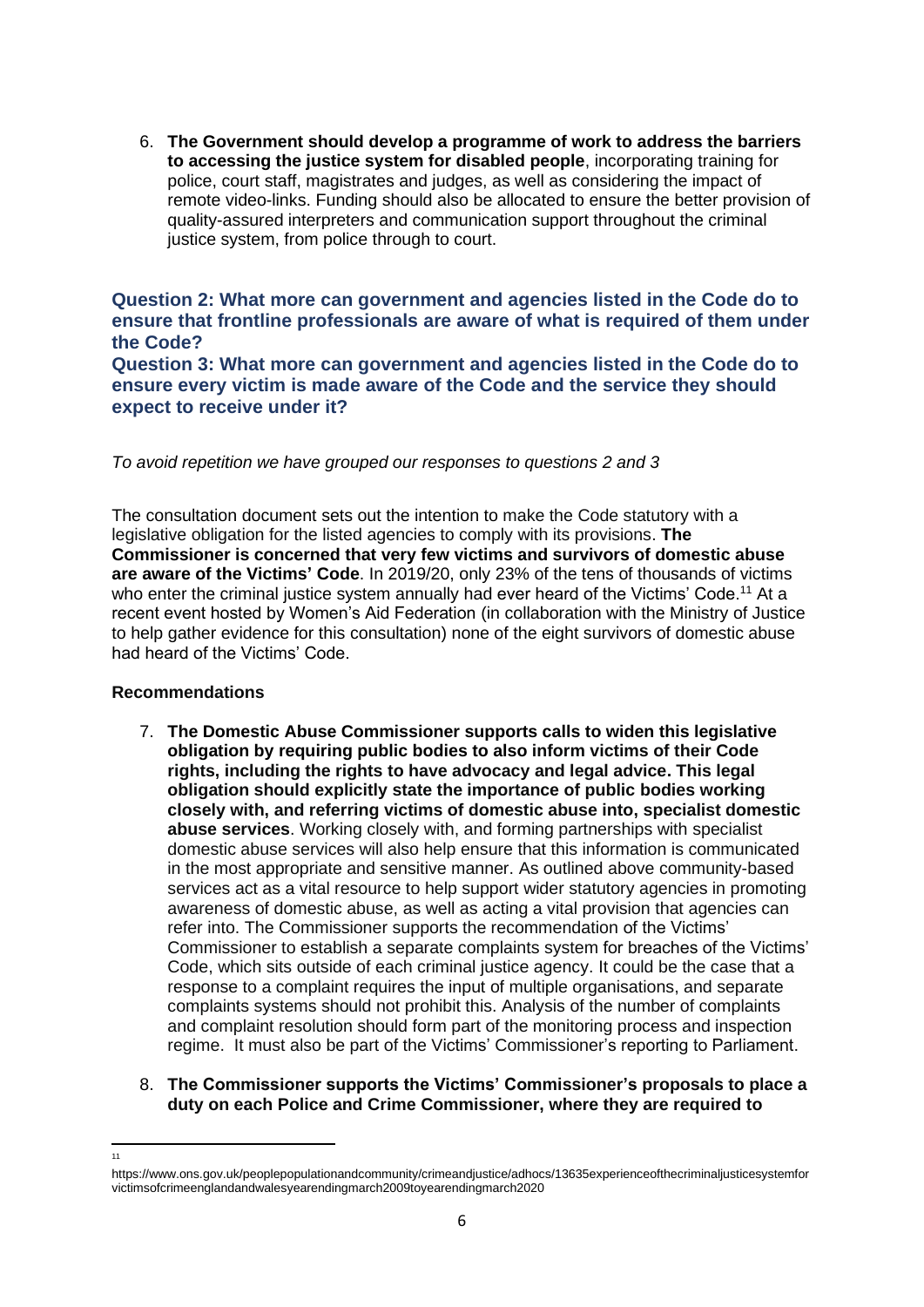**appoint an Independent Victims Champion**, **to promote and drive victims' rights locally,** to drive the collection of data on the local operation of the Code, and to be the place of first resort to receive and investigate complaints about local breaches of the Code.

9. **The Commissioner recommends that the Government urgently issue an easyread version once the new code is published, along with, BSL and other accessible versions and foreign language editions (which are not currently readily accessible)**

**Question 4: Do the current procedures around timing and method of communication between the police/CPS and victims about key decisions work for victims? Are there any changes that could be beneficial?**

**Many victims and survivors of domestic abuse feel disempowered and unsupported by the lack of communication they receive from criminal justice agencies or have reported receiving hostile responses from the individuals with whom they have spoken to regarding their case.<sup>12</sup>** This disproportionately affects victims and survivors with protected characteristics, with research finding that women from Black and minority ethnic backgrounds report receiving a more *"blunt service, with a lack of understanding about ethnic minority women's intersectional experiences".<sup>13</sup>* This is often on top of other structural disadvantages they face when interacting with statutory agencies, such as language barriers or distrust when interacting with agencies due to prior adverse experiences.

**Disabled victims and survivors and those with learning difficulties have reported facing a lack of accessible police services<sup>14</sup> or reported a lack of communication from criminal justice agencies as well as a lack of collaboration between policing and wider agencies.<sup>15</sup>** Lack of communication between victims and survivors and criminal justice agencies has been identified as a key factor in attrition resulting from victim withdrawal, making it harder for perpetrators to be held accountable by criminal justice agencies.<sup>16</sup> This is often combined with a lack of referral by agencies to specialist support services. As such, stronger communication and support for victims and survivors is necessary if we are to obtain better criminal justice outcomes for individuals who report domestic abuse.

**Despite there being clear deadlines for communications with victims, there is a lack of communication between criminal justice agencies and victims regarding the progress of their case.** A third of the correspondence received by the Domestic Abuse

Commissioner's office from victims and survivors of domestic abuse relates to the criminal justice system. When discussing their experience, many survivors have expressed that they are not kept informed as to the progress of their case or any decisions made by the police or the CPS not to bring charges against a perpetrator. Survivors have reported waiting months for a response for an update on their case and not receiving any further information despite repeated attempts to contact the police officers handling their case and not receiving any additional support in the meantime. In many of these cases, survivors have either only had contact months after reporting an incident to be told that a prosecution will not be brought forward, without being given an adequate explanation as to why this is the case.

<sup>12</sup> Her Majesty's Inspectorate of Constabulary Fire and Rescue Services (2017) *[A progress report on the police response to](https://www.justiceinspectorates.gov.uk/hmicfrs/wp-content/uploads/progress-report-on-the-police-response-to-domestic-abuse.pdf)  [domestic abuse](https://www.justiceinspectorates.gov.uk/hmicfrs/wp-content/uploads/progress-report-on-the-police-response-to-domestic-abuse.pdf)*

<sup>13</sup> Equality and Human Rights Commission (2020) "*Survival, recovery and justice: specialist services for survivors of domestic abuse"* 

 $14$  Ibid

<sup>15</sup> McGilloway, C., et al (2018) *["Barriers faced by adults with intellectual disabilities who experience sexual assault: A](https://onlinelibrary.wiley.com/doi/abs/10.1111/jar.12445)  [systematic review and meta](https://onlinelibrary.wiley.com/doi/abs/10.1111/jar.12445)*‐*synthesis"*, Journal of Applied Research in Intellectual disabilities

<sup>16</sup> George and Ferguson (2021) "*[Review into the Criminal Justice System response to adult rape and serious](https://assets.publishing.service.gov.uk/government/uploads/system/uploads/attachment_data/file/994817/rape-review-research-report.pdf) sexual offences [across England and Wales: Research Report"](https://assets.publishing.service.gov.uk/government/uploads/system/uploads/attachment_data/file/994817/rape-review-research-report.pdf)* 70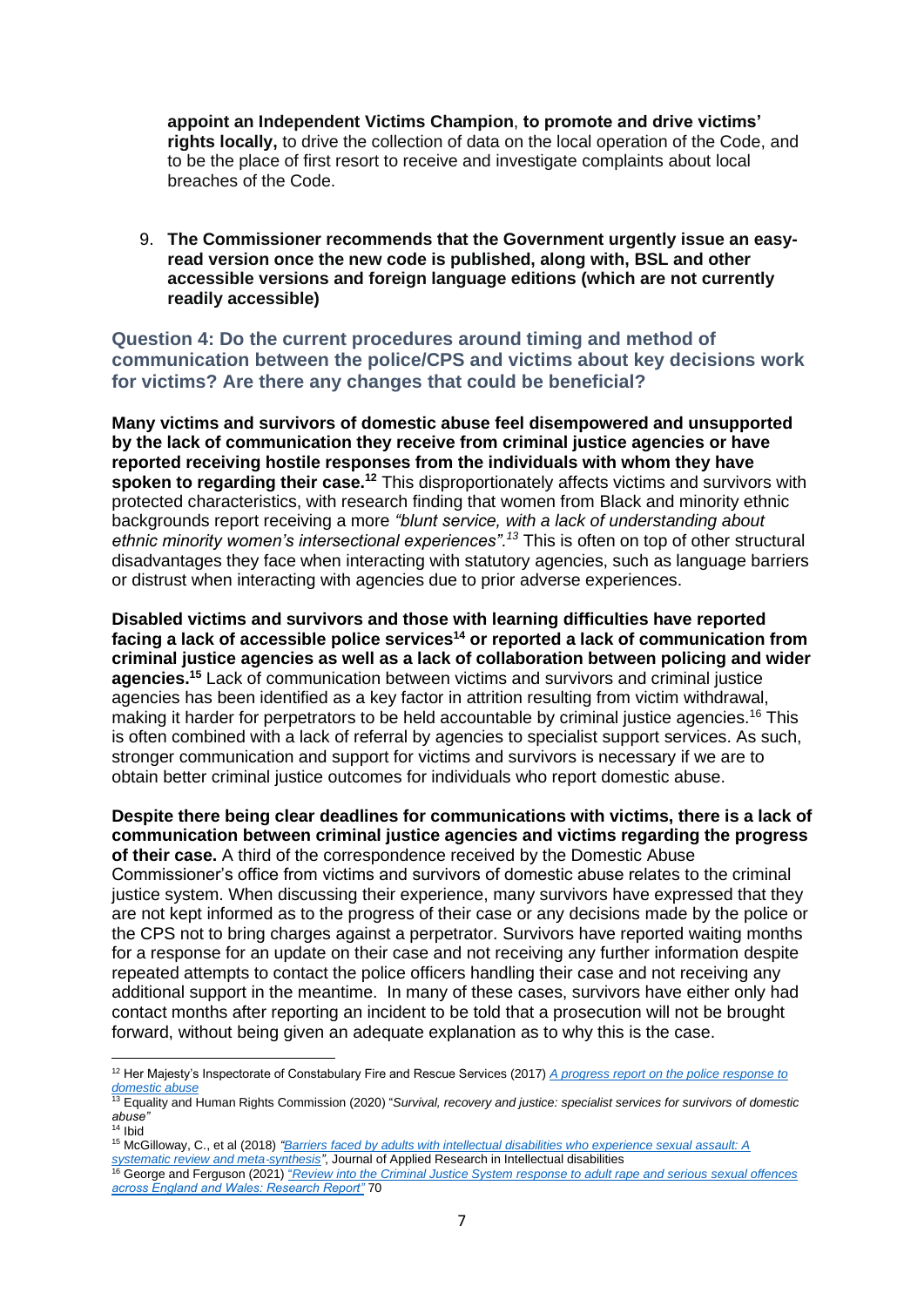Conversely, there have also been reports from survivors where criminal proceedings have being brought against a perpetrator but in the period between a charge being made and the trial taking place, they did not hear anything from the police or the CPS until they received a witness summons. The lack of communication with victims leads to them feeling disengaged from the process, with many survivors expressing their frustration at not being able to speak to anyone about the progress of their case.

**As noted in our response to question 1, we recognise the importance of Specialist Domestic Abuse Courts in providing a crucial convening and liaison role within the criminal justice system.** This is further highlighted in Standing Together Against Domestic Abuse's submission to the Victims Bill Consultation, which highlights the effectiveness of the partnership framework created by the SDAC coordinator between the court, criminal justice agencies and victims. Through implementing this framework, victims are provided with support and information throughout the criminal justice process.

**Victims and survivors have also contacted our office raising concerns about the lack of communication between criminal justice agencies and the Family Court**. In a study conducted by Cafcass, it was found that domestic abuse allegations were present in 62% of private family law cases.<sup>17</sup> Victims and survivors going through these proceedings often seek to rely on evidence of interactions with the criminal justice system to support their allegations, such as police callouts, ongoing domestic abuse charges, breaches of domestic abuse-related court orders and prosecutions. However, many survivors with whom we have discussed the Family Court have said that they have struggled with getting the police to share key documents with the court due to uncertainty regarding procedures around data and information sharing, or due to excessive delays in receiving responses from criminal justice agencies. This can have a detrimental effect on the survivor's Family Court case, particularly where they cannot provide more extensive evidence of domestic abuse.

## **Recommendations**

- 10. **All victims and survivors of domestic abuse who contact the police or report an incident should be offered an immediate referral to a domestic abuse service in their local area, even where they do not wish to support a criminal justice outcome.** Where a survivor has protected characteristics, a referral should be made to a relevant specialist by-and-for service in the local area who can support them through the proceedings. Police forces should keep an up-to-date list of such services and establish clear referral pathways with relevant organisations.
- 11. **Victims and survivors who report incidents should be given a clear point of contact within policing whom they can contact to request updates on their case.** Co-located IDVAs play a crucial role in helping to chase up on updates and assist victims and survivors with key concerns.
- 12. **We support the recommendation in Standing Together Against Domestic Abuse's submission to the Victims Bill Consultation, which proposes that regular contact with victims should be timetabled into the criminal justice journey.** This would ensure that key updates on a case are communicated to victims and survivors in a timely manner and would help them to feel reassured that progress is being made on their case.
- 13. **Where there is staff turnover, the contact details for the victims and survivors with whom an officer or prosecutor was working should be handed over to the new member of staff** and the victims and survivors should be sent the contact

<sup>17</sup> Barnett, A (2020), *[Domestic abuse and private law children cases, A literature review,](https://assets.publishing.service.gov.uk/government/uploads/system/uploads/attachment_data/file/895175/domestic-abuse-private-law-children-cases-literature-review.pdf)* 20; Cafcass and Women's Aid; CAFCASS, Women's Aid (2016), *[Allegations of domestic abuse in child contact cases.](https://gbr01.safelinks.protection.outlook.com/?url=https%3A%2F%2Fwww.cafcass.gov.uk%2Fdownload%2F2124%2F&data=04%7C01%7CEmily.Hindle%40domesticabusecommissioner.independent.gov.uk%7C458fe988bada40f06c7c08d91f906572%7Cf24d93ecb2914192a08af182245945c2%7C0%7C0%7C637575528311254674%7CUnknown%7CTWFpbGZsb3d8eyJWIjoiMC4wLjAwMDAiLCJQIjoiV2luMzIiLCJBTiI6Ik1haWwiLCJXVCI6Mn0%3D%7C1000&sdata=5sYRn91Xq1U6LQWnpx92WFpJo%2F0LgLdzOMGczS3oQwE%3D&reserved=0)*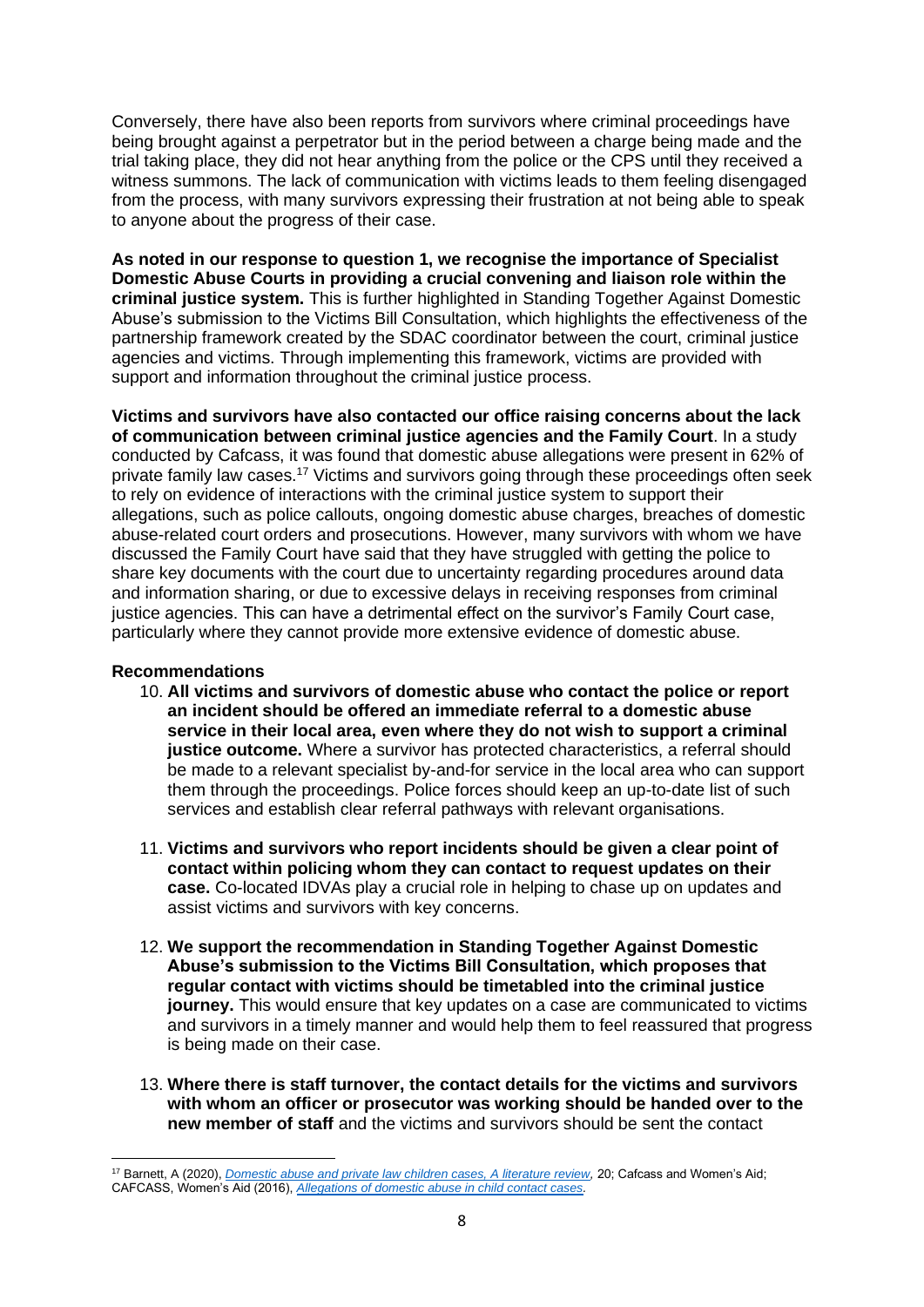details for the new individuals with whom they should be liaising with regard to their case. Similarly, where an officer or prosecutor is on leave, responsibility for the victims with whom they are working with should be handed over to a colleague during that time, rather than victims and survivors having to wait for that individual to return from leave.

14. **Clear data and information sharing procedures should be established between criminal justice agencies and the Family Court and Cafcass.** The protocol should include clear deadlines within which requests for information should be complied with, with agencies having to provide a written explanation for the Court when they will not be able to meet a deadline. We note that a new data system being developed by HMCTS for private law family proceedings (known as Core Case Data) which will have enhanced capabilities with respect to data-sharing. Consideration should be given as to how this new system can help facilitate the data-sharing procedures we are recommending.

**Question 5: a) Should the police and CPS do more to take victims' views into account in the course of their duties, particularly around decisions to proceed with cases? b) Should there be an explicit requirement for the relevant prosecutor in a case or types of cases to have met with the victim before the charging decision, and before a case proceeds to trial?** 

*The below response relates to questions 5a and 5b.* 

**Yes, criminal justice agencies should meet with victims prior to decisions being made and use this time to take victims' views into account, as doing so could help prevent victim withdrawal attrition and improve procedural justice.** Trauma -informed engagement with survivors by criminal justice agencies can be an effective way of empowering victims throughout the criminal justice process. Having a clear communication channel whereby victims' views are considered by police officers and prosecutors, and time is taken to clearly explain the criminal justice process to them can be critical towards improving survivor wellbeing and can help reduce victim withdrawal attrition.

**The welfare of individual victims and survivors should remain a central consideration for all criminal justice agencies working on investigating and prosecuting domestic abuse-related crimes. Individuals working with victim and survivors of domestic abuse must be trained in working with individuals who have undergone traumatic experiences in order to understand how best to communicate with victims and survivors and build a detailed understanding as to the complex impact which these experiences have on victims.** As part of this, it is crucial for agencies to consider why victims may not want to support a criminal justice outcome and understand how to proceed in a way which does not give victims the sense of a loss of agency or place them at risk of further harm. In a study carried out by Wydall and Zerk, a recurring theme which emerged was that women felt that criminal justice professionals were making decisions on their behalf, thus denying them agency and making them feel that male perpetrators had more rights and entitlements than female victim survivors.<sup>18</sup> This can contribute to feelings of disempowerment and lead to victims being put off from interacting with agencies in the future.

**Understanding the common factors behind why victims may wish to withdraw from criminal justice processes is important in helping to drive improvements in this area from frontline professionals.** A case analysis by McPhee, et al, found that withdrawal rates

<sup>18</sup> Wydall, S., and Zerk, R. (2020) "*[Listen to me, his behaviour is erratic and I'm really worried for our safety"](https://pure.aber.ac.uk/portal/files/36089060/Proof_of_submission.pdf)*, Criminology and Justice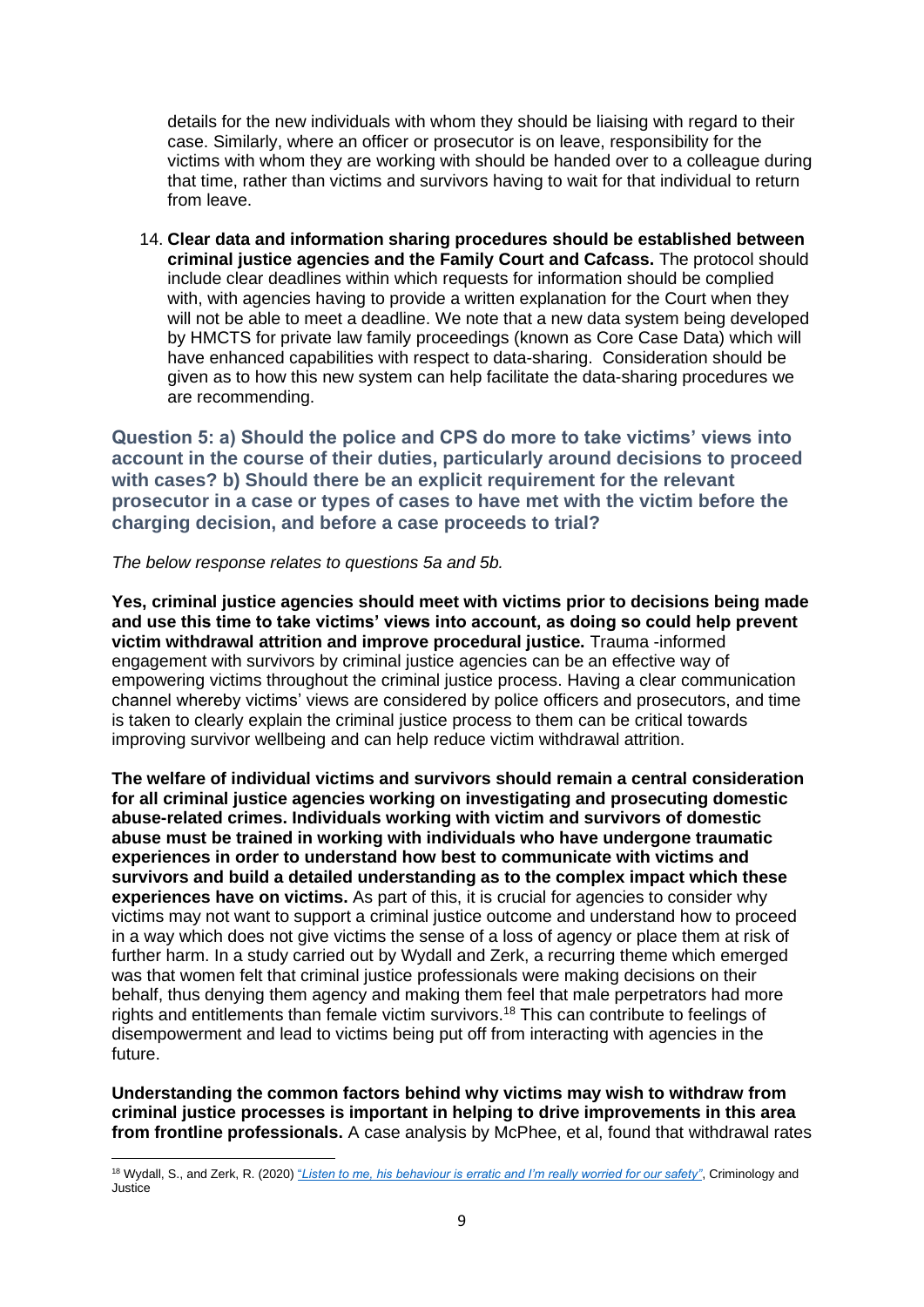were significantly higher for victims identified as vulnerable as opposed to those who were not (64% vs. 39%) and for victims identified as having 'problems with alcohol', the rate of withdrawal was 75%.<sup>19</sup> Many victims and survivors choose to contact the police to provide immediate protection from harm for themselves and their children rather than because they want to leave the relationship or pursue a criminal conviction.<sup>20</sup> Further, many fear that the abuse may escalate if they cooperate with the police, or may not wish to leave a relationship due to fear that they do not have any other practical options such as alternative housing or income.<sup>21</sup> As such, where victims and survivors present complex needs, it will be crucial for criminal justice agencies to communicate with them in a sensitive manner to better understand the wider support they may need from other agencies which may help prevent withdrawal.

**Referring victims and survivors to support services is a key way of facilitating their engagement with criminal justice agencies and can help reduce victim attrition.** This is explored in further detail in the response to chapter 3 of the consultation below. Studies have shown that incidents in which the victim was referred to or supported by an IDVA were significantly more likely to be recorded as crimes (48% compared to 32% without support) and there was almost double the chance of an arrest being made where there was support (44% compared to 25% without support). <sup>22</sup> When interacting with victims and survivors, criminal justice agencies should ensure that they are helping victims to feel empowered and work with IDVAs and ISVAs to help victims understand the impact of pursuing a criminal justice outcome, as well as working with wider agencies such as housing and mental health to provide crucial wraparound support. The provision of such support can in turn increase the degree to which victims and survivors are willing to cooperate with the criminal justice system, with studies showing that survivors with better access to tangible support were approximately twice as likely to voluntarily participate in the prosecutions of their intimate partners.<sup>23</sup> Studies from the United States have shown that where agencies have taken a victim-centred approach, whereby victims are informed of the reasoning behind key decisions, offered advocacy support and have their views heard, victims are more likely to feel like they have been treated fairly and were more likely to report future assaults. $^{24}$ Prosecutors should meet with victims before charging decisions are made to explain the nature of the offence, the criminal justice process and the special measures which are available to victims attending court. The idea of going to court can be extremely daunting for many individuals and through doing this, victims are able to conceptualise and understand the justice process, thereby making them feel more familiar with the experience which they will face and providing them with a greater sense of safety as they do so. Where criminal justice agencies decide to pursue a prosecution without the support of the victim, time should be taken to speak to them regarding why they have chosen to take this decision and protection measures should be implemented to prevent an escalation of harm to the victim. *Lack of engagement with victims and survivors by statutory agencies when making decisions to not crime incidents or to NFA incidents adds to the victims and survivors' sense of procedural injustice.*

**There is lack of transparency regarding the factors which lead to certain reported incidents being recorded as crimes ("crimed"), and those which are not, by the police.** In a study of the trajectory of 400 domestic abuse-related cases, it was revealed that the majority of incidents which the police are called out to attend are not recorded as crimes by

<sup>19</sup> McPhee, D., Hester, M., Bates, L., et al (2021) *[Criminal justice responses to domestic violence and abuse in England: an](https://www.tandfonline.com/doi/full/10.1080/10439463.2021.2003358)  [analysis of case attrition and inequalities using police data,](https://www.tandfonline.com/doi/full/10.1080/10439463.2021.2003358)* Policing and Society

<sup>&</sup>lt;sup>20</sup> Holder, R (2001) *Domestic and Family Violence: Criminal Justice Interventions, Australian Domestic and Family Violence* Clearinghouse

<sup>21</sup> Ferraro, K and Johnson, J (1983) *How Women Experience Battering: The Process of Victimisation*

<sup>22</sup> McPhee, D., Hester, M., Bates, L., et al (2021) *[Criminal justice responses to domestic violence and abuse in England: an](https://www.tandfonline.com/doi/full/10.1080/10439463.2021.2003358)  [analysis of case attrition and inequalities](https://www.tandfonline.com/doi/full/10.1080/10439463.2021.2003358) using police data,* Policing and Society

<sup>23</sup> Epstein, D. (2002) *[Procedural Justice: Tempering the State's Response to Domestic Violence,](https://scholarship.law.georgetown.edu/cgi/viewcontent.cgi?article=1077&context=facpub) William and Mary Law Review* 

<sup>&</sup>lt;sup>24</sup> Epstein, D. (2002) *[Procedural Justice: Tempering the State's Response to Domestic Violence,](https://scholarship.law.georgetown.edu/cgi/viewcontent.cgi?article=1077&context=facpub) William and Mary Law Review*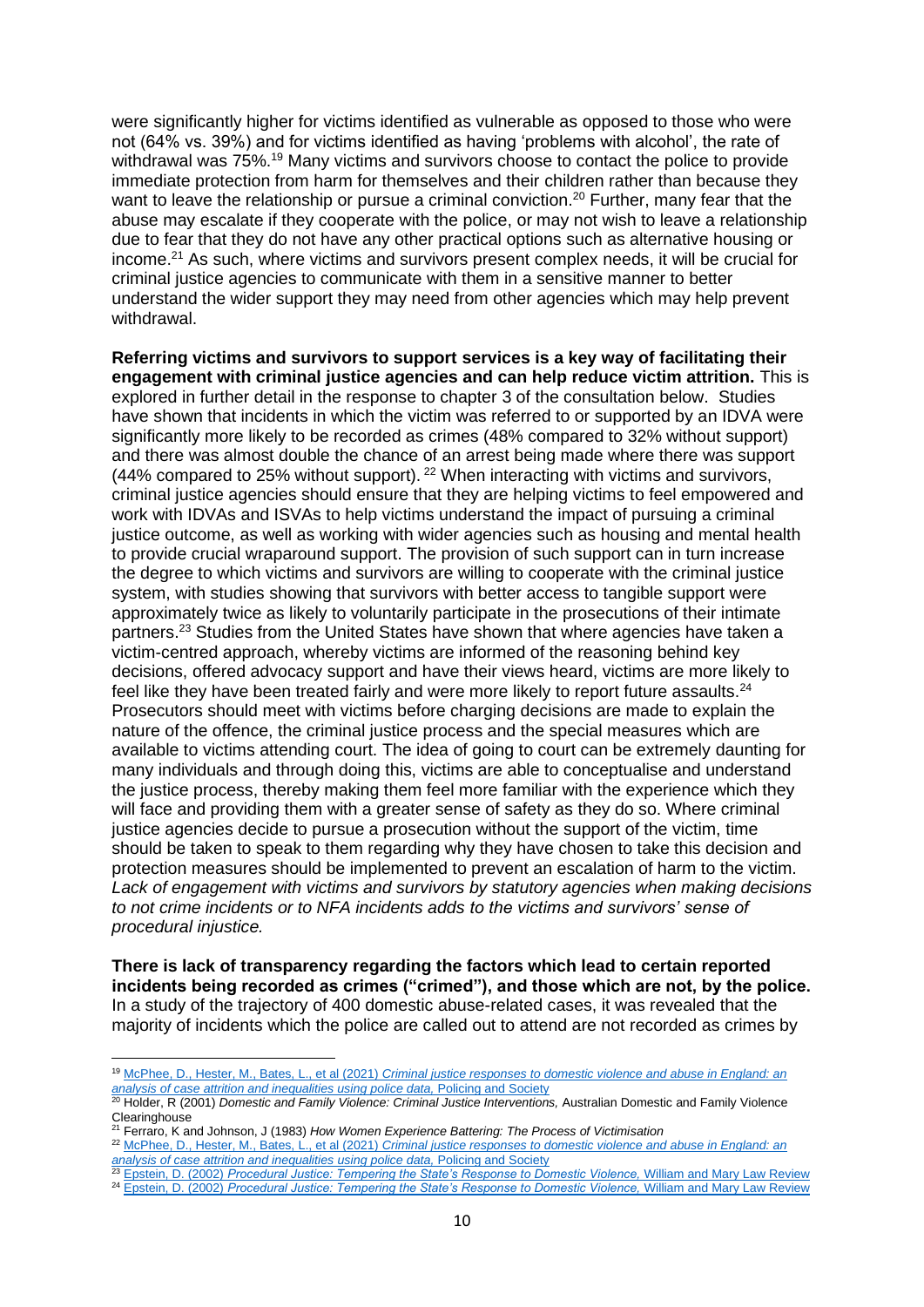the police, with only 36% of these incidents being crimed.<sup>25</sup> The same study revealed that in 85% of crimed cases, an arrest was made (31% of all cases) and 40% of incidents where an arrest was made resulted in charges being brought (12% of all cases).<sup>26</sup> Whilst victim withdrawal was a factor in 52% of cases, it remains the case that the majority of cases drop out before an arrest is made, with one of the key barriers to achieving a conviction being decisions made on the scene not to pursue a criminal justice outcome, even where victims wish to pursue this.

**There is currently very little information available as to why officers make the decision not to record these incidents as crimes, with the rationale for these decisions also not being explained to victims.** This, in consequence, leaves victims and survivors feeling disenfranchised about the criminal justice system as their complaints have not been taken seriously.

**Many survivors who have written to the Domestic Abuse Commissioner have expressed that when they reported domestic abuse incidents to the police, their allegations were not taken seriously, with police officers either minimising the victims' experience or trivialising the incident where no physical violence had taken place**. Several studies have suggested police reluctance to arrest offenders in domestic disputes, with research showing that unless serious injury had been inflicted against a victim, the police were unlikely to arrest and charge. $27$  The difference in the criming rate between incidents involving physical violence and those which were verbal in nature are stark, with 86% of incidents involving physical violence being crimed, compared with 5% of nonphysical incidents and 69% of physical incidents ending in an arrest, compared to 6% of non-physical incidents.<sup>28</sup> Whilst the introduction of the offence of coercive and controlling behaviour and the subsequent roll out of *Domestic Abuse Matters* training is helping to drive improvements in this area, many victims continue to feel that their experiences are not being heard by criminal justice agencies.

## **Recommendations to questions 5a and 5b**

- 15. The police should record the rationale behind decisions to no-crime or NFA domestic abuse incidents. Where the police have referred a case to the CPS but the CPS has made a decision to not proceed with a prosecution, detailed reasons for this must be recorded. The reasons behind these decisions should then be explained to the victims in detail to help them understand why their cases are not being prosecuted.
- 16. Victims should be given the opportunity to ask questions to prosecutors and police officers and offer further information as to their cases, as well as being given detailed information as to how they can appeal decisions not to take their cases forward.
- 17. Prosecutors should meet with victims before charging decisions are made to explain the nature of the offence, the criminal justice process and the special measures which are available to victims attending court as a matter of course.
- 18. Police officers attending domestic abuse incidents should record reasons why an incident is not being "crimed", and explain clearly to victims and survivors why this has been done.

<sup>25</sup> *Ibid*.

<sup>26</sup> *Ibid.*

<sup>27</sup> Taylor, H. (2013) *[Evaluating Criminal Justice Interventions in the Field of Domestic Violence –](https://etheses.bham.ac.uk/id/eprint/5240/1/Taylor14PhD.pdf) A realist approach*

<sup>28</sup> McPhee, D., Hester, M., Bates, L., et al (2021) *[Criminal justice responses to domestic violence and abuse in England: an](https://www.tandfonline.com/doi/full/10.1080/10439463.2021.2003358)  [analysis of case attrition and inequalities using police data,](https://www.tandfonline.com/doi/full/10.1080/10439463.2021.2003358)* Policing and Society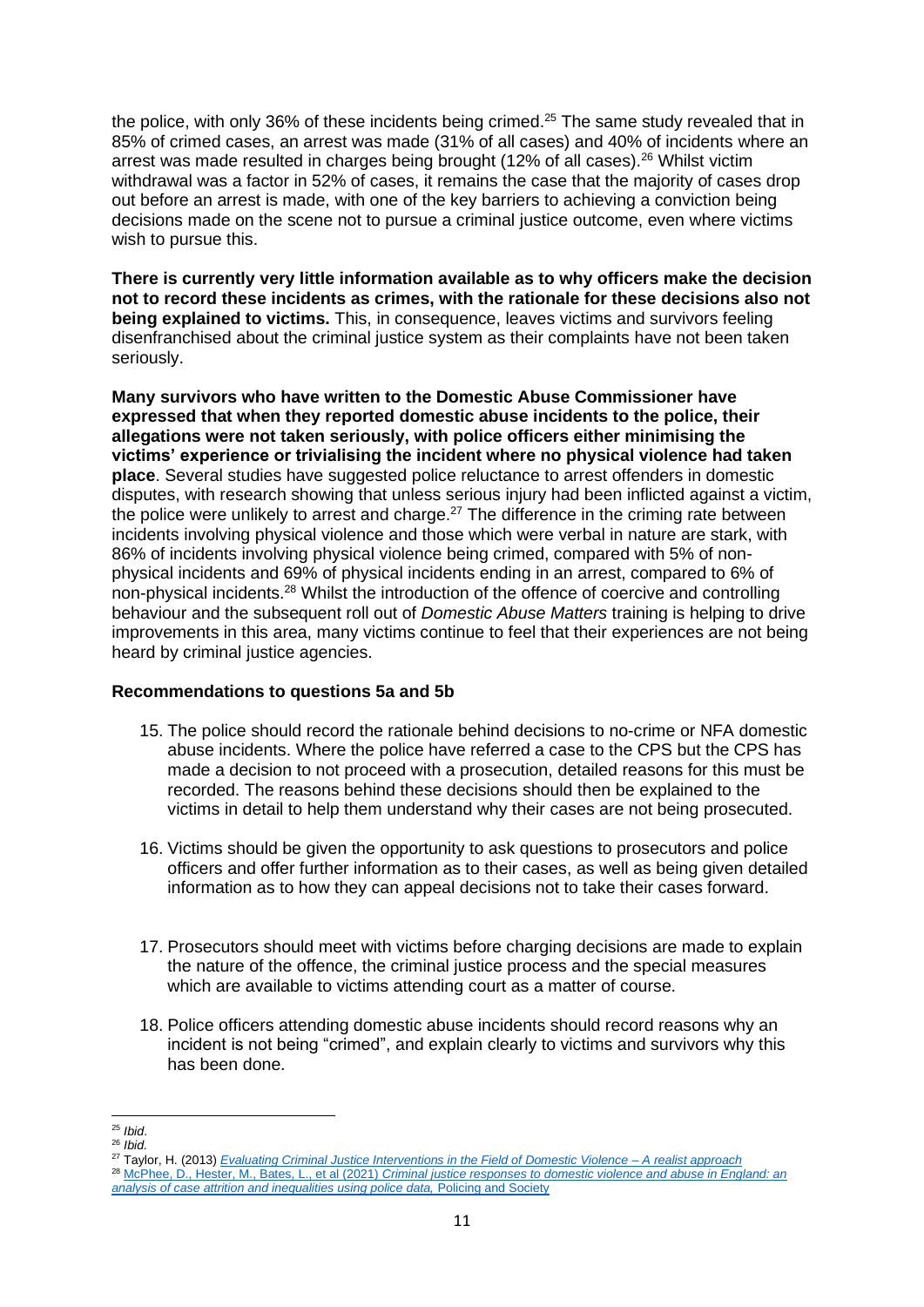- 19. Data should be collected and recorded on reasons given by victims on decision to withdraw, which should be aggregated by protected characteristics.
- 20. Data should be collected and recorded on factors driving decision to NFA an incident.

# *c) What changes, if any, could be made to the Code in relation to information about the Victims' Right to Review Scheme?*

**Our office supports the submission made by the Centre for Women's Justice on the Victim's Right to Review for the purposes of this consultation and the recommendations made as part of their response**. Based on feedback our office has received from victims and survivors of domestic abuse who have sought criminal justice outcomes, one of the key issues with the Victims' Right to Review ("VRR") Scheme is that there is a lack of transparency as to its availability as an option for victims, a lack of clarity as to the decision-making process once a request for a VRR is made and there is little information available to victims on how to appeal a decision made following the request for a VRR.

**The use of the VRR scheme presupposes that victims are properly informed of the decision in a case, however data on victim outcomes has revealed that a significant number of victims do not receive any information as to charges being altered or dropped**. The 2015 CPS Victim and Witness Survey report found that amongst those experiencing altered charges, only 63% of victims recalled receiving an explanation as to this and amongst those experiencing dropped charges, only 58% of victims recalled being given an explanation as to this.<sup>29</sup> This reflects feedback given to our office by survivors, many of whom note not hearing any information as to their case from police for long periods of time or simply being told that their case is not moving forward without being given a reason as to why.

**Many victims who have written to our office regarding criminal justice outcomes on their domestic abuse cases have noted that, following a decision by the police or the CPS to take No Further Action, they have been left out of options and have contacted our office requesting information as to how they can challenge this decision.** Very few victims and survivors who have contacted our office have been aware that the VRR Scheme exists and that they can challenge a decision made by the police or the CPS not to pursue a prosecution. This is reflected in the data collected by the Centre for Women's Justice, which found that requests to police for a VRR were made in only 0.6% of cases eligible to request a VRR across all crime types.<sup>30</sup>

**Data from the CPS revealed that of the 70% of victims who felt that the charges they had brought against someone had been unfairly stopped, only 10% went on to request a review of this decision.<sup>31</sup>** Among those who did not ask for a VRR, almost half (49%) said that they did not know the processes they needed to go through to get a review.<sup>32</sup> A HMCPSI investigation into the quality of letters being issued to victims of crime further revealed that whilst a VRR was correctly offered in 72% of letters, it was not offered where it should have been in 8.6% of letters audited and incorrectly offered in 28% of letters.<sup>33</sup>

<sup>29</sup> [Wood, M., Lepanjuuri, K., Paskell, C. et al \(2015\)](https://www.cps.gov.uk/sites/default/files/documents/victims_witnesses/cps_victim_and_witness_survey_sept_2015.pdf) *Victim and Witness Satisfaction Survey,* Crown Prosecution Service <sup>30</sup>Centre for Women's Justice (2021) *Submission on Victim's Right to Review for Victim's Law Consultation* 

<sup>31</sup> [Wood, M., Lepanjuuri, K., Paskell, C. et al \(2015\)](https://www.cps.gov.uk/sites/default/files/documents/victims_witnesses/cps_victim_and_witness_survey_sept_2015.pdf) *Victim and Witness Satisfaction Survey,* Crown Prosecution Service <sup>32</sup> Ibid.

<sup>33</sup> HMCPSI (2020) *[Victim Communication and Liaison Scheme: Letters to Victims –](https://www.justiceinspectorates.gov.uk/hmcpsi/wp-content/uploads/sites/3/2021/04/2020-11-03-VCL-report-accessible.pdf) A follow up inspection*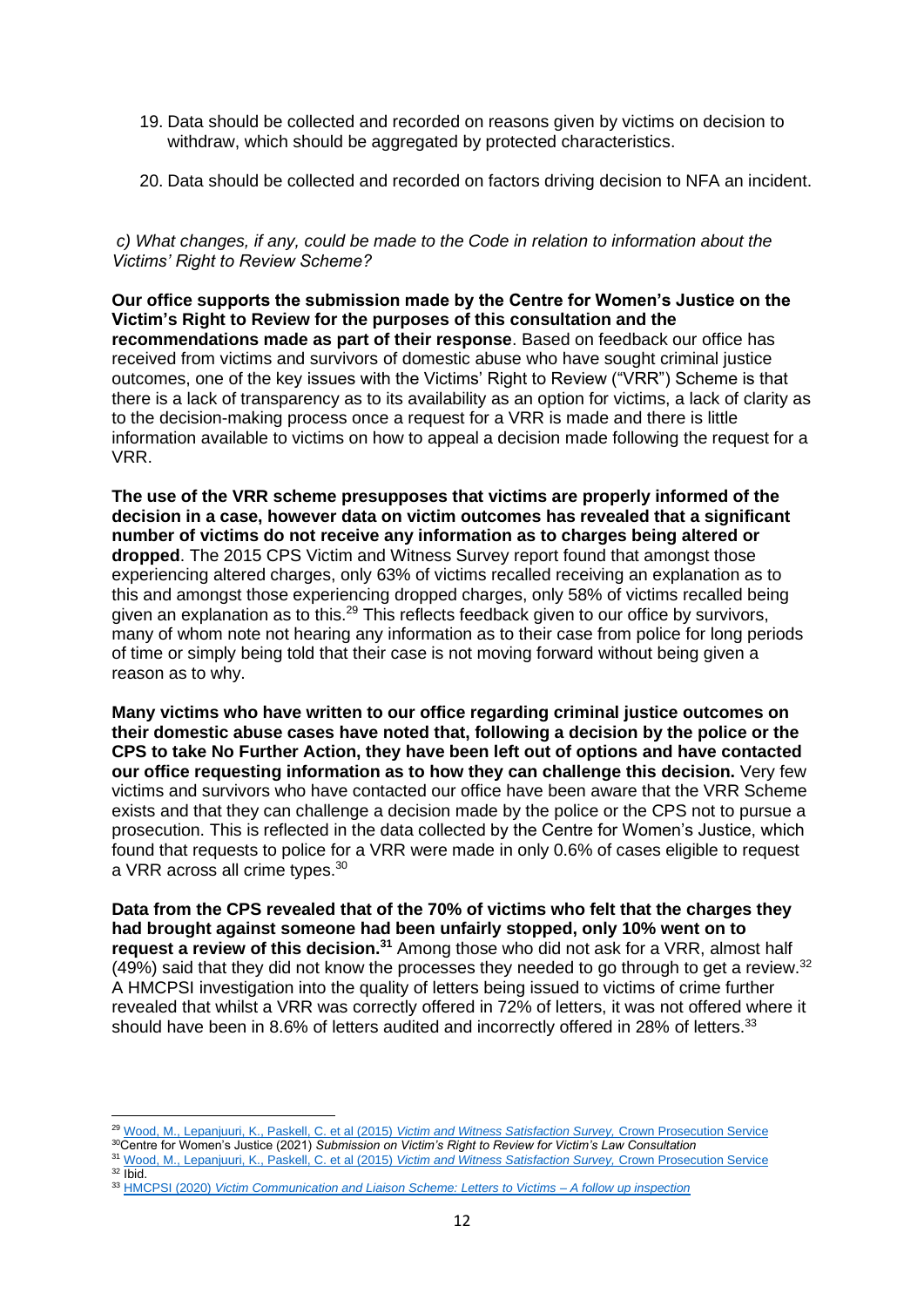**Whilst the availability of a VRR is contained in the Code of Practice for Victims of Crime (the "Victims' Code"),<sup>34</sup> feedback which we receive from victims and survivors suggests that many are never given a copy of the full version of the Victims' Code or told that such a document exists.** It is further important to note that whilst the Victims' Code is designed to be accessible, its length can be difficult to navigate for many survivors, particularly if they are unsure as to which sections contain the relevant information on how to challenge decisions.

**Our office shares the Centre for Women's Justice's concerns regarding the inability for victims to make representations in support of their VRR request.** Many survivors who contact our office note that they do not feel like the police have fully listened to their experience or have not taken into account all of the evidence that they have put forward when speaking to criminal justice agencies. Further, many victims have not had the opportunity to seek support from domestic abuse organisations at the time of speaking to the police and as noted above, having the opportunity to do so significantly raises the chances of obtaining a positive criminal justice outcome.<sup>35</sup>

## **Recommendations**

- 21. The Victims' Code Right 6 to be amended to clearly signpost the right to challenge decisions made by criminal justice agencies.
- 22. The Commissioner supports the Centre for Women's Justice's for proposals to establish procedures for allowing victims to make representations in support of their VRR request, as well as the ability to submit legal advice in support of their view.<sup>36</sup>
- 23. Where a NFA decision is made, victims should be contacted by telephone as well as via letters as a matter to course to ensure that they have received notice of the decision and to give them the opportunity to ask any questions regarding why this decision has been made. As part of this, victims should have the VRR process raised to them and explained.
- 24. Extensive training to be provided for police officers and prosecutors with regard to the VRR process and the criteria for offering this to victims to ensure that all victims who are eligible are offered this recourse.

# **Question 6: a) What are the benefits and costs to greater or different use of Community Impact Statements? b) Can you provide an example of where one has been used effectively?**

**Question 7: a) What changes, if any, could we make to allow victims to be more engaged in the parole process? b) What do you think would be the advantages and any risks of implementing those changes?**

*Our responses to questions 6 and 7 have been grouped to avoid repetition*

Victims of crime can make a Victim Personal Statement at any time leading up to the parole review, but it must be submitted in good time in order for the Parole Board to read it. If there is to be a parole oral hearing the Victim Personal Statement should be submitted at least eight weeks in advance. A parole hearing is unlikely to be delayed allowing for a late Victim

<sup>34</sup> Ministry of Justice (2021) *[Code of Practice for Victims of Crime in England and Wales](https://www.gov.uk/government/publications/the-code-of-practice-for-victims-of-crime/code-of-practice-for-victims-of-crime-in-england-and-wales-victims-code)*

<sup>35</sup> McPhee, D., Hester, M., Bates, L., et al (2021) *[Criminal justice responses to domestic violence and abuse in England: an](https://www.tandfonline.com/doi/full/10.1080/10439463.2021.2003358)  [analysis of case attrition and inequalities using police data,](https://www.tandfonline.com/doi/full/10.1080/10439463.2021.2003358)* Policing and Society; Epstein, D. (2002) *[Procedural Justice:](https://scholarship.law.georgetown.edu/cgi/viewcontent.cgi?article=1077&context=facpub)  [Tempering the State's Response to Domestic Violence,](https://scholarship.law.georgetown.edu/cgi/viewcontent.cgi?article=1077&context=facpub)* William and Mary Law Review

<sup>36</sup> Centre for Women's Justice (2021) *Submission on Victim's Right to Review for Victim's Law Consultation*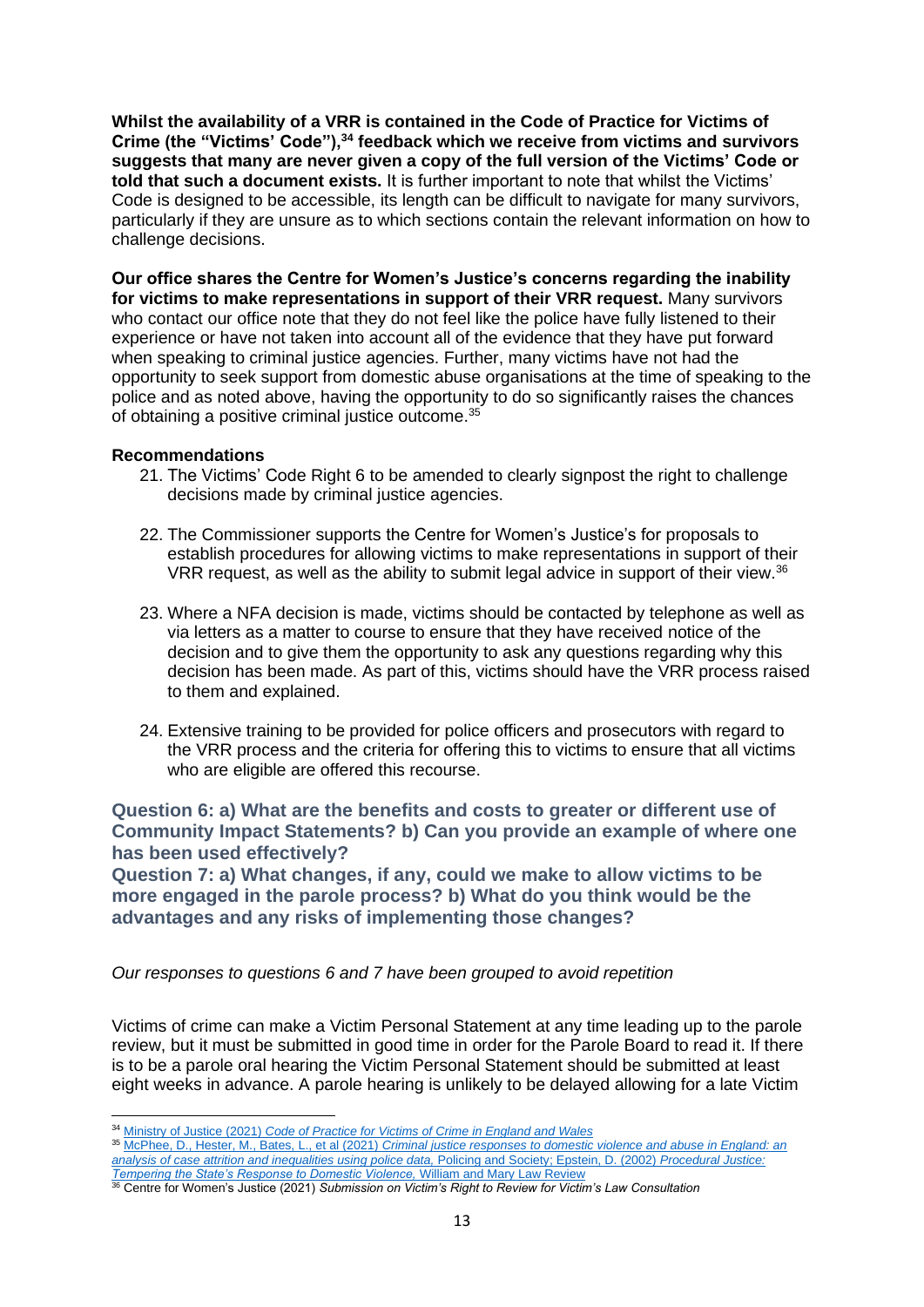Personal Statement to be submitted. It is currently the case that victims of crime have to opt in to make these statements rather than opt out. **The Commissioner understands that it is rare for a victim/survivor of a domestic abuse related-offence to submit one of these statements.**

The overriding principle is that the offender will see all the information related to the parole review (including the VPS), unless in very exceptional circumstances the Parole Board agrees not to disclose it to the offender. If a victim does not want the offender to read their statement then the Victim Liaison Officer must apply for the statement to be withheld under a non-disclosure application. There are rules about this which need to be followed, including strict timeframes for making a request (eight weeks ahead of an oral hearing) and specific reasons for when information can be withheld, which are set out in the Parole Board Rules 2019. Rule 17 (of the 2019 rules) sets out the procedure for withholding information from the prisoner or both the prisoner and the prisoner's representative where its disclosure would have an adverse effect on national security, the prevention of disorder or crime, or the health or welfare of the prisoner or any other person.

The reconsideration mechanism was introduced in 2019. It enables victims to challenge a release decision if they believe it was fundamentally flawed. They will be able to make a case for the decision to be reconsidered without needing to resort to an expensive and legally complex judicial review. This process will be available for decisions relating to all indeterminate sentence prisoners, including IPP and life sentences. Victims will be guided by their dedicated Victim Liaison Officer to help them submit their case to have a parole decision reconsidered. Of the more recent changes to the Parole system, the Commissioner considers this to have the potential for the greatest impact of victims and survivors of domestic abuse.

As a result of recent case law, the Parole Board is preparing for some hearings to be held in public where this is in the public interest. The Parole Board is also revising their policy and guidance on observers at oral hearings so that a victim who has been harmed in some way by a prisoner may ask to attend the oral hearing and be accompanied by someone who will support them. They are currently considering whether to adopt a presumption that any requests from a victim to observe an oral hearing will be approved by the panel chair, subject to any compelling objections received from one of the parties, or if there are safety or security concerns.

## **Recommendations**

- 25. The Commissioner recommends that further guidance is provided to Parole Board members with regards to Rule 17 around the potential impact that sharing a Victim Personal Statement with a perpetrator would have on the welfare of a victims/ survivors domestic abuse.
- 26. The Commissioner would welcome more specific guidance for victims and survivors of domestic abuse on their eligibility for legal advice and representation, as well as ongoing support to complete Victim Impact Statements and non-disclosure applications.
- 27. The Commissioner strongly recommends that as part of this process that victims and survivors of domestic abuse are provided with access to a specialist advocate and that access to specialist support is available following the hearing as well. Victims and survivors of domestic abuse should be given the opportunity to bring up to two people with them as a source of support at these hearings, including a professional support worker or advocate. Special measures should be put in place to ensure that victims do not have to attend in person, particularly given that hearings normally take place in a prison. Appropriate funding must be invested in the Victim Liaison Officer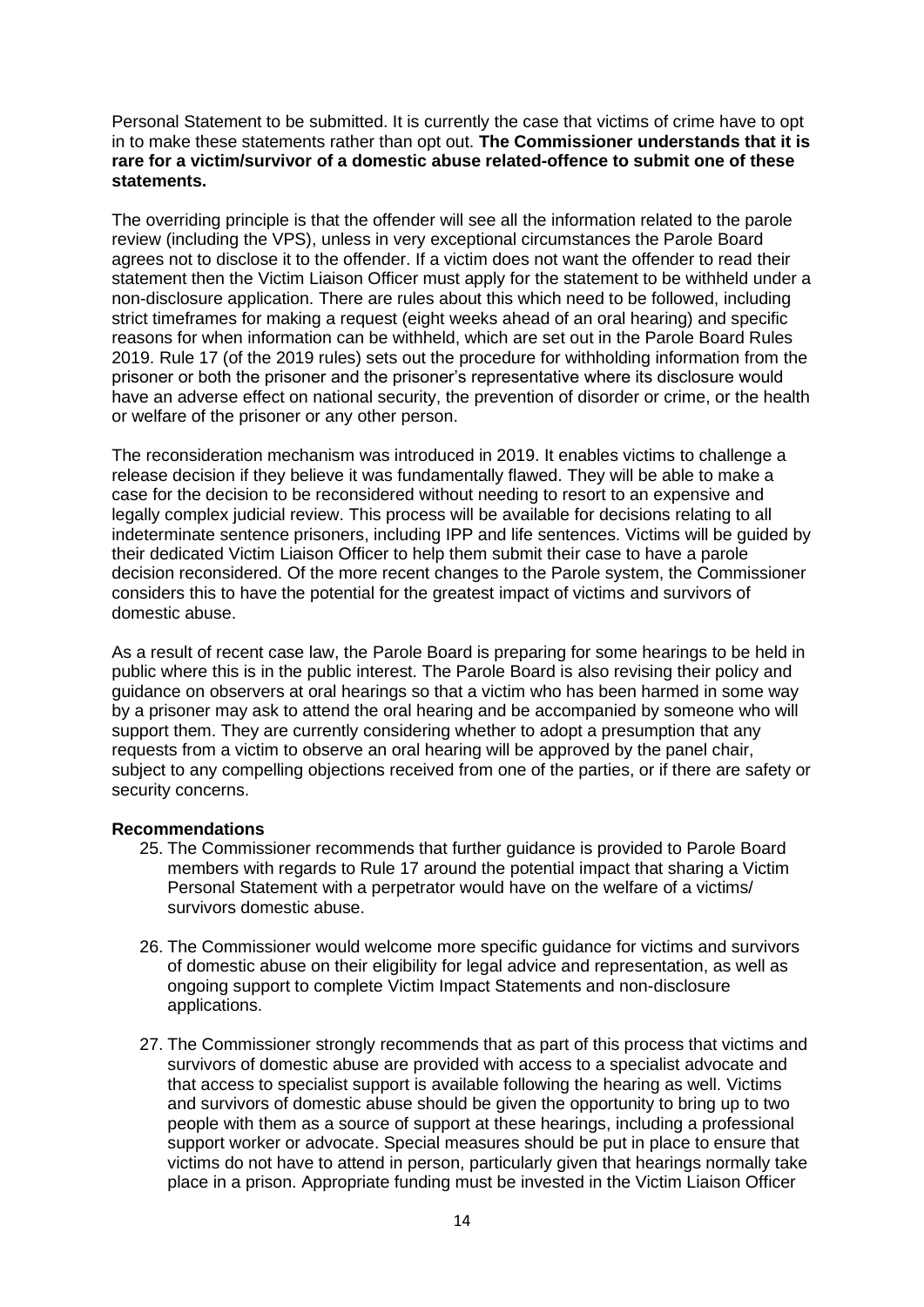service to ensure that they are able to proactively contact victims, including those who have moved address and have not maintained contact.

# **Chapter 2 - Improving oversight and driving better performance**

**Question 9: a) Local-level partnership working is vital to ensuring the delivery of a quality service to victims. How can agencies better collaborate locally to deliver and monitor compliance with the Code? b) How could agencies be encouraged to consistently share data at local and national levels to support monitoring of Code compliance and drive improvements?**

*Our substantive response to this question regarding the importance of robust commissioning and the delivery of high-quality services is outlined in further detail in Chapter 3 and* 4.

**Question 11: a) Do you think the current inspectorate frameworks and programmes adequately focus on and prioritise victims' issues and experiences and collaborate effectively across the criminal justice system to do so? b) Could inspectorates be reinforced further in relation to victims?**

**Our office has welcomed the level of focus by the inspectorates on how criminal justice agencies respond to domestic abuse and violence against women and girls, with this demonstrating a clear strategic desire to drive improvements in how agencies respond to these offences.** 

**However, our office believes that current inspectorate frameworks do not adequately focus on victims' issues and experiences.** Our office echoes the concerns outlined by the Victims' Commissioner regarding the lack of focus on victims' issues when inspections into the criminal justice system are being carried out.<sup>37</sup>

**Whilst the purpose of several inspections has been to improve outcomes for victims, there has been insufficient focus on hearing directly from victims on how their experiences with criminal justice agencies could be improved**. This has been demonstrated through a lack of concentrated focus on incorporating victims' voices and views as part of the methodology for these inspections, with the predominant focus being on information and data gathering from agencies and practitioners who work with victims rather than obtaining the direct views of victims and survivors themselves.

**We recognise the importance of introspection for criminal justice agencies in the carrying out of these thematic reviews, however we agree with the Victims Commissioner's view that not enough work is being carried out to look at the criminal justice system from the victims' perspective.<sup>38</sup>** Improving criminal justice outcomes should not be restricted to improving prosecution and conviction rates. Rather, agencies should also focus on improvements to procedural justice from the victim's perspective.

## **Recommendations**

28. We support the Victims Commissioner's recommendation that inspectorate activity should be more victim focused and capacity should be built within inspectorates to accommodate this as a central tenet of future inspections.

<sup>37</sup> Office of the Victims Commissioner (2021) *[Victims' Law Consultation Response](https://victimscommissioner.org.uk/our-work/briefings/victims-law/improving-oversight-and-driving-better-performance/)*

 $38$  Ibid.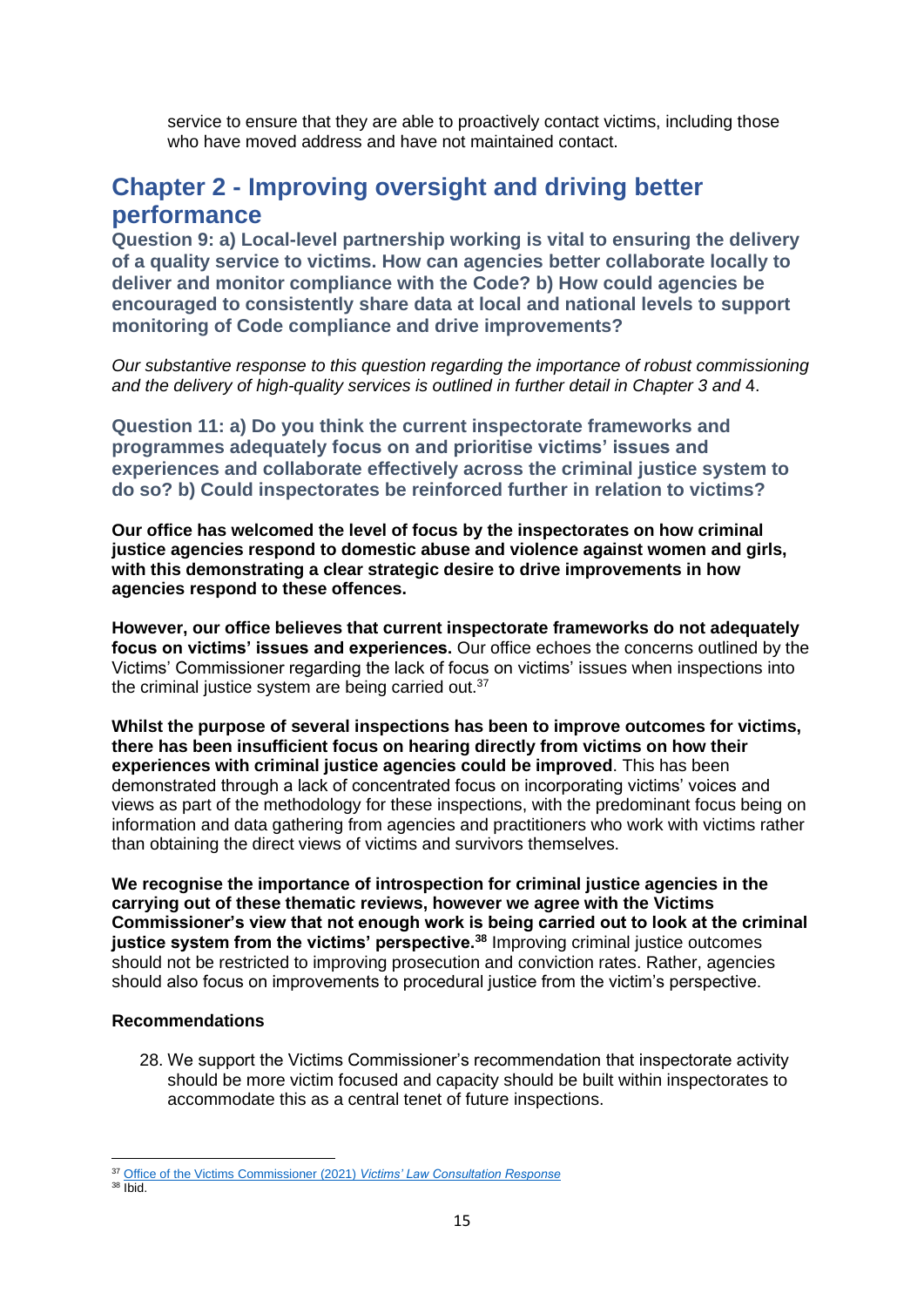- 29. We agree with the Victims Commissioner's recommendation that inspectorates should consult with their office annually on their programmes of inspection and that an advisory group should be established ahead of each programme of inspection made up of victims and representatives from specialist victim services.
- 30. We further add that consultation should take place with the Domestic Abuse Commissioner where any proposed consultation focuses on domestic abuse, sexual offences and violence against women and girls.
- 31. The inspectorates should consult with the Domestic Abuse Commissioner comprehensively on the scope of investigations, including the terms of reference, research methodology, stakeholder engagement plans and proposed recommendations.

**Question 12: Do you think that the current inspectorate arrangements allow sufficient collation of, and reporting on, victims' data and issues across the criminal justice system? Could they be utilised further for this?**

**As noted in the response to question 11 above, current inspectorate frameworks do not adequately focus on the experience of victims in the criminal justice system**. The process for choosing the programme of inspections requires more transparency and openness as to how the views of victims and victim support organisations are used to influence how the programme is developed.

**We support the Victims Commissioner's view that rolling inspections should take place on the Victims' Code, which should be carried out jointly by HMICFRS and HMCPSI, and where appropriate, with wider ombudsman and regulators such as the Parliamentary and Health Ombudsman and the Local Government and Social Care Ombudsman.** As noted in our response to question 15, a framework should also be developed as part of this which inspects and assesses how criminal justice agencies and other statutory agencies are working collaboratively to support victims and survivors of domestic abuse, manage perpetrator risk and prevent perpetrators from causing further harm.

**Whilst thematic reviews are effective in highlighting key issues in the criminal justice system, the implementation of recommendations made in the reports are not always monitored on a long-term basis, nor is there an obligation for agencies to report on their progress in implementing recommendations in the long-term.** Whilst it is recognised that the inspectorates do not have a power of implementation, transparency and accountability are key to building systematic change across the criminal justice system. Agencies should be required to regularly report on the actions they are taking to implement measures to drive improvement.

**We echo the submission made by Standing Together Against Domestic Abuse, which states that it is important to consider how victims define effectiveness and success across the criminal justice system rather than solely relying on agency metrics such as prosecution and conviction rates**. Victims' sense of procedural justice should be considered when establishing metrics against which to measure the performance of agencies when inspections are carried out to better understand where improvements are required across the system.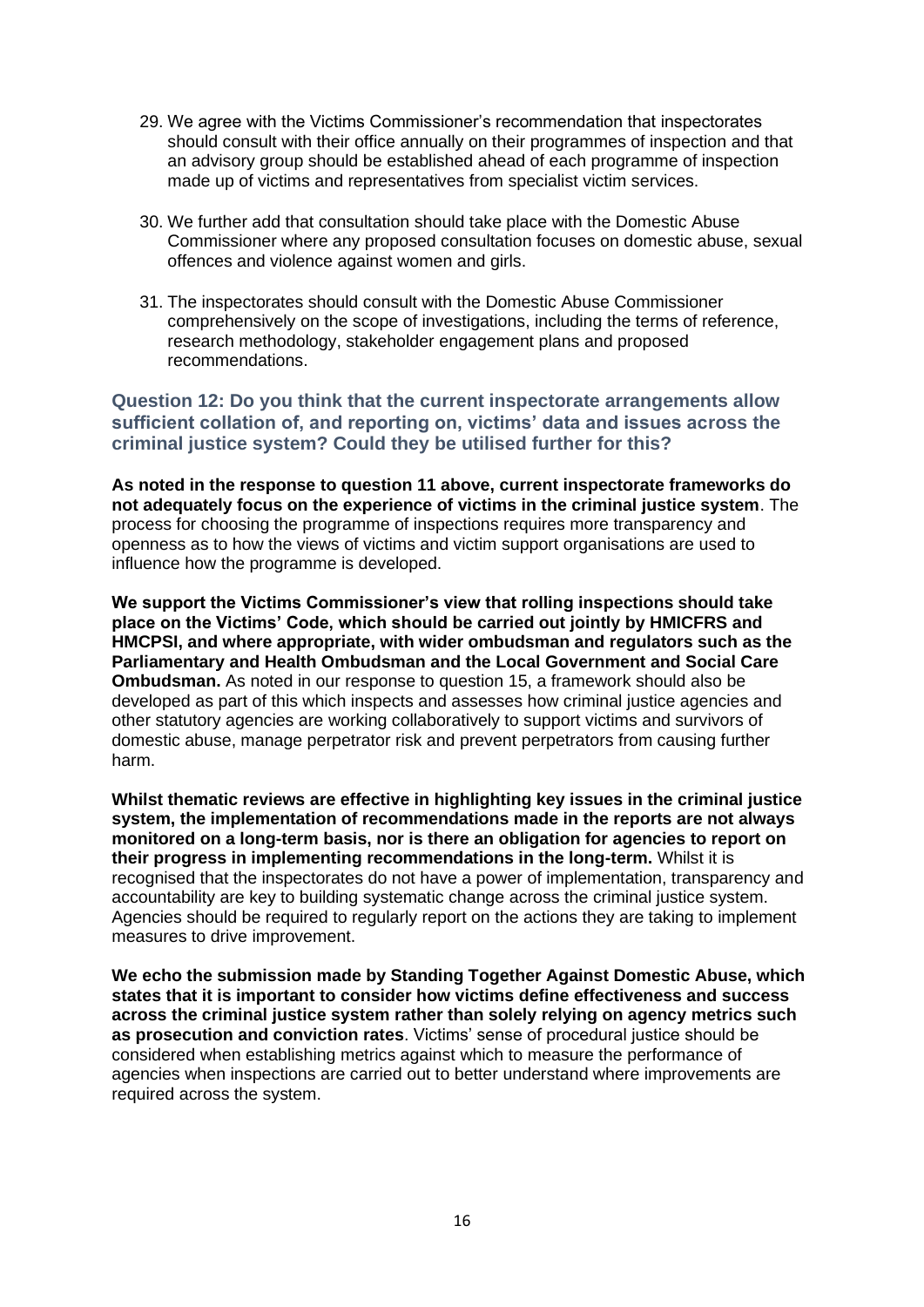#### **Recommendations**

- 32. The inspectorates should carry out open consultations on key issues being faced by victims across the criminal justice system to help inform their annual programmes of inspection.
- 33. We support the Victims Commissioner's recommendation that a rolling programme of inspections should be carried out on the criminal justice system's delivery of the victims' code.
- 34. As part of this, we further recommend that other statutory agencies be assessed on how they are working with the criminal justice system to drive improvements to the prevention of harm, management of perpetrator risk and support to victims of domestic abuse.
- 35. Agencies should be mandated to publish progress reports on the implementation of recommendations made in inspectorate reports, or give reasons as to why they will not be implementing recommendations.
- 36. We support the Victims Commissioner's recommendation that their office should be able to request that the inspectors inspect a geographical area where compliance is shown to be weak or failing. Where this relates to domestic abuse, sexual violence or violence against women and girls, this power should be extended to the Domestic Abuse Commissioner.
- 37. We support the recommendation made by Standing Together Against Domestic Abuse that victim feedback on an agency's performance should form part of the performance metric against which agencies are assessed for the purposes of inspections.

**The Domestic Abuse Commissioner is concerned by evidence which suggests that where a victim or survivor of domestic abuse with insecure immigration status reports abuse to a statutory agency, their information can be passed to immigration enforcement.** This practice undermines trust in the police and public services, deters victims with an insecure immigration status from coming forward for support, and allows abuse to continue and perpetrators to go unpunished. In December 2020, an investigation by Her Majesty's Inspectorate of Constabulary & Fire and Rescue Services (HMICFRS), found that victims with insecure or uncertain immigration status are fearful that if they report crimes to the police, their information will be shared with the Home Office.<sup>39</sup> This is reflected in evidence that more than half of police forces are sharing victims' details with the Home Office.<sup>40</sup> The Domestic Abuse Commissioner's report *Safety Before Status* found that perpetrators of domestic abuse are using victims and survivors' insecure immigration status as a tool of coercive control, defined in the report as immigration abuse.<sup>41</sup> According to Imkaan, 92% of migrant women have reported threats of deportation from the perpetrator.<sup>42</sup> Evidence from the Latin American Women's Rights Service found that more than half of migrant women feared that they would not be believed by the police because of their

<sup>39</sup> HMICFRS (2020), Safe to share? Report on Liberty and Southall Black Sisters' super-complaint on policing and immigration status. Available here: [https://www.justiceinspectorates.gov.uk/hmicfrs/publications/liberty-and-southall-black-sisters-super](https://www.justiceinspectorates.gov.uk/hmicfrs/publications/liberty-and-southall-black-sisters-super-complaint-on-policing-and-immigration-status/)[complaint-on-policing-and-immigration-status/](https://www.justiceinspectorates.gov.uk/hmicfrs/publications/liberty-and-southall-black-sisters-super-complaint-on-policing-and-immigration-status/)<br>40 https://www.justiceinspa

<https://www.bbc.co.uk/news/uk-44074572>

<sup>41</sup> The Domestic Abuse Commissioner (2021), Safety Before Status Available here: [https://domesticabusecommissioner.uk/wp](https://domesticabusecommissioner.uk/wp-content/uploads/2021/10/Safety-Before-Status-Report-2021.pdf)[content/uploads/2021/10/Safety-Before-Status-Report-2021.pdf](https://domesticabusecommissioner.uk/wp-content/uploads/2021/10/Safety-Before-Status-Report-2021.pdf)

 $42$  Vital Statistics 2: Key findings report on Black, Minority Ethnic and Refugee Women's and Children's experiences of genderbased violence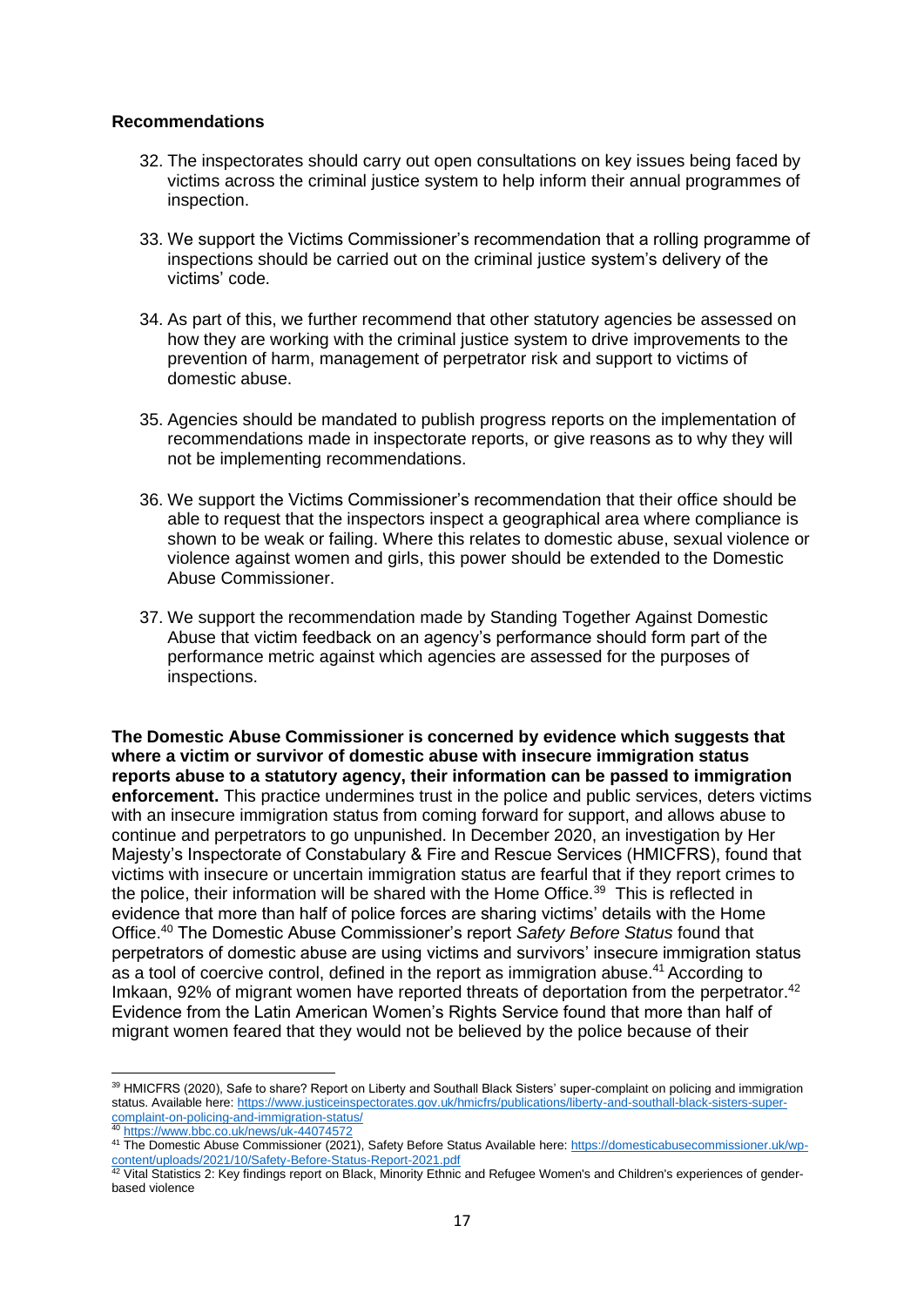immigration status and that the police or the Home Office would support the perpetrator over them.<sup>43</sup>

**Following their investigation, the HMICFRS recommended that the Home Office should undertake a review, the effect of which it stated "should be to establish safe reporting mechanisms for all migrant victims and witnesses".<sup>44</sup>** The HMICFRS stated that the Home Office should consider the proposal of a Firewall as part of this review. Throughout 2021, the Home Office undertook a series of workshops with specialist domestic abuse services, services working to support victims and survivors of modern slavery, policing representatives and the Domestic Abuse and Independent Anti-Slavery Commissioners. Based on the evidence supplied in these workshops, and the findings of the HMICFRS report, the Domestic Abuse Commissioner concluded that the only data-sharing arrangement that would address the fear among victims and survivors of domestic abuse of coming forward to the police was a Firewall which prevented the sharing of victims and survivors' data with immigration enforcement. With a Firewall in place, the Commissioner would anticipate more victims and survivors of domestic abuse would come forward to report domestic abuse, enabling perpetrators to be brought to justice.

**The Commissioner understands that in some cases, police may wish to ascertain a victim's status to reassure them of their rights and entitlements, particularly where a perpetrator has misinformed the victim about their status.** Contacting Immigration Enforcement to find out about a victim's status is unlikely to have the desired effect of safeguarding and reassuring the victim, and may in fact lead to them disengaging with the police and other public services and even returning to the perpetrator due to a fear that they will face enforcement action.

Following the review, the Home Office published their findings and conclusions in December 2021, deciding against the establishment of a Firewall and proposing instead that a protocol would exist between the police and immigration enforcement whereby no immigration enforcement action will be taken against the victim while investigation and prosecution proceedings are ongoing and the victim is receiving support and advice to make an application to regularise their stay.<sup>45</sup>

**The Domestic Abuse Commissioner was extremely disappointed by the decision not to introduce a Firewall and is very concerned that the measures put forward by the Home Office will be inadequate when it comes to addressing the fear victims and survivors face from reporting to the police and other public services**. The decision to establish a no enforcement protocol that is tied to the progress of criminal proceedings is likely to have limited impact for victims and survivors of domestic abuse, with evidence from the HMICFRS suggesting that a large proportion of VAWG offences are closed by the police as requiring no further action, with either outcome 15 (evidential difficulties) or outcome 16 (victim does not support further action).<sup>46</sup> In the year ending March 2020, 53 percent of domestic abuse crimes nationally were closed with the outcome 16 code. Evidence suggests that criminal proceedings are even less likely to succeed for migrant victims of domestic abuse. Of victims and survivors of gender-based violence who made a report to the police, just over half (56%) UK and EU nationals had an arrest made in the case; compared with just under half (45%) of the migrant women. The police were found to be much less likely to conduct a criminal investigation in the cases involving migrant women (32% compared with

<sup>43</sup> ['The right to be believed' –](https://portugues.lawrs.org.uk/event/the-right-to-be-believed-report-launch/) Report launch – LAWRS

<sup>44</sup> HMICFRS (2020), Safe to share? Report on Liberty and Southall Black Sisters' super-complaint on policing and immigration status. Available here: [https://www.justiceinspectorates.gov.uk/hmicfrs/publications/liberty-and-southall-black-sisters-super](https://www.justiceinspectorates.gov.uk/hmicfrs/publications/liberty-and-southall-black-sisters-super-complaint-on-policing-and-immigration-status/)[complaint-on-policing-and-immigration-status/](https://www.justiceinspectorates.gov.uk/hmicfrs/publications/liberty-and-southall-black-sisters-super-complaint-on-policing-and-immigration-status/)

<sup>45</sup>Home Office and Police data sharing arrangements on migrant victims and witnesses of crime with insecure immigration [status \(publishing.service.gov.uk\)](https://assets.publishing.service.gov.uk/government/uploads/system/uploads/attachment_data/file/1041124/HO_Review_Police_and_HO_data_sharing_migrant_victims.pdf)

<sup>46</sup> [Inspection into how effectively the police engage with women and girls: Final report \(justiceinspectorates.gov.uk\)](https://www.justiceinspectorates.gov.uk/hmicfrs/wp-content/uploads/police-response-to-violence-against-women-and-girls-final-inspection-report.pdf)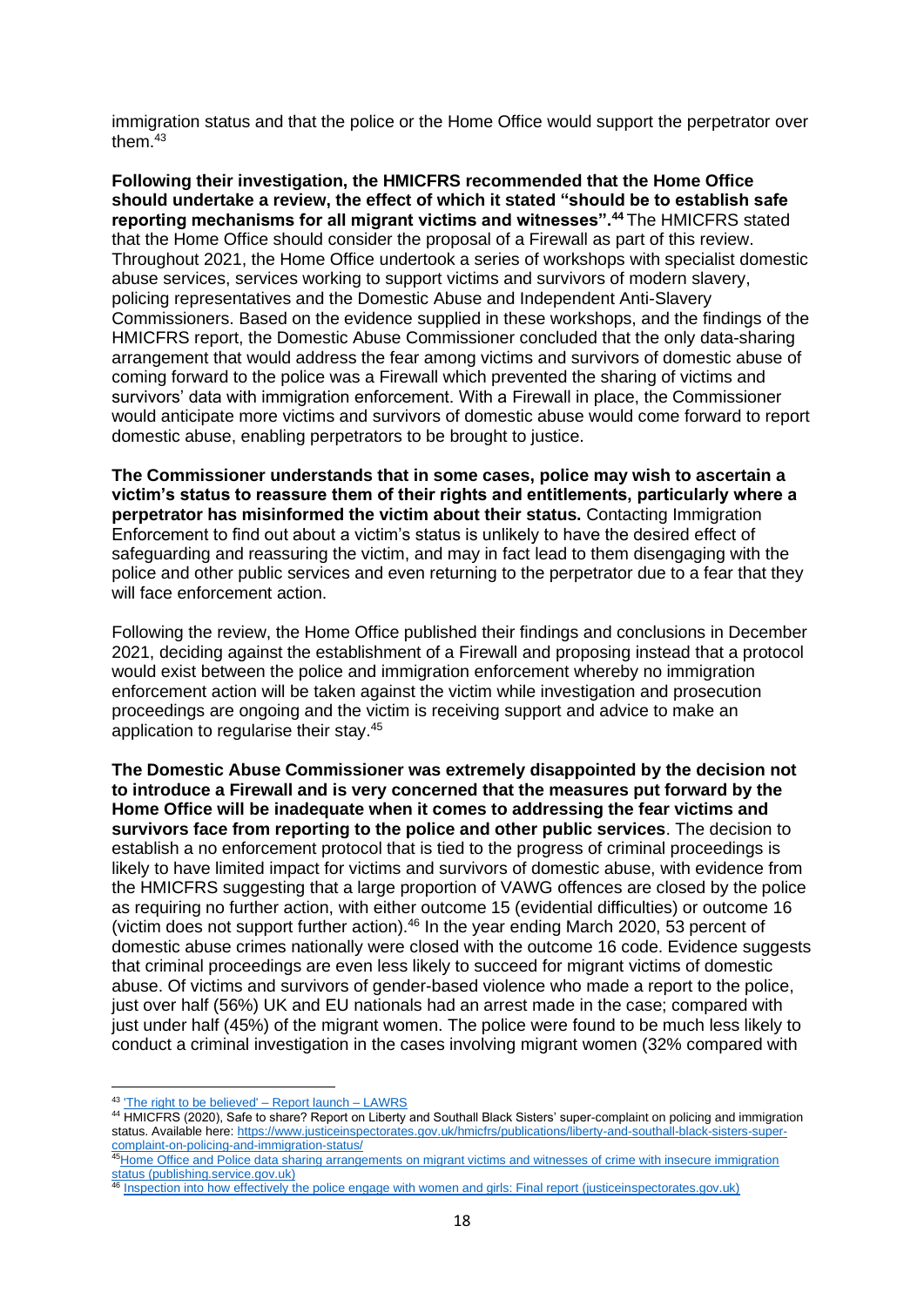66% for UK/EU nationals) and similarly less likely to bring a criminal charge in these cases involving migrant women (19% compared with 39%).<sup>47</sup>

**The Domestic Abuse Commissioner is also concerned that the protocol suggests that dedicated officers within immigration enforcement would "keep contact with the individual on the progress of support and advice being received."** The knowledge that their information can be passed onto immigration enforcement, and that immigration enforcement may be in contact with victims and survivors of domestic abuse – regardless of whether enforcement action takes place – is harmful and can reinforce the impact of immigration abuse. Even a letter from Home Office is enough to seemingly confirm what perpetrators tell their victims: that if they report abuse, they will be reported to immigration enforcement.

**The Domestic Abuse Commissioner does however welcome the commitment by the Home Office to offer support to any migrant victim who comes forward to report police. It is vital that this commitment is properly funded so that victims and survivors of domestic abuse can access the accommodation, support and legal advice they need.** The Commissioner has called on Government to provide £18.7m over a three-year period for migrant survivors with no recourse to public funds and for further £262.9m over three years for a dedicated funding pot for specialist 'by and for' services including services for Black and minoritized victims which would go a long way in providing this support. Evidence also suggests that demand far outstrips supply for immigration advice, and there is an uneven geographical spread of free advice available. London has 40 per cent of the offices holding legal aid contracts in England and Wales, and more than half of the offices which are registered with the Office of the Immigration Services Commissioner to offer nonfee charging services at the highest level of advice and casework.<sup>48</sup> Yet recent research concludes that the total capacity for casework in London therefore appears to be no more than 4,000-4,500 pieces, compared with demand estimates in the hundreds of thousands, including approximately 600 people per year needing to apply under the domestic violence provisions. Without sufficient funding for legal advice and representation and specialist support to help migrant victims and survivors regularise their immigration status and escape domestic abuse, they will not be able to overcome the fear of reporting domestic abuse, which is perpetuated by perpetrators.

## **Recommendations**

- 38. **The Domestic Abuse Commissioner recommends that a Firewall be established between immigration enforcement and the police as well as other public services to enable victims and survivors to safely come forward to report domestic abuse and access support.**
- 39. In the interim, the proposed protocol between the police and immigration enforcement should ensure the no enforcement period is not tied to criminal proceedings but exists until a victim/survivor has regularised their immigration status. 'No enforcement' should include ensuring no contact from immigration enforcement with the victim or survivor.
- 40. **When victims and survivors come forward to the police, the Commissioner would recommend the Home Office fund and establish a safe referral protocol, whereby the police refer the victim/survivor straight into a local specialist domestic abuse service and signpost the victim/ straight to a specialist legal**

<sup>&</sup>lt;sup>47</sup> Bates, L., Gangoli, G., Hester, M. and Justice Project Team (2018), Policy Evidence Summary 1: Migrant Women, University

of Bristol, Bristol. Microsoft Word - [migrant-women-policy-evidence-summary.docx \(bris.ac.uk\)](https://research-information.bris.ac.uk/ws/portalfiles/portal/188884552/Policy_evidence_summary_1_Migrant_women.pdf)

<sup>48</sup> [PHF\\_LondonImmigrationReport.indd \(justice-together.org.uk\)](https://justice-together.org.uk/wp-content/uploads/2021/06/A-Huge-Gulf-FINAL-report.pdf)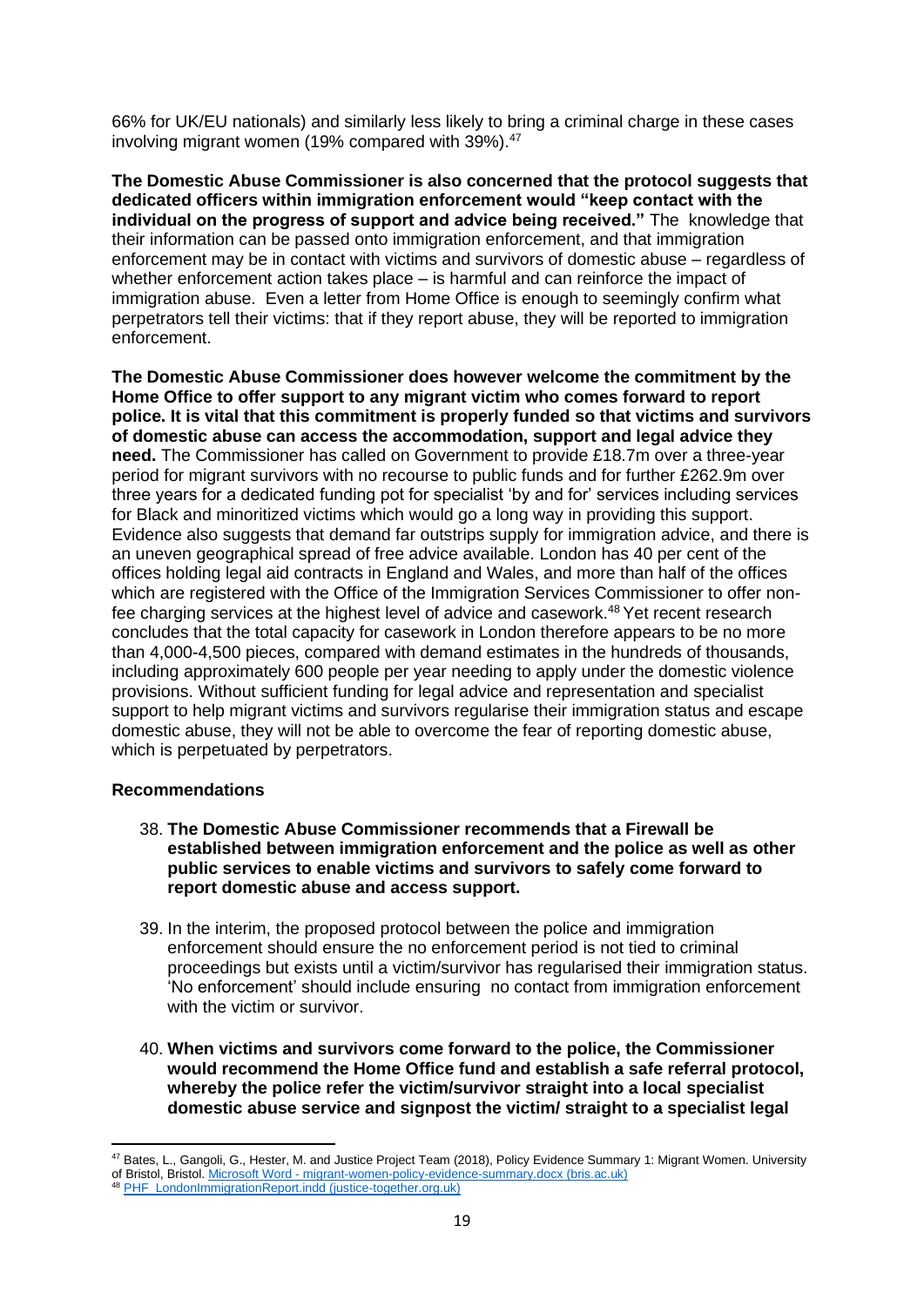**advice helpline while they wait to access support.** In order to ensure that services are able to cope with the level of need, the Home Office must increase the funding available to these services. Further detail on the funding required for specialist by and for services which support victims and survivors with NRPF is set out in response to question 26.

41. The Home Office should work with the Ministry of Justice to extend access to legal aid to all victims and survivors of domestic abuse to ensure they can access the support and representation they need.

# **Question 13: What are the most critical functions to enable an effective Victims' Commissioner?**

The Domestic Abuse Commissioner strongly supports the role of the Victims' Commissioner in advocating the needs of all victims. A recent report published by the Victims' Commissioner examined the functions and current powers of the Victims' Commissioner in comparison to those of other similar commissioners, including the Domestic Abuse Commissioner, and the criminal justice inspectorates in England and Wales.<sup>49</sup> It reported significant gaps in the powers of the Victims' Commissioner in relation to the Victims' Code. It identified changes that could be made to close those gaps and enable the Commissioner to better fulfil her statutory duties to promote the interest of victims and witnesses, encourage good practice in the treatment of victims and witnesses, review the operation of the Code, publish an annual report; and give advice to ministers on particular issues when asked to do so.

## **To strengthen the position of Victims' Commissioner, the Domestic Abuse Commissioner supports the following recommendations as set out in that report**

- 42. In line with the powers of the Domestic Abuse Commissioner, we recommend that the Victims' Commissioner not only have power to make formal recommendation to an authority within its remit, but that those public bodies are placed under an obligation to issue a formal response. This will help to ensure that these recommendations receive greater attention and take-up.
- 43. Powers relating to the Victims' Code should be strengthened to empower the Victims' Commissioner to undertake an effective review of the operation of the Code. This includes ensuring that the Victims' Commissioner is given adequate resources to monitor and review the operation of the Code and that the Victims' Bill places a statutory obligation on the Ministry of Justice to establish protocols for the data collection on Code compliance by agencies named in the Code.
- 44. The Victims' Commissioner should be given powers to identify weaknesses in the implementation of the Code by reviewing the operation and implementation of the Code (annually at first to establish a culture of compliance) and reporting directly to Parliament**.**
- 45. The Victims' Commissioner must be enabled to consult directly with victims on what constitutes good practice in the criminal justice setting. The Victims' Commissioner should also be enabled to consult with other bodies, and there must be a legal requirement for criminal justice agencies listed within the Code to comply with the

<sup>49</sup> Victims' Commissioner (2020) [Constitutional powers of the Victims' Commissioner for England and Wales –](https://victimscommissioner.org.uk/document/constitutional-powers-of-the-victims-commissioner-for-england-and-wales/) Victims **[Commissioner](https://victimscommissioner.org.uk/document/constitutional-powers-of-the-victims-commissioner-for-england-and-wales/)**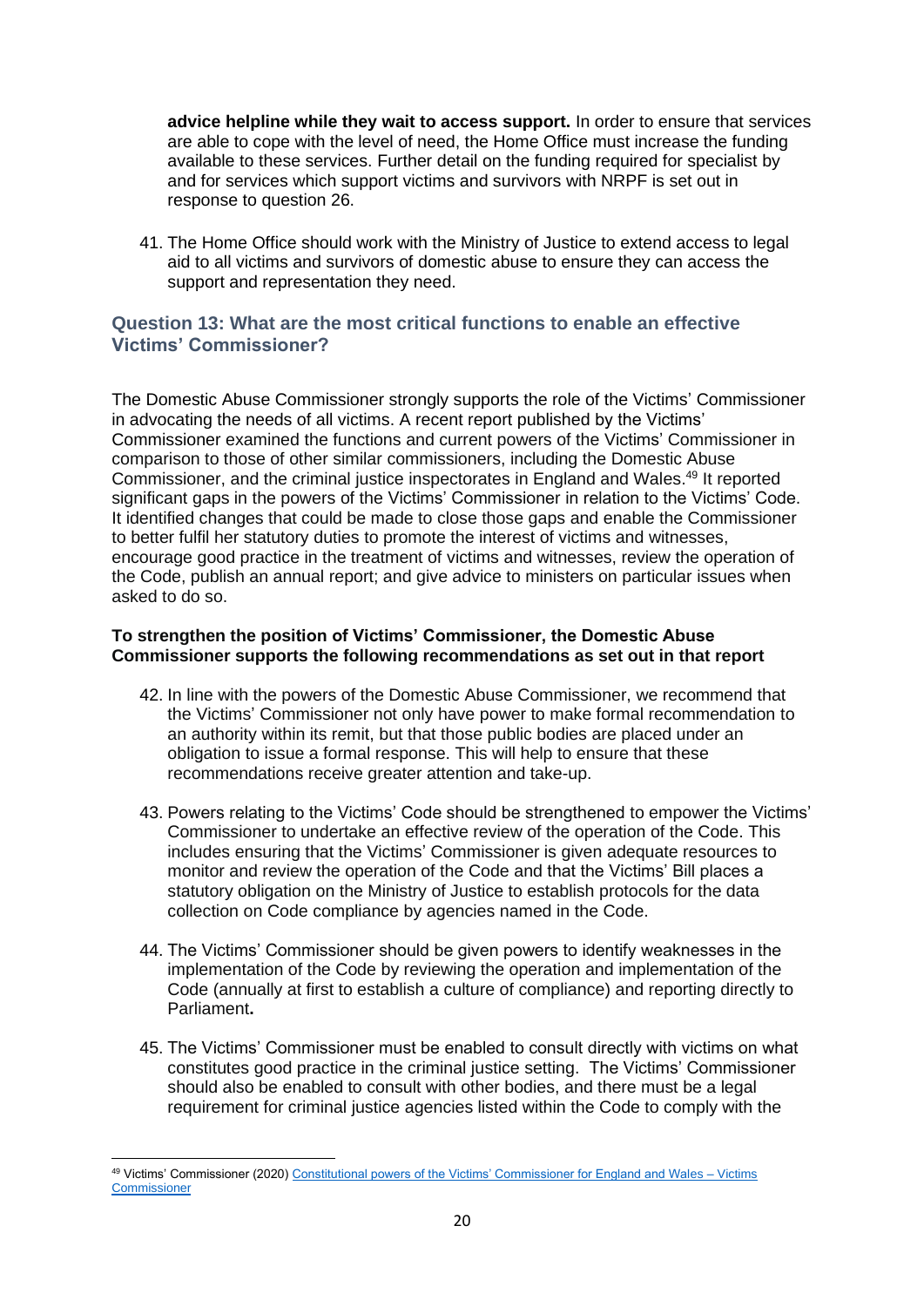Victims' Commissioners work in this respect, including, where available, providing data on request*.* 

- 46. The Victims' Commissioner should be further empowered and resourced to commission research and run public consultations as part of her research function. This should ensure that the Victims' Commissioner receive adequate funding to undertake these activities.
- 47. A statutory requirement on the Victims' Commissioner to **publish an annual report directly to Parliament on her activities and the** engagement of service providers with the Victims' Code.

**Question 15: Would a more standardised and consistent approach to oversight, and to incentivising and supporting agencies in relation to delivery of a quality service for victims across the criminal justice system, be beneficial?** 

**The Domestic Abuse Commissioner supports the implementation of a standardised approach to oversight whereby the service that is provided to victims is monitored and published.** The implementation of a standardised oversight mechanism would help identify gaps in response delivery across England and Wales and can help to drive improvements in support.

**The prevalence of domestic abuse is consistent across England and Wales, however the response which victims and survivors receive from agencies is a postcode lottery which varies between police force areas**. Evidence supplied by Refuge shows that for calls and live chat conversations where the region has been recorded in the National Domestic Abuse Helpline database, the location of the chatters/callers is roughly equal between all 9 regions in England, when compared with regional populations. Most regions are within 0.01 percentage points of each other when comparing the regional population to the recorded location of live chatters and callers proportionally. The exception is London and the North East, which proportionally have the highest and lowest number of callers and chatters supported on the Helpline respectively, but still fall within 0.05 percentage points of each other.

**There are clear regional variations in the time taken to charge domestic abuse and in conviction rates for domestic abuse-related cases.** In the South West region, it takes 30 days longer than the Eastern region to charge domestic abuse cases, with it taking an average of 52.8 days for the CPS to bring a charge. Conversely, in the Wessex region, the average number of days taken to bring a charge is 11.<sup>50</sup> Conviction rates similarly differ by area, with London having the lowest conviction rate of 67.1%, whilst Merseyside and Cheshire had a conviction rate of 82.3% in the same period and the North East had a conviction rate of 76.3%.

**The inclusion of domestic abuse within the definition of serious violence for the purposes of the Serious Violence Prevention Duty in the Police, Crime and Sentencing Bill implements a duty for agencies to work together to implement strategies for the prevention of harm and develop strategic responses to these issues across England and Wales.**<sup>51</sup> In order to assess compliance with this statutory duty, agencies should be monitored on how effectively they are working collaboratively to support

<sup>50</sup> Office for National Statistics (November 2021) *[Domestic Abuse and the criminal justice system, England and Wales](https://www.ons.gov.uk/peoplepopulationandcommunity/crimeandjustice/articles/domesticabuseandthecriminaljusticesystemenglandandwales/november2021)*

<sup>&</sup>lt;sup>51</sup> [Domestic abuse and sexual offences to be treated as seriously as knife crime -](https://www.gov.uk/government/news/domestic-abuse-and-sexual-offences-to-be-treated-as-seriously-as-knife-crime) GOV.UK (www.gov.uk)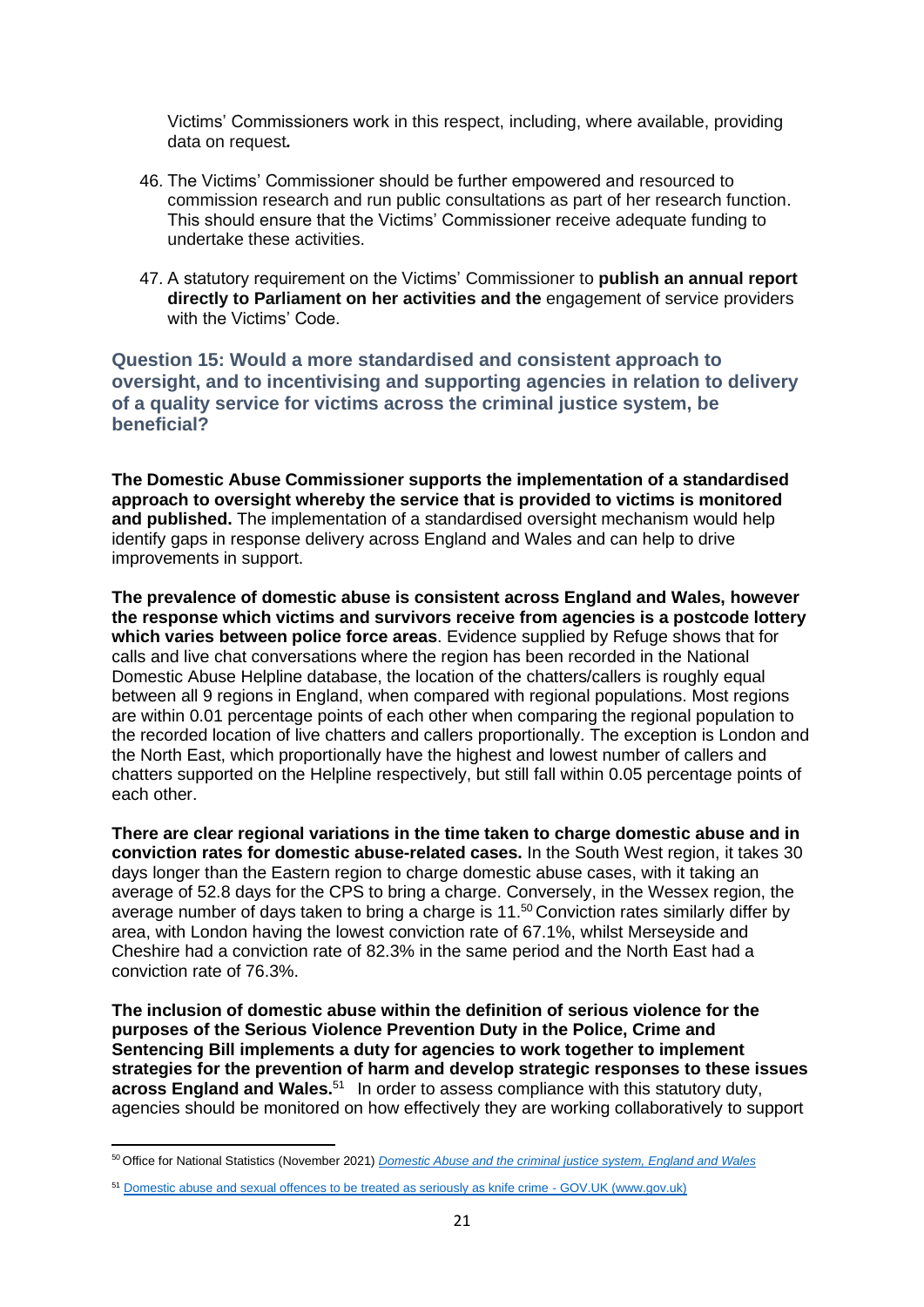victims and survivors of domestic abuse, manage perpetrator risk and prevent perpetrators from causing further harm.

## **Recommendations**

- 48. In light of the implementation of the Serious Violence Prevention Duty, it will be important to monitor the extent to which agencies are complying with this statutory requirement and the measures which they are implementing as part of this work.
- 49. A standardised metric should be formulated of what good and effective working looks like, against which police force areas measure themselves against and publish, with the additional implementation of procedures of peer-assessment across areas to moderate the assessment framework. Metrics should be created to assess:
	- i. Collaborative working between agencies
	- ii. Effectiveness of referral pathways
	- iii. Data and information sharing
	- iv. Intelligence gathering and sharing
	- v. Levels of reporting and justice outcomes
	- vi. Victim satisfaction with outcomes
- 50. We support Standing Together Against Domestic Abuse's recommendation that funding should be made available to agencies and commissioned services for data provision and the development of data sharing agreements and protocols which lay out the data commitments which each agency has.

**Whilst this question relates more specifically to meeting the needs of victims, the Commissioner recommends that the scope is broadened to help ensure that there is a more consistent framework implemented across police forces and the wider criminal justice system with regards to perpetrator management.** There is currently a postcode lottery with regards to the provision of domestic abuse perpetrator programmes, with it being left to local authorities or police forces to decide whether they should commission specialist services or create internal mechanisms for managing perpetrators outside of the criminal justice system, based on local priorities. Outside of MAPPA, there is no statutorily mandated framework for multi-agency working to manage perpetrators of domestic abuse**.**

**Consequently, many local areas do not have formal structures for data and intelligence sharing, flagging individuals of concern or referral pathways.** This can cause individuals exhibiting problematic behaviours to fall through the cracks and move between victims without repercussion. The Commissioner considers the best approach to perpetrator management to be one that focuses on coordinated multi-agency responses with proven effectiveness, such as MATAC and DRIVE. Statutory agencies should be empowered to work together and use these structures to share intelligence, information and data with ease to ensure that perpetrators who come into contact with one of the agencies are referred for intervention. This can help identify perpetrators from an early stage and encourage interventions to prevent escalation of harm and risk. There is currently no programme of work in the College of Policing, National Police Chief's Council or the Home Office to promote the most effective ways to manage high harm perpetrators. The recent report from the HMICFRS on policing and VAWG found that "robust evaluation studies are needed on the different elements of the programmes to see what is most effective and how they should be implemented.

#### **Recommendation**

51. **Work to evaluate perpetrator management programmes across the criminal justice system should be set out in the Government's forthcoming perpetrator**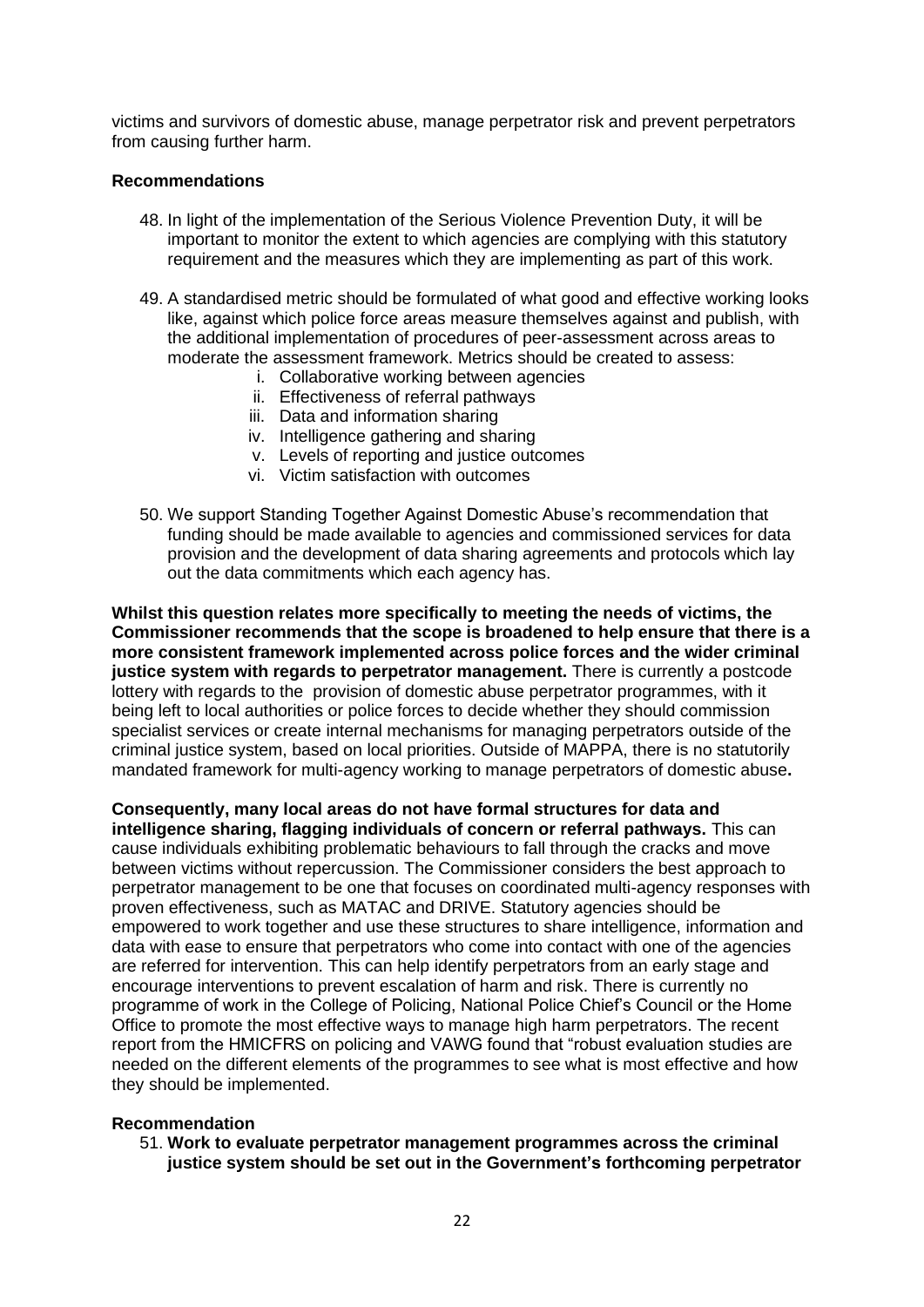**strategy** and used to develop a common commissioning framework for delivery across all polices and other agencies in the criminal justice system.

# **Question 16: What should the consequences be for significant failures in relation to delivering a quality service for victims, including complaints relating to the Victims' Code? Should those consequences be directed at criminal justice agencies as a whole and/or individuals responsible for the failure(s)?**

There are a number of different routes that could be taken to help address significant failures in addition to the recommendations put forward in response to question 12. The Commissioner supports further exploration of a number of options proposed by the Victims' Commissioner.

## **Recommendations**

- 52. The Urgent Notification system as a lever for specific change at various points above This may be one mechanism of redress that, being mindful of the findings above and so perhaps used sparingly, might yield benefits for victims.
- 53. Issuing a formal apology where culpability is found following a complaint. We find that an acknowledgement of a mistake and apology can be a powerful thing for a victim/survivor.

# **Question 17: What do you consider to be the best ways for ensuring that victims' voices, including those of children and young people, are heard by criminal justice agencies?**

Please see our response to questions 45, 46, 47 and 48 on how best to support children and young people who are victims and survivors of domestic abuse.

# **Question 18: a) What data should criminal justice agencies collect about victims' experiences, and at what key points in the process? b) Can you provide any examples – in the UK or elsewhere – of this being done effectively?**

We believe that it would be beneficial for the following data to be collected:

| <b>Stage</b> | Data                                                                                  |
|--------------|---------------------------------------------------------------------------------------|
| At scene of  | • Is arrest being made? If not, why?                                                  |
| call out     | If incident is not being crimed – reasons to be recorded<br>$\bullet$                 |
|              | • If incident is not being crimed - have reasons been communicated<br>to victim?      |
|              | • Has risk assessment been undertaken at the scene?                                   |
|              | • Scoring framework to be recorded (DASH/DARA) along with<br>reasons behind the score |
|              | Does the victim wish to provide a statement?<br>$\bullet$                             |
|              | If victim does not wish to support charges:<br>$\bullet$                              |
|              | Reasons given for this by victim<br>$\circ$                                           |
|              | Is investigation proceeding regardless?<br>$\circ$                                    |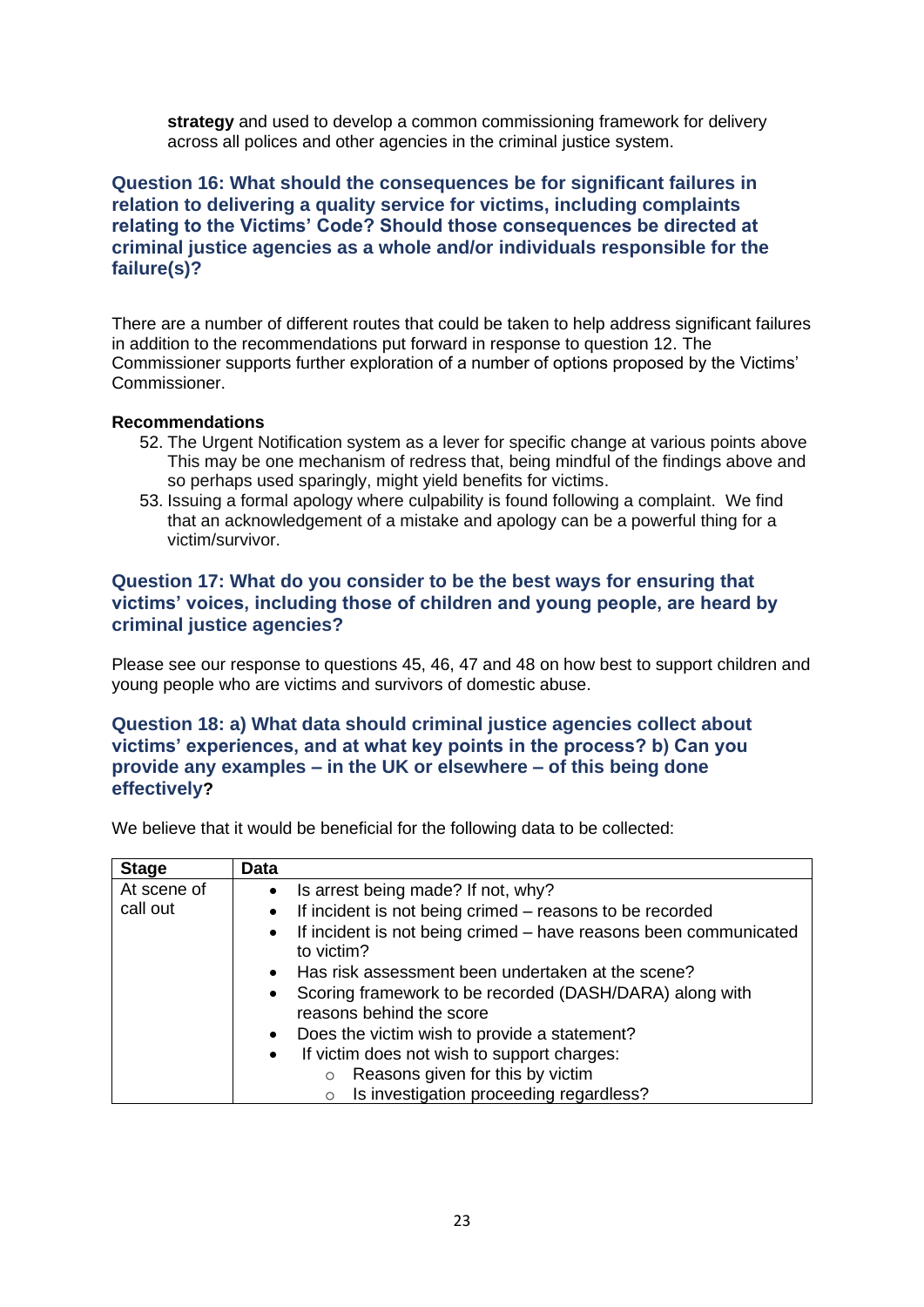| Investigation | Was victim assigned main point of contact to liaise with regarding                  |
|---------------|-------------------------------------------------------------------------------------|
| stage         | the case?                                                                           |
|               | Where relevant, was victim's family assigned a Family Liaison                       |
|               | Officer                                                                             |
|               | If proceedings NFA'd:<br>$\bullet$                                                  |
|               | How was this decision communicated to the victim?<br>$\circ$                        |
|               | How soon after the decision was made was this<br>$\circ$<br>communicated to victim? |
|               | Was victim offered VRR?                                                             |
|               | $\circ$<br>Was VRR pursued?<br>$\circ$                                              |
|               | Outcome of VRR request<br>$\circ$                                                   |
|               |                                                                                     |
| Prosecution   | Is victim supporting prosecution? If not, reasons given by victim for<br>٠          |
| stage         | this                                                                                |
|               | Has prosecutor spoken to the victim?<br>٠                                           |
|               | Has court process been explained to the victim?<br>$\bullet$                        |
|               | Has the victim been offered special measures?<br>$\bullet$                          |
|               | Were any special measures requested? If so, which?<br>$\circ$                       |
|               | Were special measures complied with?<br>$\circ$                                     |
|               | What communication with the victim has taken place between                          |
|               | decision to prosecute and the date of the hearing?                                  |
|               | Did victim have any court support?<br>٠                                             |
| Post-trial    | Victim satisfaction with criminal justice outcome<br>$\bullet$                      |
|               | Was victim offered referral to victim contact scheme? Was this                      |
|               | referral accepted?                                                                  |
|               |                                                                                     |
|               |                                                                                     |
| General       | Victim journey from call-out/reporting, to police and CPS                           |
|               | involvement through to court outcome                                                |
|               |                                                                                     |
|               | Victim and perpetrator characteristics, including:                                  |
|               | Age<br>$\circ$                                                                      |
|               | Race<br>O<br>Sex/Gender                                                             |
|               | O<br>Sexual orientation<br>O                                                        |
|               | Disability or neurodivergence<br>O                                                  |
|               | Complex needs<br>$\circ$                                                            |
|               | Relationship between the parties<br>$\circ$                                         |
|               |                                                                                     |
|               | Was victim support referral offered to victim?                                      |
|               | If yes, at what stage?<br>$\circ$                                                   |
|               | Type of referral offered (domestic abuse, specialist by and<br>$\circ$              |
|               | for service, sexual abuse)                                                          |
|               | Was referral followed up?<br>$\circ$                                                |
|               |                                                                                     |
|               | Was referral to another agency made?                                                |
|               | If yes, at what stage in the CJS process?<br>$\circ$                                |
|               | To whom was the victim referred? (health, housing,<br>$\circ$                       |
|               | children's services)                                                                |
|               | Was referral followed up? What were the outcomes?<br>O                              |
|               | Were any complaints made by the victim during the process?                          |
|               | Reason for complaint<br>$\circ$                                                     |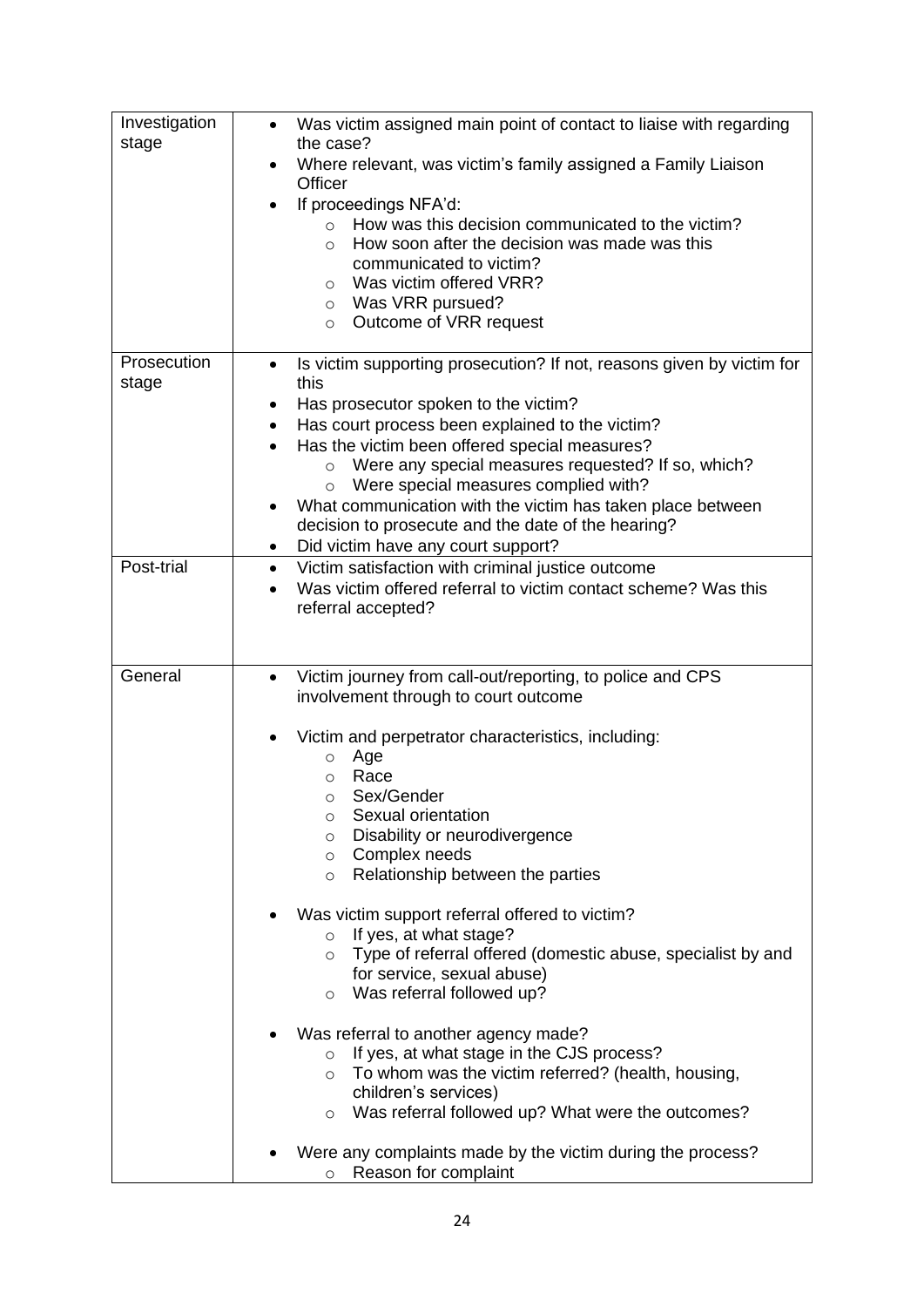| $\circ$ | o Outcome of complaint<br>Victim satisfaction with outcome |
|---------|------------------------------------------------------------|
|         |                                                            |

We would highlight the effectiveness of the approach which is taken by Standing Together Against Domestic Abuse as part of their work at the Specialist Domestic Abuse Court in West London. Data collection is integrated into their coordinated community response model, allowing them to bring together agencies such as policing, HMCTS, CPS and probation, to collect information, share key intelligence and respond by providing better support survivors based on this information. Victim feedback is collected through IDVAs using an exit assessment, however we believe that it would be possible and desirable to collect victim feedback throughout the process to better understand where key pressure points are in the criminal justice journey.

**Question 20: How do you think we could simplify the existing complaints processes to make them more transparent and easier for victims to use? How could we secure a swifter resolution while allowing for a more consistent approach?** 

**The current process for submitting complaints against criminal justice agencies is complex, with individuals seeking to make a complaint being required to understand the difference between making complaints about the service they received and the legal decisions made by an agency and the different avenues for each of these.** Complainants must also be able to understand with whom they must lodge a complaint and to do this requires knowledge of the role of each agency within the criminal justice process, as well as how each of those bodies sit within the Independent Office for Police Conduct, the Independent Assessor of Complaints, Police and Crime Commissioners.

**The requirement to complain to the individual police force or CPS area can be onerous where individuals are unsure where to find information as to which area they sit in, with the contact details or complaints form varying across different areas and often being difficult to find on a website**. As outlined above, the DAC Office receives a considerable amount of correspondence relating to complaints to police forces or criminal justice agencies, with many expressing their concerns over the complexity of the process or not knowing where to start.

#### **Recommendations**

- 54. **A centralised website should be created, whereby individuals can find information regarding how complaints procedures work and the relevant agency against whom they need to lodge a complaint.** The website should provide a page whereby an individual can select the agency against whom they wish to complain and select the relevant police force or CPS area to whom the complaint should be referred by typing in their postcode. The website could act a portal on which individuals could follow the progress of their complaint and also allow for immediate escalation where they are dissatisfied with the response and wish to appeal to the next stage.
- 55. **The centralised complaints website should include an analysis function so that criminal justice agencies, central government and inspectorates and victims can understand common themes from complaints.** Having centralised data on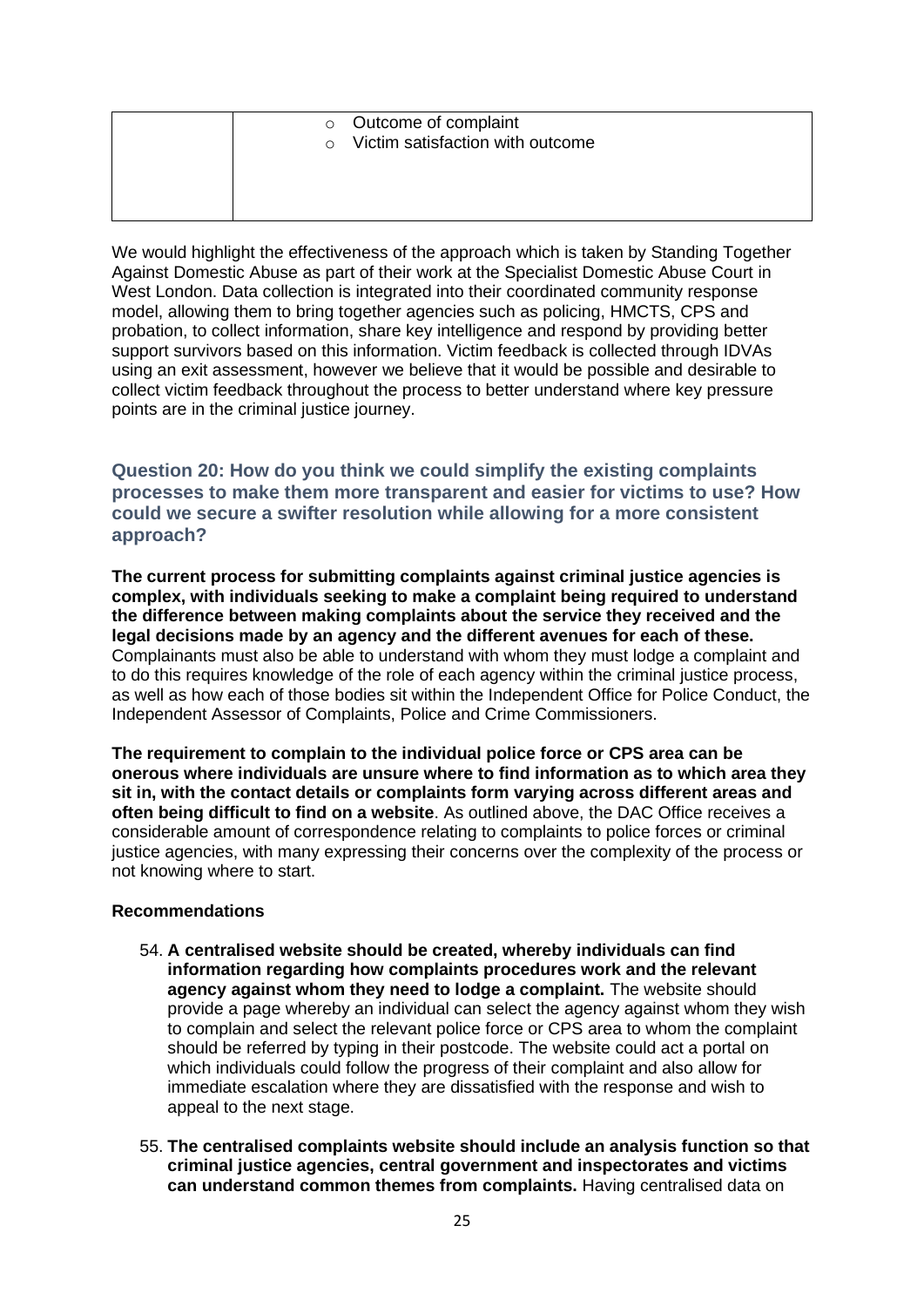some of the most common issues and feedback from those who lodge complaints would be useful in helping inform learning which could be shared amongst agencies and drive training and improvements to the criminal justice system. Once the complaints process is exhausted, victim feedback could be retrieved using this portal.

# **Chapter 3 – Supporting Victims of Crime**

**Question 23: a) What legislative duties placed on local bodies to improve collaboration where multiple groups are involved (such as those set out above) have worked well, and why? b) What are the risks or potential downsides of such duties?** 

**Part 4 of the Domestic Abuse Act: the duty on local authorities to commission support within safe accommodation**

The Commissioner strongly welcomed the introduction of Part 4 of the Domestic Abuse Act (2021) which places a new duty on tier one local authorities to commission support within safe accommodation, alongside the funding commitment of £125 million in the one year Spending Review 2020 for local authorities to deliver this duty. This legislative duty is significant step forward in addressing the 'postcode lottery' of accommodation-based support for victims and survivors. The Domestic Abuse Commissioner co-chairs the National Expert Steering Group on Part 4, led by the Minister for Rough Sleeping in the Department for Levelling Up, Housing and Communities, Eddie Hughes MP, and has been monitoring the roll out of Part 4 across local authorities in England, with the support of her team of Practice and Partnership Leads across the country.

**a) What legislative duties placed on local bodies to improve collaboration where multiple groups are involved (such as those set out above) have worked well, and why?**

**Part 4 of the Domestic Abuse Act places a duty on tier one local authorities to assess the need for accommodation-based domestic abuse support within their area, convene and consult a domestic abuse local partnership board, and publish a strategy for the provision of domestic abuse support within safe accommodation in their area.** The domestic abuse local partnership board must include representation for a range of local groups: the tier one local authority, tier two local authorities within the area, victims of domestic abuse, children of victims of domestic abuse, voluntary domestic abuse organisations, health care services, and policing or criminal justice. The Statutory Guidance for the Part 4 of the Domestic Abuse Act includes quality standards for accommodationbased services from the Department for Levelling Up, Housing and Communities, Women's Aid Federation England, and Imkaan. The Commissioner welcomes the inclusion of these standards within statutory guidance to underpin the importance of specialist domestic abuse services.

**For too long, there has been a postcode lottery in domestic abuse support across England and Wales.** More than 1 in 5 (18.5%) refuge services in England received no local authority commissioned funding in 2019/20 (60 out of 269 refuge services).<sup>52</sup> There were 18 refuge services run by specialist 'by and for' Black and minoritised women's organisations running at November 2020. A much higher percentage, 57.5% (146 out of 254), of spaces in these 18 specialist 'by and for' refuges were non-commissioned, compared to the overall 18.5%. some areas, refuge bedspaces and other safe accommodation options are limited,

<sup>52</sup> [Commissioned funding for refuge services in England \(womensaid.org.uk\)](https://www.womensaid.org.uk/wp-content/uploads/2021/02/Fragile-funding-landscape-the-extent-of-local-authority-commissioning-in-the-domestic-abuse-refuge-sector-in-England-2020.pdf)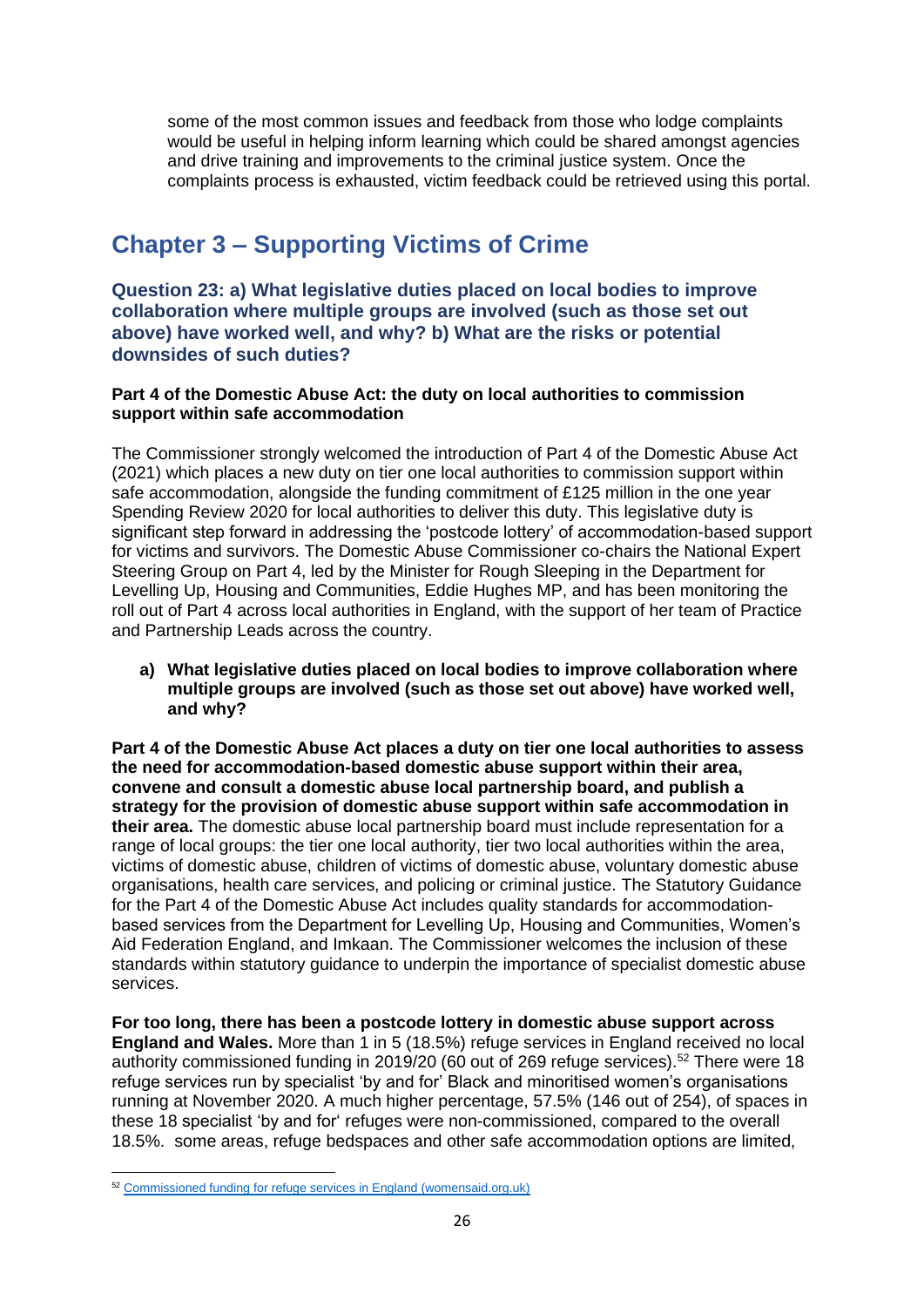with victims and survivors of domestic abuse forced to stay in non-specialist supported accommodation which can be unsafe, for example hosting survivors in mix gender hostels alongside perpetrators of domestic and sexual violence.

**Since the introduction of the safe accommodation duty, the Commissioner has observed excellent examples of local authorities improving their awareness and understanding of the needs of victims and survivors of domestic abuse in their area and commissioning specialist services to address the gaps in accommodation-based support**. Particularly strong examples of strategies from local authorities include those who have adopted a Whole Housing Approach to domestic abuse which addresses victims and survivors needs across all tenure types<sup>53</sup>; local authorities using their new burdens funding to address funding gaps for services for marginalised victims and survivors such as LGBT+ survivors, migrant victims and survivors, Black and minoritised victims and survivors and Deaf and disabled survivors; and strong examples of local authorities co-producing their strategies with victims and survivors of domestic abuse in their local area.

# **b) What are the risks or potential downsides of such duties?**

**While there are a number of significant benefits of the duty on local authorities to commission support within safe accommodation, there are some potential downsides which can be addressed through accompanying national policy measures.** The Commissioner is concerned, for example, that duties that sit with local commissioning bodies such as local authorities will not deliver significant improvements in every area in the commissioning of specialist by and for domestic abuse services for victims and survivors of domestic abuse with protected characteristics, including Black and minoritised, LGBT+ and Deaf and disabled victims and survivors.. Further information on the difficulties faced by specialised by and for services with regards to local commissioning processes are outlined in response to question 26.

**To address this, the Commissioner is recommending the development of a single dedicated cross-government funding stream for specialist by and for services for LGBT+, Black and minoritised and Deaf and disabled victims and survivors of domestic abuse (see recommendation 56).** Further detail on this recommendation is provided in response to chapter 3 of this consultation. The Commissioner also recommends further guidance in any local duties to ensure that specialist by and for services are included in all partnership boards and other decision-making processes. Guidance should also outline the requirement to take into consideration the needs of 'those who share relevant protected characteristics'. This should include an explicit list which should include Black and minoritised, Deaf and disabled and LGBTQ+ survivors as well as examples of the barriers they might face and how local authorities might tailor or commission support to overcome these barriers.

**The Commissioner is also concerned that a duty on support for accommodationbased services alone may have unintended impacts on the commissioning of community-based services which do not have the same statutory underpinning.** This concern was recognised by the Government, who, during the final stages of the Domestic Abuse Act, included a duty on local areas to report on the impact of the provisions on wider domestic abuse support. The Commissioner recently conducted extensive engagement with five local commissioners of domestic abuse services and this concern was very much

<sup>&</sup>lt;sup>53</sup> The Whole Housing Approach (WHA) is a framework for addressing the housing and safety needs of victim/survivors in a local area. It brings together under one umbrella all the main housing tenure types alongside the housing options and support initiatives needed to help people experiencing domestic abuse to either maintain or access safe and stable housing. More information about WHA can be found here: [What is the Whole Housing Approach? -](https://www.dahalliance.org.uk/what-we-do/whole-housing-approach/what-is-the-whole-housing-approach/) daha - Domestic Abuse Housing Alliance [\(dahalliance.org.uk\)](https://www.dahalliance.org.uk/what-we-do/whole-housing-approach/what-is-the-whole-housing-approach/)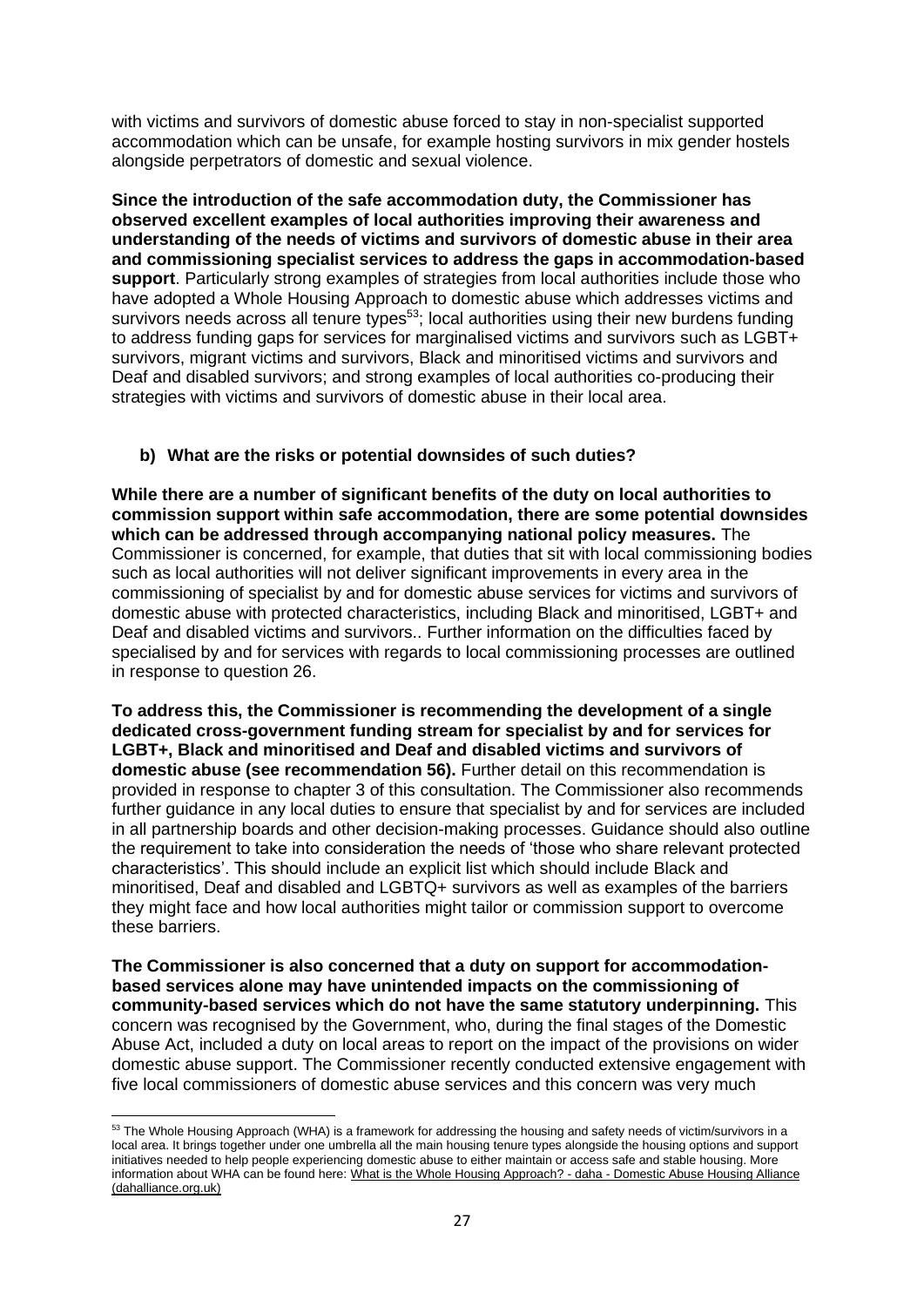shared at a local level. For victims and survivors of domestic abuse accessing support, 70% of them will do so via community-based services, with the vast majority never spending time in refuge accommodation.<sup>54</sup> Early indications from the Commissioner's survey of domestic abuse survivors support this finding. When asked, 25% of survivors stated that they wanted access to a refuge, compared to 75% who wanted 1-2-1 support from a support worker or IDVA, 56% who wanted group support, and 85% who wanted counselling or therapeutic support.<sup>55</sup> are considered to be unsafe, and 23% of these services operate without any local authority funding at all.<sup>56</sup> As highlighted in response to chapter 3 of this consultation, the Commissioner would strongly welcome a new duty within the forthcoming Victims' Bill on relevant public bodies (PCCs, CCGs and local authorities) to commission community-based services.

**The Domestic Abuse Commissioner has also highlighted the importance of further guidance to accompany the safe accommodation duty on how to consider the number and needs level of victims who need to flee the local authority area to access safe accommodation within a different area.** Around two thirds of survivors accessing refuge services are from a different local authority area,<sup>57</sup> so this assessment of need is vital. Any future duties on local bodies must include support to enable local areas to assess the provision of support for survivors fleeing a different local area.

**Part 4 of the Domestic Abuse Act is confined to the delivery of support within safe accommodation, however concerns have been raised by local authority areas that have faced difficulty in sourcing properties and housing management for such accommodation, and capital funding to cover the costs of refurbishing existing properties.** All statutory duties to commission domestic abuse support must include core and administrative costs, including the potential costs of properties and property refurbishment.

**The Commissioner has also highlighted concerns that the statutory guidance for part 4 of the safe accommodation duty did not require local authorities to follow a specific format in their strategies**. This may risk significant variation in quality and approach, as has been seen in similar local plans to tackle VAWG and domestic abuse: evidence from EVAW suggests that there are significant differences in PCC's approaches to addressing VAWG within their Police and Crime Plans, including 'gender-neutral' approaches and one area not including any reference to VAWG at all.<sup>58</sup> A number of welcomed examples of toolkits and guidance have however been developed by domestic abuse services to help local authorities understand their duties and develop a strategy which reflects the whole housing needs of victims and survivors in their area, such as the Part 4 Toolkit from the Domestic Abuse Housing Alliance.<sup>59</sup>

<sup>54</sup> [SafeLives Briefing for Second Reading of DA Bill 28.04.20\\_0.pdf](https://safelives.org.uk/sites/default/files/resources/SafeLives%20Briefing%20for%20Second%20Reading%20of%20DA%20Bill%2028.04.20_0.pdf)

<sup>&</sup>lt;sup>55</sup> This is based on unpublished initial findings from the Domestic Abuse Commissioner's online survey of victims and survivors, as of 2<sup>nd</sup> February 2022, based on the 1,940 responses to this question. Please note this will not represent the final findings of the survey, which remains open until 14<sup>th</sup> February. The survey uses a self-selecting sample, and is open to anyone who has used or thought about using domestic abuse services in the last three years.

<sup>56</sup> SafeLives (2021), *SafeLives Practitioner survey 2020/21*, Accessed: [2020\\_21 Practitioner Survey Final 2.pdf](https://www.safelivesresearch.org.uk/Comms/2020_21%20Practitioner%20Survey%20Final%202.pdf)  [\(safelivesresearch.org.uk\)](https://www.safelivesresearch.org.uk/Comms/2020_21%20Practitioner%20Survey%20Final%202.pdf)

<sup>57</sup> Women's Aid (2018) *Survival and Beyond: The Domestic Abuse Report 2017* [Survival and Beyond Report -](https://www.womensaid.org.uk/survival-beyond-report/) Womens Aid <sup>58</sup> EVAW (2019) *England and Wales Police and Crime Commissioners: Are they working for women and girls?,* 

<https://www.endviolenceagainstwomen.org.uk/wp-content/uploads/PCC-Report-2019-Final.pdf>

<sup>59</sup> DAHA, *Whole Housing Approach,* Accessed[: part-4-wha-strategy-template-guidence.pdf \(dahalliance.org.uk\)](https://www.dahalliance.org.uk/media/11072/part-4-wha-strategy-template-guidence.pdf)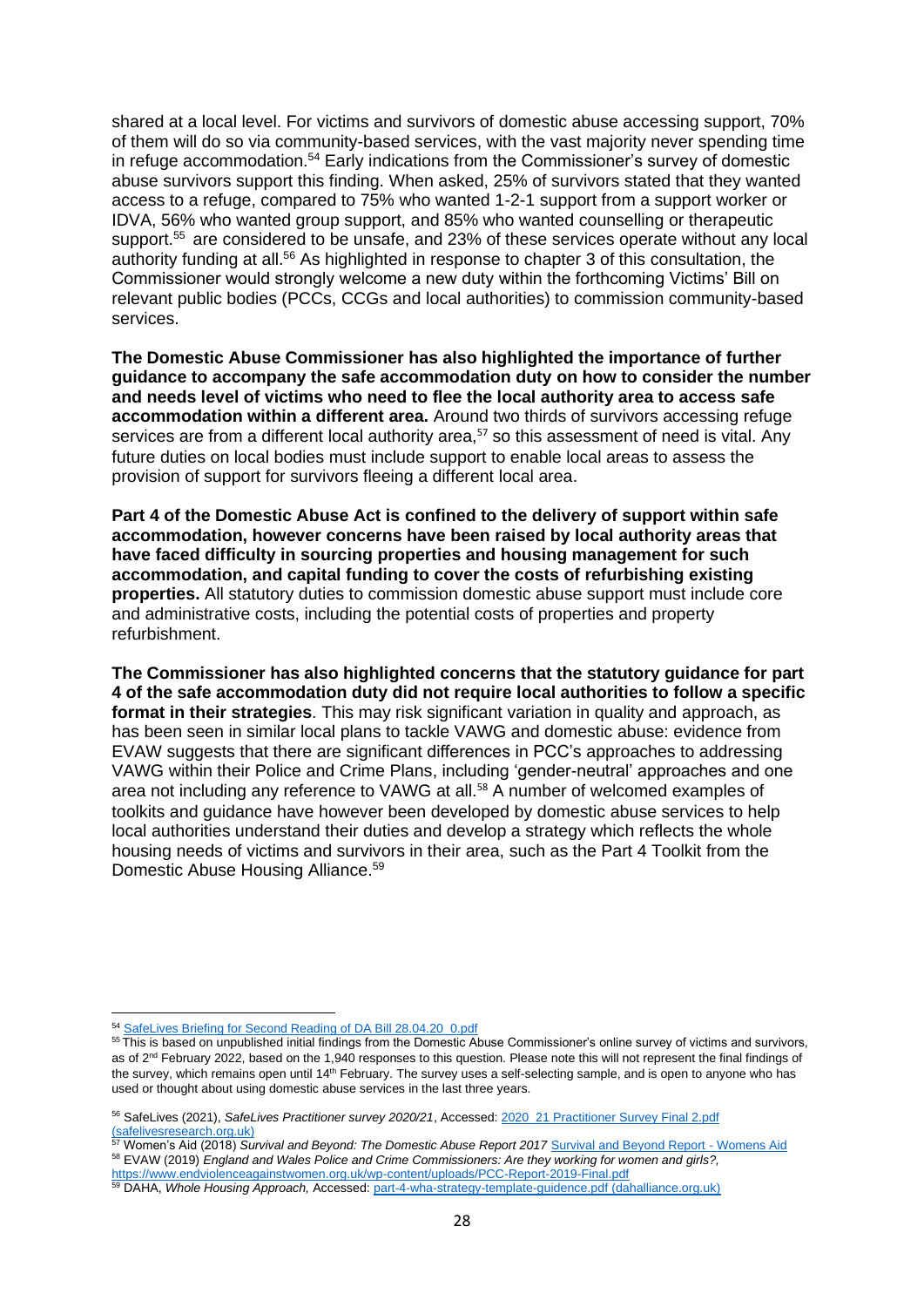**Question 24: What works in terms of the current commissioning landscape, both nationally and locally, for support services for victims of: a) domestic abuse b) sexual violence (including child sexual abuse) c) other serious violence?**

**Question 25: How could the commissioning landscape be better brought together to encourage and improve partnership working and holistic delivery of victim services for: a) all victims of domestic abuse b) all victims of sexual violence c) all victims of other serious violence d) children and young people who are victims of these crimes?**

*To avoid repetition, we have grouped together our answers to questions 24 and 25. The section below sets out the following* 

- The value of community-based services for victims and survivors of domestic abuse
- The gaps in funding for community-based services
- Recommendations

## **The value of community-based services for victims and survivors of domestic abuse**

**For victims and survivors of domestic abuse accessing support, 70% of them will do so via community-based services, with the vast majority never spending time in refuge accommodation.<sup>60</sup>** Women's Aid's annual survey reported that in a single year, 187,403 children and 156,169 women were supported by community-based services.<sup>61</sup> Community-based services play a significant role in preventing domestic abuse, as well as managing the far higher costs that would be incurred by Government if a survivor moves into refuge accommodation.

**By community-based services we refer to interventions aimed at preventing and tackling domestic abuse that are delivered outside of an accommodation-based service. These range from perpetrator behavioural change programmes, short-term intervention advocacy models for victims at high risk of harm (e.g. IDVA services) and specialist longer-term holistic, therapeutic services to help victims and their children to rebuild their lives and prevent further abuse.** These services have considerable value in preventing abuse from occurring in the first place and reducing future harm as well as allowing victims and survivors to remain living in their own homes and communities, and avoiding the need for high cost crisis accommodation-based support. They are therefore essential in reducing the personal human cost for individuals and the economic costs to the state. When well-resourced they provide a vital function for the wider Co-ordinated Community Response, by assisting frontline statutory services to spot the signs of domestic abuse and acting as a specialist service to which these agencies can refer victims and survivors into as quickly as possible.

The Government has recently amended the Police, Crime, Sentencing and Courts Bill to explicitly include domestic abuse and sexual violence within the definition of serious violence for the purpose of the Serious Violence Prevention Duty. This new duty will require a range of public bodies including the police, health authorities, schools and other criminal justice agencies to work together to prevent and tackle serious violence, with the aim of reducing the number of victims and perpetrators of crime. This represents a critical opportunity to implement an early intervention, public health focused approach to tackling serious violent crime, rather than relying solely on traditional criminal justice levers, which only come into

<sup>60</sup> [SafeLives Briefing for Second Reading of DA Bill 28.04.20\\_0.pdf](https://safelives.org.uk/sites/default/files/resources/SafeLives%20Briefing%20for%20Second%20Reading%20of%20DA%20Bill%2028.04.20_0.pdf)

<sup>61</sup> Women's Aid (2020) ( The-Domestic-Abuse-Report-2020-The-Annual-Audit.pdf (womensaid.org.uk)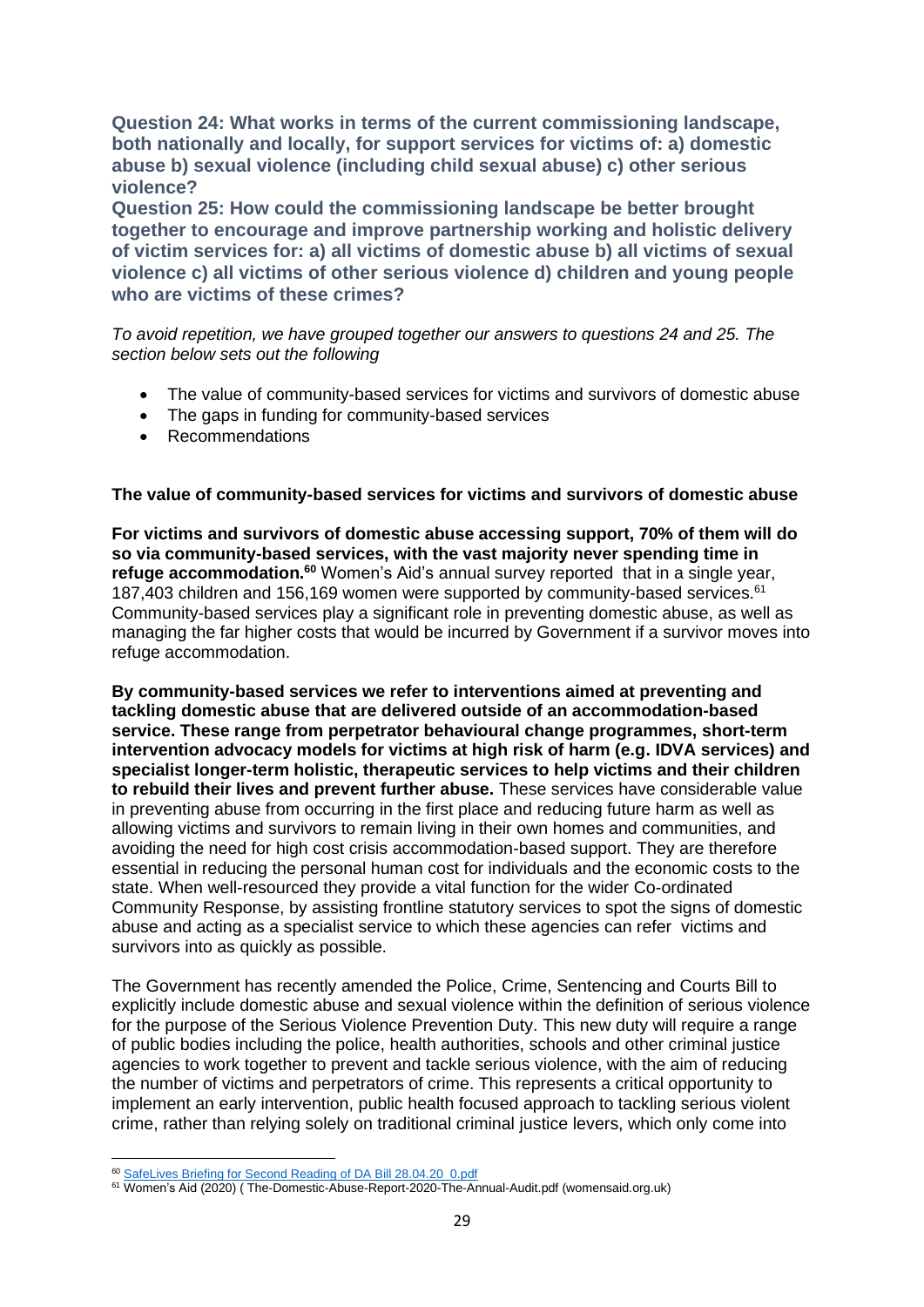play in the aftermath of an offence. Specialist community-based domestic abuse services will be critical to the success of this duty, by helping to train these public agencies to help spot the signs of domestic abuse, as well as acting as a point of referral to ensure that there is a clear pathway to support.

Whilst there is much more that government $62$  and the domestic abuse sector can do to evaluate the efficacy of these forms of interventions, there is a considerable body of evidence to demonstrate the value of community-based interventions which underline the need for a stronger statutory underpinning for their delivery to ensure consistency and access for victims and survivors of domestic abuse across the country.

## **Early intervention and prevention**

#### *Perpetrator behaviour change programmes*

A 2012 study found that there were an estimated total of 400,000 perpetrators causing high and medium levels of harm across England and Wales, however fewer than 1% received specialist interventions for their behaviour.<sup>63</sup> There is no more up to date research with regards to these statistics. At present, the management of perpetrators of domestic abuse is left to the criminal justice system despite the fact that the majority of perpetrators will never be prosecuted for domestic abuse-related offences. There is also a lack of early interventions for young people exhibiting problematic behaviours and specialist interventions for women and LGBT perpetrators.

There is currently a postcode lottery on the provision of domestic abuse perpetrator programmes, with it being left to local authorities or police forces to decide whether they should commission specialist services or create internal mechanisms for managing perpetrators outside of the criminal justice system, based on local priorities.

There are a number of programmes that operate across England and Wales. A typical example of a domestic abuse perpetrator programme includes the following elements.<sup>64</sup>

- 1. An initial assessment to understand the perpetrator's history and needs to ensure they are suitable for the available interventions. This could be undertaken by a professional agency such as probation or CAFCASS.
- 2. Structured groupwork, individual work or a combination of both, where perpetrators are challenged to recognise abuse and reflect on their own behaviour and its impact.
- 3. One-to-one intensive case management.
- 4. The use of a disruptive approach, which is needed for perpetrators who are not willing to cooperate or whose abuse is continuing despite behaviour change work.

To provide an example of the cost effectiveness of greater statutory investment in perpetrator behaviour change programmes, the annual cost of delivering the Drive intervention model<sup>65</sup> is around £300,000 per year per police force area, with service provision for around 125 perpetrators per area. If this was rolled out nationally across

<sup>&</sup>lt;sup>62</sup> The Commissioner strongly welcomes the Home Office's plans look more specifically at the value of prevention-based programmes through the Youth Endowment Fund,

<sup>63</sup> Drive (2020), A Domestic Abuse Perpetrator Strategy for England And Wales, A Call to Action [Call-to-action2021.pdf](https://hubble-live-assets.s3.amazonaws.com/respect/attachment/file/167/Call-to-action2021.pdf)  [\(hubble-live-assets.s3.amazonaws.com\)](https://hubble-live-assets.s3.amazonaws.com/respect/attachment/file/167/Call-to-action2021.pdf) [accessed 29/09/2021]<br><sup>64</sup> Drive Programme (2000) 1 P

<sup>64</sup> Drive Programme (2020), A Domestic Abuse Perpetrator Strategy for England And Wales, A Call to Action, Accessed: [Call](http://driveproject.org.uk/wp-content/uploads/2020/01/Call-to-Action-Final.pdf)[to-Action-Final.pdf \(driveproject.org.uk\)](http://driveproject.org.uk/wp-content/uploads/2020/01/Call-to-Action-Final.pdf)

<sup>&</sup>lt;sup>65</sup> For more information see[: Drive Project](http://driveproject.org.uk/)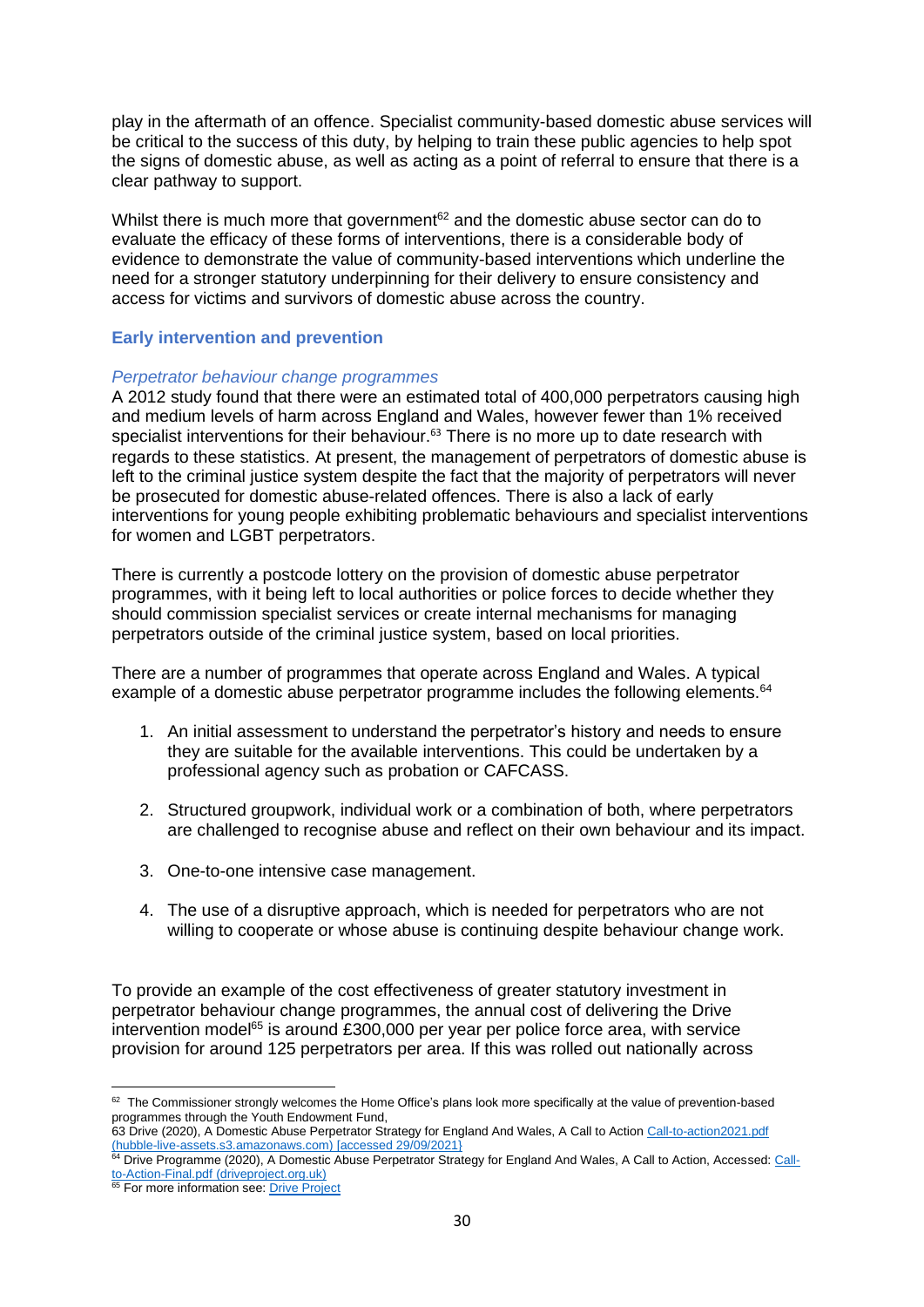England and Wales, the cost would be around £12.9 million per year. It is estimated that a fully implemented Drive model saves public agencies around £700,000 per year.66

## *Domestic abuse awareness and prevention-based programmes working with victims (including children) and perpetrators of domestic abuse*

Far more evidence on the impact of early intervention and prevention work is needed. Early findings from the Commissioner's mapping suggest that there are a range of initiatives operating at a local level, but there is significantly more evidence needed on what helps constitute the most successful models and their outcomes. A recent evaluation of the Roadmap Programme (run as a collaboration with Women's Aid Federation and SafeLives), which aimed to transform the lives of women and girls through systemic change to policy, practice and commissioning by promoting early intervention, highlights the value of holistic support, rooted in community-based services.<sup>67</sup> The study highlights the strong need for these types of roles and helps begin wider work on building a more formal evaluation framework for them.

The evaluation focused on a number of different programmes run by Women's Aid and SafeLives. These included:

- Women's Aid's *Change that lasts programme* is aimed at developing a 'whole community response' that would increase responsiveness to domestic abuse services at three levels: i) the community ii) frontline professionals in organisations that were not specialist domestic abuse organisations and iii) services delivered by domestic abuse specialist organisations.
- Women's Aid *Ask me programme* is aimed at addressing cultural and attitudinal barriers through training and supporting Community Ambassadors who volunteer to increase awareness and responsiveness to domestic abuse in their local communities. This includes Trusted Professional combined training with organisational development to improve expertise and responsiveness among frontline professionals.
- The Women's Aid VOICES intervention was designed to re-connect specialist domestic abuse services to a strengths-based, needs-led, trauma-informed approach centred on the survivor for practitioners in specialist domestic abuse organisations.
- The SafeLives Programme, designed by SafeLives, alongside Pioneers (survivors and experts by experience) and specialist frontline domestic abuse partners, comprised an integrated suite of multiple interventions that would allow survivors and their families to access five different interventions within the same organisation. This programme was targeted at those assessed as at medium risk of harm; people who wanted to remain in their relationships; those facing multiple disadvantage; survivors recovering from abuse and children and young people. A wide range of individual and group interventions were utilised and training and skills development were provided to partner agencies.

## *Key findings*

• In total, 404 professionals from children and families services, the Department of Work and Pensions (in Surrey) and housing completed the Trusted Professional training in the three sites. Fewer health professionals participated in the training. The evaluation found that the integration of local Women's Aid member services to codeliver the intervention meant that local knowledge and networks maximised implementation opportunities. Post-training interviews provided early evidence of how

<sup>66</sup> University of Bristol (2019), Evaluation of the Drive Project – A Three-year Pilot to Address High-risk, High-harm Perpetrators of Domestic Abuse, [DriveYear3\\_UoBEvaluationReport\\_Final.pdf \(driveproject.org.uk\)](http://driveproject.org.uk/wp-content/uploads/2020/03/DriveYear3_UoBEvaluationReport_Final.pdf) <sup>67</sup> [Roadmap-Evaluation-Report-280921-ExecSum.pdf \(womensaid.org.uk\)](https://www.womensaid.org.uk/wp-content/uploads/2021/10/Roadmap-Evaluation-Report-280921-ExecSum.pdf)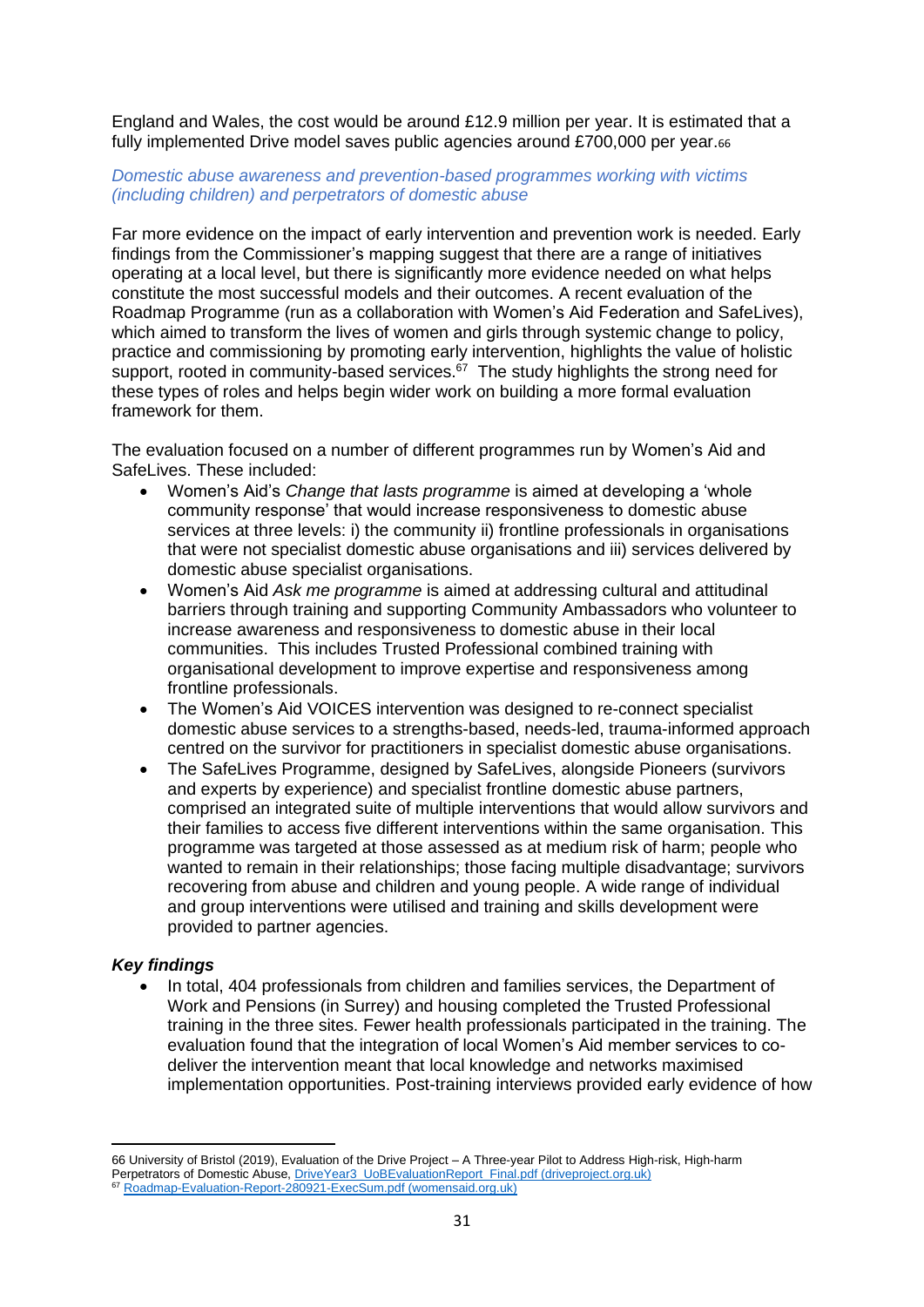training translated into practice and showed it had the potential to increase practitioners' readiness to ask questions and respond appropriately.

- Women's Aid's OnTrack data showed that 2125 survivors across the three sites received the VOICES intervention. Most survivors who reported improvements in safety, coping and mental wellbeing attributed improvements to services, indicating a high level of satisfaction with VOICES
- With regards to the SafeLives Programmes, nearly all survivors had experienced domestic abuse in the past 12 months and roughly a third had experienced multiple forms of domestic abuse. Perpetrators were predominantly an ex-partner. The most common form of complex needs for survivors using the service were housing problems, mental health issues or a physical disability or illness. The Complex Needs IDVA role required particular expertise and skills to undertake outreach work with potential service users and to establish referral pathways. Where it was achieved, continuity of staff facilitated this work, particularly in the context of establishing a new service. The complexity of delivering multiple interventions was viewed as challenging and ambitious in the timeframe. This intervention reached fewer perpetrators than had been planned. Nevertheless, most staff reported that the ambition of creating an integrated, flexible service had been achieved. The variety of complimentary interventions and toolkits was considered to have facilitated tailoring and flexibility in meeting individuals' needs. Survivors identified that the opportunity to receive services for their children as well as parenting support were key reasons for using the service. Support for older children and work with perpetrators were also mentioned as motivating factors. Outcome measures completed by survivors showed improved safety 12 weeks from baseline and this was statistically significant for five out of six questions asked. Survivors' safety also increased further at six months, although changes were only statistically significant in respect of safety in the home and neighbourhood.

## *The role of community-based services in embedding wider preventative systems change within statutory services*

The Pathfinder project provides an excellent example of how to lay the foundations of a system-wide, sustainable response to domestic abuse within health systems, and this approach should be rolled out nationally, in collaboration with specialist community-based services. The project, led by Standing Together in partnership with four expert partners Against Violence and Abuse (AVA), Imkaan, IRISi and SafeLives ran from 2017-2020, and reached survivors who may not have been identified or supported otherwise. <sup>68</sup> The project focused on building good practice across eight sites by coordinating the work of local health partners (from acute health, mental health and primary care) with local specialist domestic abuse services by embedding governance and policies, coordination, data collection, specialist interventions and training to build the capacity of the local health systems to respond to survivors of domestic abuse. Over three years, the project engaged nine CCGs and 18 NHS Trusts across England to implement wide-ranging and sustainable interventions in eight local areas.

Despite the clear success of the programme, the Department for Health ceased funding in March 2020, arguably at a time when it was needed most. Approximately 2,738 health professionals have had domestic abuse training since the start of the Pathfinder project.<sup>69</sup> A total of 633 survivors were referred to a domestic abuse support service from a health care

The Pathfinder Project (2020), *Pathfinder Key Findings,*

Repor[thttps://static1.squarespace.com/static/5ee0be2588f1e349401c832c/t/5ef35fc7d4c474437a774783/1593008073853/Path](https://static1.squarespace.com/static/5ee0be2588f1e349401c832c/t/5ef35fc7d4c474437a774783/1593008073853/Pathfinder+Key+Findings+Report_Final.pdf) [finder+Key+Findings+Report\\_Final.pdf](https://static1.squarespace.com/static/5ee0be2588f1e349401c832c/t/5ef35fc7d4c474437a774783/1593008073853/Pathfinder+Key+Findings+Report_Final.pdf)

<sup>69</sup> The Pathfinder Project (2020), *Pathfinder Key Findings,*

Repor[thttps://static1.squarespace.com/static/5ee0be2588f1e349401c832c/t/5ef35fc7d4c474437a774783/1593008073853/Path](https://static1.squarespace.com/static/5ee0be2588f1e349401c832c/t/5ef35fc7d4c474437a774783/1593008073853/Pathfinder+Key+Findings+Report_Final.pdf) [finder+Key+Findings+Report\\_Final.pdf](https://static1.squarespace.com/static/5ee0be2588f1e349401c832c/t/5ef35fc7d4c474437a774783/1593008073853/Pathfinder+Key+Findings+Report_Final.pdf)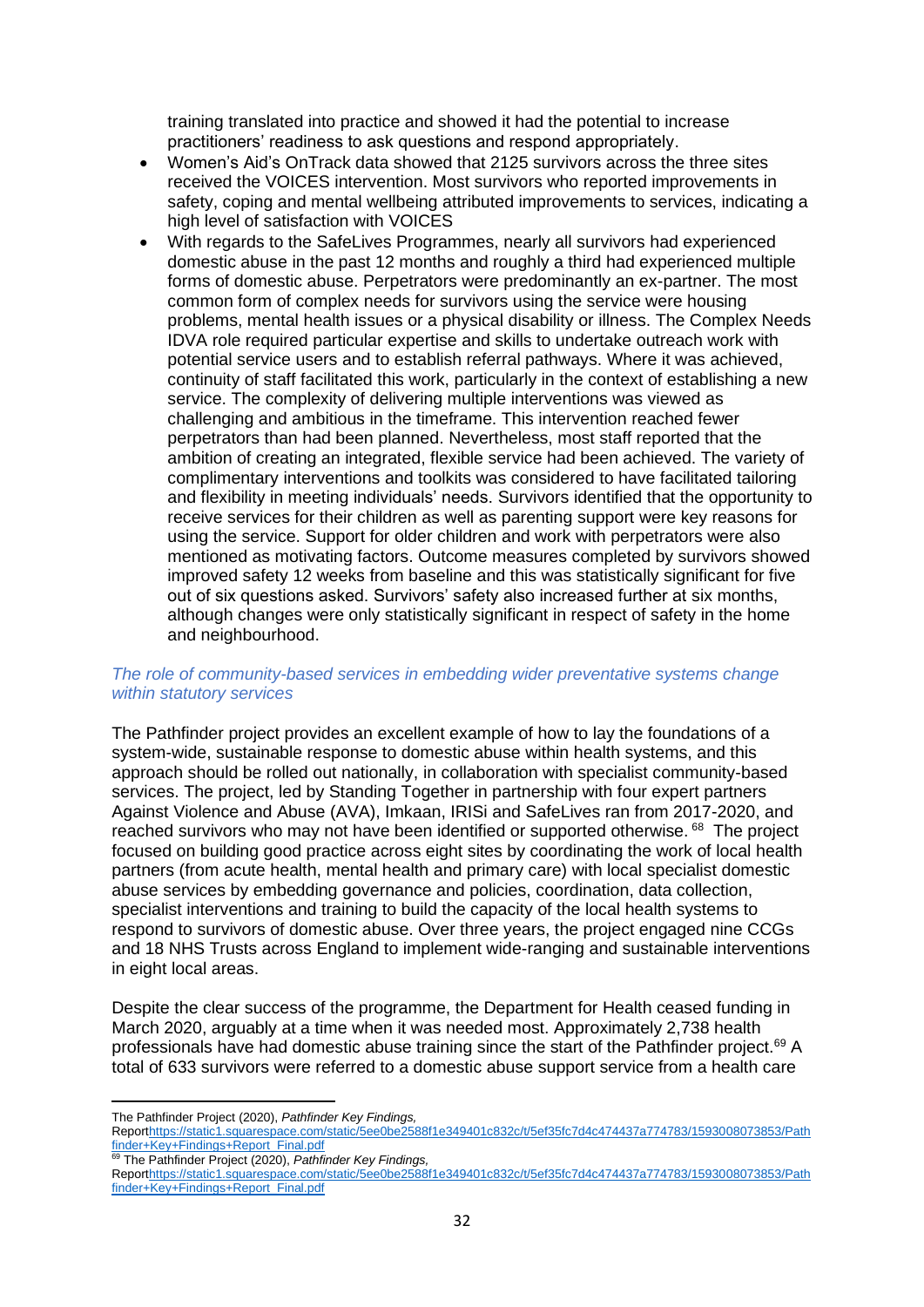setting and went on to engage with this service. Disclosure of sexual abuse was high in Pathfinder clients. It was particularly high for Pathfinder clients under 30 where disclosure was recorded for over a fifth of survivors (23%) and clients who were supported by a mental health service where disclosure was recorded for a quarter of survivors (25%). 91% of survivors reported that they felt safer as a result of the Pathfinder project. The Pathfinder project highlights the importance of dedicated expertise within healthcare settings, including the integration of the IRISi programme, which situates specialist support and advocacy training within GPs services, and health-based IDVAs.<sup>70</sup>

### **Advocacy and longer-term holistic support for victims and survivors of domestic abuse**

Of the evaluation work that has been conducted, there appears to be considerable benefits of specialist advocacy models (including IDVAs) in reducing rates of domestic abuse. *The Cost of Freedom,* a 2014 longitudinal study into the experiences of victims of domestic abuse and their children found that where women had the support of specialist advocate, responses from other agencies improved, enabling them to more successfully rebuild their lives.<sup>71</sup> Furthermore, in addition to the advice and advocacy of key workers, floating support, legal services and IDVAs to resolve practical matters, workshops addressing confidence, understanding domestic violence and self-help groups emerged as enablers in improving long-term outcomes for survivors. A key conclusion from the report was that holistic provision enabled women: to begin to 'feel' safe; to have support in complex negotiations with other agencies; and to deal with the legacies of abuse for themselves and their children.

#### **Children and young people's services**

Analysis by the Children's Commissioner, pre-COVID-19, found that 831,000 children in England are living in households that report domestic abuse.<sup>72</sup> A survey of 13- to 17-yearolds found that 25% of girls and 18% of boys reported having experienced some form of physical violence from an intimate partner.<sup>73</sup> According to the Crime Survey for England and Wales, 14% of women aged 16 to 19 reported experiencing some form of domestic abuse in the last year, as did 5.3% of men in the same age group. For women, this is 40% higher than the next age group  $(20-24)$ .<sup>74</sup> The Commissioner strongly welcomes the inclusion of children under the age of 18 as victims of domestic abuse in their own right, within the new statutory definition of domestic abuse. It is vital that we ensure that specialist services exist to meet their needs. There is strong evidence to show that community-based roles, such as Young People's Violence Advisor (YPVAs) Services improves children's safety and health outcomes.<sup>75</sup>

The value of dedicated community-based services tailored to the needs of children who are subject to domestic abuse is clearly evidenced in SafeLives' Beacons partnership, which includes training and guidance for professionals, enhancing skills and supporting agencies to work together to create a culture of engagement with the people and communities they serve, as well as commissioned services for the whole family. The partnership helps provide support for children and young people through specialist age- appropriate services. An independent evaluation of the partnership from the University of Central Lancashire reported

<sup>70</sup> The Pathfinder Project (2020), *Pathfinder Key Findings,* Repor[thttps://static1.squarespace.com/static/5ee0be2588f1e349401c832c/t/5ef35fc7d4c474437a774783/1593008073853/Path](https://static1.squarespace.com/static/5ee0be2588f1e349401c832c/t/5ef35fc7d4c474437a774783/1593008073853/Pathfinder+Key+Findings+Report_Final.pdf) [finder+Key+Findings+Report\\_Final.pdf](https://static1.squarespace.com/static/5ee0be2588f1e349401c832c/t/5ef35fc7d4c474437a774783/1593008073853/Pathfinder+Key+Findings+Report_Final.pdf)

<sup>71</sup> Kelly, Sharp & Klein (2015) [Costs\\_of\\_Freedom\\_Report\\_-\\_SWA.pdf \(endviolenceagainstwomen.org.uk\)-](https://www.endviolenceagainstwomen.org.uk/wp-content/uploads/Costs_of_Freedom_Report_-_SWA.pdf)

sites/default/files/resources/Safe%20Young%20Lives%20web.pdf

<sup>74</sup> Office for National Statistics (2020), Domestic abuse in England and Wales overview: November 2020.

sites/default/files/resources/Safe%20Young%20Lives%20web.pdf

<sup>&</sup>lt;sup>72</sup> Office of the Children's Commissioner for England, Childhood vulnerability in numbers

<sup>73</sup> Safe Young Lives: Young People and domestic abuse – www.safelives.org.uk/

[https://www.ons.gov.uk/peoplepopulationandcommunity/crimeandjustice/bulletins/domesticabuseinenglandandwalesoverview/n](https://www.ons.gov.uk/peoplepopulationandcommunity/crimeandjustice/bulletins/domesticabuseinenglandandwalesoverview/november2020) [ovember2020](https://www.ons.gov.uk/peoplepopulationandcommunity/crimeandjustice/bulletins/domesticabuseinenglandandwalesoverview/november2020)

<sup>&</sup>lt;sup>75</sup> Safe Young Lives: Young People and domestic abuse – www.safelives.org.uk/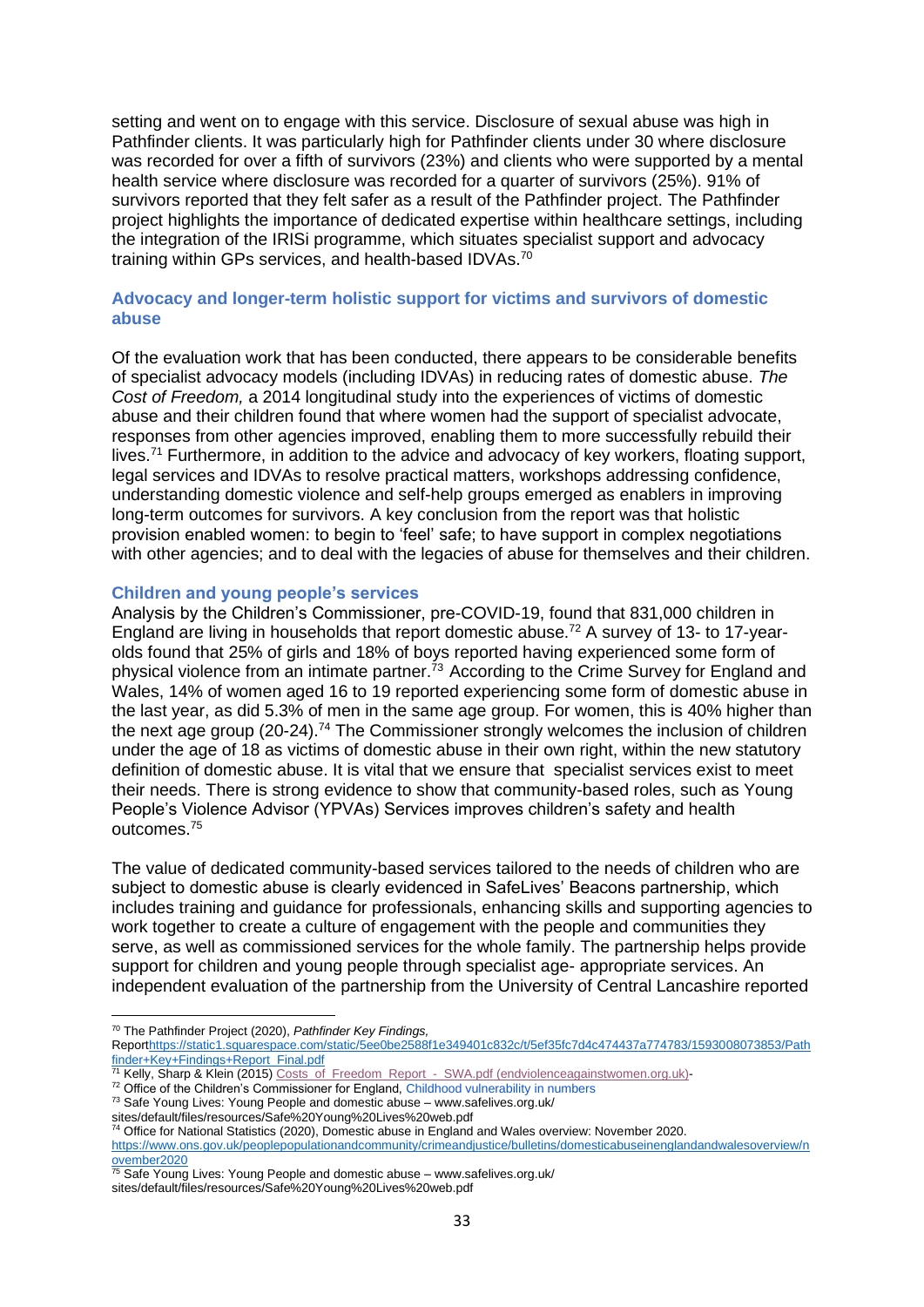an 80% reduction in children and young people witnessing abuse, a 42% reduction in children and young people experiencing direct abuse and 93% improved wellbeing following mental health support.<sup>76</sup>

# **The gaps in funding for community-based services**

Despite their clear value, community-based services have faced fragile funding landscape. Community-based services consistently report caseloads that are considered to be unsafe, and 23% of these services operate without any local authority funding at all.<sup>77</sup> **Early evidence from the Domestic Abuse Commissioner's mapping research highlights the precarious funding position of community-based services and the need for a new legal duty in the Victims' Bill to address these gaps.** The Domestic Abuse Commissioner is conducting a large-scale and comprehensive research project, to map the provision of domestic abuse services in England and Wales. This is a significant step to addressing the postcode lottery in support for domestic abuse victims, their children, and interventions for perpetrators. As well as understanding the availability of services and the types of organisations that provide them, the research explores the financial sustainability and funding landscape.

While recognising that organisations and their services may not always discretely fall under single categories, the research broadly categorises services as:

- **Accommodation-based,** such as refuges and other forms of safe accommodation;
- **Community-based and recovery work**, including IDVA and other caseworker support, floating support and outreach, specialist counselling, and support groups;
- **Open-access services**, including helplines, drop-in centres and online webchat;
- **Behaviour-change interventions** e.g. perpetrator programmes; and,
- **Prevention and awareness**, such as educational work with schools.

This covers a broad range of services including support for other forms of VAWG (e.g. sexual violence services), as many victims who use these services do so in relation experiencing these forms of VAWG as part of domestic abuse. Services specifically targeted at children and young people who have been affected by domestic abuse, either through their own intimate relationships or their own home / family, are also included within scope. While the research is ongoing<sup>78</sup>, this submission is supported by early findings from a survey sent out to organisations providing domestic abuse services in England and Wales. Reporting focuses on conclusions at the national level and priority areas, including the provision of community-based services and the important role of 'by and for' organisations in providing specialist support to marginalised victims.

The survey asked respondents to identify the main source of funding and any other sources of funding in either each of the local authorities where they provided services for domestic abuse victims, or the main (and other) sources of funding across all local authority areas. Options for statutory funding included funding from Local Authorities, Police and Crime Commissioners, Clinical Commissioning Groups / NHS Trusts, Central Government Grants, and the Criminal Justice / Probation services. Options for non-statutory sources of funding included charitable grants, fundraising and income generating activities, and internal

<sup>76</sup>UCLAN (2021) [Roadmap\\_Report\\_280921.pdf \(uclan.ac.uk\)](http://clok.uclan.ac.uk/39447/2/Roadmap_Report_280921.pdf)  $77$  SafeLives (2021)

[<sup>2020</sup>\\_21 Practitioner Survey Final 2.pdf \(safelivesresearch.org.uk\)](https://www.safelivesresearch.org.uk/Comms/2020_21%20Practitioner%20Survey%20Final%202.pdf)

**FOLD EXTERNATIONS COLLS, THE PERFORMATION CONTROLLY AND THE COMMUNIST CONTROLLY TO OVER THE COMMUNISTION** THE COMMUNISTION OF THE COMMUNISTION COLLS TO UNDER THE COMMUNISTION OF THE COMMUNISTION OF THE COMMUNISTION OF THE service provider survey. This will include filling gaps where organisations did not respond to the survey in order to provide comprehensive regional comparisons. In parallel, the research will also move onto the victim engagement phase, capturing experiences of accessing domestic abuse services and the extent to which this varies by region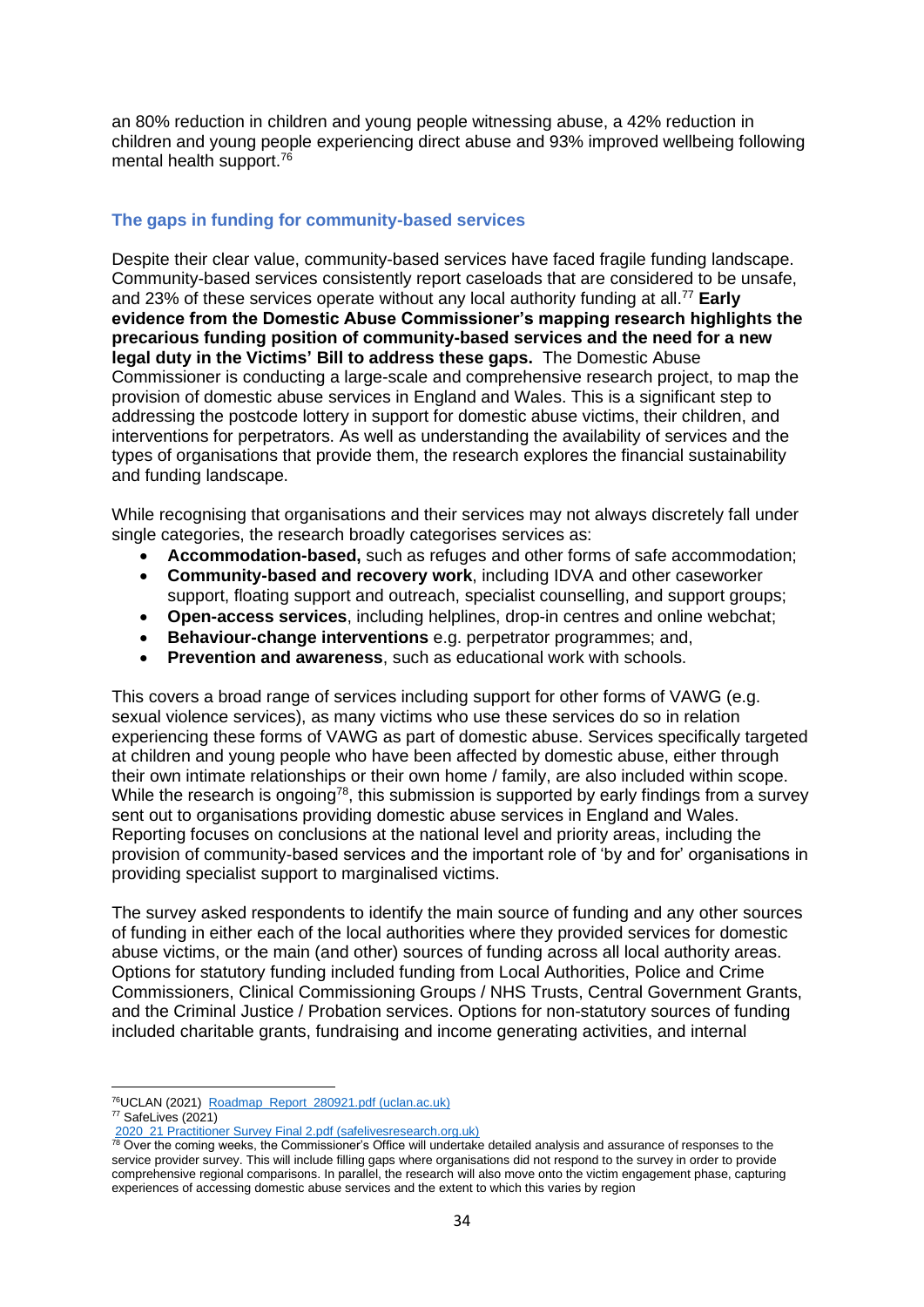reserves. The survey also collated annual income for domestic abuse services in England and Wales. All funding questions were based on year ending March 2021.

While further work is needed to assure responses and to improve response rates to funding questions, **initial analysis suggests accommodation-based services were 14% more likely to receive their main source of funding from a statutory source, compared to community-based services.** Where services were in receipt of statutory funding as a main source, the majority of organisations identified their local authority as the main funding source. However, accommodation-based services were considerably more likely to be in receipt of local authority funding (as a main source) than community-based services. The main funding sources for community-based services, where statutory, came from a more diverse mix of PCC and local authority sources.

Organisation size (based on income received for domestic abuse services) is a considerable factor in determining whether services are likely to be in receipt of statutory funding. **Large organisations (income of £1m+ for domestic abuse services) were around 50% more likely to be in receipt of a statutory main funding source for their community-based services than small** organisations (income of less than £250k for domestic abuse services). Findings so far suggest that the discrepancy between organisation size and statutory funding is greater for community-based services than accommodation-based services. Initial findings from the Commissioner's mapping work suggest that only around half of organisations that provide DA support employ qualified IDVAs. Whereas 70% of organisations employ staff to deliver community-based services outside of IDVA provision. This can include support groups, specialised therapeutic support and counselling, or 1-1 support by non-IDVA qualified domestic specialists.

#### **Recommendation**

### 56. **The Domestic Abuse Commissioner recommends the creation of a new duty within the forthcoming Victims' Bill on relevant public bodies to collaborate ad commission community-based services**.

This new duty would:

- a. Provide support to all victims and survivors, including children, no matter where they live and regardless of their status, through community-based services alongside accommodation-based services, including 'by-and-for' services. This would enable support for prevention, early intervention and crisis intervention.
- b. Provide programmes to challenge perpetrator behaviour and prevent abuse going forward
- c. Apply to all relevant public authorities in line with the current commissioning landscape, including PCCs, Local Authorities and NHS bodies, for example, Integrated Care Boards.
- d. Whilst the Commissioner strongly supports a new duty to ensure that all elements of domestic abuse provision are placed on a statutory footing, it will be important to ensure that any new legislation is crafted in such a way that captures important lessons learnt from the impact of Part 4 of the Domestic Abuse Act (as outlined above). This will include ensuring that local commissioners are required to commission specialist gender-informed, and specialist by and for provision to meet the needs of their local population. Commissioning specialist third sector support, as opposed to in-house commissioning not only brings in a range of additional value, but is critical to secure the independence of such provision. IDVAs and other advocates must remain independent of statutory services so that they are able to advocate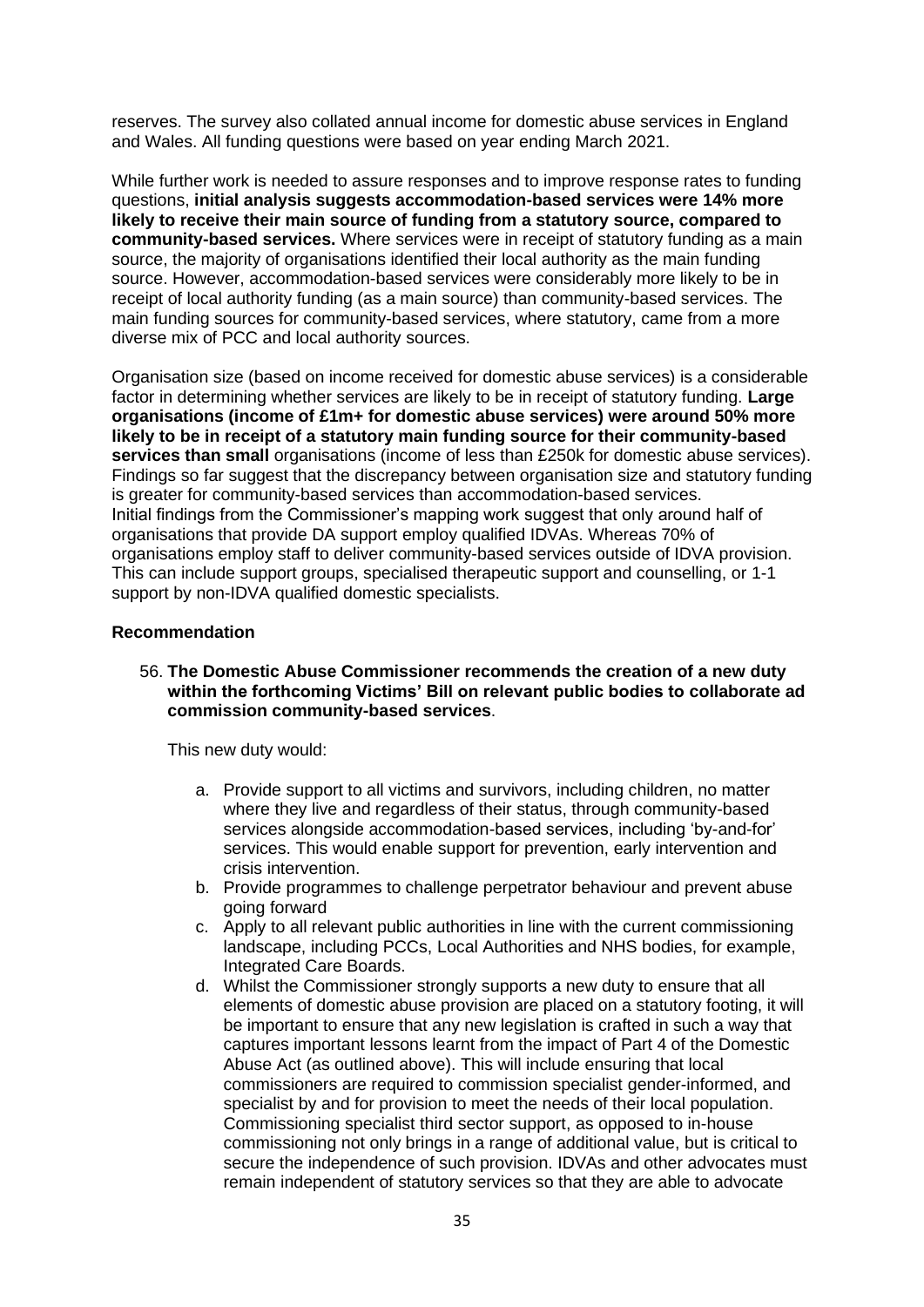most successfully on behalf of victims and survivors and importantly build their trust in this process.

**Question 26: a) What can the Government do to ensure that commissioners are adequately responding and implementing the expertise of smaller, 'by and for' organisations in line with local need? b) Should national commissioning play a role in the commissioning framework for smaller, 'by and for' organisations? • Yes – please explain why • No – please explain why**

#### **The value of by and for services**

**Specialist by and for services provide highly tailored support for groups of people with protected characteristics and those who experience the highest levels of exclusion from mainstream services**. This includes LGBT+, Deaf, disabled and Black and minoritized victims and survivors of domestic abuse as well as migrant victims. The term 'by and for' is used to refer specifically to organisations that are designed and delivered by and for people who are minoritized. These services will be rooted in the communities that they serve, and provide wrap-around holistic recovery and support that addresses a victim's full range of needs.

**It is well established that victims and survivors with protected characteristics, are best served by specialist "by and for" services.** As the Government's VAWG Commissioning Toolkit highlights, "investment in BME-led specialist organisations has been shown to deliver significant financial savings as well as a range of social benefits and outcomes for service users."<sup>79</sup> These services often provide additional support such as welfare advice, language interpreters, specialist counselling, and will work with victims and survivors for much longer periods of time. For example, Stay Safe East, a specialist by and for service working with disabled victims of domestic abuse, works with survivors on average at least four times longer, and usually eight times longer than standard IDVA services. Evaluation of services demonstrates that additional time is necessary in order to support disabled victims to cope and recover.

**These specialist holistic services provided therefore can incur higher running costs, and as a result are disproportionately disadvantaged by the local commissioning and funding process.** Too often local commissioners lack the understanding and capacity to commission multiple specialist services required to meet the needs of a diverse population, with many favouring fewer, more generic providers who deliver larger, cheaper contracts, but are unable to deliver the same level of tailored support. When there is a lack of a critical mass of service users within a defined geographical area, the commissioning structure often discourages specialist services from applying. The commissioning of one single service often means that specialist by and for services are ineligible to apply. A recent study from the grant maker Comic Relief also reported several key blockages to accessing funding. These included partnership and power dynamics at the local level, the cost-focused competitive tendering processes and challenges in communicating value, an overemphasis on project-and innovation-focused funding and a bias against smaller/less established organisations because of complex application processes and lack of support to complete these. $80$ 

**Women's Aid's report,** *Fragile funding landscape, found that specialist by and for services are far less likely to receive statutory funding than other providers of* 

<sup>80</sup> University of Suffolk (2020), *Mapping the VAWG funding ecosystem in England and* 

*Wales*<https://www.uos.ac.uk/sites/www.uos.ac.uk/files/Mapping%20VAWG%20funding%20ecosystemFINAL.pdf>

<sup>79</sup> Home Office (2016)[, VAWG commissioning toolkit \(publishing.service.gov.uk\)](https://assets.publishing.service.gov.uk/government/uploads/system/uploads/attachment_data/file/576238/VAWG_Commissioning_Toolkit.pdf)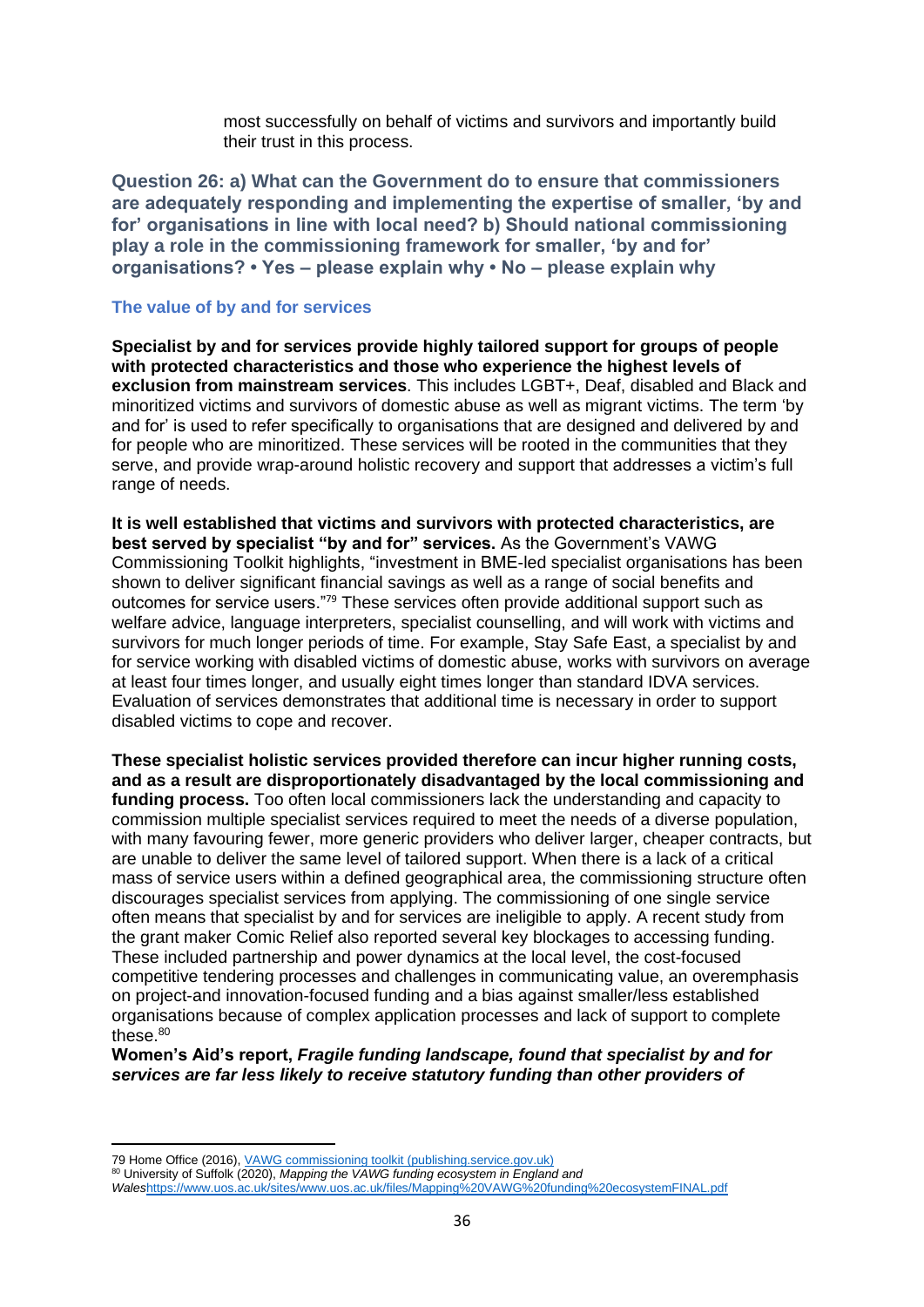*support.***<sup>81</sup>** The report found that non-commissioned services ran 57.5% of all refuge spaces in specialist 'by and for' services, compared to the overall 18.5% of all non-commissioned refuge spaces, highlighting the particular challenges specialist by and for services encounter.<sup>82</sup> This is further supported by initial findings from the Domestic Abuse Commissioner's mapping research, which found that community-based services provided by specialist by and for organisations were five times more likely to not be in receipt of any statutory funding compared to other types of organisations.

**Difficulties accessing statutory funding through the local commissioning process has had a significant impact on the financial position of these sectors and the support they are able to deliver to survivors**. Women's Aid have reported that there are only 36 refuge services across England which provide specialist support for these groups of victims and survivors.<sup>83</sup> The majority of these services are based in London. For example, across England there are currently only five specialist domestic abuse services designed to meet the needs of LGBT+ survivors of domestic abuse.<sup>84</sup> Research undertaken by Galop and Durham University for the Domestic Abuse Commissioner shows that there are only seven LGBT+ by and for organisations who are funded to provide domestic abuse services, based in London, Manchester and Birmingham. For Deaf and disabled survivors, who are twice as likely to experience domestic abuse than non-disabled women,<sup>85</sup> there are only four by and for organisations providing domestic abuse support, based in London (Deaf and disabled), Kent (Deaf only), and Cambridgeshire (Deaf only). Forthcoming independent research on the impact of Covid-19, found that 75% of Imkaan members, who provide specialist by and for services for Black and minoritized women entered the pandemic with less than three months reserves. A 2016 report from Imkaan reported that in the space of a year, 50% of Black and minoritised women's specialist refuges were forced to close or were taken over by a larger provider due to lack of funding over the last decade, while others continue to operate without any local government support.<sup>86</sup> An FOI request to all London councils found that refuges led 'by and for' Black and minoritised women lost around half of their annual council funding between 2009 and 2016.<sup>87</sup>

**Whilst the problems of chronic underfunding are common across specialist by and for sectors, there are some groups of victims of survivors for whom access to this tailored support is almost impossible because of the limited number of services across the country. This is particularly the case for Deaf and disabled survivors and LGBT+ survivors.** For example, the Domestic Abuse Commissioner's mapping work has only so far identified three organisations that provide by and for support for Deaf victims, and three organisations that provide by and for support for Disabled victims, demonstrating the extent to which there are vast gaps in holistic provision across England and Wales. Early findings from the Commissioner's survey of survivors across England and Wales also reflects this. Of the 154 respondents who have so far stated that they wanted help from an organisation by and for disabled people, only 12% (18) of these respondents had this type of support available in their area and only 5% (8) of these respondents actually received this

<sup>81</sup> Women's Aid. (2021) *Fragile funding landscape: the extent of local authority commissioning in the domestic abuse refuge sector in England 2020*, Bristol: Women's Aid[. https://www.womensaid.org.uk/wp-content/uploads/2021/02/Fragile-funding](https://www.womensaid.org.uk/wp-content/uploads/2021/02/Fragile-funding-landscape-the-extent-of-local-authority-commissioning-in-the-domestic-abuse-refuge-sector-in-England-2020.pdf)[landscape-the-extent-of-local-authority-commissioning-in-the-domestic-abuse-refuge-sector-in-England-2020.pdf](https://www.womensaid.org.uk/wp-content/uploads/2021/02/Fragile-funding-landscape-the-extent-of-local-authority-commissioning-in-the-domestic-abuse-refuge-sector-in-England-2020.pdf) <sup>82</sup>Women's Aid. (2021) *Fragile funding landscape: the extent of local authority commissioning in the domestic abuse refuge sector in England 2020*, Bristol: Women's Aid[. https://www.womensaid.org.uk/wp-content/uploads/2021/02/Fragile-funding](https://www.womensaid.org.uk/wp-content/uploads/2021/02/Fragile-funding-landscape-the-extent-of-local-authority-commissioning-in-the-domestic-abuse-refuge-sector-in-England-2020.pdf)[landscape-the-extent-of-local-authority-commissioning-in-the-domestic-abuse-refuge-sector-in-England-2020.pdf](https://www.womensaid.org.uk/wp-content/uploads/2021/02/Fragile-funding-landscape-the-extent-of-local-authority-commissioning-in-the-domestic-abuse-refuge-sector-in-England-2020.pdf)

<sup>83</sup> Women's Aid (2021), *The Domestic Abuse Report,* [https://www.womensaid.org.uk/wp-content/uploads/2021/01/The-](https://www.womensaid.org.uk/wp-content/uploads/2021/01/The-Domestic-Abuse-Report-2021-The-Annual-Audit.pdf)[Domestic-Abuse-Report-2021-The-Annual-Audit.pdf](https://www.womensaid.org.uk/wp-content/uploads/2021/01/The-Domestic-Abuse-Report-2021-The-Annual-Audit.pdf)

<sup>84</sup> Women's Aid (2021), The Domestic Abuse Report, [https://www.womensaid.org.uk/wp-content/uploads/2021/01/The-](https://www.womensaid.org.uk/wp-content/uploads/2021/01/The-Domestic-Abuse-Report-2021-The-Annual-Audit.pdf)[Domestic-Abuse-Report-2021-The-Annual-Audit.pdf](https://www.womensaid.org.uk/wp-content/uploads/2021/01/The-Domestic-Abuse-Report-2021-The-Annual-Audit.pdf)

<sup>85</sup> End Violence Against Women and Girls (2021), *Violence Against Women and Girls Snapshot Report 2020/21,*  [https://www.endviolenceagainstwomen.org.uk/wp-content/uploads/Violence-Against-Women-and-Girls-Snapshot-Report-](https://www.endviolenceagainstwomen.org.uk/wp-content/uploads/Violence-Against-Women-and-Girls-Snapshot-Report-FINAL-1.pdf)[FINAL-1.pdf](https://www.endviolenceagainstwomen.org.uk/wp-content/uploads/Violence-Against-Women-and-Girls-Snapshot-Report-FINAL-1.pdf)

<sup>86</sup> Imkaan (2016). 'Capital Losses'. London: Imkaan

<sup>87</sup> <https://www.theguardian.com/society/2018/mar/23/council-funding-womens-refuges-cut-since-2010-england-wales-scotland>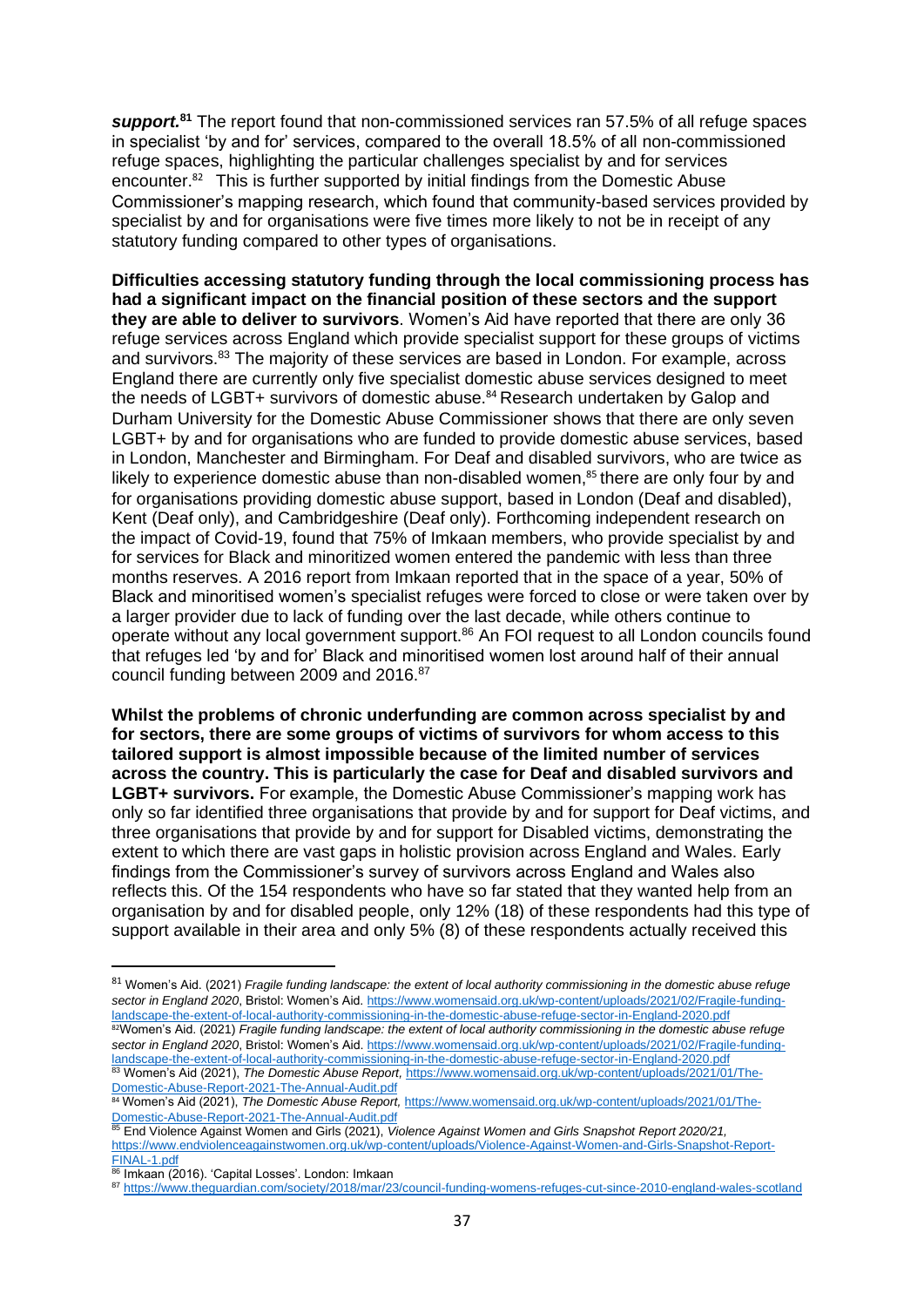type of help.<sup>88</sup> There is an urgent need to replicate the specialist services available in small pockets of England & Wales nationally, working with local partners, for example to give Deaf victims access to the right support in their own language. Further work commissioned by the DAC Office and conducted by Stay Safe East and Sign Health will identify what more bespoke support is available to Deaf and disabled survivors outside of these 'by and for' services and identify the gaps.

**These sectors not only require additional investment to increase the level of provision within their existing 'by and for' services, but also funding to help expand their own capacity across the country and develop specialist capacity within other organisations to ensure that there is a national network of support that can be accessed by survivors, wherever they live**. The Commissioner very much welcomes the recent funding of £1.7 million from the Ministry of Justice delivered directly to specialist by and for services from Comic Relief to help address these issues, but is concerned that it is only being made available to successful applicants at the end of September 2021 and for projects that must finish by the end of February 2022. The short-term nature of the funding means, and the lack of accompanying investment for direct service provision, that these vital skills are unlikely to be fully embedded within services representing a poorer return on investment for the Government.

**Initial findings from the Commissioner's service provider survey demonstrates the important and unique role of by and for organisations**. Organisations that identified as being by and for Black and minoritised victims were three times more likely to say that they provided community-based support tailored to the needs of migrant victims and victims with no recourse to public funds than other types of organisations. The same organisations were also more likely to accept victims with no recourse to public funds into accommodationbased services. We also found that by and for services were more likely to have more inclusive eligibility criteria, and were more likely to support survivors with a wider range of intersecting needs.

**The mapping work has so far identified only two organisations that provide by and for support for Deaf victims (based in London, Kent and Cambridgeshire), and two organisations that provide by and for support for Disabled victims** (both based in London), demonstrating the extent to which there are vast gaps in holistic provision for Deaf and disabled victims and survivors across England and Wales. Previous mapping work by Galop and Durham University, on behalf of the Domestic Abuse Commissioner's Office, identified that there is no funded by and for LGBT+ provision in the South West or North East of England, or in Wales.

**Organisations by and for Black and minoritised victims and survivors are also heavily concentrated in London.** Of the 58 organisations who self-identified as being by and for black and minoritised victims and provided location information, almost half (28) provide support in London and the South East. Outside of London and the South East of England, by and for provision; in both Wales and the South West of England, only one organisation provides specialist by and for support for black and minoritised victims.

**Despite the crucial role that by and for organisations play in providing specialist domestic abuse support, initial findings from the mapping work suggest that they are five times less likely to have received any statutory funding than other organisations.**  Even where by and for organisations receive statutory funding, research from Imkaan shows that this funding is likely to be very small compared to statutory funding received from other

<sup>88</sup> This is based on unpublished initial findings from the Domestic Abuse Commissioner's online survey of victims and survivors, as of 2<sup>nd</sup> February 2022, based on the 1,622 responses to this question. Please note this will not represent the final findings of the survey, which remains open until 14<sup>th</sup> February. The survey uses a self-selecting sample, and is open to anyone who has used or thought about using domestic abuse services in the last three years.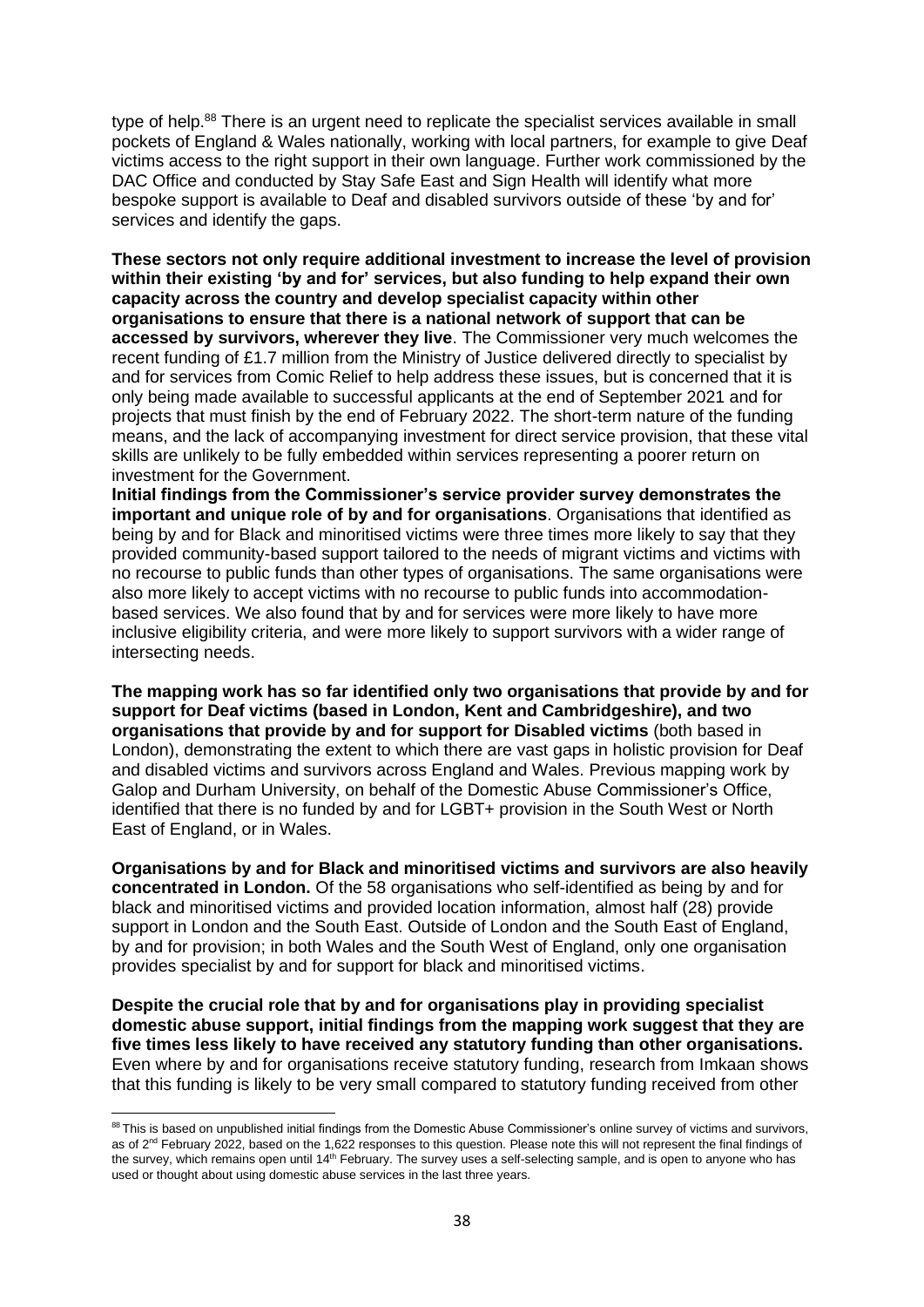organisations. Imkaan's research showed that a random sample of 10 England-based, non-BME leading VAWG organisations received 39.6% of their funding from local authorities, compared to 10.9% of the funding for BME organisations surveyed.<sup>89</sup> The National Commission on Domestic and Sexual Violence and Multiple Disadvantage by Agenda and AVA heard from specialist 'by and for' Black and minoritised services who described very poor experiences of having worked with larger mainstream organisations that benefited from their expertise in developing joint funding bids, but who then failed to properly bring them into partnership arrangements.<sup>90</sup> The Commission described this process as using smaller organisations as 'bid candy'.

## **Recommendations**

- 57. **The Commissioner recommends that the Government creates a single dedicated cross-government funding stream for specialist by and for services.** The Commissioner specifically recommends that this dedicated pot be made available to specialist by and for organisations supporting victims and survivors with protected characteristics (including Black and minoritised, LGBT+ and Deaf and disabled survivors) as well as victims and survivors who have no recourse to public funds. This will be essential in helping to meet the higher running costs incurred by these services which provide the most suitable and holistic support to survivors, ultimately helping to end domestic abuse for good, and enabling them to successfully rebuild their lives.
	- o **The Commissioner strongly recommends that this pot should be administered directly from national government straight to frontline services to ensure that they are not disadvantaged by local commissioning structures which favour more generic providers.** We would recommend that the funding pot is administered by the Ministry of Justice based on its extensive experience of commissioning victims support services and in particular its experience of administering the Rape and Sexual Abuse Support Fund directly to 79 rape support centres across England and Wales, by passing local commissioning structures to ensure country-wide coverage of these vital services.<sup>91</sup> The Ministry of Justice should coordinate this work with relevant central government departments including the Home Office, the Department for Levelling Up, Housing and Communities and the Department for Health and Social Care. A key benefit of national government directly commissioning services itself is that it would be able to collect evidence from organisations on the outcomes and performance of services, both helping to improve the efficiency of future commissioning processes and ensuring evidence-based policy making within departments regarding the key issues facing these victims and survivors. Learnings from the dedicated funding stream could be used to help support the work of the VAWG What Works Centre. Plans for this Centre were outlined earlier in the year, in the Home Office's Violence Against Women and Girls Strategy.
	- o **The Commissioner strongly recommends that the funding stream is utilised as an opportunity to allocate longer term funding to organisations, with funding contracts of at least three years being awarded.** This will be essential in helping to ensure the sustainability of services as well as providing government with a stronger guarantee on return

<sup>89</sup> Imkaan (2018), From survival to sustainability: critical issues for the specialist black and 'minority ethnic' ending violence [against women and girls sector in the uk.](https://docs.wixstatic.com/ugd/2f475d_9cab044d7d25404d85da289b70978237.pdf)

<sup>90</sup> AVA & Agenda (2019) Breaking Down the Barriers: Findings of the National Commission on Domestic and Sexual Violence and Multiple Disadvantag[e Breaking-down-the-Barriers-full-report-FINAL.pdf](file:///C:/Users/MuttocC/AppData/Local/Microsoft/Windows/INetCache/Content.Outlook/5LPA8TF9/Breaking-down-the-Barriers-full-report-FINAL.pdf)

<sup>91</sup> [Organisations awarded funding from the Rape Support Fund 2014–16 \(publishing.service.gov.uk\)](https://assets.publishing.service.gov.uk/government/uploads/system/uploads/attachment_data/file/806808/organisations-awarded-funding-rsasf-2019-22.PDF#:~:text=Between%202019%20and%202022%2C%20a%20total%20of%2079,sexual%20abuse%2C%20including%20victims%20of%20child%20sexual%20abuse.)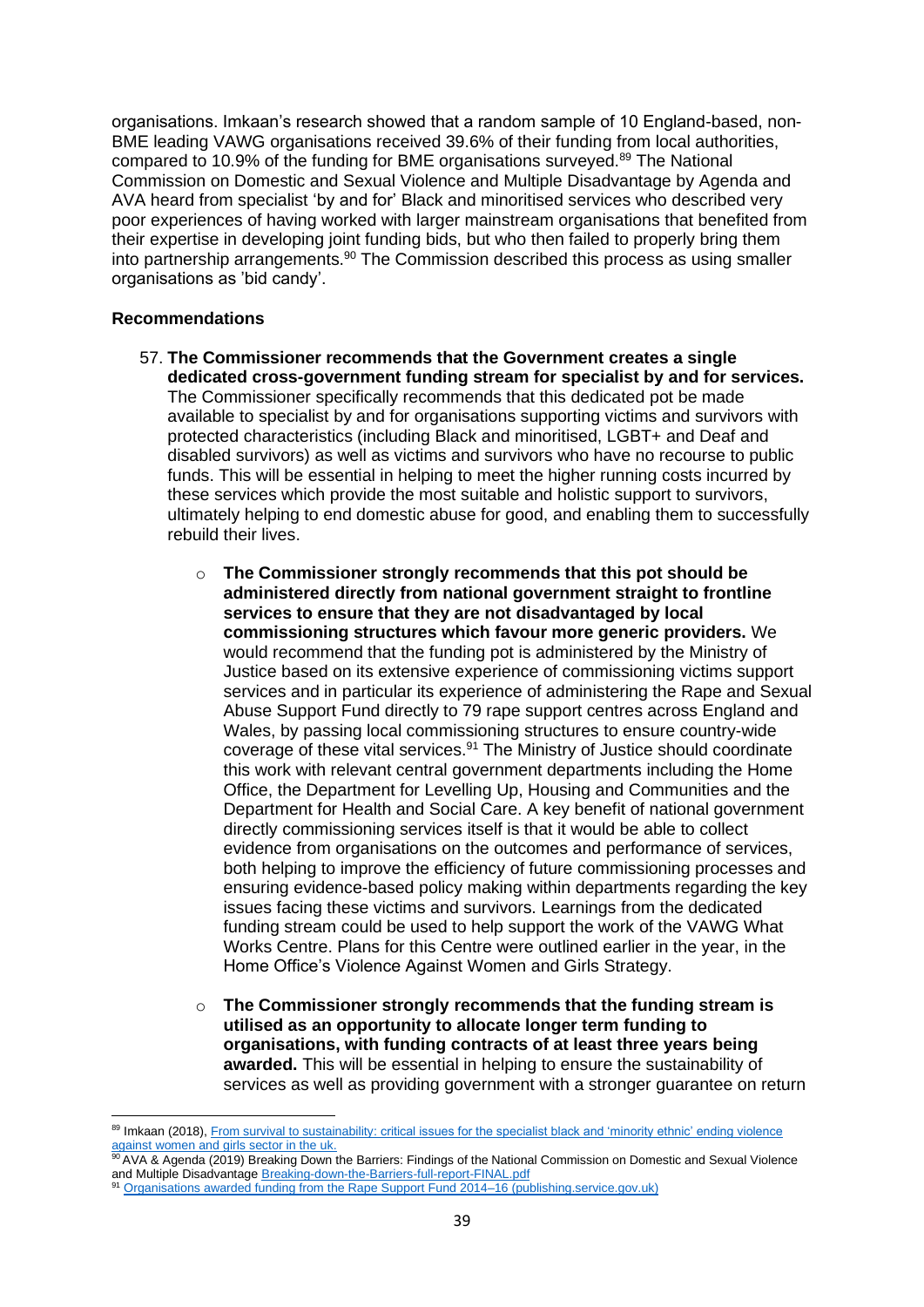on investment. Too often, funding is allocated to organisations to help build capacity and a subsequent inability to secure future funds, means that key learnings and skills are lost.

- o **The Commissioner recommends that this funding stream should be used to help organisations to deliver front line support within existing services as well as helping organisations build capacity to expand the infrastructure needed across the country to deliver services to victims and survivors wherever they live.** This could include providing specialist training to other frontline domestic abuse services. The Commissioner would also envisage that in order to achieve national coverage of specialist support that a proportion of this funding stream is dedicated to innovative digital solutions including remote caseworkers and online and telephone support services, which can be accessed wherever a victim or survivor is based in the country.
- o **The Commissioner has worked closely with specialist by and for services to calculate the level of investment required to meet current levels of demand and expand capacity across the country to meet the needs of victims and survivors who face the highest levels of exclusion in England and Wales**

Based on calculations from the specialist by and for sectors<sup>92</sup> we have estimated the following costs for delivering this fund over a three-year period.

|                                 | Annual      | 3 years      |
|---------------------------------|-------------|--------------|
| <b>Disabled survivors</b>       | £30,209,187 | £90,627,562  |
| Deaf survivors                  | £1,325,000  | £3,975,000   |
| LGBT+ survivors                 | £1,000,000  | £3,000,000   |
| Black and minoritized survivors | £55,099,306 | £165,297,918 |
| Total by and for pot            | £87,633,493 | £262,900,480 |

- 58. To ensure victims and survivors with NRPF can access accommodation and subsistence, we recommend that the Home Office establish a clear, funded pathway to support for victims and survivors of domestic abuse following the support for migrant victims pilot. The Domestic Abuse Commissioner is preparing to commission research which will provide an estimate of the total number of victims of domestic abuse with NRPF, and better understand the cost and benefit of extending existing support to certain groups. This research will be published ahead of the evaluation of the Support for Migrant Victims Pilot in 2022, to inform Home Office policy solutions for this group. In the interim, we are recommending £18.7m over three years be distributed across local authorities to ensure that victims with NRPF can access accommodation and subsistence.
- 59. To end the process of smaller and specialist organisations being used as 'bid candy' or marginalised in large public service contracts, **lead contract holding organisations must be responsible for specifying the amount of funding partners** will receive and for ensuring this is then allocated. This must form part of the contract monitoring process, with penalties in place where this is not honoured.

<sup>92</sup> The Domestic Abuse Commissioner had worked closely with Galop, Imkaan, Sign Health and Stay Safe East to estimate these costs based on units costs taken from their own and member services.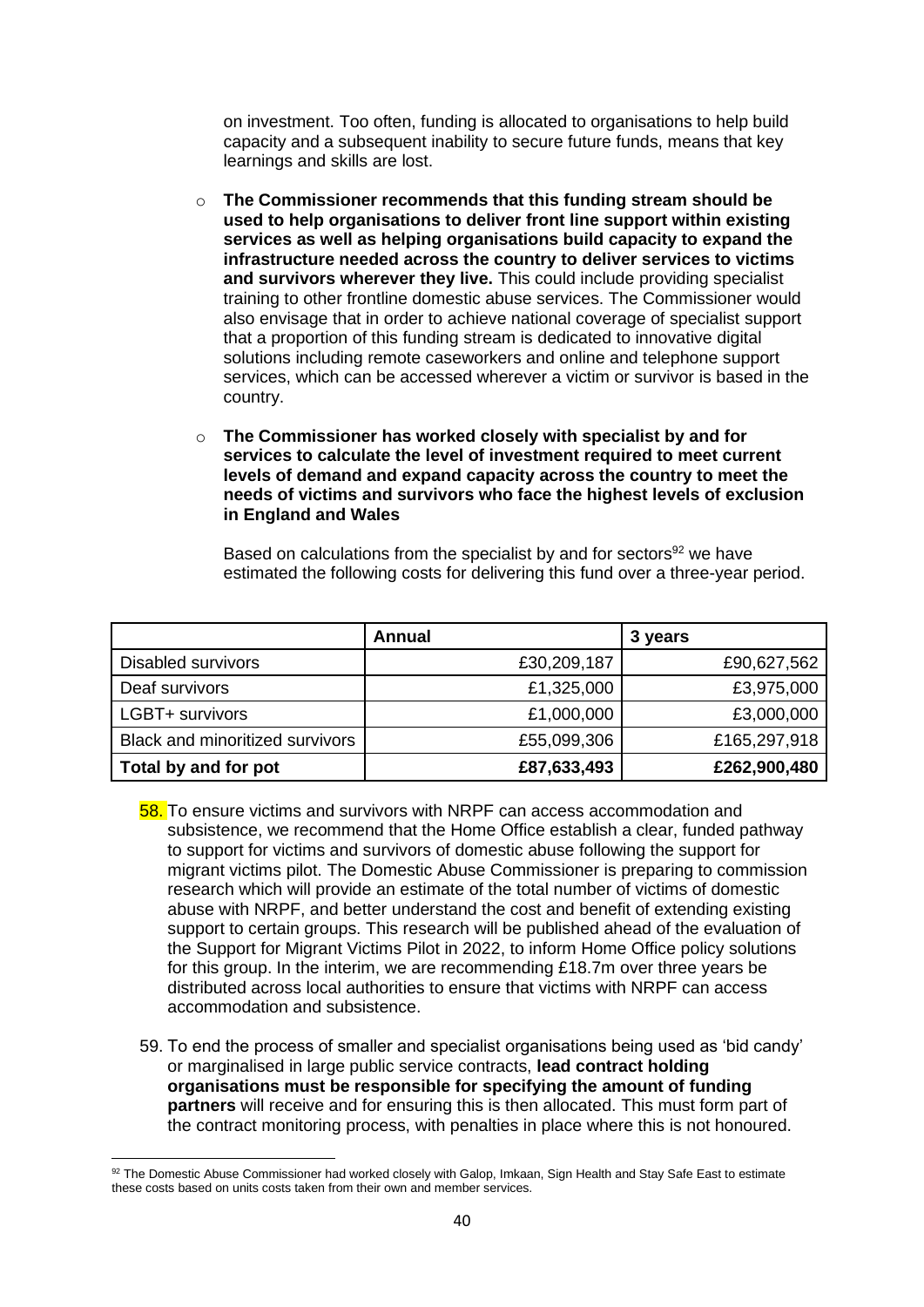## **The need for specialist support for victims and survivors of domestic abuse facing multiple disadvantage – who are commonly excluded from mainstream provision**

**People facing multiple disadvantage experience a combination of domestic abuse and other forms of gender-based violence, alongside overlapping issues including homelessness, substance use, contact with the criminal justice system, and complex mental health problems.** Victims and survivors experiencing multiple disadvantage are poorly served by 'mainstream' provision which is not set up with the tailored support to meet their needs – for example substance use support, mental health support, and support around contact with the criminal justice system. Like other marginalised victims and survivors, the Commissioner believes that victims and survivors facing multiple disadvantage are best served by specialist gender and trauma informed services that can meet their needs holistically.

**The impacts of trauma following domestic abuse can cause significant and complex problems for victims and survivors throughout their lives. Victims and survivors of domestic abuse experience high rates of poor mental health,<sup>93</sup>** and evidence suggests that women who have experienced domestic and sexual abuse are three times more likely to be substance dependent than non-abused women.<sup>94</sup> More than half of women accessing support after sleeping rough from the charity St Mungo's had experienced domestic abuse.<sup>95</sup> 60% of women in prison have experienced domestic violence, a figure which is likely to be an underestimate.<sup>96</sup> Many of these issues can overlap and compound in the lives of survivors of domestic abuse experiencing multiple disadvantage.

**Victims and survivors facing multiple disadvantage experience significant barriers in accessing domestic abuse services and support.** Evidence from Women's Aid suggests just 10 per cent of refuges have specialist drug workers and 10 per cent have specialist alcohol workers.<sup>97</sup> Mental health support needs was one of the most common challenges for women seeking a refuge space who were supported by the No Woman Turned Away project.<sup>98</sup> Early findings from the Commissioner's national mapping work support this evidence.

**The limited provision of tailored services, as well as the impact of siloed working and commissioning, means victims and survivors facing multiple disadvantage are often passed from service to service, unable to find the support they need.** For example, if they are using substances, victims and survivors are often unable to access refuge; but without a refuge space or safe housing it is very difficult to begin addressing substance misuse problems. The National Commission on Domestic and Sexual Violence and Multiple Disadvantage found that departmental silos at a national and local government level result in a disjointed approach to women experiencing multiple disadvantage. Specialist services supporting women experiencing multiple disadvantage also told the Commissioner that siloes between probation services and children's services has led to schools not knowing when a child's parent is in prison or has been convicted of domestic abuse, meaning support for children cannot be provided effectively by schools.

<sup>93</sup> Women's Aid & APPG on domestic violence and abuse (2022) The Road to Recovery, Meeting the Mental Health Needs of [Domestic Abuse Survivors](https://www.womensaid.org.uk/wp-content/uploads/2022/01/Womens-Aid-APPG-Report-Final.pdf)

<sup>94</sup> Crawford and Crome (2009) (PDF) Co-existing Problems of Mental Health and Substance Misuse ('Dual Diagnosis') A [Review of Relevant Literature \(researchgate.net\)](https://www.researchgate.net/publication/232055542_Co-existing_Problems_of_Mental_Health_and_Substance_Misuse_%27Dual_Diagnosis%27_A_Review_of_Relevant_Literature)

<sup>95</sup> St Mungo's [\(Rebuilding Shattered Lives: the final report -](https://www.mungos.org/publication/rebuilding-shattered-lives-final-report/) St Mungo's (mungos.org)

<sup>96</sup> [Female Offender Strategy -](https://www.gov.uk/government/publications/female-offender-strategy) GOV.UK (www.gov.uk)

<sup>97</sup> Women's Aid (2018), Nowhere to turn, 2018, findings from the second year of the No Women Turned Away project

<sup>98</sup> Women's Aid (2021[\) Nowhere-to-Turn-2021.pdf \(womensaid.org.uk\)](https://www.womensaid.org.uk/wp-content/uploads/2021/09/Nowhere-to-Turn-2021.pdf)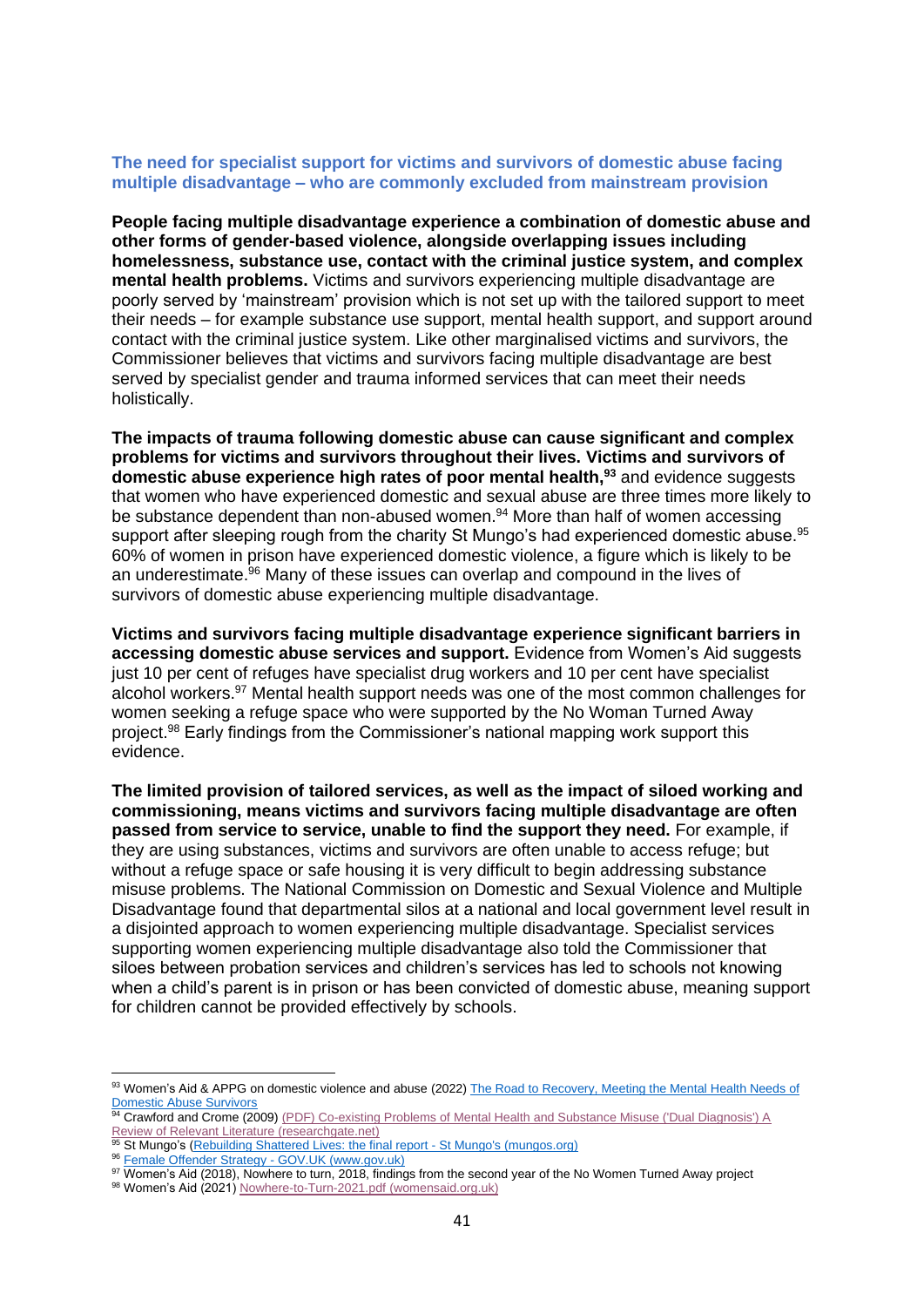#### **There are existing examples of the collaboration of services across areas to improve the provision of support for survivors of domestic abuse facing multiple**

**disadvantage.** The Commissioner would welcome support from commissioners for this collaboration. In London, the London Women's Service Alliance (LWSA) was launched in 2020. LWSA is a collaboration of organisations that have joined forces to provide coordinated specialist services and improve outcomes for women and girls in contact with the criminal justice system, or at risk of such contact, in London. LWSA is composed of ten organisations; seven women-led organisations who are committed to delivering enhanced services led by and for women and girls in London, namely Advance, Birth Companions, Clean Break, Hibiscus Initiatives, Housing For Women, Women in Prison and Working Chance and three affiliate members who share the same commitment and deliver women-specific specialist support programmes in existing partnership services, namely Inspirit, PECAN and SafeGround. The LWSA member organisations recognise the need for a joined-up, gender-informed approach to support services. The Alliance will enable them to share cross-sector expertise and information to improve services and empower women and girls in London.

In Greater Manchester, the Greater Manchester Women's Service Alliance was borne out of work that was led by the Justice and Rehabilitation Executive in September 2013. This built on the network of local Women's Centres already in place across GM by consolidating them and expanding their capacity to work with women at all stages in the Criminal Justice System through a process of co-design and co-commissioning. To deliver the model across GM costs £855,000 per annum. Funding is currently provided through: The Justice and Rehabilitation Executive, the Cheshire and Greater Manchester Community Rehabilitation Company (CGM CRC) and through the Alliance that is drawing down the largest percentage of funding through successful bids to Big Lottery and the Tampon Tax fund. In a briefing for decision makers in Greater Manchester, Agenda, the alliance for women and girls at risk, and AVA (Against Violence and Abuse) recommended that Greater Manchester Combined Authority should hold a stronger convening role across Greater Manchester to ensure local systems work for women facing multiple disadvantage, which they highlighted should take a 'helicopter view' of the system response, encourage collaboration and provide a platform for good practice.<sup>99</sup>

**Specialist, gender- and trauma-informed community-based services for survivors facing multiple disadvantage, such as women's centres, are tailored to meet the range of women's needs.** This includes holistic one to one support as well as bringing together support around drugs and alcohol, mental health, domestic abuse and contact with the criminal justice system. However, many Women's Centres and other specialist services that are tailored to the needs and experiences of survivors facing multiple disadvantage are limited in number and face significant funding precarity, often running from multiple small grants, with persistent gaps in their core funding. Evidence from Agenda and AVA's Mapping the Maze research found that support for women across substance misuse, mental health, homelessness, offending and complex needs was available in just 19 areas of England and Wales (out of 173).<sup>100</sup> Agenda's *Voices From Lockdown* report found that pre-existing challenges for services have been exacerbated under the pandemic, with 76% of organisations supporting women experiencing domestic and sexual abuse and multiple disadvantage reporting an increase in demand among the existing women and girls they supported before the pandemic.<sup>101</sup> 100% of organisations reported an increase in complexity of need among their clients by January 2021.

<sup>99</sup> Agenda (2021) [Tackling-women's-multiple-disadvantage-in-Greater-Manchester\\_Final21-1.pdf \(weareagenda.org\)](https://weareagenda.org/wp-content/uploads/2021/03/Tackling-women%E2%80%99s-multiple-disadvantage-in-Greater-Manchester_Final21-1.pdf)

<sup>100</sup>Ava (2017) Mapping the Maze - Full Report - AVA - [Against Violence & Abuse \(avaproject.org.uk\)](https://avaproject.org.uk/resources/mapping-maze-full-report/)

<sup>101</sup> Agenda (2021[\) Voices-From-Lockdown-A-Way-Forward-report.pdf \(weareagenda.org\)](https://weareagenda.org/wp-content/uploads/2021/03/Voices-From-Lockdown-A-Way-Forward-report.pdf)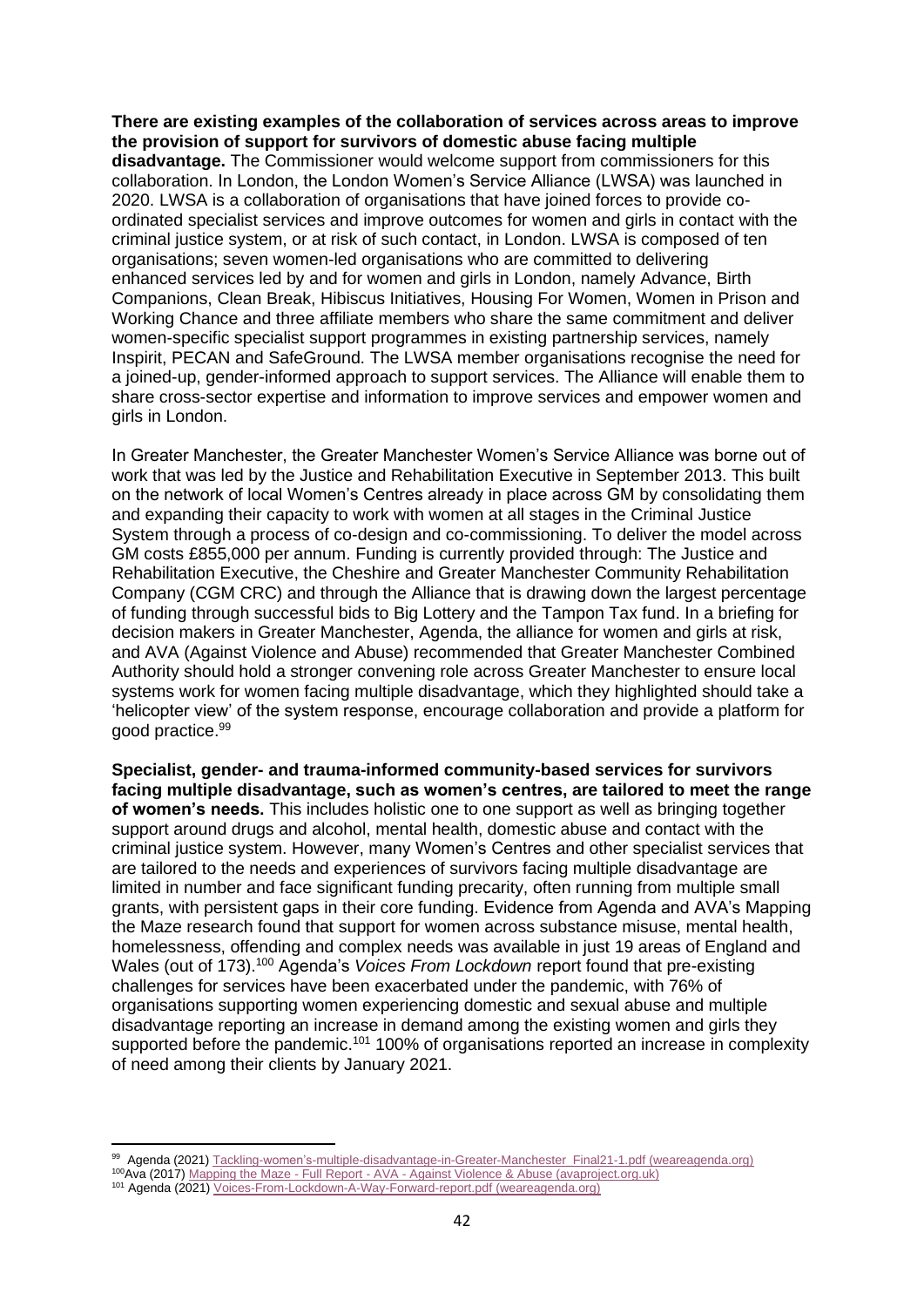**Investing in this support has significant cost savings in the long term, with evidence from the Women's Budget Group suggesting that the Women's Centre model shows one centre making a saving of £18 million over a 5-year period.<sup>102</sup>** By contrast, a crossgovernment costing project led by the Ministry of Justice and HM Treasury estimated that women in contact with the criminal justice system cost the government £1.7 billion in 2015-16, including £1 billion in police costs.<sup>103</sup> As the Ministry of Justice's Female Offender Strategy highlights, the majority of women in contact with the criminal justice system have experienced domestic abuse and other forms of violence against women and girls.<sup>104</sup> The National Audit Office report published in January 2022 looked into the Ministry of Justice's Female Offender strategy, its progress and whether it is on track to achieve its aims. The report highlighted that despite its focus on the community, the Ministry of Justice has made limited progress on securing and expanding community options specifically for women. The report highlighted that further investment in the programme is necessary, and that the strategy's aims require cross-government collaboration and cannot be addressed by the Ministry alone. It recommends that the Ministry of Justice make a full assessment of the funding required to meet its aims and explore ways that it can address any funding gap with other government departments, providers and other bodies.

## **Recommendations**

- 60. **The Commissioner recommends that the Ministry of Justice establishes a Ministerial Lead for survivors facing multiple disadvantage who reports into the VAWG Taskforce and brings together a cross-governmental working group of senior officials from the Home Office, the Department of Health and Social Care, the Department for Levelling Up, Housing and Communities, the Department for Education, the Department for Work and Pensions, and other relevant government departments. This group should encourage joined-up working on policy issues which affect victims and survivors facing multiple disadvantage**, such as the Women's Health Strategy, the Female Offender Strategy, the Drugs Strategy, the Domestic Abuse Strategy and the VAWG Strategy, as well as working to implement the following cross-departmental recommendations.
- 61. **The Commissioner recommends that the government establish a national cross-departmental funding pot for gender-specific, trauma-informed community-based services supporting victims and survivors of domestic abuse experiencing multiple disadvantage.** This funding pot should be led by the Ministry of Justice and draw from relevant departmental budgets including the Department for Levelling Up Housing and Communities, Department of Health and Social Care, Department for Education and the Department for Work and Pensions. This fund should be provided over three years in line with the Spending Review allocations. This funding pot should cover the core and administrative costs of women's centres as well as specific projects and should be delivered in the form of grants rather than contracts. The funding process should reduce the bureaucratic burden on smaller specialist led by and for services, building in learning from existing frameworks such as the Dynamic Purchasing System in the NHS which allows 'prequalified suppliers' to make applications for funding, reducing the need to complete multiple repeated applications each time a grant is open.<sup>105</sup> Funding should be sufficient to enable services to operate small case loads in order to be able to support victims and survivors with a range of complex needs.

<sup>102</sup>Women's Resource Centre (2020) [WBG-15-Womens-Centres-Report-v4.pdf](https://wbg.org.uk/wp-content/uploads/2020/10/WBG-15-Womens-Centres-Report-v4.pdf)

<sup>103</sup> National Audit Office (2022) [Improving outcomes for women in the criminal justice system \(nao.org.uk\)](https://www.nao.org.uk/wp-content/uploads/2022/01/Improving-outcomes-for-women-in-the-criminal-justice-system.pdf)

<sup>104</sup> [Female Offender Strategy \(publishing.service.gov.uk\)](https://assets.publishing.service.gov.uk/government/uploads/system/uploads/attachment_data/file/719819/female-offender-strategy.pdf)

<sup>105</sup> Dynamic Purchasing Systems from NHS London Procurement Partnership (Ipp.nhs.uk)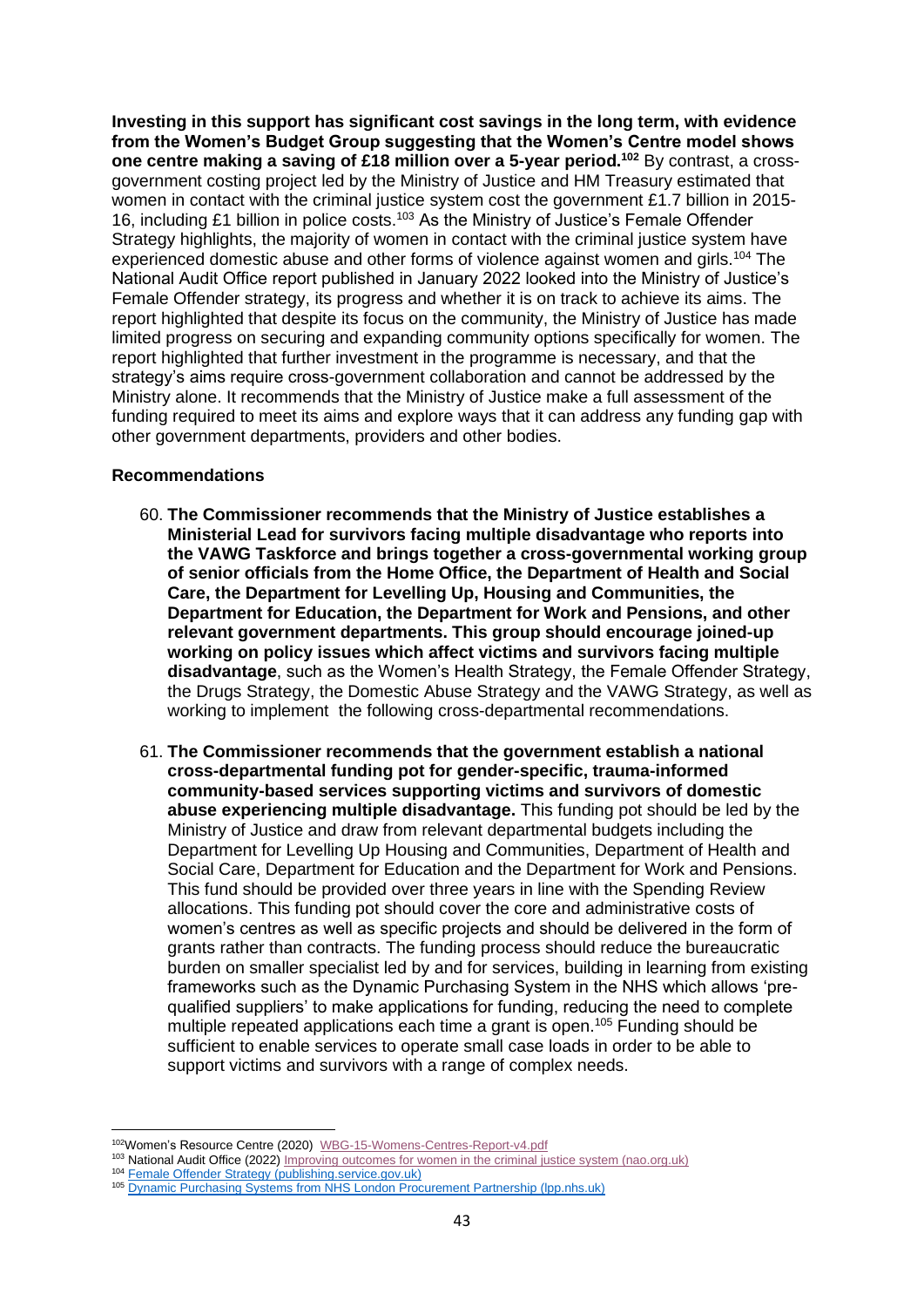- 62. **The Ministry of Justice in collaboration with the Home Office, the Department for Health and Social Care and the Department for Levelling Up, Housing and Communities should also establish a clear definition of multiple and complex needs in statutory guidance and in the refreshed National Statement of Expectations.** This definition should recognise that domestic abuse is just one of multiple experiences and needs for this group, and should ensure that services are not restrictive based on survivors' individual experiences such as contact with the criminal justice system, but are flexible enough to ensure services can be made available to survivors facing a range of overlapping challenges. The National Statement of Expectations should also highlight the importance of consulting and listening to victims and survivors of domestic abuse facing multiple disadvantage, and shaping services according to their needs.
- 63. **The Department of Health and Social Care and NHS England should work in close consultation with other government departments to develop a definition and benchmark of trauma-informed approaches for victims and survivors of violence against women and girls**, to enable further standardisation of services and a recognition of how services and commissioners can assess quality. This definition and benchmark should be implemented across all relevant public services including mental health, drugs and alcohol services, educational settings and prisons and probation, and should be monitored by all relevant inspectorate bodies, including the Care Quality Commission, Ofsted, HM Inspectors of Prisons and **Probation**
- 64. **The Cabinet Office should improve promotion of the take up of the Public Services (Social Value) Act 2012,** which has a positive impact where used, to support local authorities to meet the needs of marginalised women in their area and ensure vital specialist provision, including specialist 'by and for' services, can thrive. Local and national government departments must commit to robust research and gender disaggregated data collection that allows for an intersectional analysis across equality characteristics.
- 65. **The Ministry of Justice and other central government departments should offer incentives to local authorities, Police and Crime Commissioners (PCCs), Clinical Commissioning Groups (CCGs) and other commissioning authorities**  to encourage mainstream services to pool budgeting and work collaboratively to be responsive to survivors of domestic abuse facing multiple disadvantage.

# **Question 27: What can local commissioners (local authorities and PCCs) do to improve the commissioning of specialist 'by and for' services for their area?**

In addition to the creation of a national funding pot as outlined above, there are also a number of recommendations that the Commissioner wishes to make in relation to the Victims' Bill and any associated statutory guidance that will accompany the legislation to help ensure that specialist by and for services are commissioned at a local as well as a national level.

## **Recommendations**

66. **To take work forward, the Commissioner recommends that The Ministry of Justice should develop a robust definition of specialist by and for provision, designed in collaboration with the specialist by and for sector and local areas, rooted in the needs of victims and survivors of domestic abuse. This definition should inform local commissioning guidance, including the refreshed National Statement of Expectations, and the funding of those services most needed**. The Commissioner is concerned that the consultation document does not provide a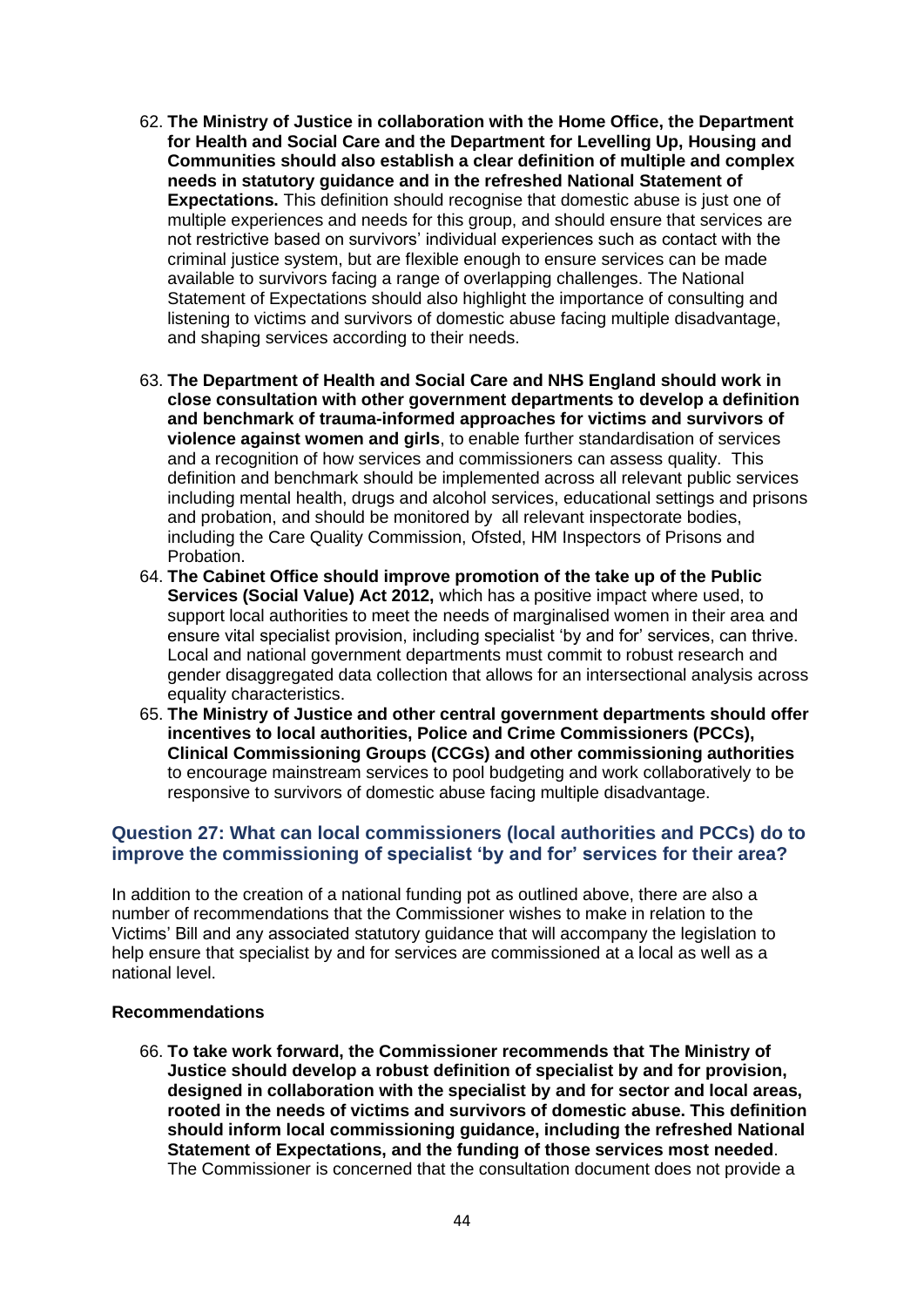clear definition of specialist by and for provision. This is essential in helping to properly understand the nature of the responses received. As stated above, we use the term specialist 'by and for' specifically to mean organisations that are designed and delivered by and for people who are minoritized (including race, disability, sexual orientation, transgender identity, religion or age). These services will be rooted in the communities that they serve, and may include wrap-around holistic recovery and support that address a victim / survivor's full range of needs, beyond purely domestic abuse support. The Ministry of Justice should take a proactive role in ensuring that this definition is widely understood and implemented by local commissioners.

- 67. The Commissioner recommends, as outlined above, that any legal duty to deliver community-based services, should include **a requirement on local commissioners to conduct a full needs-based assessment, in which they must be able to demonstrate that they have undertaken specific consultation work with specialist by and for providers and survivors with protected characteristics.**
- 68.Further work should be undertaken by the Ministry of Justice, in collaboration with local commissioners, survivors, and specialist by and for domestic abuse services to develop a shared outcomes framework which helps to capture the tailored, holistic needs-led work provided by, by and for services. Whilst we see a role for the Ministry of Justice in helping to set a direction for this piece of work and playing a leadership role to ensure that it is undertaken by all local commissioners, the in depth detail of specific frameworks should be shaped locally.

#### **Support for victims and survivors of domestic abuse facing multiple disadvantage**

## **Recommendations**

- 69. The Ministry of Justice and other central government departments commissioning services should offer incentives to local authorities, Police and Crime Commissioners (PCCs), Clinical Commissioning Groups (CCGs) and other commissioning authorities to encourage mainstream services to pool budgets and work collaboratively to be responsive to survivors of domestic abuse facing multiple disadvantage.
- 70. **Local commissioners should build incentives into contracts to encourage services to work collaboratively, and ensure thresholds and criteria for support do not exclude victims and survivors facing multiple disadvantage from being able to access support within their local area.** Commissioners should also ensure that specialist expertise of local domestic abuse and VAWG organisations is prioritised, and meaningful co-production with victims and survivors facing multiple disadvantage takes place at all stages, including in developing needs assessments, shaping service specifications, scoring service tenders and sitting on tender panels, evaluating existing services and contract monitoring.
- 71. Commissioners should ensure that services **provide disaggregated data** on which women are being turned away, and why, to allow robust data collection on service thresholds and provide clarity on local need. Local authorities should hold central responsibility for the collation and evaluation of this data, feeding it back into strategic decision-making.
- 72. Regional and local leaders should develop a **shared set of expectations for commissioning, which aligns with the National Statement of Expectations and national coordination (recommendations 66 and 91)** for gender and trauma-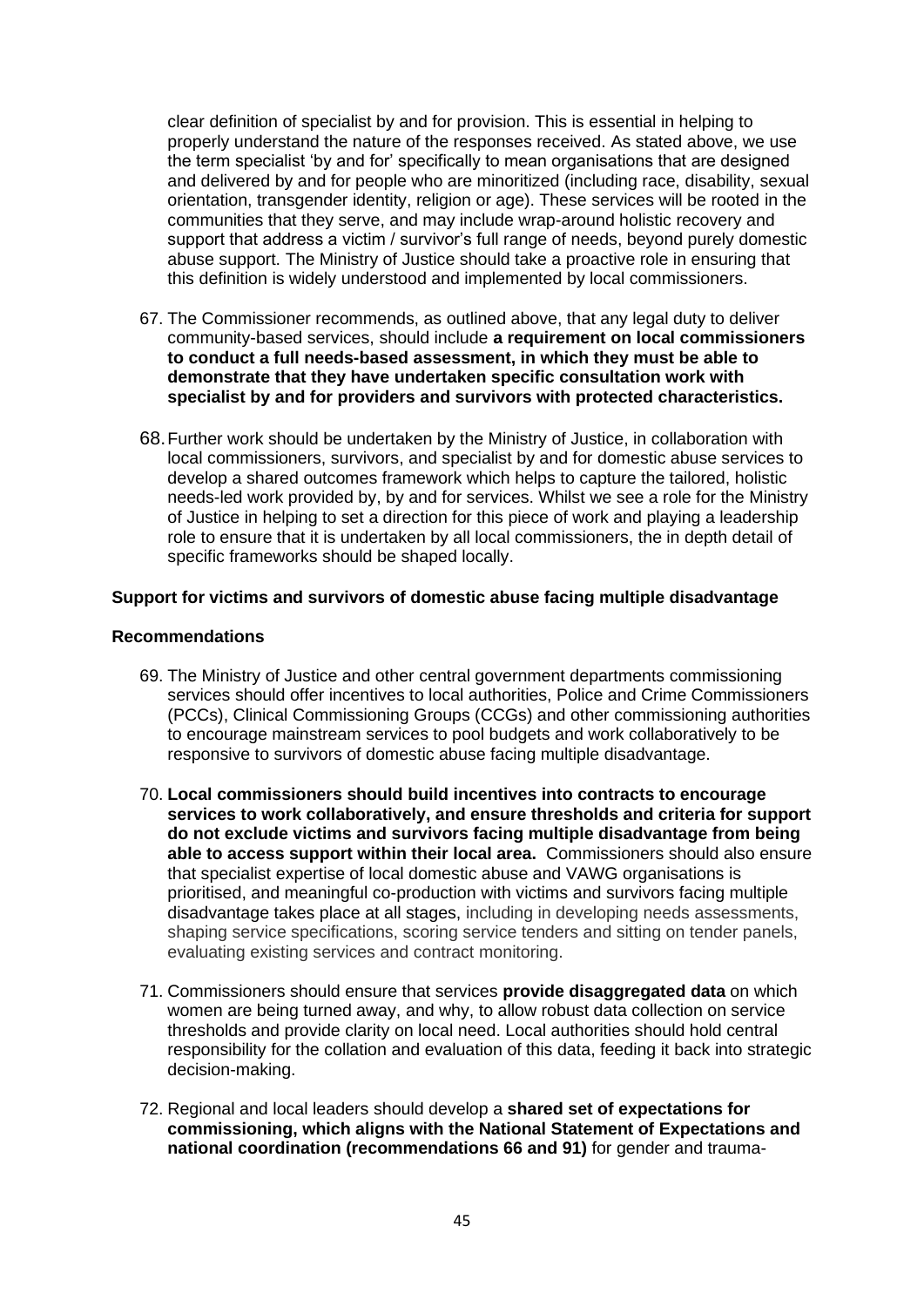informed services, establishing a shared approach across homelessness, health, drugs and alcohol and criminal justice.

- 73. To end the process of smaller and specialist organisations being used as 'bid candy' or marginalised in large public service contracts, **lead contract holding organisations must be responsible for specifying the amount of funding partners** will receive and for ensuring this is then allocated. This must form part of the contract monitoring process, with penalties in place where this is not honoured.
- 74. **PCC's local plans should have a gendered lens that understands the connections between women's offending and their experiences of domestic and sexual abuse and enables more holistic commissioning that addresses the risks that cause women to become involved in the criminal justice system**. Police and Crime Panels should scrutinise PCC decision making on the basis of how well they have achieved this. The Association of Police and Crime Commissioners should support the discussion and exchange of good practice in this area.
- 75. Commissioned services must be required to ensure that staff **make trained enquiries about domestic and sexual abuse** and respond appropriately with clear pathways into appropriate trauma-informed support.

# **Question 28: a) What challenges exist for victims in accessing integrated support across third sector and health service provisions?**

**The Commissioner welcomes the Government looking beyond statutory provision when it comes to domestic abuse and recognising the role of community-based services that are not in receipt of statutory funding. Survivors frequently find their best sources of support are provided through healthcare interventions and third sector services in the community.** There are some excellent examples of CCGs funding specialist third sector support within community-based health services, such as the IRIS intervention which is in place in around 12% of GP practices in England and Wales<sup>106</sup>. IRISi is a specialist domestic abuse training, support and referral programme for General Practices that has been positively evaluated in a randomised controlled trial, cited as best practice in general practice for responding to domestic abuse by the Department of Health (2010, 2011, 2017), and has also informed the NICE guidance and standards on domestic abuse.<sup>107</sup> Furthermore, the cost effectiveness of the model was found to save £14 for each woman aged 16 or older registered in the IRIS trained general practice (Barbosa et al, 2018); the same study shows an increase in quality of life for each woman affected by domestic abuse.<sup>108</sup> A further excellent example includes co-located advocacy services that exist in health Trusts across the country<sup>109</sup>.

**Whilst, other necessary VAWG services, such as Rape Crisis, frequently receive referrals from NHS services, only a very small percentage of their funding comes from**  health commissioners.<sup>110</sup> In 2018, just ten CCGs of over 200 provided funding to their local Rape Crisis Centre.<sup>111</sup>. The total amount received was approximately £560,000 out of the overall income of £20 million across the network. Furthermore, Imkaan report that specialistled 'by and for' services are best placed to support survivors where, for example, the understanding held by specialist workers in regards to the intersecting impact of

<sup>106</sup> [About the IRIS programme -](https://irisi.org/iris/about-the-iris-programme/) IRISi

<sup>107</sup> [Pathfinder Toolkit\\_Final.pdf \(safelivesresearch.org.uk\)](https://communications.safelivesresearch.org.uk/Pathfinder%20Toolkit_Final.pdf) (p. 71)

<sup>&</sup>lt;sup>108</sup> [Is it worth investing in IRIS Programmes? Here is everything you need to know -](https://irisi.org/is-it-worth-investing-in-iris-programmes-here-is-everything-you-need-to-know/) IRISi

<sup>109</sup> SafeLives (2016) A Cry for Health. Availabl[e online](https://safelives.org.uk/sites/default/files/resources/SAFJ4993_Themis_report_WEBcorrect.pdf)

<sup>110</sup> Hawkins S, Taylor K. The Changing Landscape of Domestic and Sexual Violence Services [Internet]. Women's Aid Federation of England; 2015. Available from: https://rapecrisis.org.uk/media/1290/2308\_appg-changing-landscape-report-2015.pdf

<sup>111</sup> [appgreportfinal.pdf \(rapecrisis.org.uk\)](https://rapecrisis.org.uk/media/1914/appgreportfinal.pdf)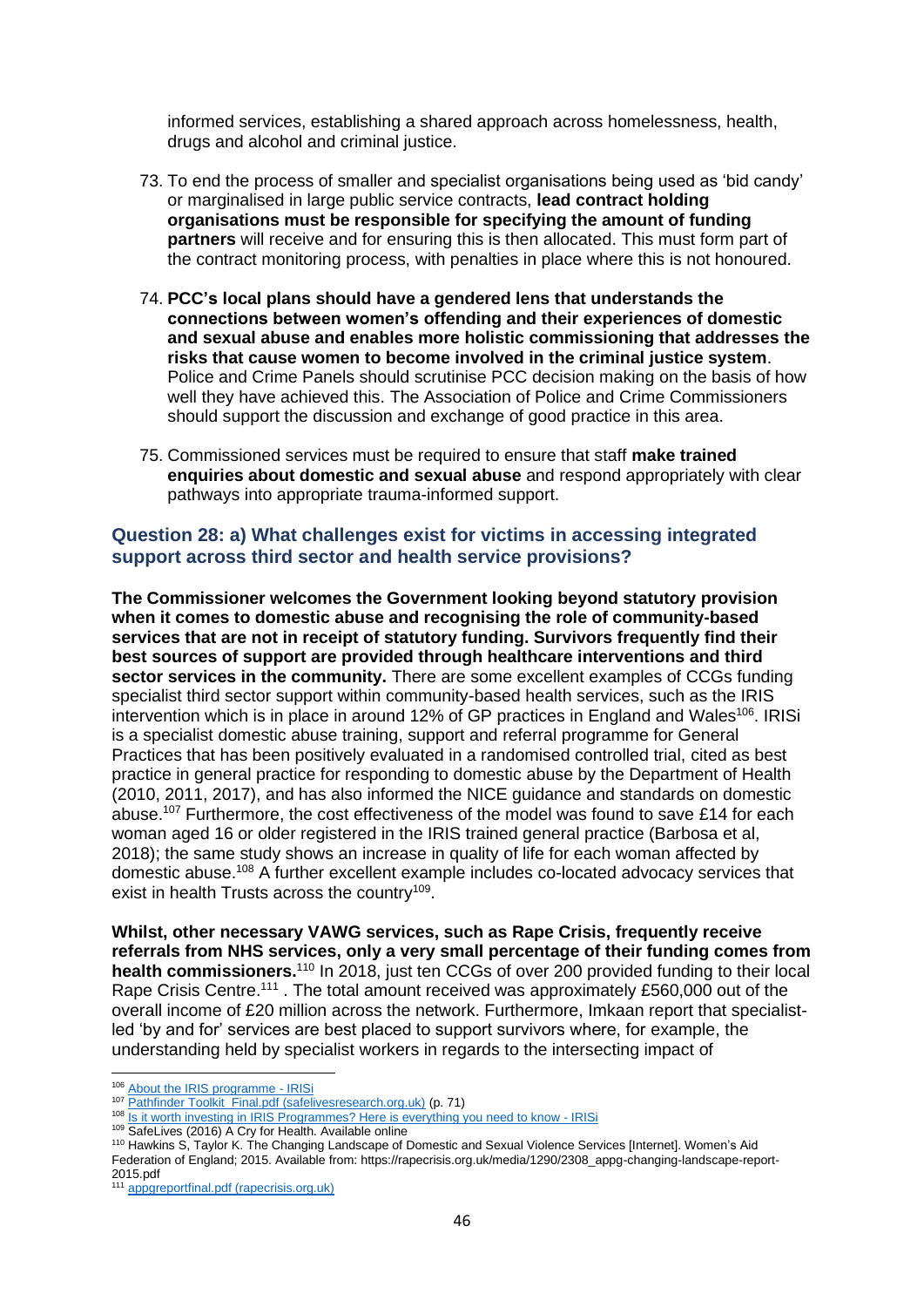interpersonal and structural forms of violence, their language, cultural context, racism and immigration issues<sup>112</sup> was integral to accessing support.<sup>113</sup>

**Investing in integrated response to domestic abuse and health makes good business sense.** The Crime Survey for England and Wales suggests that nearly 500,000 survivors of domestic abuse use health services every year.<sup>114</sup> The Home Office estimates the annual cost of domestic abuse to the NHS is £2.3bn while its total cost to society is £66bn.<sup>115</sup> Yet SafeLives estimates the annual potential cost savings of Health Based IDVA provision to be £2,050 per survivor.<sup>116</sup> And for every £1 spent on MARACs and IDVAs, at least £2.90 of public money can be saved annually on direct costs to agencies such as public health services.<sup>117</sup>

## **b) What and how could practical measures or referral mechanisms be put in place to address these?**

**The Pathfinder project provides an excellent example of how to lay the foundations of a system-wide, sustainable response to domestic abuse within health systems, and this approach should be rolled out nationally.** The project, led by Standing Together in partnership with four expert partners: Against Violence and Abuse (AVA), Imkaan, IRISi and SafeLives ran from 2017-2020, and reached survivors who may not have been identified or supported otherwise.<sup>118</sup> The project focused on building good practice across eight sites by coordinating the work of local health partners (from acute health, mental health and primary care) with local specialist domestic abuse services. It achieved this through embedding governance and policies, coordination, data collection, specialist interventions and training to build the capacity of the local health systems to respond to survivors of domestic abuse. Over three years, the project engaged nine CCGs and 18 NHS Trusts across England to implement wide-ranging and sustainable interventions in eight local areas.

**Despite the clear success of the Pathfinder programme, we are concerned that the Department for Health and Social Care ceased funding in March 2020, arguably at a time when it was needed most.** Approximately 2,738 health professionals have had domestic abuse training since the start of the Pathfinder project.<sup>119</sup> A total of 633 survivors were referred to a domestic abuse support service from a health care setting and went on to engage with this service. Disclosure of sexual abuse was high in Pathfinder clients. It was particularly high for Pathfinder clients under 30 where disclosure was recorded for over a fifth of survivors (23%) and clients who were supported by a mental health service where disclosure was recorded for a quarter of survivors (25%). 91% of survivors reported that they felt safer as a result of the Pathfinder project. The Pathfinder project highlights the

<sup>112</sup> Imkaan, Forward, Women's Health and Equality Consortium. The Road to Sustainability [Internet]. London: Imkaan; 2013. Available from: https://drive.google.com/file/d/0B\_MKSoEcCvQwRUVrNXpqREc2c1k/view

<sup>&</sup>lt;sup>113</sup> Pirie, A. 2018. Building New Alliances to End FGM: A Guide. Midaye Somali Development Network, London.

<sup>114</sup> Office for National Statistics (ONS), Domestic abuse: findings from the Crime Survey for England and Wales 2018

<sup>115</sup> Home Office, The economic and social costs of domestic abuse – Rhys Oliver, Barnaby Alexander, Stephen Roe and Miriam Wlasny (2019)

<sup>116</sup> SafeLives, A Cry for Health (2016)

<sup>&</sup>lt;sup>117</sup> Domestic violence and abuse: how health services, social care and the organisations they work with can respond effectively. NICE public health guidance 50 (February 2014); [ask-and-act-case-for-change.pdf \(gov.wales\)](https://gov.wales/sites/default/files/publications/2019-05/ask-and-act-case-for-change.pdf) 118

[https://static1.squarespace.com/static/5ee0be2588f1e349401c832c/t/5ef35fc7d4c474437a774783/1593008073853/Pathfinder+](https://static1.squarespace.com/static/5ee0be2588f1e349401c832c/t/5ef35fc7d4c474437a774783/1593008073853/Pathfinder+Key+Findings+Report_Final.pdf) [Key+Findings+Report\\_Final.pdf](https://static1.squarespace.com/static/5ee0be2588f1e349401c832c/t/5ef35fc7d4c474437a774783/1593008073853/Pathfinder+Key+Findings+Report_Final.pdf) 119

[https://static1.squarespace.com/static/5ee0be2588f1e349401c832c/t/5ef35fc7d4c474437a774783/1593008073853/Pathfinder+](https://static1.squarespace.com/static/5ee0be2588f1e349401c832c/t/5ef35fc7d4c474437a774783/1593008073853/Pathfinder+Key+Findings+Report_Final.pdf) [Key+Findings+Report\\_Final.pdf](https://static1.squarespace.com/static/5ee0be2588f1e349401c832c/t/5ef35fc7d4c474437a774783/1593008073853/Pathfinder+Key+Findings+Report_Final.pdf)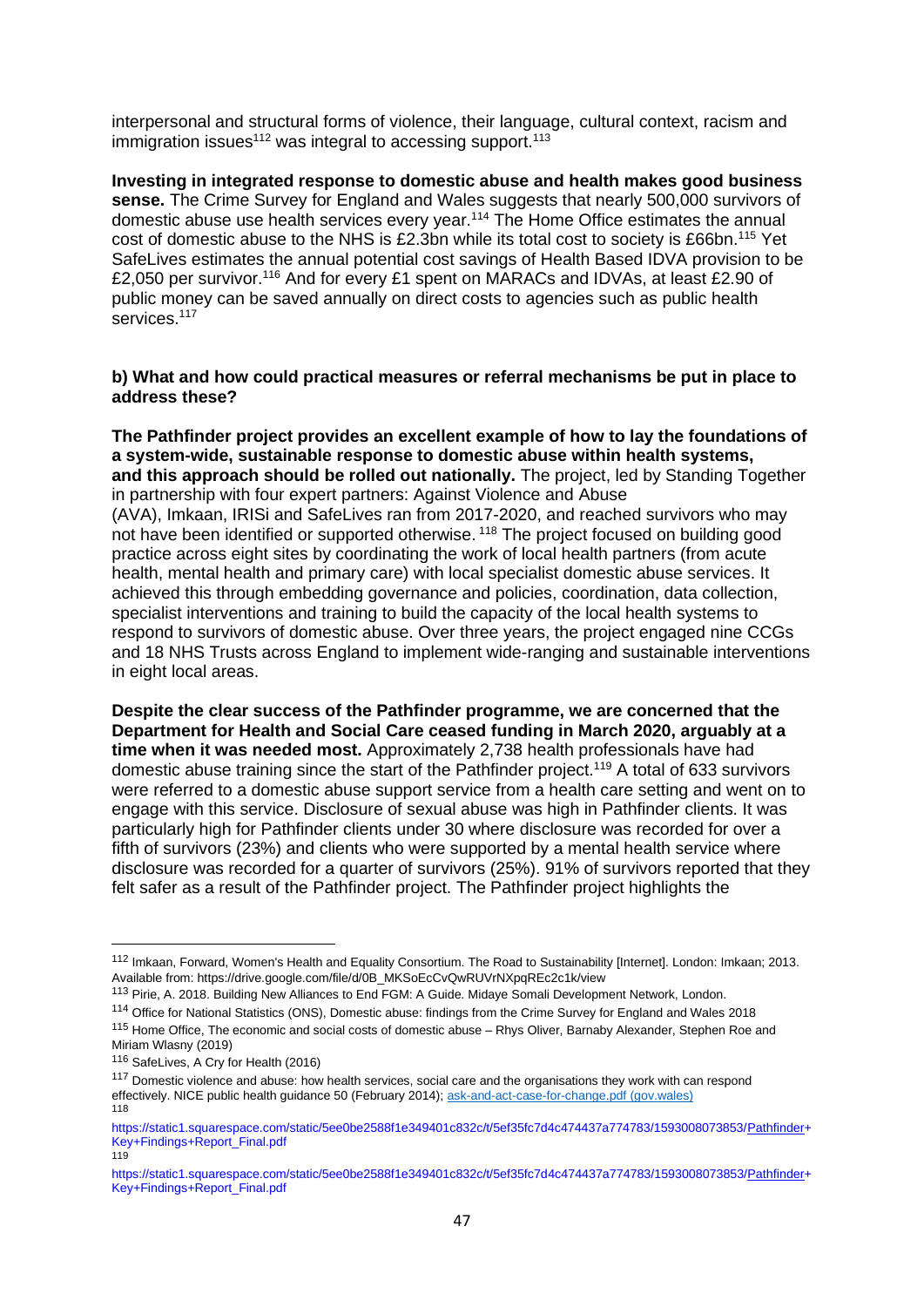importance of dedicated expertise within healthcare settings, including the integration of the IRISi programme.<sup>120</sup>

**In order to respond to victims and survivors' experiences of domestic abuse, healthcare professionals must be equipped to identify signs of domestic abuse, and proactively and safely ask those difficult questions.** Survivors interviewed for Imkaan's [Reclaiming Voice](https://829ef90d-0745-49b2-b404-cbea85f15fda.filesusr.com/ugd/f98049_1a6181417c89482cb8749dbcd562e909.pdf) report (2020) stated that they wanted GPs to probe further and ask what might be the cause of their depression, demonstrating a desire for health professionals to routinely consider the possibility of domestic abuse as a cause of presenting symptoms.<sup>23</sup> The [Ask and Take Action report](https://weareagenda.org/wp-content/uploads/2019/08/Ask-and-Take-Action-executive-summary.pdf) (2019) produced by Agenda, the alliance for women and girls at risk, shows that public services are failing to pick up domestic abuse and respond appropriately.<sup>24</sup> For example, despite NICE quidelines that staff in certain health settings including mental health services - should be routinely enquiring about domestic abuse, many mental health services have no policies on routine enquiry and of those that do, effectiveness hugely varies.<sup>25</sup> One trust with a policy asked only 3% of patients about their experiences of domestic abuse.<sup>26</sup> When experiences of domestic abuse are not routinely recognised by health services, many survivors are passed from service to service before finally getting the support they need, causing years of preventable hurt and putting lives at risk.<sup>27</sup> This is why the Welsh Government implemented its successful 'Ask and Act' Policy in 2015, for routine proactive enquiry by public services. <sup>28</sup>

**There must also be further guidance around data-sharing to ensure that vital opportunities are not being missed.** Analyses of domestic homicide reviews (DHRs) show that health professionals are often the only statutory service to come into contact with both the victim/survivor and perpetrator.<sup>121</sup> They hold critical information around the safety of the family and can make a significant difference in intervening earlier, and ultimately, preventing a homicide from happening. However, evidence shows that these opportunities are often missed, with health professionals not being empowered with the tools and resources to effectively respond, and life-saving information often not being shared across agencies.<sup>122</sup>

**Finally, it is vital an integrated approach to domestic abuse and health incorporates victims' voices and experiences in all their diversity, recognising the additional and intersecting barriers that Black and minoritised, migrant, Deaf and disabled, and LGBT+ victims face.** For example, victims with NRPF are being charged to access all NHS healthcare and hospital Trusts, even in cases where Regulation 9 (f) exemptions – which include domestic abuse – dictate they should not be.<sup>123</sup> This further exemplifies the need for routine enquiry to help identify survivors. However, this routine enquiry must be done in collaboration with a firewall, as those with insecure immigration status face additional barriers to accessing support due to the fear that their information will be shared with immigration enforcement at the Home Office<sup>124</sup>.

#### **Recommendations**

<sup>120</sup> The Pathfinder Project (2020), *Pathfinder Key Findings,*

Repor[thttps://static1.squarespace.com/static/5ee0be2588f1e349401c832c/t/5ef35fc7d4c474437a774783/1593008073853/Path](https://static1.squarespace.com/static/5ee0be2588f1e349401c832c/t/5ef35fc7d4c474437a774783/1593008073853/Pathfinder+Key+Findings+Report_Final.pdf) [finder+Key+Findings+Report\\_Final.pdf](https://static1.squarespace.com/static/5ee0be2588f1e349401c832c/t/5ef35fc7d4c474437a774783/1593008073853/Pathfinder+Key+Findings+Report_Final.pdf) 121

Oram S, Khalifeh H, Howard LM.Lancet Psychiatry. 2017 Feb;4(2):159-170. doi: 10.1016/S2215-0366(16)30261-9. Epub 2016 Nov 15. [Violence against women and mental health.](https://pubmed.ncbi.nlm.nih.gov/27856393/?from_term=khalifeh+howard&from_pos=1)

<sup>122</sup> Oram S, Khalifeh H, Howard LM.Lancet Psychiatry. 2017 Feb;4(2):159-170. doi: 10.1016/S2215-0366(16)30261-9. Epub 2016 Nov 15. [Violence against women and mental health.Violence against women and mental health.](https://pubmed.ncbi.nlm.nih.gov/27856393/?from_term=khalifeh+howard&from_pos=1)

Oram S, Khalifeh H, Howard LM.Lancet Psychiatry. 2017 Feb;4(2):159-170. doi: 10.1016/S2215-0366(16)30261-9. Epub 2016 Nov 15.

<sup>123</sup> Maternity Action, A Vicious Circle, 2019<https://maternityaction.org.uk/wp-content/uploads/VAWG-report-November-2019.pdf> (p.2)

<sup>&</sup>lt;sup>124</sup> Maternity Action, A Vicious Circle, 2019<https://maternityaction.org.uk/wp-content/uploads/VAWG-report-November-2019.pdf> (p.2)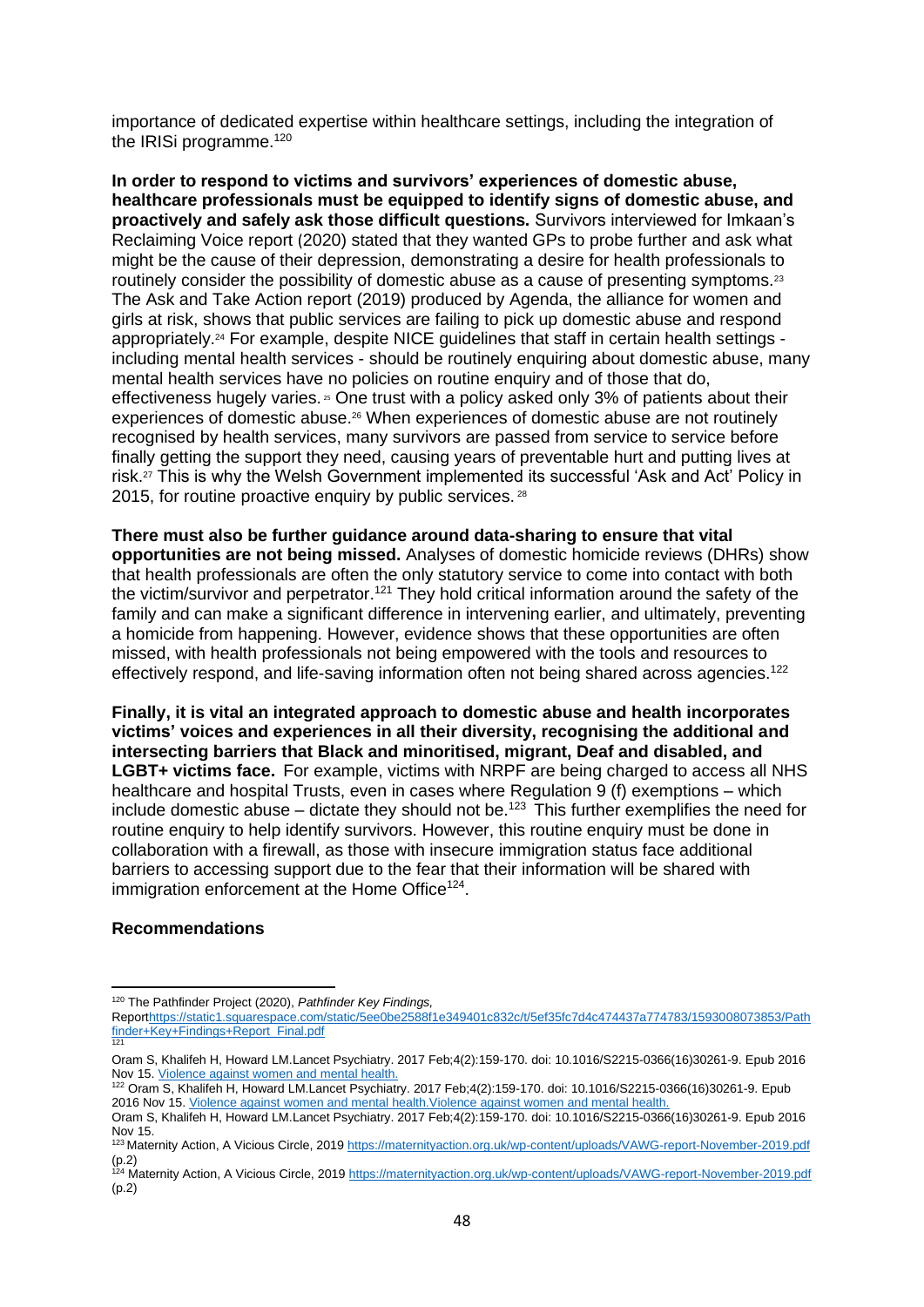- 76. **DHSC should fund a 'Whole Health Model' in responding to domestic abuse to ensure that there is a clear pathway to long-term support, as set out in the Pathfinder Toolkit.** This includes a robust domestic abuse policy in every service that includes routine enquiry, specialist continual training for healthcare professionals, and the roll out of IRISi in every GP clinic. This model should be used across all acute health Trusts, mental health Trusts, dental clinics, and statutory and third sector community-based health settings. An annual report should be produced by the Department of Health and Social Care, with NHS England, to monitor the progress of implementation and its effectiveness.
- 77. **Specialist domestic abuse services, including services led 'by and for' Black and minoritised survivors, Deaf and disabled survivors, and LGBT+ survivors, should be represented in the Integrated Care Partnerships (ICPs) through membership, and through consultation on domestic abuse policies and training.**
- 78. **DHSC should fund a 'Whole Health Model' in responding to domestic abuse to ensure that there is a clear pathway to long-term support, as set out in the Pathfinder Toolkit.** This includes a robust domestic abuse policy in every service that includes routine enquiry, specialist continual training for healthcare professionals, and the roll out of IRISi in every GP clinic. This model should be used across all acute health Trusts, mental health Trusts, dental clinics, and statutory and third sector community-based health settings. An annual report should be produced by the Department of Health and Social Care, with NHS England, to monitor the progress of implementation and its effectiveness.
- 79. **Community-based services should be sustainably funded, and joint commissioning strategies should be used to ensure the ongoing provision of the specialist support that survivors need.** All CCGs should have a ringfenced pot of funding for specialist domestic abuse services and use their position as commissioners to incentivise NHS Trusts to provide effective domestic abuse support within their Trusts. Furthermore, every NHS Trust should employ at least two colocated Health Based IDVAs, depending on the size of the Trust.
- 80. **The Government should include a new statutory duty on public bodies to commission community-based services in the upcoming Victims' Bill, to mirror the statutory underpinning of safe accommodation.** NHS bodies, including the new Integrated Pathways should come under this new duty.
- 81. **Health services should record and disaggregate domestic abuse data to capture key intersections with protected characteristics, region, and whether the abuse was perpetrated within an intimate partner relationship or familial abuse.** This will help Government and the DAC Office understand the extent to which domestic abuse is identified by different health Trusts and take action as needed.
- 82. **Health services should record referrals they make to MARAC in order to monitor health performance and response at Trust level.**This data should be made available to the Department of Health and Social Care, the VAWG Inter-Ministerial Group and the DAC Office in an annual report.
- 83. **A firewall between statutory services, including health services, and the Home Office should be maintained for survivors of domestic abuse with insecure immigration status to remove dangerous barriers to healthcare and domestic**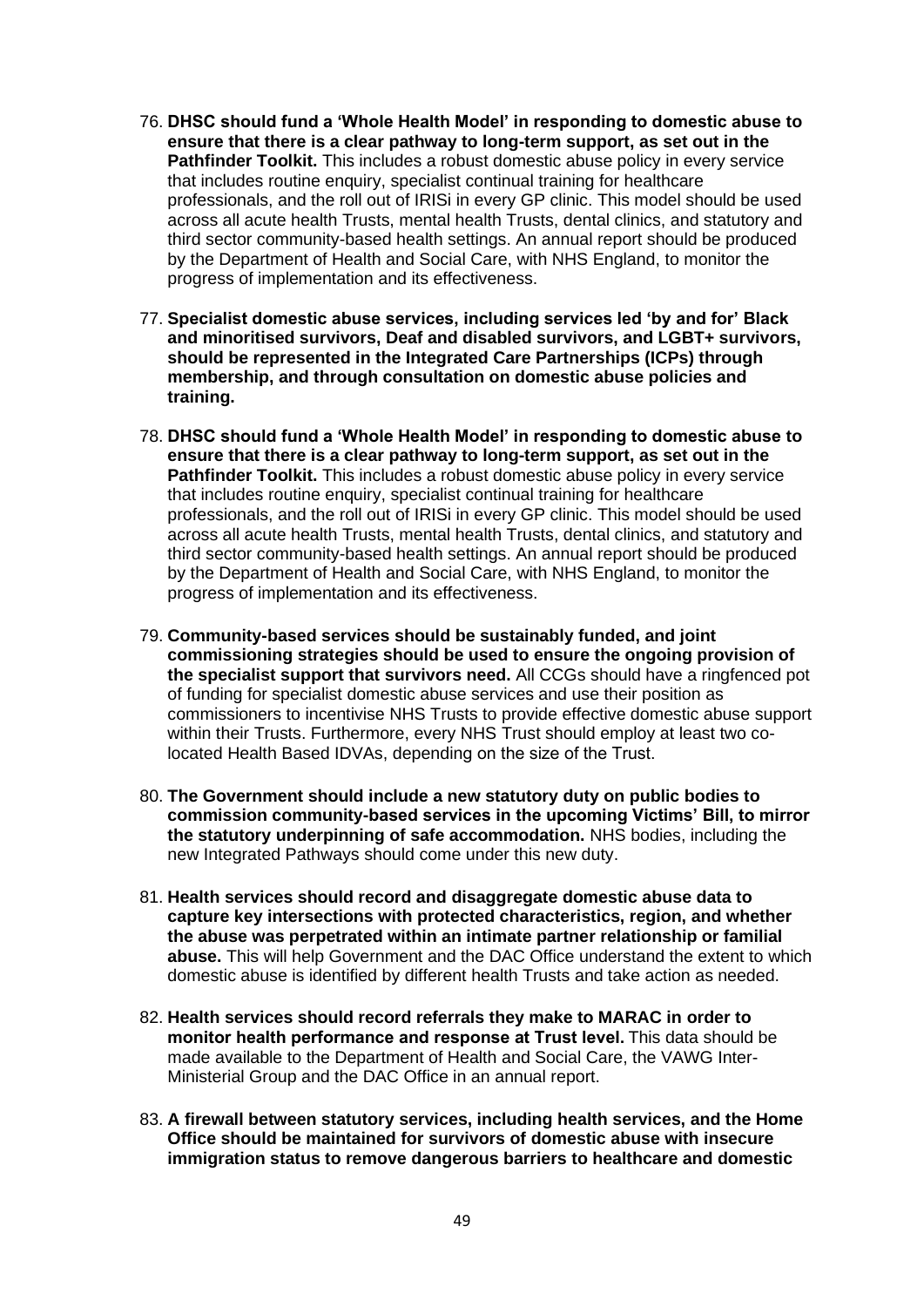**abuse support.** Further detail on this recommendation is outlined in response to question 12.

# **Chapter 4 – Improving Advocacy support**

In order to inform the Commissioner's response to questions 31, 32 36 and 39, the Office of the Domestic Abuse Commissioner held two roundtable sessions with representatives from tier two specialist domestic abuse organisations from England and Wales and frontline advocates and IDVAs. These groups included representation of frontline workers from the North, South West, South East and Midlands areas of England and included those working in specialist, and specialist by and for services, as well as from in house local authority advocate teams.

**Question 31: How do IDVAs fit into the wider network of support services available for victims of domestic abuse?** 

**Question 32: How might defining the IDVA role impact services, other sector workers and IDVAs themselves?**

**Question 36: What other advocacy roles exist that support victims of hidden crimes, such as forms of other serious violence? Please outline the functions these roles perform. To what extent are the challenges faced similar to those experienced by ISVAs and IDVAs? Are there specific barriers? Question 39: Is more action needed to define standards for IDVAs and to ensure they are met? If yes, who is best placed to take this action? Question 35: What are the challenges in accessing advocate services, and how can the Government support advocates to reach victims in all communities? Question 41: How can we ensure that all non-criminal justice agencies (such as schools, doctors, emergency services) are victim aware, and what support do these agencies need in order to interact effectively with IDVAs, ISVAs or other support services?**

*To avoid repetition, we have combined our responses to questions 31, 32, 36, 39, 35 and 41*

**The role of the IDVA was originally designed to provide a short-term intervention to victims of domestic abuse at high risk of harm to help advocate on their behalf at Multi-Agency Risk Assessment Conferences (MARACs) and with statutory agencies, including health, housing and relevant criminal justice agencies.** Their independent nature is key to their ability to gain trust from survivors and advocate successfully to meet their needs.<sup>125</sup> Following this shorter-term intervention, IDVAs then hand a victim's case to another support/case worker within a specialist, or specialist by and for domestic abuse service to carry out the longer-term therapeutic recovery work required to help someone to rebuild their life. Depending on how a service has been commissioned and the specific needs of an individual victim/ survivor, it may be that an IDVA continues to provide support and then hands over to another team member or they will refer onto another local service for ongoing support. There is significant variation between services, with some that will be commissioned to provide follow on support and some with no other option but to close a case.

In 2008, the Home Office defined the key elements of IDVA schemes as:<sup>126</sup>

• independent, professional and trained;

<sup>125</sup> Kelly (2016) Islands in the Stream: Final Report: An evaluation of four London independent domestic violence advocacy [schemes](IDVA-Main-Report1.pdf%20(cwasu.org))

<sup>126</sup> Kelly (2016) Islands in the Stream: Final Report: An evaluation of four London independent domestic violence advocacy [schemes](IDVA-Main-Report1.pdf%20(cwasu.org))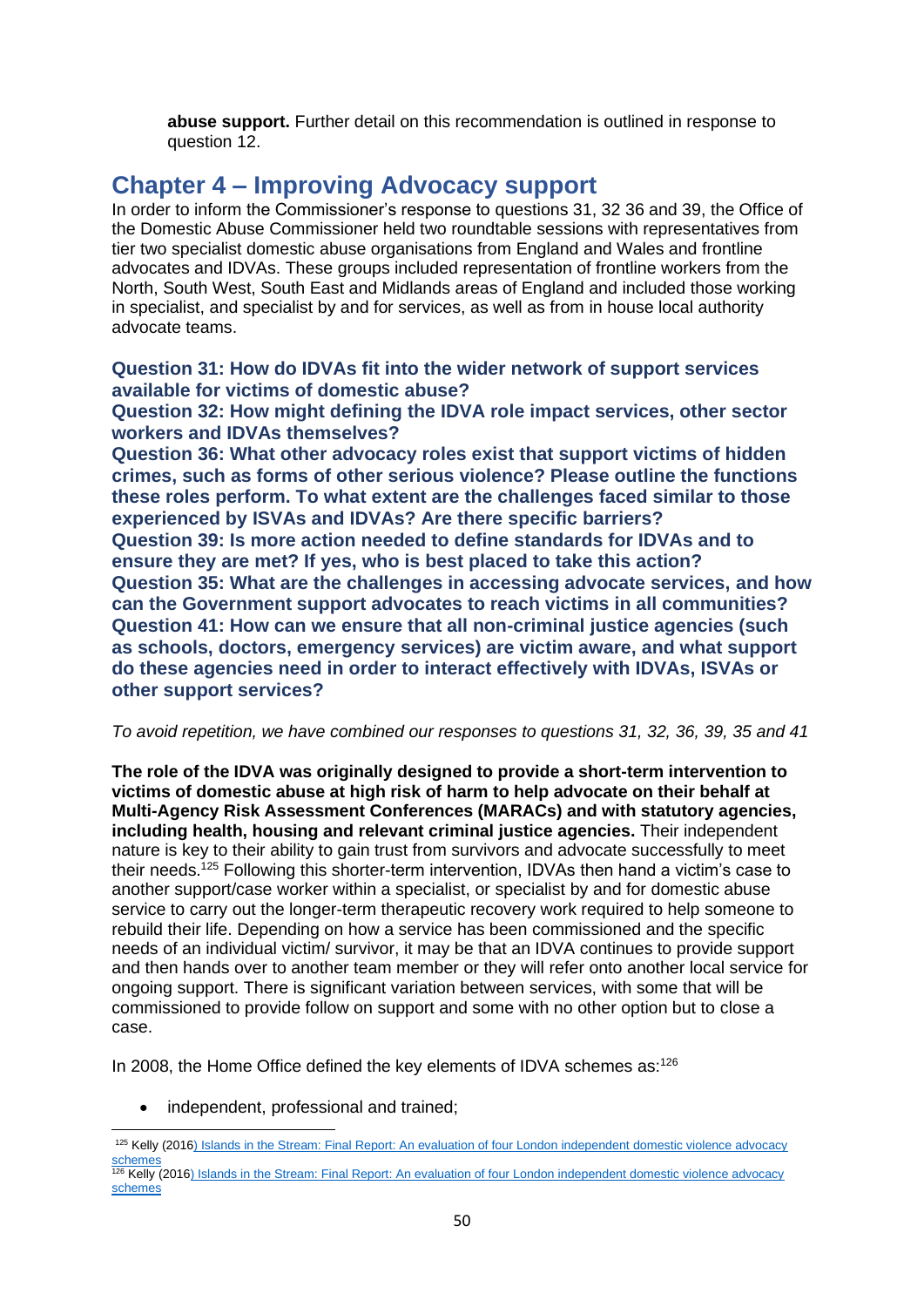- aware of all safety options;
- able to offer crisis intervention and risk assessment;
- work in partnership;
- delivery of measurable outcomes (e.g. reduced repeat victimisation, fewer withdrawals and increased reporting of children at risk from harm).

**Over the last twenty years, the role of the IDVA has become well understood by statutory services**. This has had clear benefits in helping them to advocate for people within those settings. More formal recognition of this role through training and accreditation has led to greater funding from central government and increased recognition from the statutory services that they interact with. This is reflected in the increased numbers of IDVAs based in a range of statutory settings, including within health facilities and the police.<sup>127</sup> Despite the growth in numbers, the most recent SafeLives Practitioner survey found that there were 803 IDVAs working with victims and survivors at high risk of harm across England and Wales, representing a 4% decrease from the 833 FTE IDVAs supporting those at high risk in 2019.<sup>128</sup> Safelives have calculated that the current number of IDVAs is 420 fewer than the minimum number required to meet the needs of victims and survivors at high risk of serious harm or murder, meaning there is only 66% of the total number required. This percentage coverage has decreased since 2019, when there was 74% of the total number of Idvas required across England and Wales, the change in percentage of coverage is due to a plateauing of the number of FTE IDVA alongside an increase in the required provision. In 2016 there was 67% of the required coverage for Idva provision, and this rose to 74% in 2017 and remained stable at 74% in 2019.

**Over time the role of the IDVA has changed. It is now the case that a significant proportion manage a much higher case load for longer periods of time as a result of the higher levels of demand for domestic abuse services, including from an increased number of victims and survivors presenting with multiple needs and disadvantage**. Data from the SafeLives IDVA dataset found that in 2020/21, 51% of victims presenting to an IDVA service reported a mental health support need, up from 44% in 2019/20.<sup>129</sup> As a result, fewer cases are being passed on to specialist domestic abuse workers to carry out the longer-term therapeutic recovery work. It might be the case that an IDVA is able to continue working with someone, or they might have to close their case. The average case length of IDVA cases closed in 2020/21 was 15 weeks, longer than the previous year (14 weeks) and the year before that (12 weeks).<sup>130</sup>

Initial findings from the Commissioner's mapping work suggest that only around half of organisations that provide domestic abuse support employ qualified IDVAs. Whereas 70% of organisations employ staff to deliver community-based services outside of IDVA provision. This can include support groups, specialised therapeutic support and counselling, or 1-1 support by non-IDVA qualified domestic abuse specialists.<sup>131</sup>

There are a number of factors which have contributed to this changing pattern in the way in which IDVAs conduct their role:

<sup>127</sup> Most recent SafeLives data reports that around 15% of IDVA 15% work, or worked, for statutory services such as the police, NHS & local authorities.

<sup>&</sup>lt;sup>128</sup> SafeLives (2021) 2020 21 Practitioner Survey Final 2.pdf (safelivesresearch.org.uk)

<sup>129</sup> SafeLives (2021), *[Insights IDVA dataset 2019-20: Adult Independent domestic violence advisor \(Idva\) services](https://safelives.org.uk/sites/default/files/resources/Idva%20Insights%20Dataset%20201920.pdf)*.

<sup>130</sup> SafeLives (2021), *[Insights IDVA dataset 2019-20: Adult Independent domestic violence advisor \(Idva\) services](https://safelives.org.uk/sites/default/files/resources/Idva%20Insights%20Dataset%20201920.pdf)*.

<sup>&</sup>lt;sup>131</sup> The survey has collated data on the number of funding sources organisations receive, the percentage of funding they receive from their main source, and the period of time for which this funding is secured. Responses to these questions will be analysed as part of the Domestic Abuse Commissioner's final mapping report and will provide considerable further context to the above findings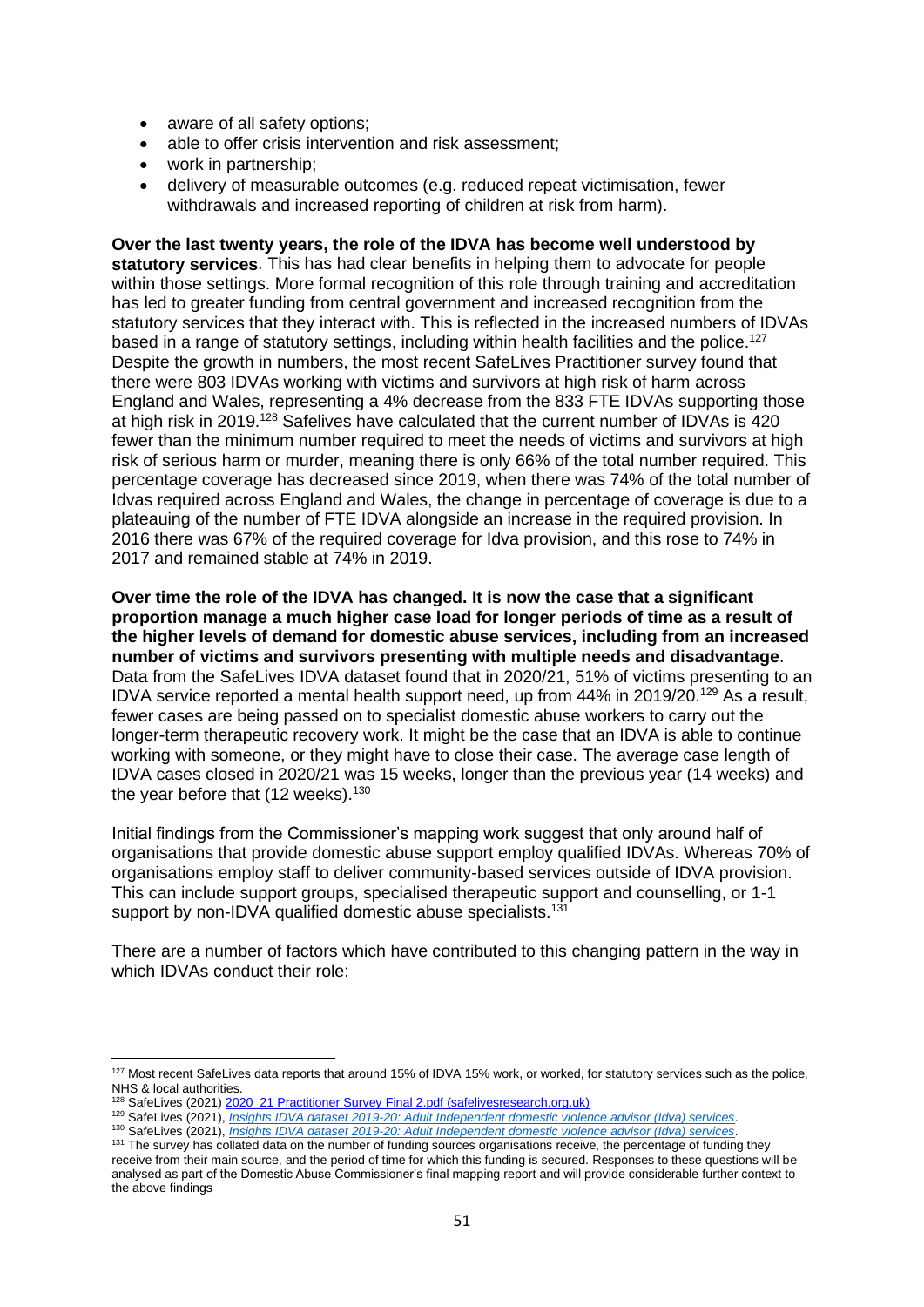• *Decline in funding for other specialist domestic abuse support roles leading to a reduction in available longer term holistic and therapeutic support for IDVAs to hand cases to*

The role of IDVAs within domestic abuse services has been impacted by the significant decline in the amount of statutory funding available for specialist domestic abuse services at a local level over the past ten years. Reductions in the overall funding envelope for domestic abuse services have meant that current commissioning structures place a high emphasis on the risk-led model to ensure that those facing the highest levels of danger are supported. As a result, there are relatively higher pots of funding available for IDVA posts compared to other specialist domestic abuse workers as commissioners are less focused on other communitybased roles, such as longer-term recovery workers. It should be noted however, as outlined above, that whilst there has been a sharper focus on IDVA roles, that there remains a deficit in the number of posts to meet current levels of demand from services. Consequently, many IDVAs continue to hold onto cases for longer periods of time, particularly of those victims facing multiple disadvantage, in order to a ensure longer-term, holistic support is provided. This then impacts on the number of new, high-risk cases they are able to receive, as well as drawing the focus away from their specialised skills set of shorter -term emergency advocacy.

• *Current commissioning models are focused on delivering services to meet the immediate needs of those at the highest risk of harm*

Current commissioning models are predominantly focused on delivering interventions for victims of domestic abuse who are at highest risk of harm. The Commissioner understands that there are a number of concerns about the current model in delivering sufficient services for victims assessed as standard and medium risk. It is the Commissioner's view that good commissioning examples exist where IDVA roles are commissioned alongside other roles (see Annex 1 for more detail of best practice commissioning frameworks). Furthermore, the Commissioner is aware of concerns regarding the assessment of risk experienced by Black and Minoritized survivors. Recent work undertaken by the Angelou Centre on behalf of the Commissioner found that in comparing data with six northern agencies that over 80% of people referred who were identified as standard or medium risk and considered to have NRPF were reassessed by specialist agencies as high risk, and over 40% had to be referred to MARAC according to local safeguarding protocols.<sup>132</sup>

• *Reductions in capacity for statutory services, which support victims and survivors of domestic abuse, resulting in IDVAs filling these gaps* Reductions in capacity and funding to statutory services which provide other forms of vital support, including immigration advice, legal aid and mental health support has resulted in IDVAs carrying out a much more wide-ranging role, for longer periods of time. Where the response from other agencies is reported as "slow, inadequate or simply not forthcoming", this hampers the ability of IDVAs to deliver advocacy in practice.<sup>133</sup> This trend has been exacerbated during the Covid pandemic. During the pandemic the Commissioner has convened regular meetings to bring together frontline domestic abuse services, officials from central government departments, the police and local government in order to ensure that information from the frontline was being fed back to government as quickly as possible in order to help shape the emergency policy response. During these meetings we have consistently heard reports from domestic abuse services that other agencies, owing to the significant

<sup>132</sup> Domestic Abusr Commissioner (2021) [Safety-Before-Status-Report-2021.pdf](https://domesticabusecommissioner.uk/wp-content/uploads/2021/10/Safety-Before-Status-Report-2021.pdf)  [\(domesticabusecommissioner.uk\)](https://domesticabusecommissioner.uk/wp-content/uploads/2021/10/Safety-Before-Status-Report-2021.pdf)

<sup>&</sup>lt;sup>133</sup>Kelly (2016) Islands in the Stream: Final Report: An evaluation of four London independent domestic violence advocacy [schemes](IDVA-Main-Report1.pdf%20(cwasu.org))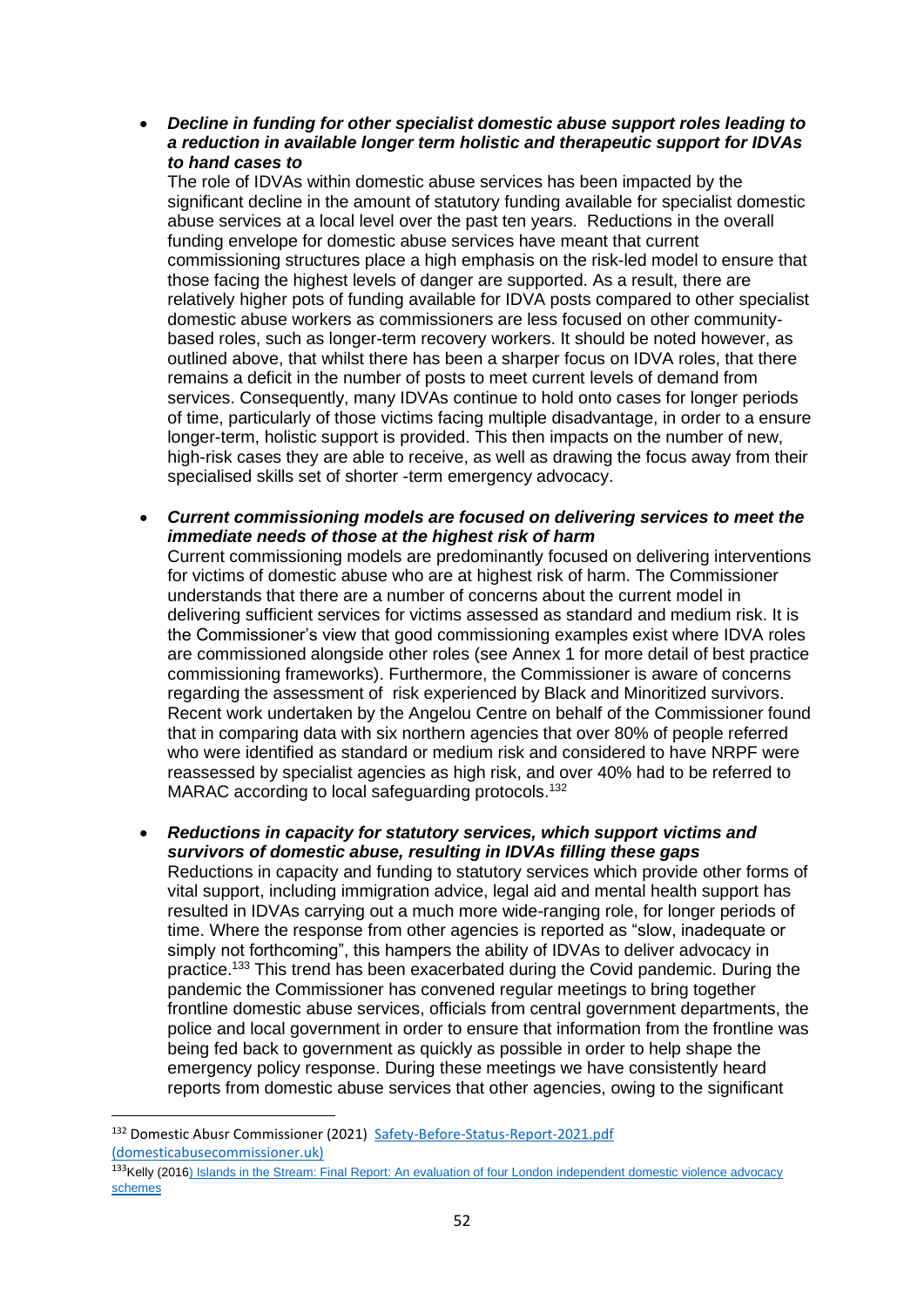demands for their support, are reportedly 'stepping back' from supporting victims of abuse, particularly mental health and drug and alcohol services. This leaves specialist domestic abuse services to 'pick up the pieces' and consequently their caseloads have become more complex, with lengths increasing as a result. Not only are IDVAs stepping in and providing the kind of support statutory agencies might once have done, the delays in accessing statutory support mean that cases remain high-risk for longer, and thus IDVAs are unable to hand over cases to a longer-term support service which are more heavily focused on recovery. This is supported by reports from domestic abuse helplines who have reported longer call times owing to the complexity of cases. The Agenda Alliance found that there are very few specialist trauma-informed mental health services in the UK for women.<sup>134</sup> Victims and survivors with mental health problems also face barriers accessing many other vital services due to strict eligibility criteria or not being able to engage in the way services require.

Longer waits in the criminal justice system have also resulted in difficulties reducing the risk posed by perpetrators and therefore IDVAs holding onto cases for far longer periods of time. This includes delays in cases being listed for court days as well as the increased work undertaken by IDVAs to follow up with police with regards to breaches of protection orders. There are also reports of IDVAs providing higher levels of support to victims and survivors in private law proceedings as a result of the cuts to legal aid and the increasing numbers of people representing themselves as litigants in person. As litigants in person, individuals can cause delays in proceedings due to misapplications of practice directions, lack of information as to how to make appropriate applications and lack of knowledge as to how to conduct proceedings. This means that basic applications can take much longer due to being incorrectly submitted, or individuals miss deadlines because they are unaware of how to comply with Court directions.

Another factor which prevents IDVAs from reducing risk in the short term are the delays in being able to access safe, move on accommodation for victims and survivors due to the lack of access to social housing and other forms of affordable accommodation. This also reduces the ability of IDVAs to lower the risk posed by perpetrators where a survivor does not need or seek refuge accommodation (or wishes to move on from refuge accommodation into settled housing).

## **Recommendations**

It is the Commissioner's view that the following model of advocacy and support provides the most effective way of preventing and ending domestic abuse for victims and survivors.

84. **Government should ensure that there is a tiered system within specialist domestic abuse services (including by and for services) whereby the IDVA role remains focused on providing a short-term, independent advocacy intervention to victims deemed to be at the highest risk of harm.** This allows these specialist roles to best utilise this specific skill set and training, ultimately reducing the risk of harm most effectively. A 2016 multi-site evaluation of the IDVA role found that victims who had more contact with an IDVA, along with access to more resources, were more likely to experience positive outcomes in terms of reported cessation of abuse, and perceptions of safety, relative to those receiving comparatively less contact and fewer resources. The study highlighted focused on IDVA services which worked with

<sup>134</sup> Agenda (2016), [Mental-health-briefing-FINAL.pdf \(weareagenda.org\)](https://weareagenda.org/wp-content/uploads/2016/11/Mental-health-briefing-FINAL.pdf)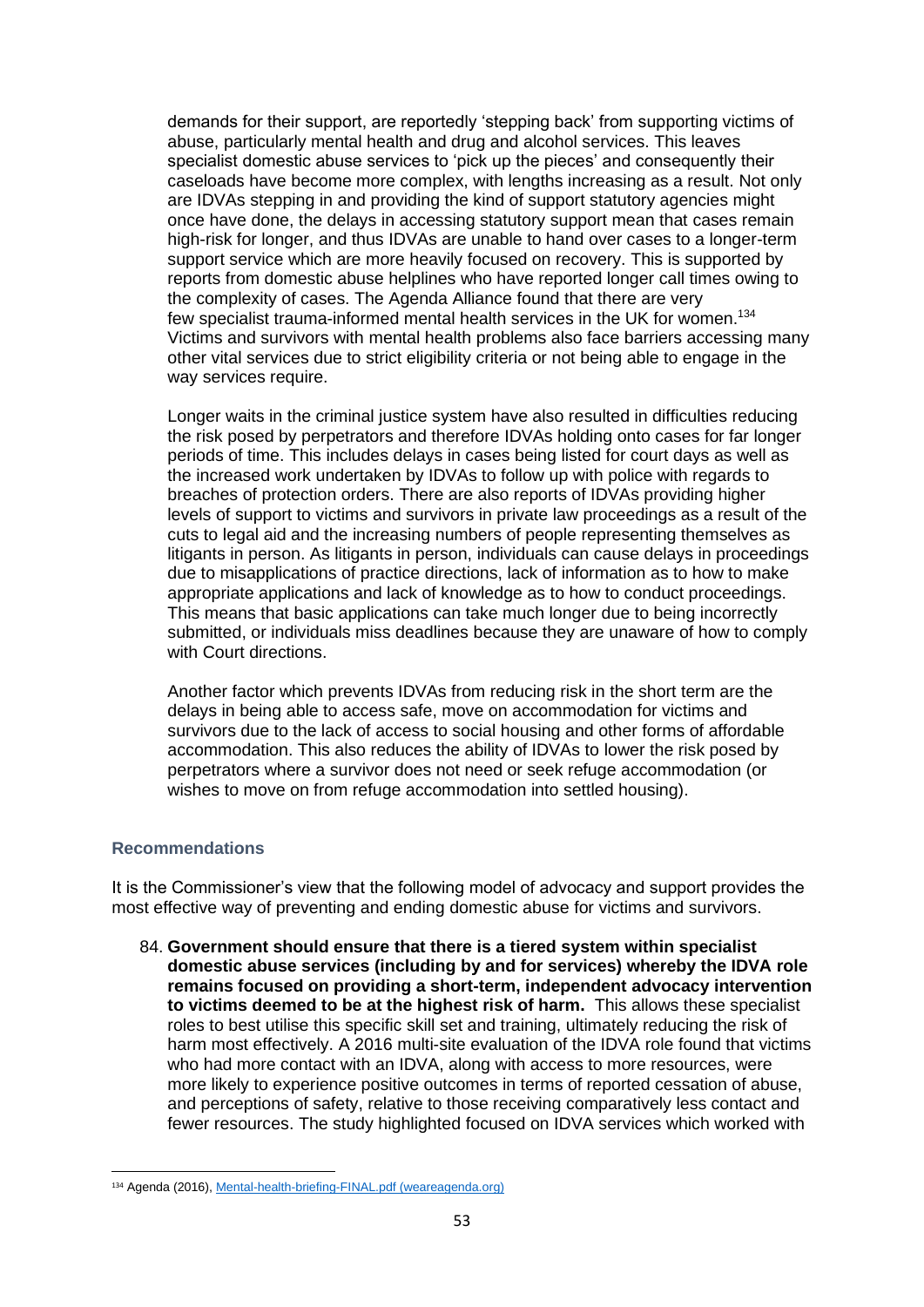victims in an 'intensive way', with the majority of women having five contacts or more with an IDVA over a median of 3.5 months.<sup>135</sup>

- 85.**The role of the IDVA must be supported by a well-resourced and respected second tier of specialist domestic abuse support workers, either in the same specialist service or within a specialist by and for service,** which are designed and delivered by and for people who are minoritized (including race, disability, sexual orientation, transgender identity, religion or age) - these services will be rooted in the communities that they serve. These workers are critical in providing longer-term therapeutic recovery work and reducing the risk of harm rising. This second tier of support workers are vital to ensure that IDVAs are not holding cases for long periods of time and that the demand for services can be most effectively met. It should be noted that there are currently IDVA roles that sit within by and for services
- 86. **A strong Coordinated Community Response from other essential statutory services that can partner with IDVAs** and other forms of specialist workers to help ensure that victims and survivors are able to most effectively navigate and access the criminal justice system, housing and healthcare to help reduce their risk of harm. A strong Coordinated Community Response is also essential in helping to identify victims and survivors who might not already be in contact with specialist services, linking them into this support and preventing future harm.
- 87. **A continuous, robust, and dynamic assessment of risk, including proactive work by Government and statutory agencies to address weaknesses in the risk assessment process will be essential**, particularly taking note of findings that risk can be inadequately assessed for marginalised victims and survivors, including migrant victims with No Recourse to Public Funds.
- 88. **Wider prevention initiatives such as perpetrator programmes to help manage risk and help reduce future harm.**
- 89. **This model should be underpinned by long-term sustainable funding and local commissioning frameworks** which incorporate a more sophisticated and dynamic understanding of risk and are designed in collaboration with local specialist services, and most critically survivors, to ensure that they are tailored to meet the needs of local populations. Annex 1 contains several examples of best practice commissioning frameworks which address the requirements of these recommendations.
- 90. In order to most effectively maintain this role, **it is essential that the independent role of the IDVA, which was designed to provide a short-term intervention to victims and survivors deemed to be at the highest risk, is well resourced and supported by a wider eco-system of domestic abuse support services***.* This includes, those delivering longer-term, holistic and therapeutic recovery work to victims deemed to be at standard and medium risk, as well as services delivering preventative solutions such as perpetrator interventions. **The Commissioner therefore recommends that the Ministry of Justice lay out plans within the Victims Bill to place a statutory duty on relevant commissioners to deliver all forms of community-based services** as outlined in further detail in response to question 25. As part of the preparation for this new duty, the Ministry of Justice should undertake consultation work with the Domestic Abuse Commissioner, frontline specialist and specialist by and for services, and survivors to help better understand

<sup>135</sup> Victims' Commissioner (2019) [Victim advocates: A rapid evidence assessment –](https://victimscommissioner.org.uk/document/victim-advocates-a-rapid-evidence-assessment/) Victims Commissioner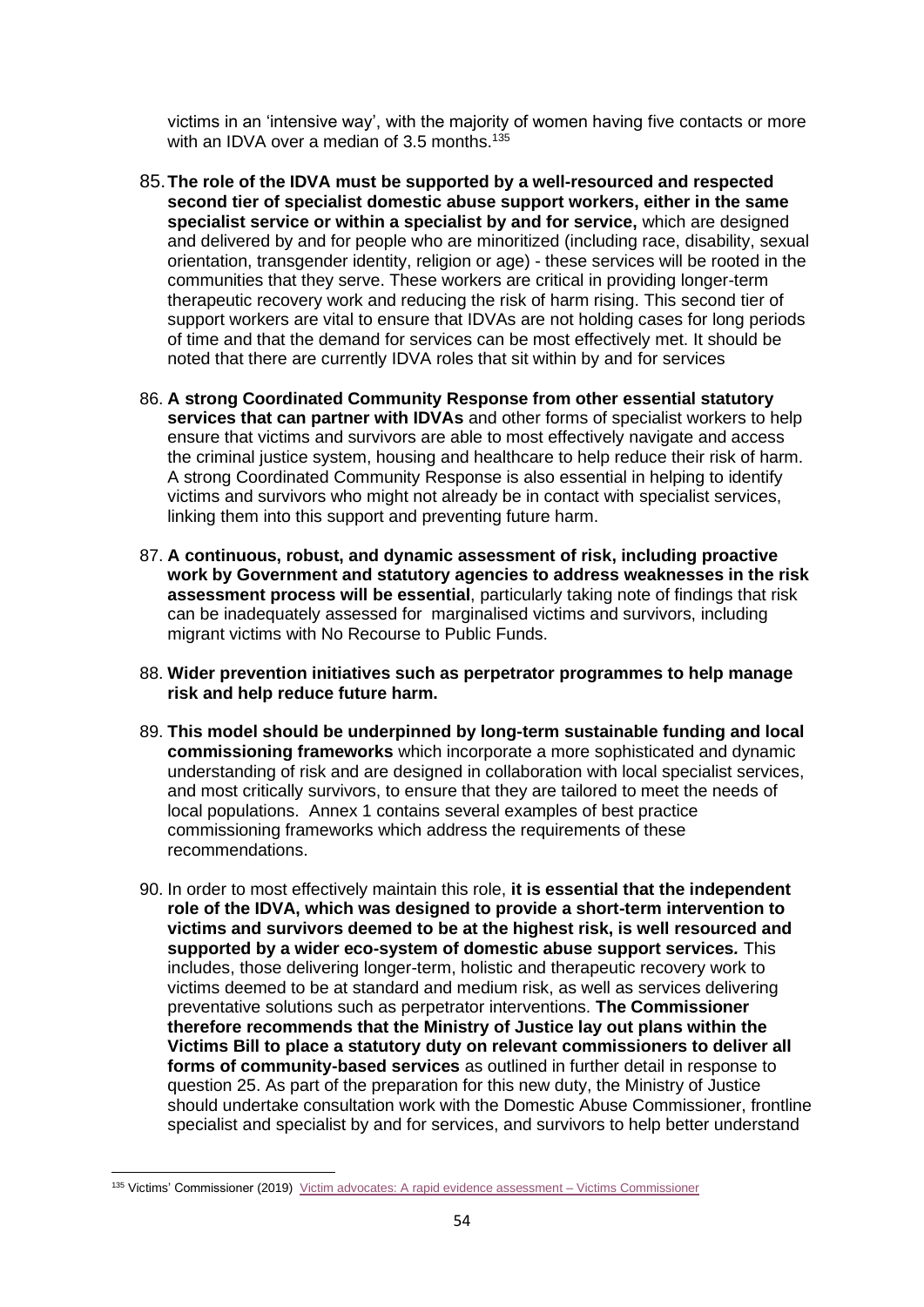the variety of specialist support workers which comprise a service and best support a victims/ survivor through their journey.

- 91. Alongside a new duty to deliver community-based services, **the Commissioner recommends that the Ministry of Justice, working in collaboration with other government departments, develops a new shared commissioning framework for local areas to deliver domestic abuse services**. This could be incorporated within the National Statement of Expectation, which we would recommend is placed on a statutory footing. This framework should ensure that services are commissioned based on a range of factors relating to risk (which we would expect to incorporate need), and places as heavier emphasis on prevention, as well as crisis-based interventions. As recommended above local commissioning strategies – working off of this framework- should be developed based on local need by local commissioners in collaboration with specialist services and survivors of domestic abuse.
- 92. **The Commissioner recommends that the Ministry of Justice conduct a review of the wider domestic abuse specialist sector to help determine whether any further qualifications should be developed to help recognise other roles**, including those focused on supporting victims and survivors deemed to be at standard and medium risk, and roles focused on prevention and long term recovery from domestic abuse. It is the Commissioner's view that these other specialist roles should be better understood in their own right rather than incorporated into a wider understanding of the term IDVA. There should be a specific focus within this review on the current pay structures with domestic abuse services, with a view to ensuring that all specialist roles, including IDVAs, are delivered through longer-term sustainable funding. These roles have all been historically undervalued. It will also be critical that this review assesses the amount needed to sufficiently invest in workforce development to help ensure long-term sustainable and holistic services for victims and survivors.
- 93. As part of the work on the Victims' Bill and provision of advocacy services for victims and survivors of domestic abuse, **it is essential that the Ministry of Justice works closely with other government departments to help understand the impact of changes to wider public services who perform a function in supporting victims and enabling them to rebuild their lives***.* This is essential to ensuring that there is a wider Coordinated Community Response to Domestic Abuse. In terms of wider support, the Commissioner recommends the following
	- **a. That the Government establish a network of Whole Health Coordinators across England to facilitate the implementation of whole health best practice for local areas.** Further detail on this recommendation is outlined in our response to question 28 (recommendation 76).
	- **b. Additional investment is made in specialist mental health support. Timely and appropriate mental health interventions should be funded to address the rise in prevalence and complexity of women's mental health needs.** These services should be trauma-, gender-, and culturally-informed, as set out in the Women's Mental Health Taskforce's recommendations (2018).<sup>136</sup> The Commissioner recommends that this work is coordinated with the Toolkit for mental health trusts established in the Pathfinder Project.
	- **c. The Commissioners recommends the establishment of a dedicated fund to enable victims and survivors to rebuild their lives by purchasing emergency items lost as a result of fleeing domestic abuse.** This fund should include support for a range of financial costs, including to pay off debts

<sup>136</sup> Department for Health and Social Care (2018) [The Women's Mental Health Taskforce report \(publishing.service.gov.uk\)](https://assets.publishing.service.gov.uk/government/uploads/system/uploads/attachment_data/file/765821/The_Womens_Mental_Health_Taskforce_-_final_report1.pdf)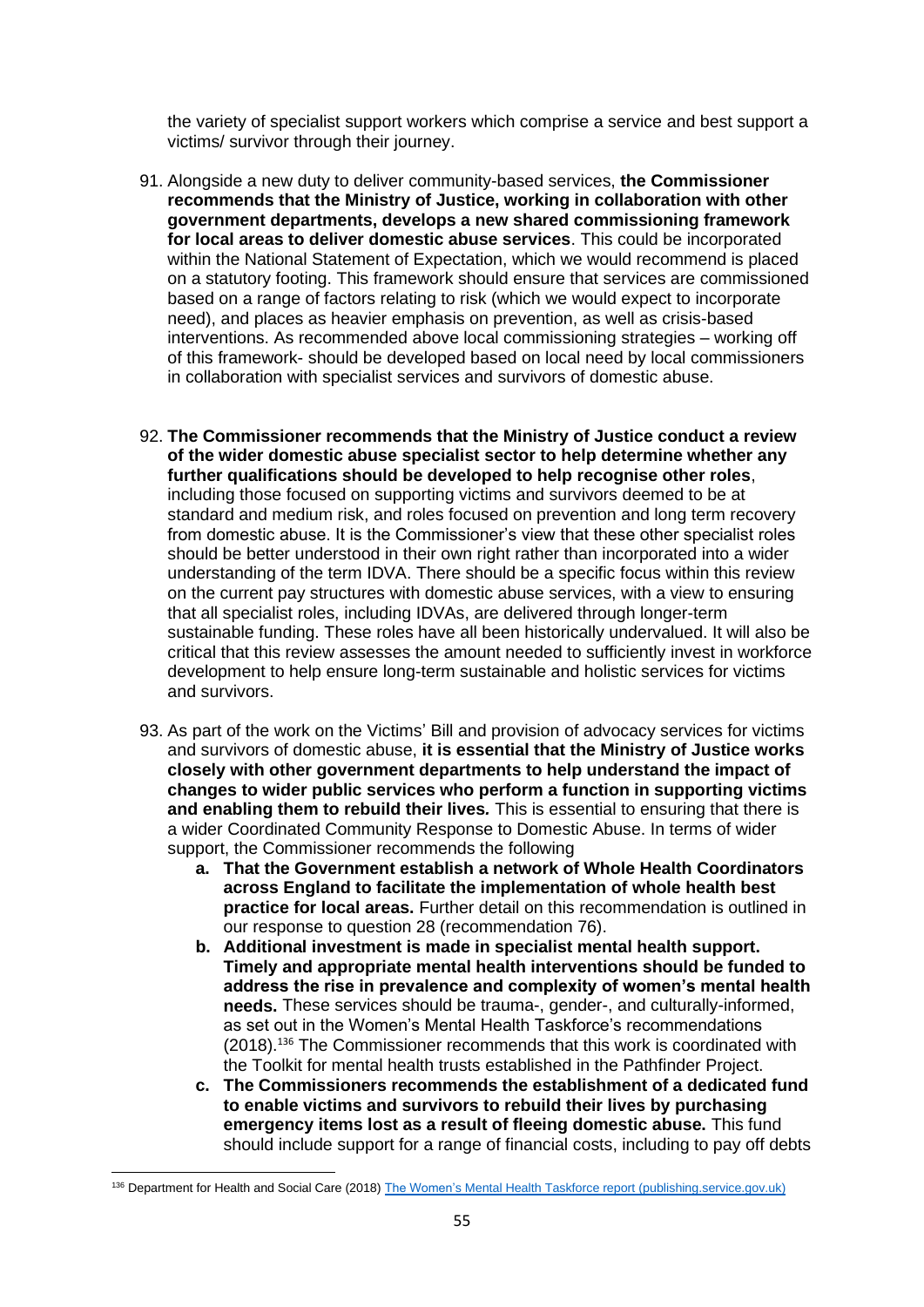incurred as a result of economic abuse and to replace immigration documents lost as a result of immigration abuse.<sup>137</sup> We would recommend that this pot be accessible to all survivors of domestic abuse, including those with No Recourse to Public Funds, a group who often face the greatest financial and practical barriers to accessing support. **We would recommend that this funding pot incorporates learning from the flexible funding model piloted in Cambridgeshire and London in 2019-2021 by the Domestic Abuse Housing Alliance as part of the Whole Housing Approach to domestic abuse.**<sup>138</sup> The flexible funding model is a dedicated funding pot that supports victims and survivors to achieve or maintain safe and secure housing. The fund is used to cover costs that are not covered by other sources of funding or where applications to other sources have been turned down. There is no set list of what will be funded and victim/survivors are encouraged to ask for what will make the most difference to their lives: costs covered by the pilots include educational costs, rental assistance, home essentials, moving costs and legal costs. The average payment in both pilot areas was between £500 and £600. Flexible funding is easy to access and requires no evidence of abuse, which reduces the stress that victim/survivors experience and helps ensure that support is available when it is needed. **Evidence suggests that early and rapid intervention can improve housing stability which can prevent victims from facing homelessness.** A longitudinal evaluation of flexible funding in Washington DC found that 94% of victim/survivors who accessed this fund were housed six months after receiving funding.<sup>139</sup>Over two years between April 2019-March 2021, Flexible Funding pilots in London (£36,782.56) and Cambridgeshire (£65,499) provided a total of £102,231.56 to victims and survivors of domestic abuse in need of emergency financial assistance.

**Question 33: How do ISVAs fit into the wider network of support services available for victims of sexual violence?**

**Question 34: How might defining the ISVA role impact services, other sector workers and ISVAs themselves?** 

**Question 38: Is more action needed to define standards for ISVAs and to ensure they are met? If yes, who is best placed to take this action? Question 42: What are the barriers faced by ISVAs preventing effective crossagency working, and what steps could the Government take to address these?** 

*To avoid repetition, we have combined our responses to questions 33, 34, 38, and 42*

**ISVAs play a critical role in supporting victims and survivors of sexual violence.<sup>140</sup> They help advocate on their behalf by presenting a range of different options available to them in the criminal justice system empowering survivors to make the right decisions for them.** Whilst their role has been predominately focused on helping survivors navigate the criminal justice system, it also involves supporting them to access a range of statutory services such as housing and health.

<sup>137</sup> A form of coercive and controlling behaviour whereby perpetrators use a victim's insecure immigration status as a tool for control. This can include threatening the victim with enforcement action if they come report the abuse, and controlling, withholding or destroying a victim's immigration documents.

<sup>138</sup> Domestic Abuse Housing Alliance (2021), *[Whole Housing Approach:](https://www.dahalliance.org.uk/media/11066/whole-housing-project-report_year-two_final.pdf)* Year 2 Report April 2019 to March 2021. London: Domestic Abuse Housing Alliance.

<sup>139</sup> Sullivan, C., Bomsta, H. and Hacskaylo, M. (2016) Flexible Funding as a Promising Strategy to Prevent Homelessness for Survivors of Intimate Partner Violence. Journal of Interpersonal Violence, 34(14), 3017-3033. doi: 10.1177/0886260516664318. <sup>140</sup> Hester & Lilly (2018[\) More than support to court: Rape victims and specialist sexual violence services -](https://pubmed.ncbi.nlm.nih.gov/30111902/) PubMed (nih.gov)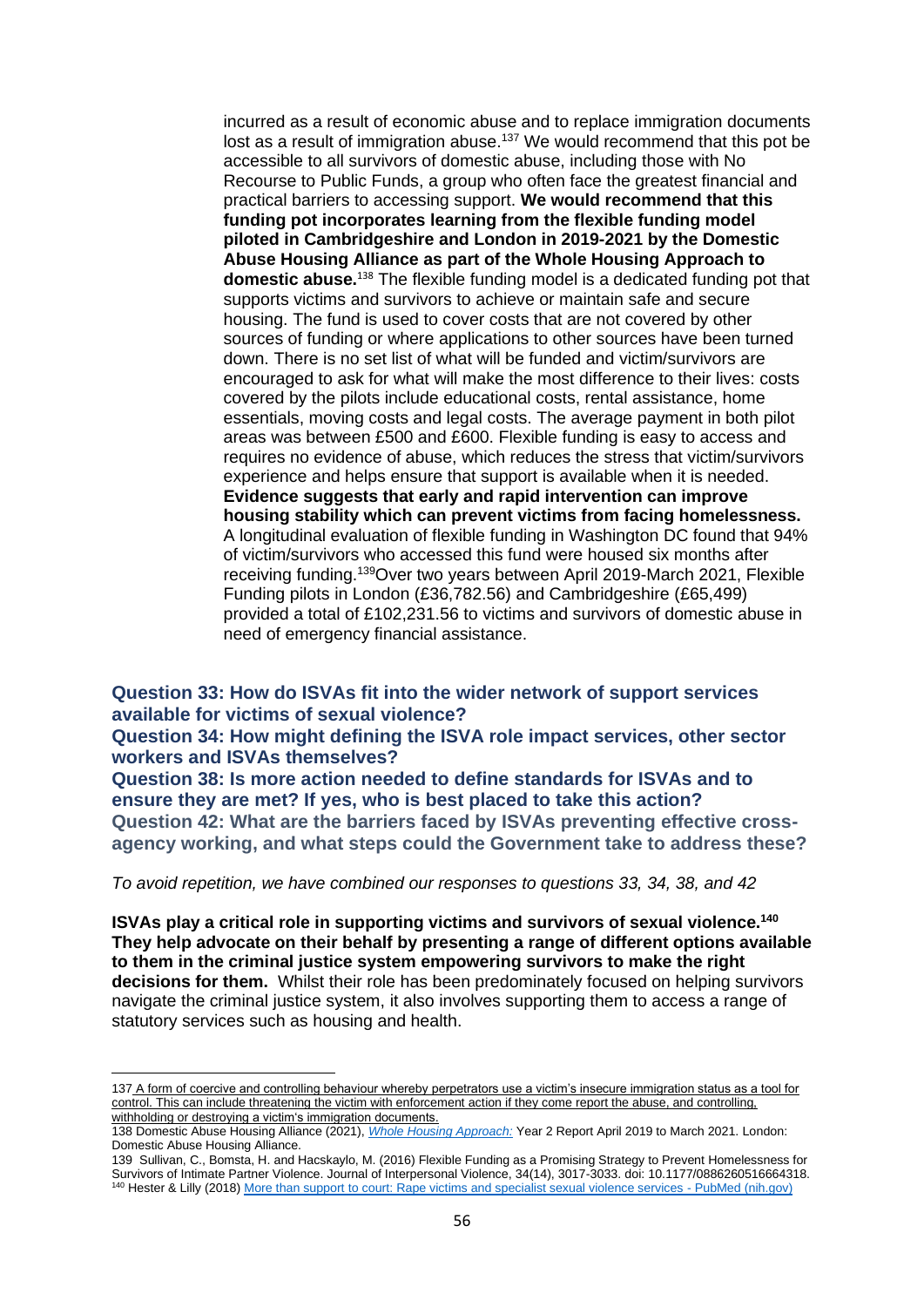**The role of the ISVA has over time been developed and adapted to meet the needs of victims and survivors of sexual violence. Much like the role of the IDVA, the independence of this role is essential in helping to build the trust of victims and survivors and empowering them to advocate most successfully on their behalf.** Since the role was first introduced, we have seen the evolution of a number of specialist ISVA roles, including CHISVAs for victims of child sexual abuse and specialist ISVAs working with Black and minoritised survivors and disabled survivors of sexual violence. The distinction between these roles is essential to help provide tailored support to victims and survivors. **It should be noted that the roles of an IDVA and ISVA are very different and the Commissioner would warn against any attempts to merge the two.** It is possible that a shortened form of training for an IDVA on sexual violence would be beneficial for them to understand the dynamics of sexual violence. However, this type of training, would never be a substitute for the full training required to be an ISVA and we would not expect it to allow them to represent as one.

**It is also important to note that whilst ISVAs advocate for survivors in the broadest sense of the term, they are not legal advocates.** This is an important distinction to make because they do not provide legal advice, rather they support someone through the criminal justice process. Providing legal advice would compromise their independence from criminal justice agencies and ability to provide the emotional support required from the role. **The Commissioner would therefore resist any proposal to provide ISVAs with a formal legal role or responsibilities.** Furthermore, whilst the role of the ISVA has historically been more intrinsically linked to the criminal justice process, and their role in incredibly important one in supporting a survivor through that process and reducing attrition rates, **it should never be the case than an individuals' access to an ISVA service is linked to ongoing criminal proceedings**. Rather it should be based on a robust risk and needs assessment carried out by a specialist sexual violence service.

The consultation focuses very specifically on the role of the ISVA in supporting victims of sexual violence. The Commissioner would urge the Ministry of Justice to consider the wider set of support roles and statutory services that support victims of sexual violence, which are in significant demand, and an equal focus on solutions to increase their capacity. For example, of the 10,000 survivors of sexual violence waiting for Rape Crisis services, three quarters are waiting for counselling, compared to 8% who are waiting for an ISVA service.

With regards to the commissioning of services, the Commissioner has previously supported the establishment of the National Rape Support Fund. This is dedicated funding which goes straight from national government directly to sexual violence services. Whilst this does not cover the full cost of the service, it plays a vital role in helping to guarantee some core costs for services. The Ministry of Justice are currently testing the devolution of this rape support funding to five Police and Crime Commissioners offices (PCCs) for a three-year period. The Commissioner notes that whilst in some areas such as Essex, this has led to the commissioning of a holistic wrap around sexual violence service, which include ISVA provision, this pattern of commissioning specialist services across the five areas is not consistent.

#### **Recommendations**

- 94. In determining whether the role of an ISVA should be further defined, the Commissioner recommends that the Ministry of Justice firstly carry out a comprehensive review of the current range of training and accreditation programmes, run by services such as Rape Crisis and Lime Culture.
- 95. The government should provide additional funding to specialist sexual violence services to enable them to help to promote the role of ISVAs among statutory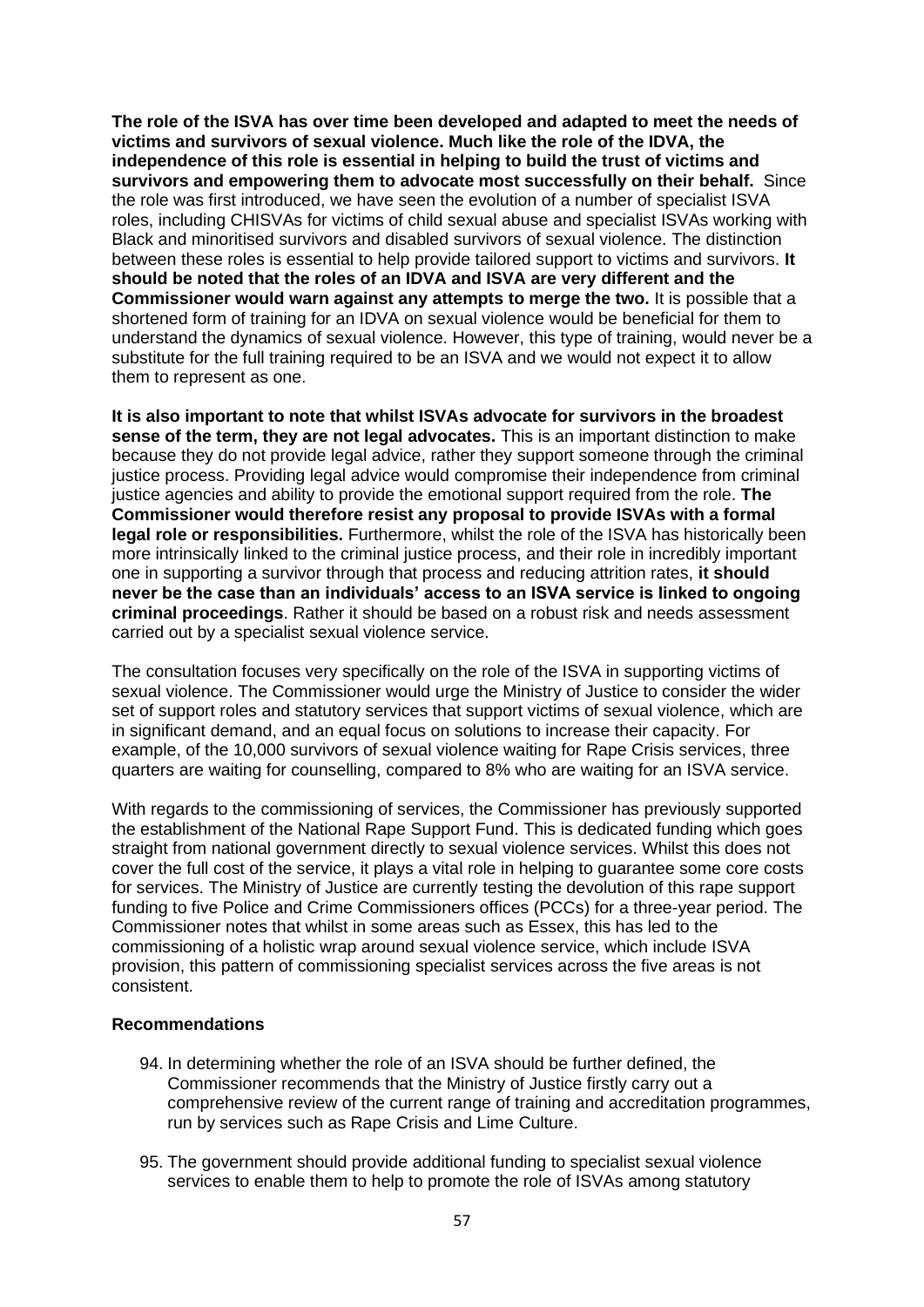agencies. This would have the benefit of enabling schools, health care providers etc to spot the signs that someone might be a victim/ survivor of sexual violence and to better understand how to refer them into specialist services.

- 96. The Ministry of Justice should work closely with the Department for Health and Social Care to invest in specialist mental health services for victims and survivors of sexual violence.
- 97. In relation to the National Rape Support Fund the Commissioner urges the Ministry to Justice, when evaluating the impact of devolving this fund, to consider the impact on the commissioning of specialist sexual violence services. Evidence of decommissioning of specialist services should at the very minimum result in further training of PCCs in the value of these services or a reversal of the drive towards increased devolution of this funding.

# **Question 43: What are the barriers faced by IDVAs preventing effective crossagency working, and what steps could the Government take to address these?**

## **IDVAs in the Family and Criminal Court**

**Recent research commissioned by the Commissioner, and conducted by Safe Lives, found that almost 90% of domestic abuse victims do not get any specialist support through the family courts.<sup>141</sup>**This is despite the fact that having specialist support in court was the most common answer given by survivors as to what improves their experiences of going through court.<sup>142</sup> There are very few specialist family court IDVAs, due to lack of specialist funding for these roles. IDVAs providing general support to survivors of domestic abuse will support clients through family court proceedings if their contract and time allows, but they are usually only funded to work with clients for short periods of time. Given what we know about IDVAs (usually) focusing on high-risk cases, by the time a case reaches Family Court, the IDVA will no longer be working with that survivor. That said, we know that court proceedings (including Family Court proceedings) can be a flash-point for risk, and so even cases that had been satisfactorily managed at 'standard' risk may suddenly escalate in and around Family Court proceedings. As shown in the Safe Lives research, the average length of support provided by general IDVAs to clients was 14 weeks (an increase from 12 weeks in 2019)<sup>143</sup>,<sup>1</sup> compared to family court proceedings that can go on for years.

**Moreover, generalist IDVAs in community-based settings may not always be best placed to advocate within the Family Court, and a more specialist role is warranted.**  Not only might a survivor have been moved on from their community-based IDVA onto

longer-term support (even where Family Court could escalate risk once more), but a community-based IDVA may have more limited contact with the Family Court system – and therefore be unfamiliar with it. We know that building relationships with institutions and understanding the complexities of process and procedure are key requirements for effective advocacy, and a community-based IDVA may not interact with Family Courts regularly. Therefore, a dedicated, specialist Family Court IDVA would understand the complexities of proceedings, understand how the courts work in their area, and have good understanding of how proceedings can escalate risk for survivors.

**Even where survivors going through family court proceedings did have access to IDVA support, the Safe Lives research found that one in five IDVA services were prohibited from supporting victims in court.<sup>144</sup>** Whilst the research didn't distinguish

<sup>&</sup>lt;sup>141</sup> Domestic Abuse Commissioner, Safe Lives (June 2021)[, Understanding Court Support for Victims of Domestic Abuse.](https://gbr01.safelinks.protection.outlook.com/?url=https%3A%2F%2Fdomesticabusecommissioner.uk%2Fwp-content%2Fuploads%2F2021%2F06%2FCourt-Support-Mapping-Report-DAC-Office-and-SafeLives.pdf&data=04%7C01%7CHannah.Gousy%40domesticabusecommissioner.independent.gov.uk%7Cfa71e44ea19245ad67e008d9dfd6d817%7Cf24d93ecb2914192a08af182245945c2%7C0%7C0%7C637786936097989618%7CUnknown%7CTWFpbGZsb3d8eyJWIjoiMC4wLjAwMDAiLCJQIjoiV2luMzIiLCJBTiI6Ik1haWwiLCJXVCI6Mn0%3D%7C3000&sdata=r0bywiyU7edwwLY0u3sHFerQ08HaA4JaxHtjs0O5RRU%3D&reserved=0)  $142$  Ibid.

 $143$  Ibid.

<sup>144</sup> Domestic Abuse Commissioner, Safe Lives (June 2021)[, Understanding Court Support for Victims of Domestic Abuse](https://gbr01.safelinks.protection.outlook.com/?url=https%3A%2F%2Fdomesticabusecommissioner.uk%2Fwp-content%2Fuploads%2F2021%2F06%2FCourt-Support-Mapping-Report-DAC-Office-and-SafeLives.pdf&data=04%7C01%7CHannah.Gousy%40domesticabusecommissioner.independent.gov.uk%7Cfa71e44ea19245ad67e008d9dfd6d817%7Cf24d93ecb2914192a08af182245945c2%7C0%7C0%7C637786936097989618%7CUnknown%7CTWFpbGZsb3d8eyJWIjoiMC4wLjAwMDAiLCJQIjoiV2luMzIiLCJBTiI6Ik1haWwiLCJXVCI6Mn0%3D%7C3000&sdata=r0bywiyU7edwwLY0u3sHFerQ08HaA4JaxHtjs0O5RRU%3D&reserved=0)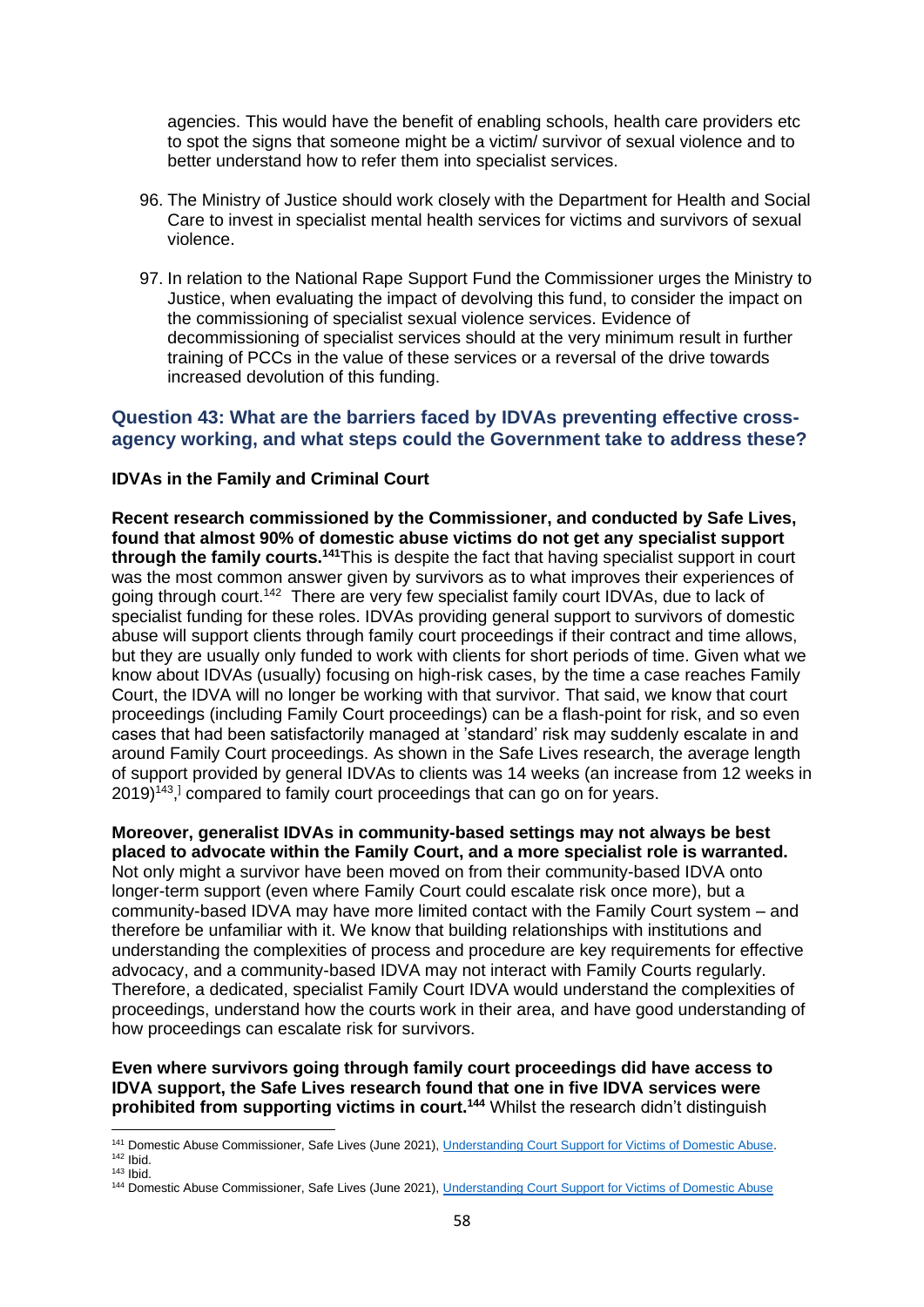between those that had been prohibited from entering criminal or family courts, the Commissioner has repeatedly heard anecdotally of IDVAs being refused access to the family courts, and the Harm Panel also made similar findings.<sup>145</sup> The Commissioner continues to hear of this happening, despite a recent speech by the President of the Family Division in which he stated:

"To my mind, there are unlikely to be many cases where it is appropriate to refuse a party's application to be supported by an IDVA at a hearing. In like manner to an application for special measures, a request for an IDVA should almost invariably be granted. The IDVA is simply in the room as a supporter to enable the party to participate effectively in the proceedings. In addition, specialist support can be essential where the party is a victim of abuse and where plans for their safety, both in and outside the courtroom, must be made."<sup>146</sup>

#### **How do family court IDVAs or specialist by and for support workers help survivors?**

**Family court IDVAs, or specialist support workers provided by specialist by and for services, are there to provide emotional and practical support to survivors of domestic abuse going through the family courts**. They understand the family court process, help explain this to survivors, and build up relationships with court staff so that they can liaise with them, request special measures or interpreters where needed and feed into risk assessments being made by Cafcass and Children's Social Care professionals.

**Their job is to help survivors feel safe and confident at court, so that they can give their best evidence and feel better able to navigate proceedings.** The role is also to help keep survivors physically safe: for example, to ensure that survivors can get to court without bumping into the perpetrator, and then get home again safely.

**It is particularly important for a survivors with protected characteristics or migrant status to have access to a specialist support worker who understands their needs (ideally provided by a specialist by and for organisation), to help mitigate the trauma caused by the family court process**. This was a finding of both the Harm Panel Report and the Commissioner's research commissioned by Safe Lives.<sup>147</sup>

The role of IDVA or specialist by and for support worker is particularly important because many survivors do not have access to a lawyer due to high legal aid thresholds, and, even when they do, many lawyers do not yet have a good understanding of domestic abuse. IDVAs do not replace legal advice but can at least help survivors feel supported.

#### **Recommendations**

- 98. The Commissioner recommends that every survivor going through the family court should have access to a specialist family court IDVA or other specialist domestic abuse support worker. This must not come at the expense of general communitybased services funding; rather, additional, long-term specialist funding is needed to provide these specialist IDVAs or other specialist support workers.
- 99. In addition, the Commissioner would like to see enshrined in the Family Procedure Rules and/or in a Practice Direction, a presumption that IDVAs or other specialist domestic abuse support workers should be granted access to court, save in exceptional circumstances.

#### **Family court domestic abuse best practice leads**

<sup>145</sup> Domestic Abuse Commissioner, Safe Lives (June 2021)[, Understanding Court Support for Victims of Domestic Abuse](https://gbr01.safelinks.protection.outlook.com/?url=https%3A%2F%2Fdomesticabusecommissioner.uk%2Fwp-content%2Fuploads%2F2021%2F06%2FCourt-Support-Mapping-Report-DAC-Office-and-SafeLives.pdf&data=04%7C01%7CHannah.Gousy%40domesticabusecommissioner.independent.gov.uk%7Cfa71e44ea19245ad67e008d9dfd6d817%7Cf24d93ecb2914192a08af182245945c2%7C0%7C0%7C637786936097989618%7CUnknown%7CTWFpbGZsb3d8eyJWIjoiMC4wLjAwMDAiLCJQIjoiV2luMzIiLCJBTiI6Ik1haWwiLCJXVCI6Mn0%3D%7C3000&sdata=r0bywiyU7edwwLY0u3sHFerQ08HaA4JaxHtjs0O5RRU%3D&reserved=0)

<sup>146</sup> Sir Andrew MacFarlane (October 2021)[, Supporting Families in Conflict: There is a better way.](https://gbr01.safelinks.protection.outlook.com/?url=https%3A%2F%2Fwww.judiciary.uk%2Fwp-content%2Fuploads%2F2021%2F10%2FSupporting-Families-in-Conflict-Jersey.pdf&data=04%7C01%7CHannah.Gousy%40domesticabusecommissioner.independent.gov.uk%7Cfa71e44ea19245ad67e008d9dfd6d817%7Cf24d93ecb2914192a08af182245945c2%7C0%7C0%7C637786936097989618%7CUnknown%7CTWFpbGZsb3d8eyJWIjoiMC4wLjAwMDAiLCJQIjoiV2luMzIiLCJBTiI6Ik1haWwiLCJXVCI6Mn0%3D%7C3000&sdata=sqFM%2BspLz%2BfRijKX9jOIHGeeRddxVJLcF8hAT0LL3KY%3D&reserved=0)

<sup>147</sup> Domestic Abuse Commissioner, Safe Lives (June 2021)[, Understanding Court Support for Victims of Domestic Abuse](https://gbr01.safelinks.protection.outlook.com/?url=https%3A%2F%2Fdomesticabusecommissioner.uk%2Fwp-content%2Fuploads%2F2021%2F06%2FCourt-Support-Mapping-Report-DAC-Office-and-SafeLives.pdf&data=04%7C01%7CHannah.Gousy%40domesticabusecommissioner.independent.gov.uk%7Cfa71e44ea19245ad67e008d9dfd6d817%7Cf24d93ecb2914192a08af182245945c2%7C0%7C0%7C637786936097989618%7CUnknown%7CTWFpbGZsb3d8eyJWIjoiMC4wLjAwMDAiLCJQIjoiV2luMzIiLCJBTiI6Ik1haWwiLCJXVCI6Mn0%3D%7C3000&sdata=r0bywiyU7edwwLY0u3sHFerQ08HaA4JaxHtjs0O5RRU%3D&reserved=0)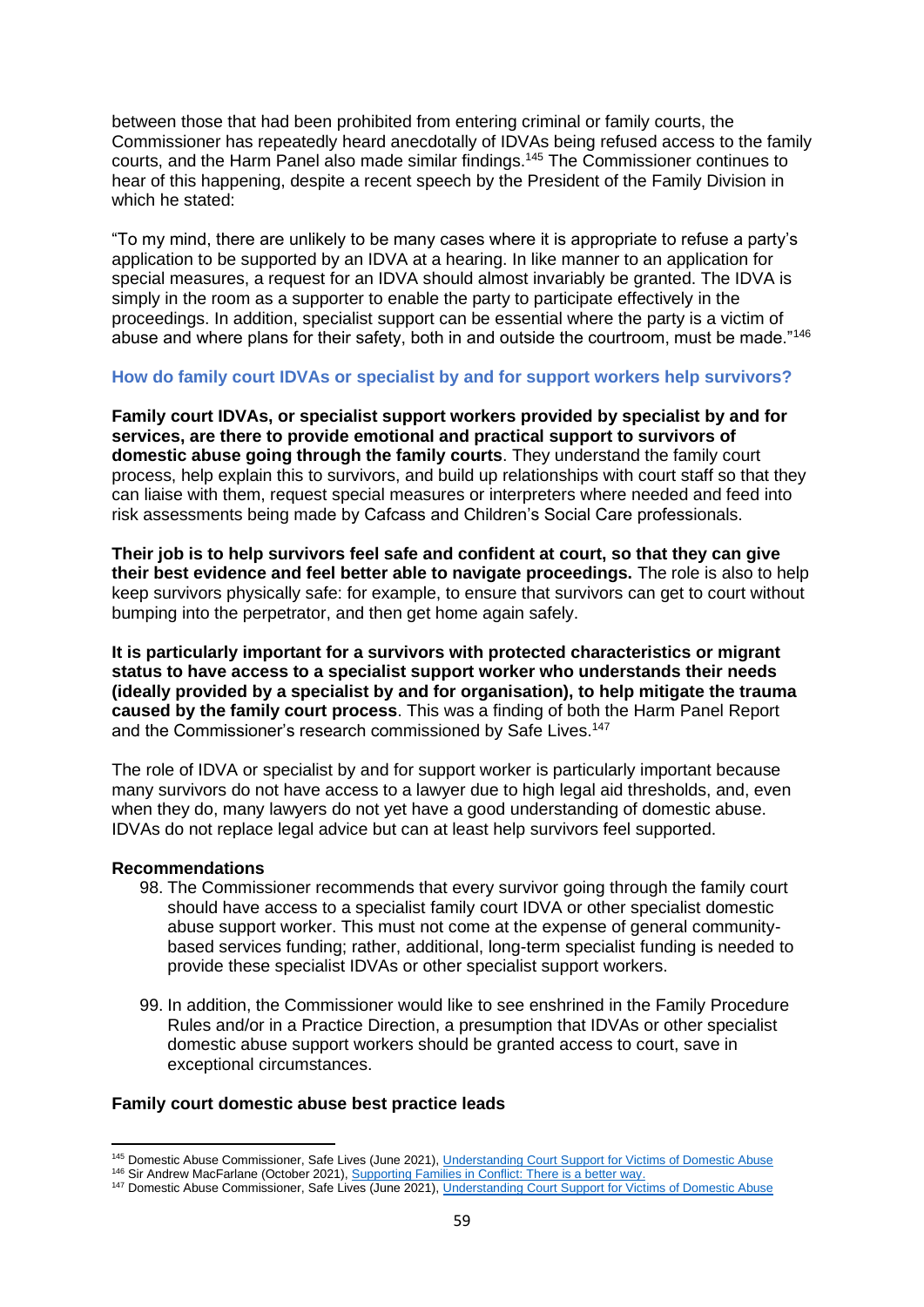The Harm Panel made clear that the failings it identified were systemic and part of a culture which permeated the family court – they termed this the 'pro-contact' culture, which, they said, results in "a pattern of minimisation and disbelief of allegations of domestic abuse and child sexual abuse."<sup>148</sup> This finding is certainly borne out in the Commissioner's engagement with survivors of abuse, both in person and through correspondence received.

To address cultural failings, wholesale cultural change is needed. This is especially so in a family justice system, made up of multiple institutions and agencies, which is under considerable pressure, in light of increases in private law proceedings, the impact of the pandemic,<sup>149</sup> coupled with serious under-resourcing, with one judicial respondent to the Harm Panel review describing the system as "crumbling...we just can't cope with it."<sup>150</sup> Whilst full implementation of the changes recommended by the Harm Panel will go a long way towards achieving the change needed, on their own they will not be enough. Change must be driven forward at a local level and embedded and sustained long-term. It is important that the government takes the opportunity the Victims' Bill presents to put in place further ambitious, long-term plans that will lead to the changes that victims and survivors of domestic abuse going through the family court so desperately need.

## 100. **This is why the Commissioner is proposing the creation of a new role of DA Best Practice Lead in every court, as an important way to both help bring about, and sustain, change, and improve consistency nationally.**

Such a role would be a valuable additional resource for Designated Family Judges (the judges responsible for managing each geographical court area) in helping to bring about the improvements needed to achieve the vision for the family justice system set out in the Harm Panel report, as well as implementing improvements relating to potential findings of the new monitoring mechanism that is being established within the office of the Domestic Abuse Commissioner and Victims' Commissioner. DA Best Practice Leads would also be crucial in feeding in learning into the current court system from the private law reform pilots (which are taking place in two pathfinder courts in Wales and North Dorset, and has been undertaken in response to the Harm Panel findings) – as well as in any future national roll out of private law reforms. They would also have a role to play in the implementation of the new overarching Statement of Practice for private law children proceedings, which is being developed by government and partners in fulfilment of Harm Panel recommendations, and which will build on "the foundational wording provided by the Panel [and] link into existing cross-system governance groups to ensure that this is effectively implemented and drives cultural change across the system as a whole."<sup>151</sup> Further they would develop links with local domestic abuse support services, as well as with the new family hubs being developed by the government.<sup>152</sup>

## **What would the role consist of?**

The overarching purpose of the role would be to:

<sup>148</sup> Ministry of Justice (June 2020), Assessing Risk of Harm to Children and Parents in Private Law Children Cases: [Implementation Plan,](https://assets.publishing.service.gov.uk/government/uploads/system/uploads/attachment_data/file/895174/implementation-plan-assessing-risk-children.pdf) 43.

 $\frac{149}{149}$  The number of private law applications made in 2019/20 was 46,500, compared to 35,000 in 2007/08: see Nuffield Family Justice Observatory (February 2021)[, Uncovering private family law: Who's coming to court in England? Summary](https://www.nuffieldfjo.org.uk/wp-content/uploads/2021/05/nfjo_whos-coming-to-court_england_summary.pdf) <sup>150</sup> Ministry of Justice (June 2020), Assessing Risk of Harm to Children and Parents in Private Law Children Cases:

[Implementation Plan,](https://assets.publishing.service.gov.uk/government/uploads/system/uploads/attachment_data/file/895174/implementation-plan-assessing-risk-children.pdf) 41. 151 Ministry of Justice (June 2020), Assessing Risk of Harm to Children and Parents in Private Law Children Cases: [Implementation Plan,](https://assets.publishing.service.gov.uk/government/uploads/system/uploads/attachment_data/file/895174/implementation-plan-assessing-risk-children.pdf) 4.

<sup>&</sup>lt;sup>152</sup> Family hubs will be "a way of joining up locally and bringing existing family help services together to improve access to services, connections between families, professionals, services, and providers, and putting relationships at the heart of family help." See: Department of Education (November 2021), Family Hubs: Local [Transformation Fund Application guide.](https://assets.publishing.service.gov.uk/government/uploads/system/uploads/attachment_data/file/1030243/FH_Transformation_Fund_-_LA_Application_Guide.pdf)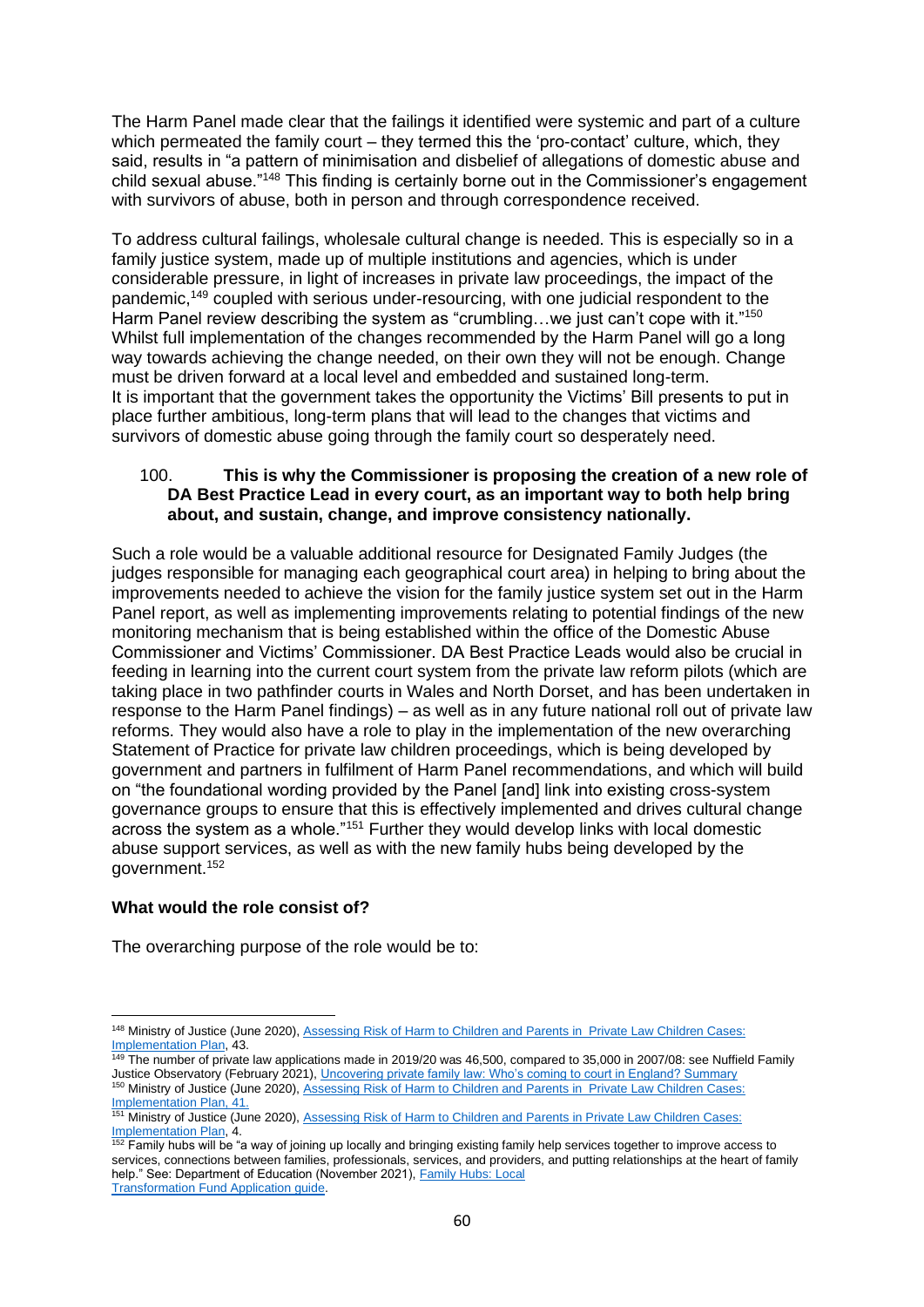- Act as an expert who facilitates and monitors cases involving allegations of domestic abuse, including compliance with relevant legislation (such as the new Domestic Abuse Act measures), rules and guidance;
- Be a central point of contact and information for parties and professionals within the family justice system, local specialist domestic abuse support services, and the new family hubs,<sup>153</sup> as well as liaising with other agencies such as the police to reduce silo working
- Facilitate informal feedback from court users and local domestic abuse services; and
- Act as a champion for identifying and disseminating best practice (including around the specific issues facing survivors with protected characteristics and/or migrant status), enhancing understanding of domestic abuse locally and liaising with other DA Best Practice Leads, suggesting training and improvements for court staff and helping to ensure a trauma-informed family justice system.

Importantly these roles would not act as advocates for parties to proceedings or replace the IDVA role. Rather, they will be champions for fairness and ensuring all relevant rules and guidance are followed, and that domestic abuse is understood.

## **What impact will this role have?**

A key aim of the current President of the Family Division is to restore public confidence in the family justice system,<sup>154</sup> and this has been a long-standing aim of previous holders of this role.<sup>155</sup> Much of the focus in this respect has, understandably, been on improving transparency – something the Domestic Abuse Commissioner considers crucial, and to which the monitoring mechanism will significantly contribute. A further important element in improving public confidence, however, is to improve procedural justice, that is, the perceived fairness of court proceedings, and how people feel they have been treated (regardless of whether or not a case is decided in their favour). Natalie Byrom summarises the four key elements of procedural justice that emerge from the literature, namely: "whether there are opportunities to participate (voice); whether the authorities are neutral; the degree to which people trust the motives of the authorities; and whether people are treated with dignity and respect during the process."<sup>156</sup> The DA Best Practice Lead role, if properly funded and embraced by court staff and judiciary, would significantly improve procedural justice for survivors of domestic abuse.

The role would facilitate, enhance and embed the changes that the government has committed to in their implementation plan following the Harm Panel Report, namely: implementation of a new overarching statement of practice "to drive cultural change across the system as a whole"; fundamental reform to private law children proceedings; enhancing the voice of child; safety, support and security at court; communication, coordination, continuity and consistency; resourcing; monitoring and oversight.<sup>157</sup> In doing so, DA Best Practice Leads would help address some of the issues that are raised over and over again by survivors with the Domestic Abuse Commissioner, including the lack of understanding of domestic abuse within the family justice system and the retraumatising nature of proceedings.

Importantly, the role would help ensure that the annual findings of the DAC and VC monitoring mechanism leads to real changes in the ground in each court area.

<sup>153</sup> Department of Education (November 2021), [Family Hubs: Local Transformation Fund Application guide.](https://assets.publishing.service.gov.uk/government/uploads/system/uploads/attachment_data/file/1030243/FH_Transformation_Fund_-_LA_Application_Guide.pdf)

<sup>154</sup> Sir Andrew McFarlane (October 2021), [Confidence and Confidentiality: Transparency in the Family Courts.](https://www.judiciary.uk/wp-content/uploads/2021/10/Confidence-and-Confidentiality-Transparency-in-the-Family-Courts-final.pdf)

<sup>155</sup> See eg. Sir James Munby (May 2021), [Submission to the President's Transparency Review.](https://www.transparencyproject.org.uk/munby-2-0-revised-version-of-sir-james-submissions-to-the-transparency-review/)

<sup>156</sup> Natalie Byrom (2019)[, Developing the Detail: Evaluating the Impact of Court Reform in England and Wales on Access to](https://research.thelegaleducationfoundation.org/wp-content/uploads/2019/02/Developing-the-Detail-Evaluating-the-Impact-of-Court-Reform-in-England-and-Wales-on-Access-to-Justice-FINAL.pdf)  [Justice,](https://research.thelegaleducationfoundation.org/wp-content/uploads/2019/02/Developing-the-Detail-Evaluating-the-Impact-of-Court-Reform-in-England-and-Wales-on-Access-to-Justice-FINAL.pdf) 19.

<sup>&</sup>lt;sup>157</sup> Ministry of Justice (June 2020) [Assessing Risk of Harm to Children and Parents in Private Law Children Cases](https://assets.publishing.service.gov.uk/government/uploads/system/uploads/attachment_data/file/895174/implementation-plan-assessing-risk-children.pdf) [Implementation Plan](https://assets.publishing.service.gov.uk/government/uploads/system/uploads/attachment_data/file/895174/implementation-plan-assessing-risk-children.pdf)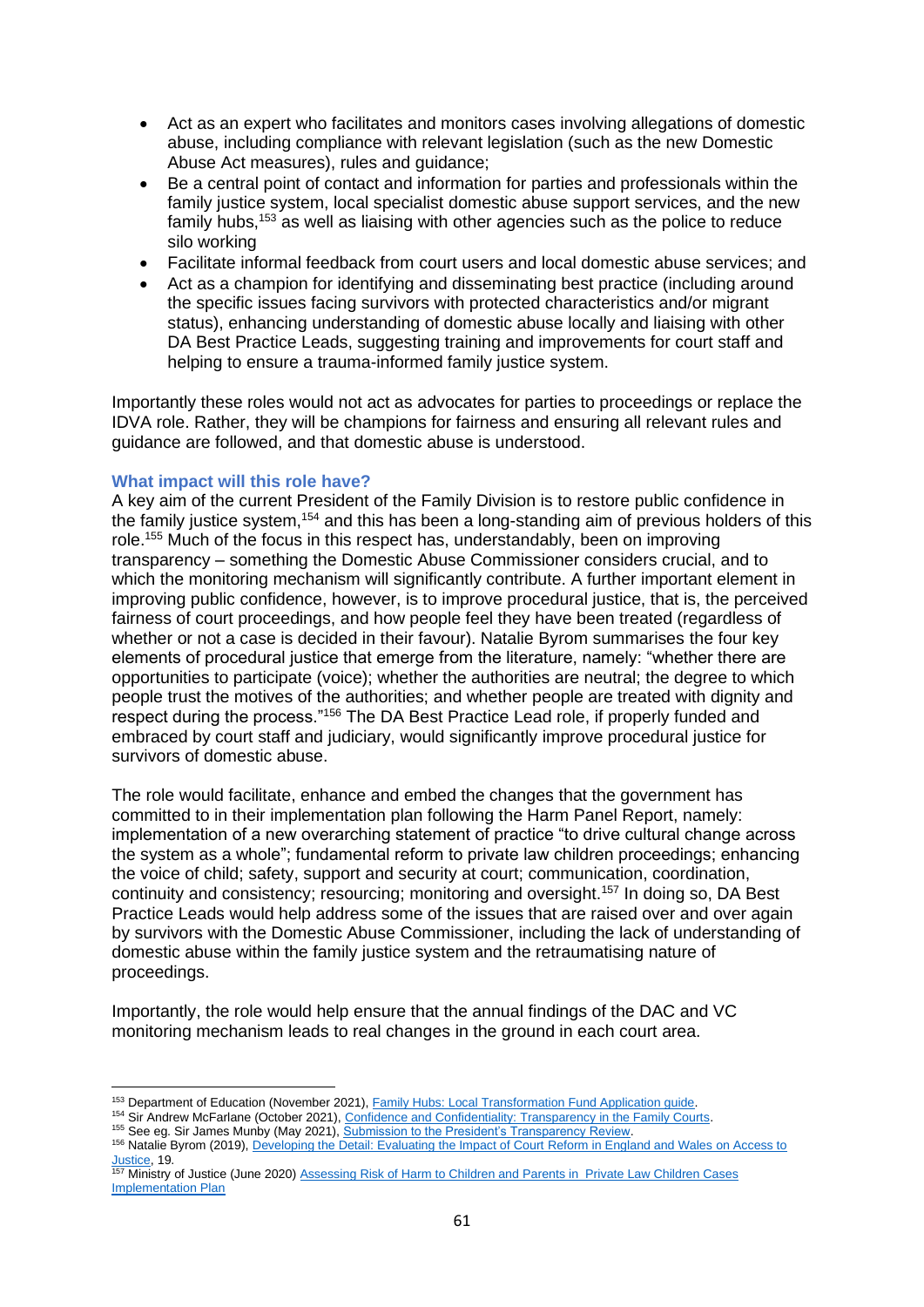# **Question 44: What are the barriers facing specialist or 'by and for' services preventing cross-agency working, and what steps could the Government take to address these?**

The answer to this question is addressed in our response to question 26.

**Question 45: Please comment on the training required to support advocates for children and young people. How do these differ to adult advocate training, and are there barriers that exist to accessing this?** 

**Question 46: What are the barriers to effective work with children and young people in this area, and what action could the Government take to address these?**

**Question 47: What best practice is there on referral pathways for children and young people who are victims of crime looking for advocacy support, including interaction with statutory services? Are there barriers to these pathways?**

**Question 48: Would providing clarity on the roles and functions of children and young people's advocates be helpful? In your experience, are these roles broad or do they focus on specific harms and crime types that children and young people have experienced?**

#### *To avoid repetition, we have combined our responses to questions 45, 46, 47, and 48*

**Domestic abuse service provision for children is patchy and underfunded.** Barnardos report that domestic abuse is the most common factor amongst children considered to be 'in need' of support from children's social care, featuring in 50% of all assessments.<sup>158</sup> In addition, funding cuts and the impact of Covid-19 have had a severe impact on domestic abuse services which are now struggling to cope with demand.

**There is currently no set professional framework or provision in place for specialist practitioners who support children that are victims of domestic abuse or sexual violence, except for in limited settings such as sexual violence support in health settings.** The standard way to refer children and young people into advocacy services is through a Multi-Agency Safeguarding Hub (MASH), where the case can be presented to a group of different services who all have expertise in working with children and young people and can identify the support services available and what might be best appropriate. VAWG services are not always invited to these MASH meetings. It can be very difficult for children to access this limited support. While the number of IDVAs and ISVAs have increased with the MOJ's funding, their training is adult specific. Our sector partners have fed back that while some courses include content for working with children, they are not the focus of the course and far more comprehensive training would be required if there was to be a professionalised child IDVA/ISVA or specialist child worker role. For example, there are different safeguarding duties and agencies involved for adults and for children.

**Furthermore, the way in which domestic abuse impacts children is different to adults.**  Barnardo's [Not Just Collateral Damage](https://www.barnardos.org.uk/sites/default/files/uploads/) report (2020)<sup>159</sup> found that many children continue to experience mental and physical health problems into adulthood. One study found that over half of children (52%) had developed behavioural problems, over a third (39%) had difficulties adjusting at school and nearly two thirds (60%) felt responsible or to blame for negative events.<sup>160</sup> Studies also show that in adolescence, children and young people who

<sup>158</sup> **['Not just collateral damage' Barnardo's Report\\_0.pdf \(barnardos.org.uk\)](https://www.barnardos.org.uk/sites/default/files/uploads/)** 

<sup>&</sup>lt;sup>159</sup> ['Not just collateral damage' Barnardo's Report\\_0.pdf \(barnardos.org.uk\)](https://www.barnardos.org.uk/sites/default/files/uploads/)

<sup>160</sup> SafeLives (2014), In plain sight: The evidence from children exposed to domestic abuse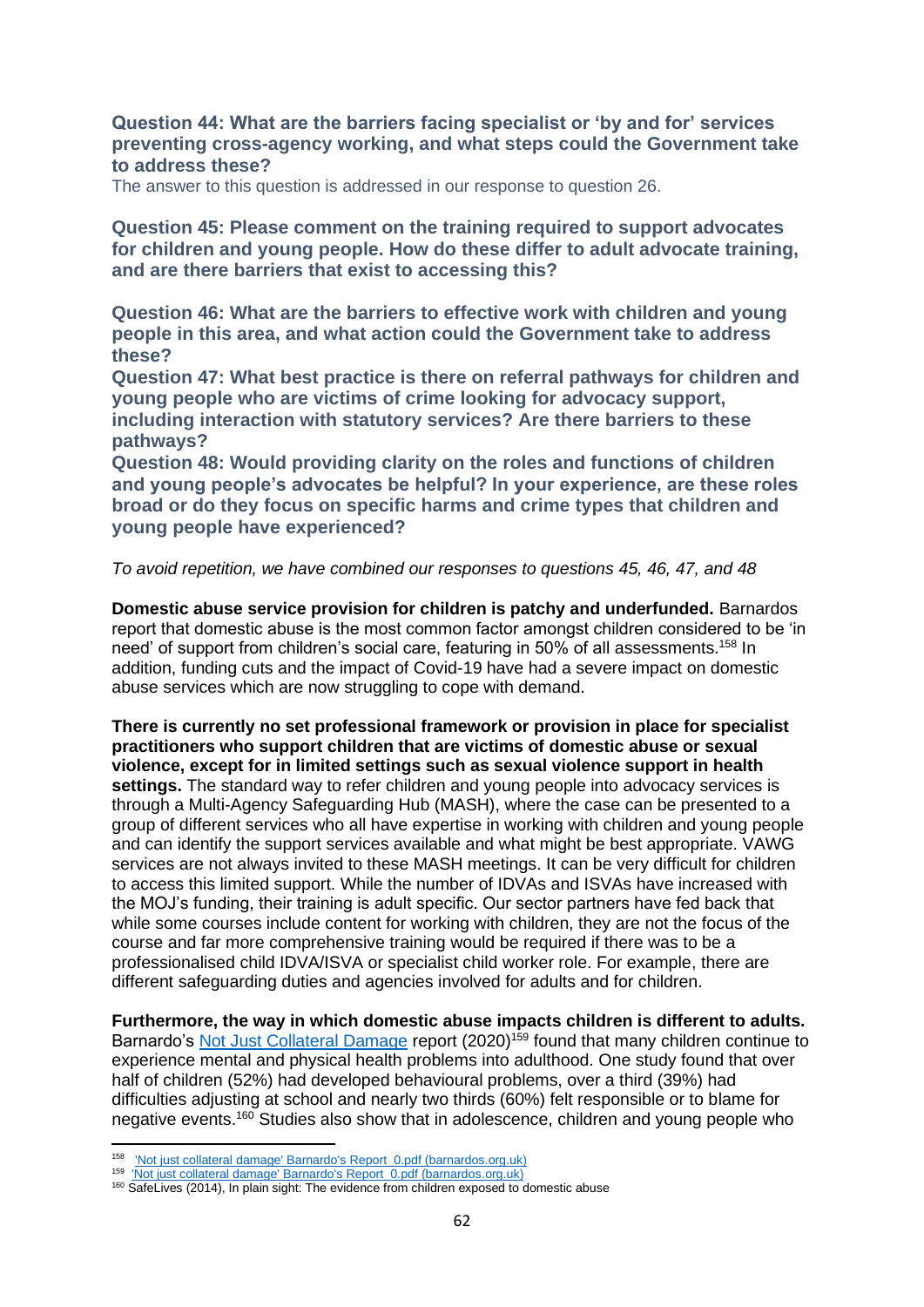have been exposed to domestic abuse can experience higher rates of interpersonal problems with other family members, and have an increased rate of risk taking and antisocial behaviour, such as school truancy, early sexual activity, substance misuse, and delinquency. <sup>161</sup> Furthermore, domestic abuse can have a severe impact on child development, particularly for very young children. Research suggests the impact on neurological development can manifest itself in poor health, poor sleeping habits, excessive screaming, and result in disrupted attachment between child and mother.<sup>162</sup>

**The Victims Code mandates victims' referrals to support services but the lack of framework for child specialists means that this support is unfunded, inconsistent and often non-existent.** This does not mean that professionals are not allowed to operate using a 'Child IDVA' title, for example, or that organisations are not allowed to fund these roles. It means that there is no oversight, governance or set training standard as to what that role entails. This does not necessitate bad practice and the Domestic Abuse Commissioner's Office has heard examples of excellent localised practice. However, it means that there is not *consistency* in practice and highly specialised professionals are not being recognised, paid, provided with professional development opportunities and recourse if something were to go wrong. It also means that there is a risk that professionals could respond to domestic abuse in an inappropriate way, such as not taking a gender-informed approach or inadvertently victim-blaming.

**Equally, it is vital to recognise the different levels of support and risk that child specialists work to, and the harm that could be done by professionalising just one role (such as 'Child IDVA') above others.** IDVA and ISVA roles were designed to focus on high-risk, immediate interventions. There also needs to be funding and training for specialist children's workers who provide holistic support for children who are medium and standardrisk. An overly regulatory approach could have a detrimental impact on smaller organisations and professionals carrying out excellent, vitally important work. It is critical that these organisations are not forced to quickly go through a process that could stifle needs-led practice and may not be funded.

**Children who are victims of domestic abuse and sexual violence have specialist support needs that cannot be met by a general Child Advocate.** It is crucial that any specialist working with children who are victims of these crimes must be domestic abuse and sexual violence-informed and subject to robust specialist training. Furthermore, these specialist services for children should not simply be tacked on to adult services. A specialised role is required in which the focus is directly on the child in front of them. Meaningful consultation with the domestic abuse and VAWG sector is needed to ensure that any new funded training or framework works and is informed by good practice.

#### **Support for children should go hand-in-hand with support for the whole family.**

Adult victims will nearly always be involved alongside a child and any expansion in specialist child workers must happen alongside support for adults. There should be holistic provision in place around the whole family, including specialist perpetrator intervention and recovery programmes. It is important to note that in addition to the more immediate advocacy that an IDVA might provide to victims and survivors, children will also require longer-term recovery support from a specialist worker such as a CHIDVA. **Recommendations**

### 101. **Within both national and local funding arrangements, the needs of children and young people must be considered as a central part of funding for domestic abuse services**. This is to ensure funding for children is not an 'optional

<sup>161</sup> Stiles MM, (2002). Witnessing Domestic Violence: The Effect on Children. American Family Physician

<sup>162</sup> James M. (1994) Domestic violence as a form of child abuse: identification and prevention. Australian Institute of Family **Studies**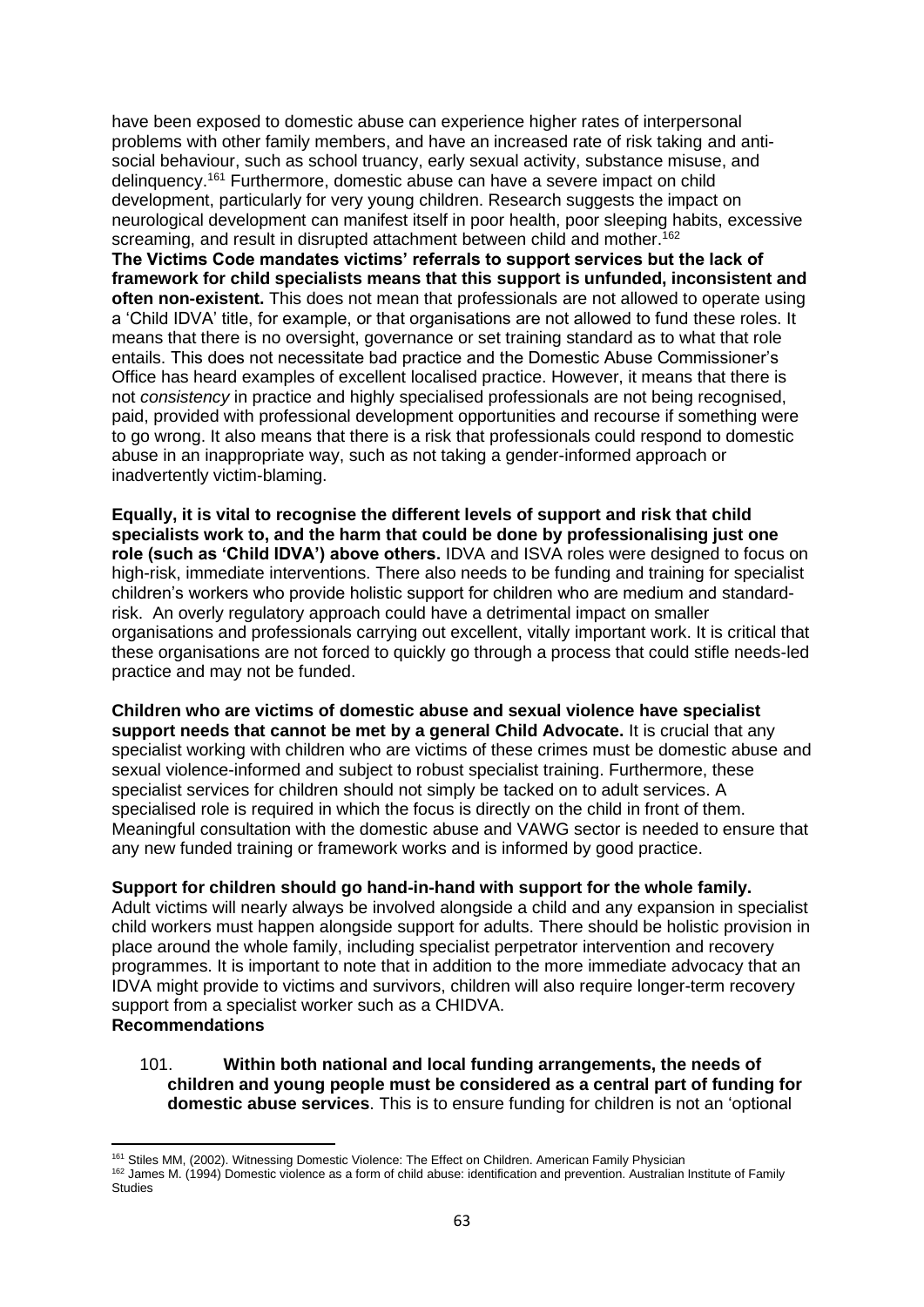extra' but integrated as a core part of service delivery and should be acknowledged within the new National Statement of Expectations.

102. **In light of the new statutory definition of children as victims of domestic abuse in their own right, the Commissioner supports calls to ensure that specialist domestic abuse organisations are specified in secondary legislation under Section 27 of the Children Act 1989**, which imposes a duty on local authorities and other agencies and bodies to cooperate to support the local authority meet its duties for children and families under the Act.

# **Question 49: Have we correctly identified the range and extent of the equalities impacts under this consultation in the equality statement? Please give reasons and supply evidence of further equalities impacts that are not covered as appropriate**

**The Commissioner is concerned that the consultation has not been accessible to key experts who support victims and survivors of domestic abuse and sexual violence, as well as experts who have lived experience of these crimes.** Whilst we believe that an eight week consultation would, under normal circumstances, potentially provide the time needed, the very rapid escalation of the Omicron Covid-19 variant has severely limited the ability of organisations, who inevitably have had to prioritise staffing frontline services during the busy Christmas period, to respond in the detail required. Furthermore, the increased number of people who have been required to self-isolate during this period, as a result of the very necessary public health measures, will lead to an increase in domestic abuse and sexual violence. These small and underfunded sectors have had to focus their resources and capacity on supporting victims who are in immediate danger during this period. Without the input of both these survivors and expert sector groups in this consultation, it will not fulfil its aims of ensuring that those who face the greatest barriers to accessing the criminal justice system are sufficiently supported.

**The Commissioner would also welcome further improvements to ensure that the consultation is accessible for Deaf and disabled respondents.** Large print or Easy Read versions are only available upon request, creating further barriers to responding. British Sign Language versions were only added on 19 January giving respondents an insufficient two weeks to respond. We have echoed similar concerns that have been raised by VAWG sector organisations, led by Stay Safe East and SignHealth, with the Home Secretary on the need for accessible and inclusive consultations to ensure that all expert voices are factored into government policy-making.  

# **Recommendations**

103. **It is vital that all Government Departments meet their obligations under the PSED and publishing regular disaggregated data is key to ensuring this. The Commissioner recommends that disaggregated data is published with regards to police recorded data, access to IDVA services, access to other forms of specialist services and range of outcome measures (including criminal justice outcomes and service performance outcomes)** The disaggregation of recorded VAWG and domestic abuse data should capture key intersectionality with other protected characteristics.

104. **The MOJ should publish a demographic breakdown of who responded to the consultation.** Further work should be done with expert sector organisations to ensure that the voices of underrepresented victims are sufficiently captured.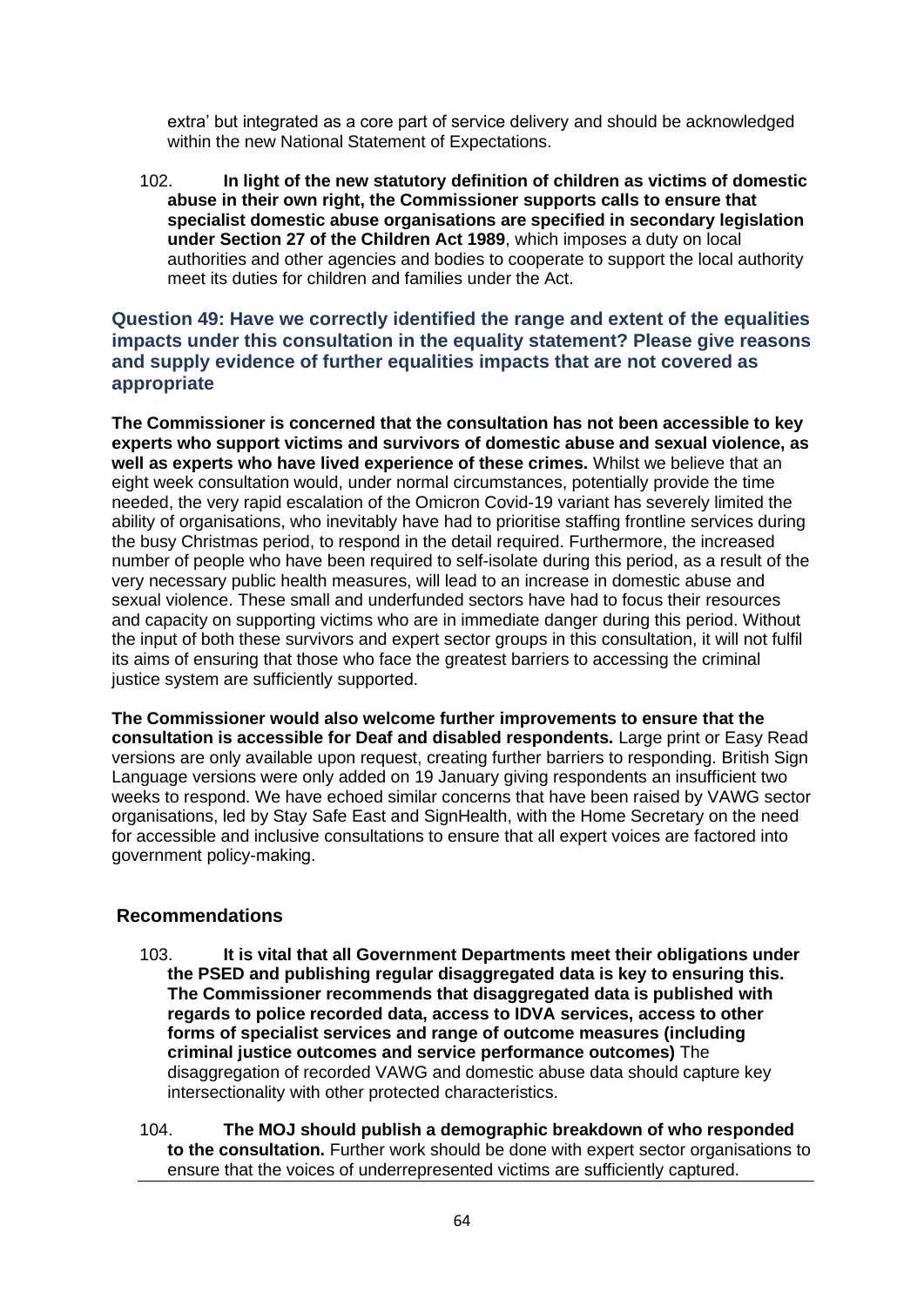# **Annex 1**

# **Best practice examples of local commissioning frameworks London Borough of Sutton**

In 2018, London Borough of Sutton set out to commission an integrated domestic abuse service to support all people affected by domestic abuse, that is needs-led, gender-informed and trauma-informed.

As part of a wider, multi-agency and co-produced, place-based plan, the domestic abuse transformation programme was established as a way of developing a Coordinated Community Response (CCR). A thorough needs assessment took place, taking into account multiple sources of data, engagement with specialist services, residents and professionals, and a comprehensive commissioning strategy was developed from these actions. In 2019, a new 3 year +1 +1 service was commissioned. This was a consortium, leadprovider model, with 5 sub-contracted organisations, including 4 of 6 being local, small, specialist providers. There is an umbrella name, and a single point of entry/referral and smooth pathways for people accessing services. Services offered include:

- IDVA provision
- Coordination of One Stop Shop
- Refuge provision
- Freedom programme
- Peer befriending for survivors by volunteers with lived experience
- Parenting support for families with young children
- Recovery group work for children and young people who have witnessed domestic abuse
- Prevention group programmes for young men and young women
- Behaviour change programme for perpetrators of domestic abuse

The consortium model allows a more holistic and needs-led service through strengthened partnerships and collaboration, shared added value, and therefore better outcomes for people.

Sutton believes that the commissioning of services has to be based on an analysis of need and interventions which are evidenced-based and proven to deliver improved outcomes. The approach was clear that we would not be prescriptive about what services should look like, but rather what we expect from commissioned services based on evidence for improved outcomes in domestic abuse and, significantly, the outcomes key stakeholders have told us they want services to achieve.

## **Principles and Values**

- The approach is designed to effect change **based on analysis of need**, evidence of what works, identified gaps in delivery and what key stakeholders have said
- Acknowledgement that domestic abuse can and does also affect men and boys, but also states a recognition that **DA is a gendered issue**, including a statement that Sutton aims to challenge and reject misogynistic attitudes and expects all services whether internal or externally commissioned to do the same.
- Notes the need to make tackling violence against women and girls **everybody's business** and recognises that domestic abuse can affect anybody.
- Key to the approach in achieving transformation is to **use the views and experiences of victims and those affected to influence what we do**.
- Opportunity to **significantly reduce the incidence of trauma** caused by DA and result in significant related benefits, such as reducing the burden on health, housing and social care interventions, reducing harm, reducing crime and ultimately cost
- Investment in a specialist, integrated service of DA will allow the Council and its partners to tackle the issues relating to DA in a more **tactical and preventative way**.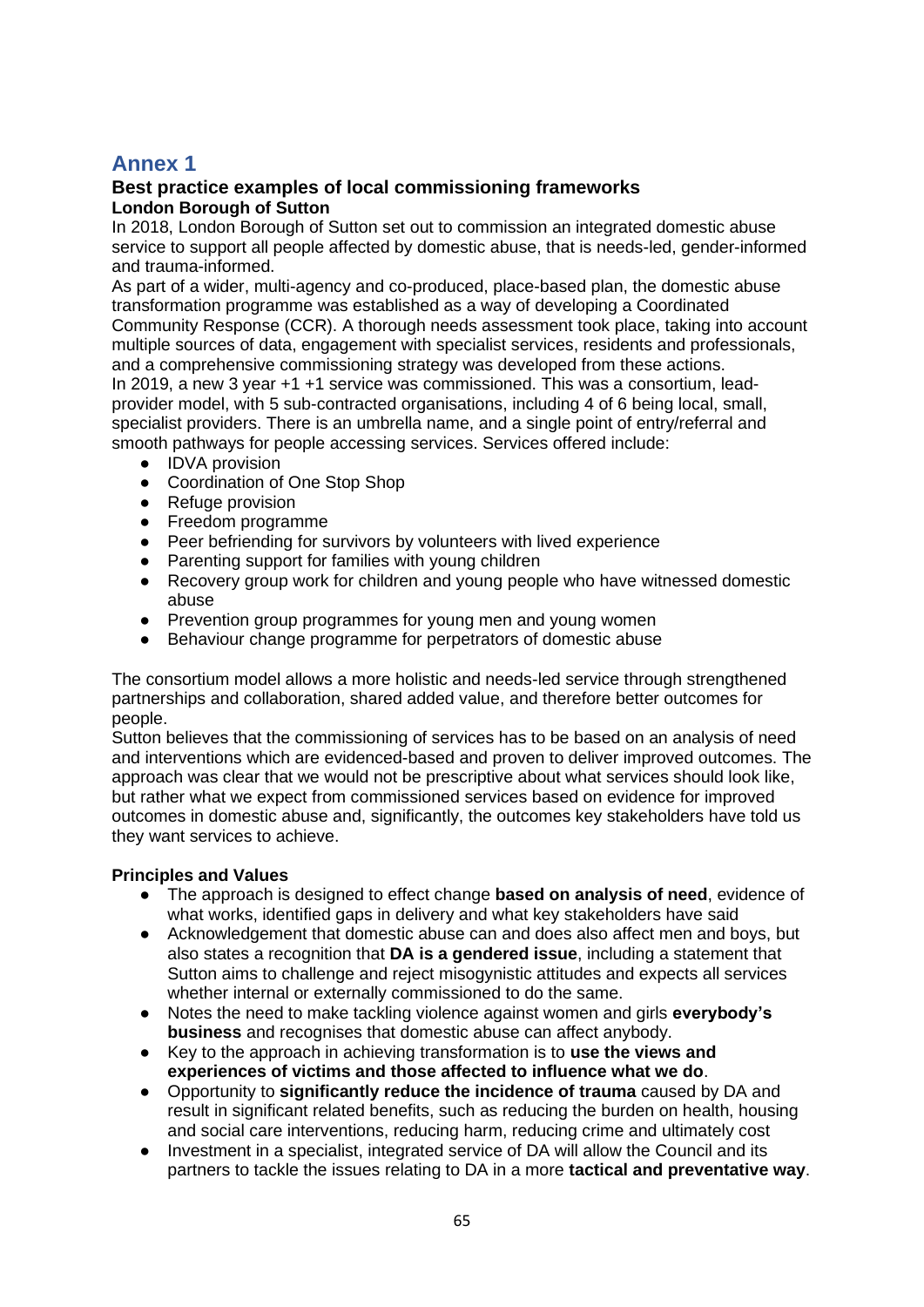● Domestic abuse responses should **build on and nurture resilience**, reducing the chances of re-victimisation and longer-term need to draw on public resources.

# **Outputs and Service Deliver**

- Importance of **wrap around support services** beyond vital IDVA provision, highlighting that services are most effective when part of a wider coordinated response.
- The **flow between risk levels is not fixed and there is recognition that movement is fluid and unprescribe**d, meaning that people affected by domestic abuse can be identified, helped and supported early, pathways for support between tiers are easily identified and understood by all, and appropriate information and support is available at the first point of contact and access to services.

## **Model of Commissioning**

- Children must be helped and supported to overcome the impact of abuse.
- **Perpetrators of domestic abuse are held to account** and provided with opportunities to change their behaviour

## **Cornwall and the Isles of Scilly**

Cornwall and the Isles of Scilly (CIoS) commission an Integrated DASV Service, providing safety, support and recovery to people impacted by or experiencing DASV & people engaging in abusive behaviours and education & training to professionals and school/colleges. The service is gender informed but gender inclusive and caters to the needs of children, young people and adults.

The service is commissioned by the Safer Cornwall Partnership and is funded by a pooled budget; with a strategic commissioning team sat within the Community Safety team of Cornwall Council, leading on delivery.

The pooled budget and joint commissioning model ensures that the service meets the need of all key partners' strategic objectives and client demographics and has assisted Safer Cornwall in determining a very joined up approach to wider commissioning, procurement and spend. It has led to the creation of the Joint Strategic, Commissioning and Operational Group, which now informs all projects, procurement and strategies across Community Safety, Adult Social Care, Children's Social Care, Health and Housing in Cornwall; in turn reducing repeat spending, gaps in provision and more needs led, trauma informed strategies and services.

The success of the commissioning model and the Integrated DASV Services is underpinned by the focus on community engagement and the views and needs from members of the community who have lived experience in DASV, everything that is delivered is done so taking into account the recommendations and feedback from service users and the wider community.

In addition, all contract management focuses more intently on the feedback of service users and associated case studies, over and above the numerical KPIs and targets – this supports commissioners and service providers to reset the culture of support services within the framework of procurement; moving away from the cheapest provider to the most impactful provider for service users and wider community outcomes.

CIoS are in the process of increasing their community engagement through a Lived Experience Strategy – developed to facilitate more accessible engagement with the community and robustly inform the next commissioning cycle and delivery plan. The project includes an online survey for those in the community that are less comfortable with direct contact and a county wide listening exercise, involving face to face discussions on a one to